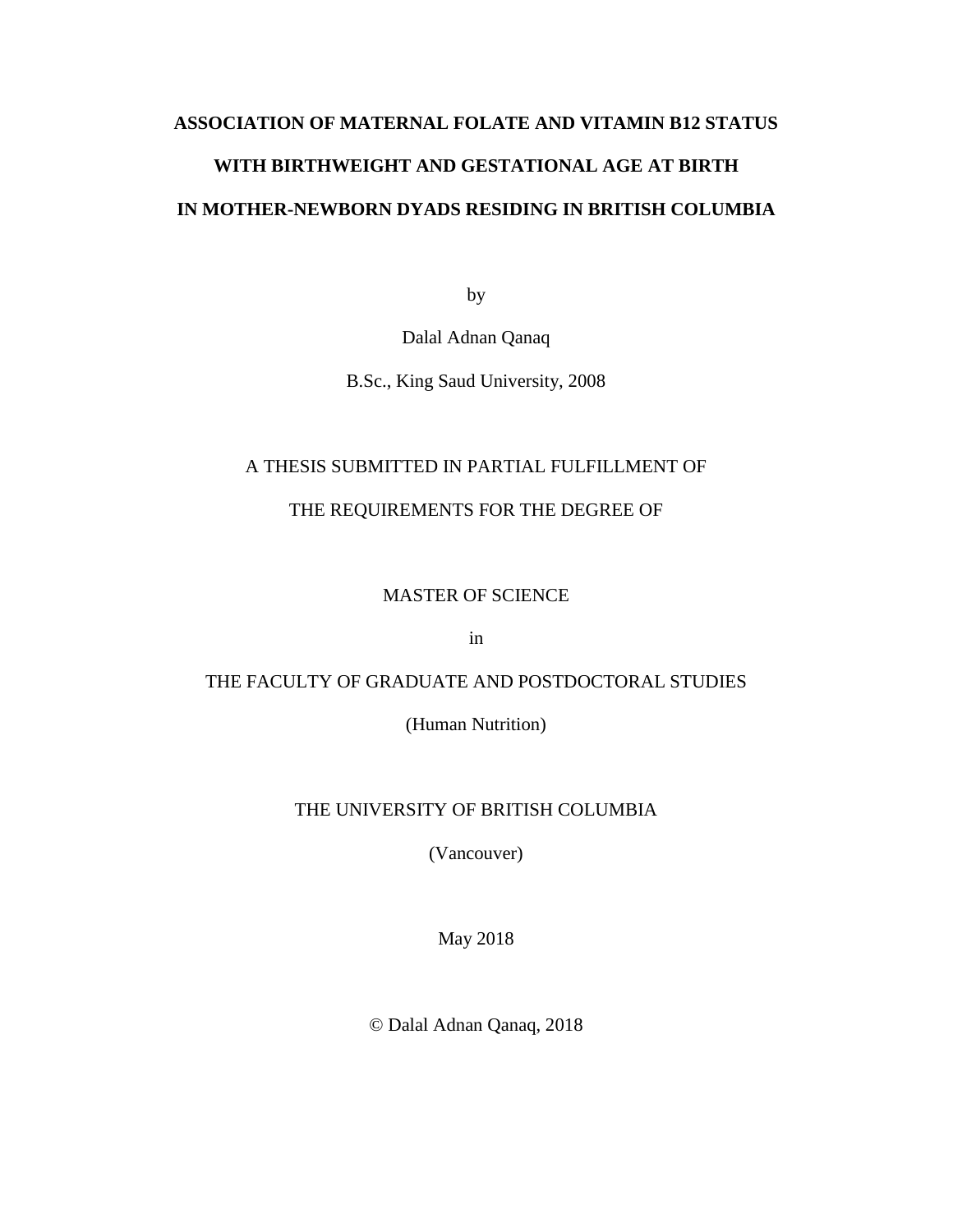## **Abstract**

Birthweight and gestational age at birth have been inversely associated with chronic disease risk in later life. The vitamins folate and vitamin B12 (B12) have interdependent metabolic functions that are essential for fetal growth. Maternal folate and B12 concentrations during pregnancy have been positively associated with birthweight and gestational age at birth; however, the findings from the literature are inconsistent. The objective of this research was to evaluate the association of maternal serum folate and B12 biomarker concentrations, combined and individually, with birthweight and gestational age at birth.

This retrospective cohort study included biobanked non-fasting serum samples and data from 674 apparently healthy pregnant women of South Asian and European ethnicity residing in Lower Mainland, British Columbia (BC). Maternal serum samples, collected in the first and second trimesters of pregnancy, were retrieved from the BC Prenatal Genetic Screening Program and analysed for folate and B12 biomarker concentrations. Birth outcome data were retrieved from the BC Newborn Screening Program. The association of folate and B12 biomarker concentrations with birth outcomes was assessed using multiple linear regression models with adjustment for confounding factors, including infant sex, ethnicity and maternal age.

The prevalence of low birthweight, preterm and small-for-gestational-age were 1.9%, 8.9% and 0.88%, respectively. The combined maternal folate and B12 status, in either trimester, was not associated with birthweight or gestational age at birth. Maternal B12 biomarker concentrations individually, in either trimester, were not or only weakly associated with birth outcomes. Second-trimester maternal folate concentrations of the second, third and fourth quartile group ( $Q2$ =55.5-69.3,  $Q3$ =69.3-87.8,  $Q4 \ge 87.8$  nmol/L, respectively) were associated with an approximate 0.6-week (i.e., 4-day) increase in gestational age at birth, compared to the

ii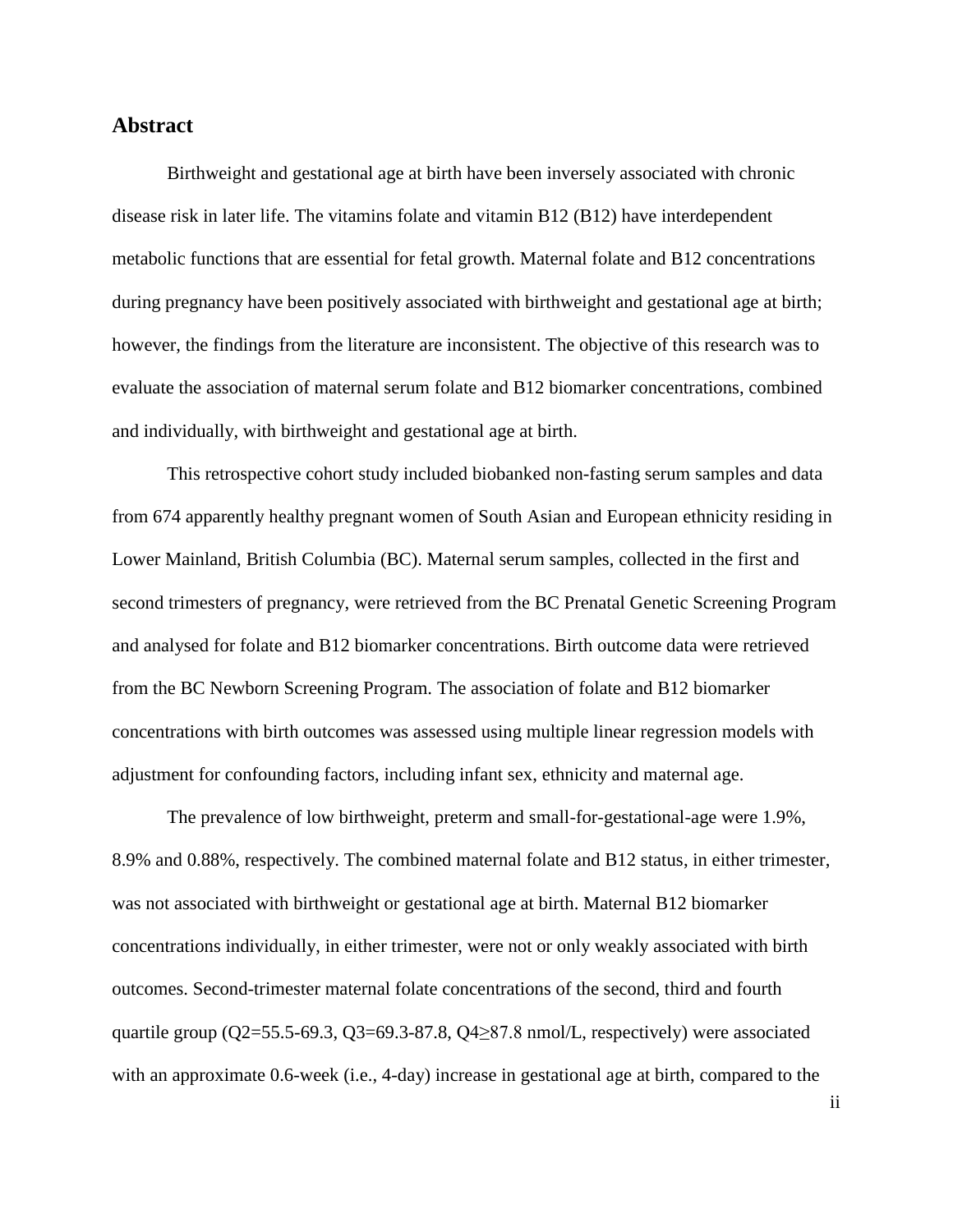reference group (Q1≤55.5 nmol/L) (95% CI: 0.28, 1.02, *p*=0.02; 95% CI: 0.23, 0.95, *p*=0.03, 95% CI: 0.16, 0.89, *p*=0.005, respectively).

In conclusion, early pregnancy folate and B12 status were neither combined nor individually associated with birthweight in this sample. Due to the vitamins' importance in fetal growth and development, the association between maternal folate and B12 status and birth outcomes warrants further investigation in a population with a higher prevalence of low birthweight and preterm birth.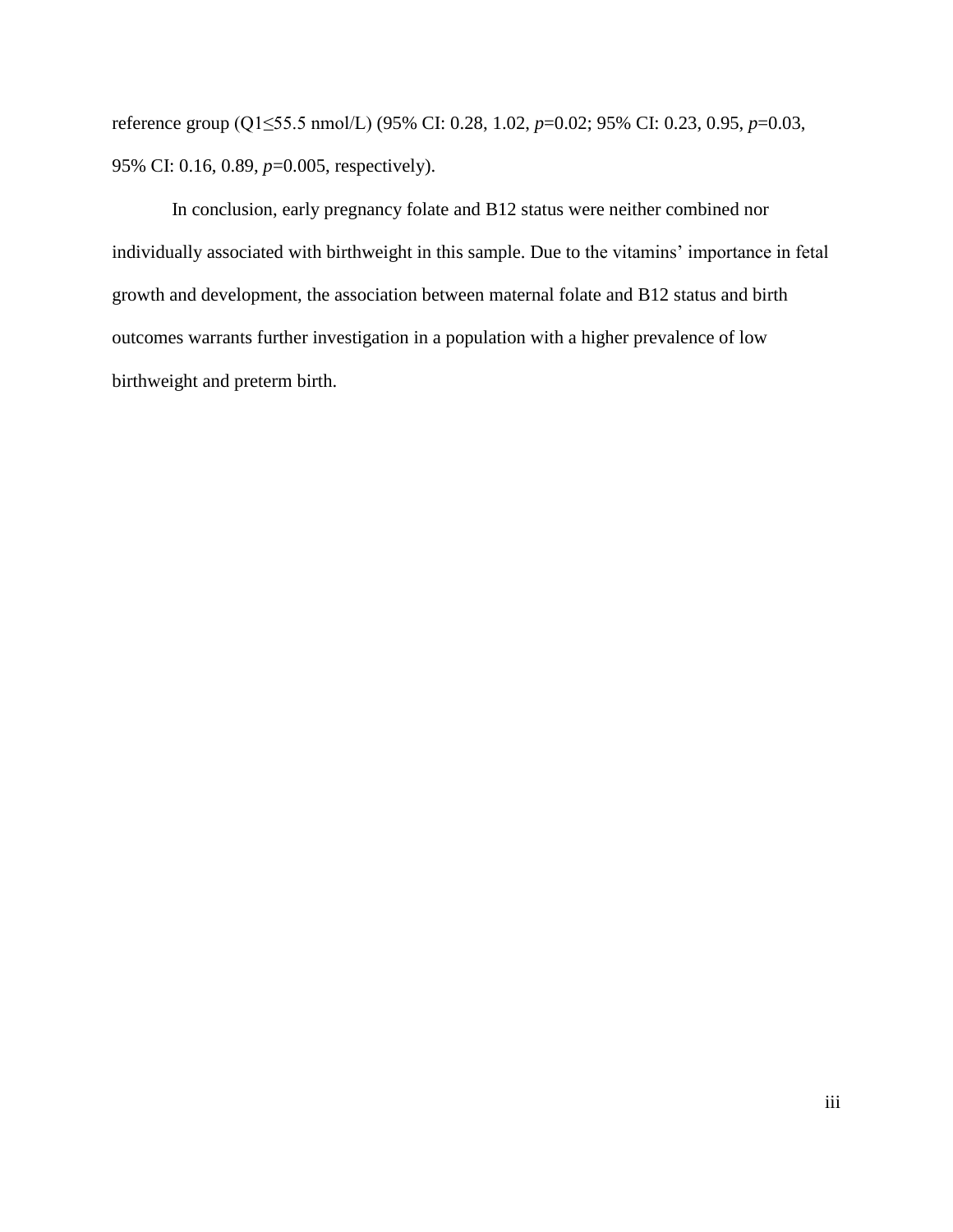# **Lay Summary**

A newborn's birthweight is a possible indicator for health and disease risk in later life. Many factors, including the mother's vitamin levels, may influence the growth of the unborn baby. This research aimed to study whether the mother's folate and vitamin B12 (B12) status are associated with her newborn's birthweight and the duration of her pregnancy. First- and secondtrimester blood samples from 674 apparently healthy pregnant women living in Lower Mainland, British Columbia (BC), and information on their newborns were retrieved from the BC Prenatal Genetic Screening Program and the BC Newborn Screening Program, respectively. The prevalence of low birthweight was 1.9%. Mother's folate and B12 status were not associated with birthweight and the duration of her pregnancy in this sample. More research is needed to determine whether early pregnancy folate and B12 status are associated with birth outcomes in a population with a higher prevalence of low birthweight.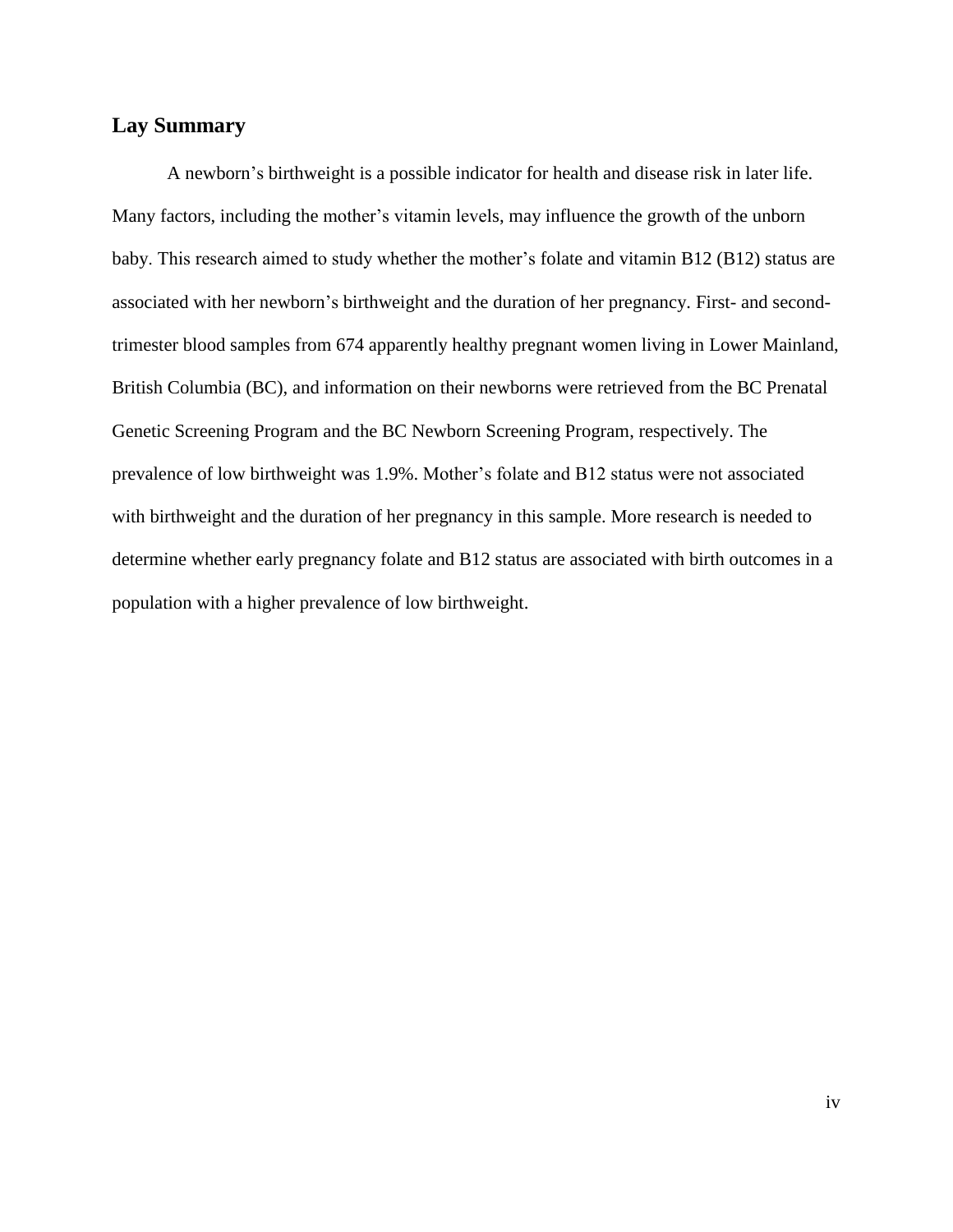## **Preface**

This thesis has been prepared in partial fulfillment of the requirement for the degree of Master of Science in Human Nutrition. I prepared this thesis under the direction and supervision of Dr. Yvonne Lamers (primary). Dr. Lamers acted as the primary supervisor in all aspects of this research project and provided feedback to the proposal and thesis drafts. Dr. Jennifer Black, Human Nutrition Program, and Dr. Patricia Janssen, School of Population and Public Health, served as supervisory committee members. Dr. Black and Dr. Janssen provided feedback on the research proposal, and on the thesis draft.

My work was part of a larger project, for which the research team comprised myself, graduate students, research assistants, and undergraduate research students. I was part of the team that was responsible for aspects related to sample deidentification and data entry. The lead graduate student of the research project was Theresa Schroder. Theresa Schroder and Dr. Yvonne Lamers were responsible for all major areas of study design and study coordination. Dr. Hilary Vallance and Dr. Graham Sinclair from the Newborn Screening Laboratory, BC Children's Hospital, Vancouver BC, contributed to the study design, biospecimen retrieval, and data interpretation.

Biospecimen retrieval and deidentification procedures were supported by co-op students, undergraduate students and Work Learn students, as well as technicians and other staff members of the Newborn Screening Laboratory at BC Children's Hospital and of the Human Nutrition and Vitamin Metabolism Laboratory, led by Dr. Yvonne Lamers, at The University of British Columbia, Vancouver BC. Biomarker analysis was conducted by Theresa Schroder and Benny Chan with support from the co-op student, Work Learn student, and undergraduate students in the Human Nutrition and Vitamin Metabolism Laboratory and supervised by Dr. Yvonne

v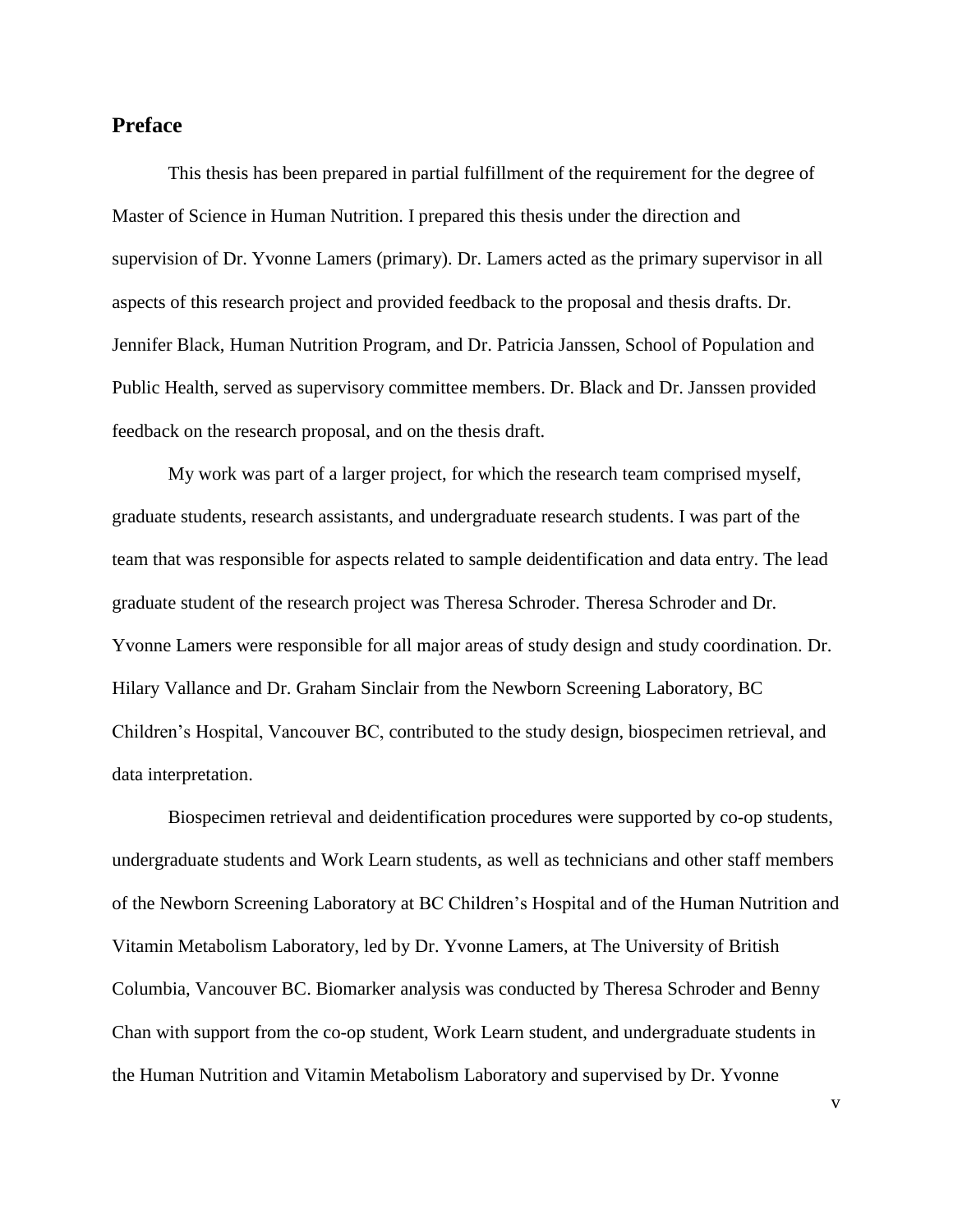Lamers. Dr. Andre Mattman of St Paul's Hospital, Vancouver BC, contributed to biomarker analysis and data interpretation. Dr. Benjamin Jung oversaw the serum total vitamin B-12 analysis in the Pathology Laboratory at BC Children's Hospital.

I performed all statistical analyses, in consultation with Dr. Yvonne Lamers and with Dr. Arianne Albert, a biostatistician at the Women's Health Research Institute. I disseminated preliminary results of this work in March 2017 in the form of an oral presentation at the UBC Faculty of Land and Food Systems Graduate Student Conference, for which I received the People's Choice Award, and as a poster presentation in June 2017 at the 17<sup>th</sup> BC Children's Hospital Research Forum. This study was approved by the University of British Columbia / Children's and Women's Health Centre of British Columbia Research Ethics Board (UBC C&W REB), Vancouver BC, (#H15-00820).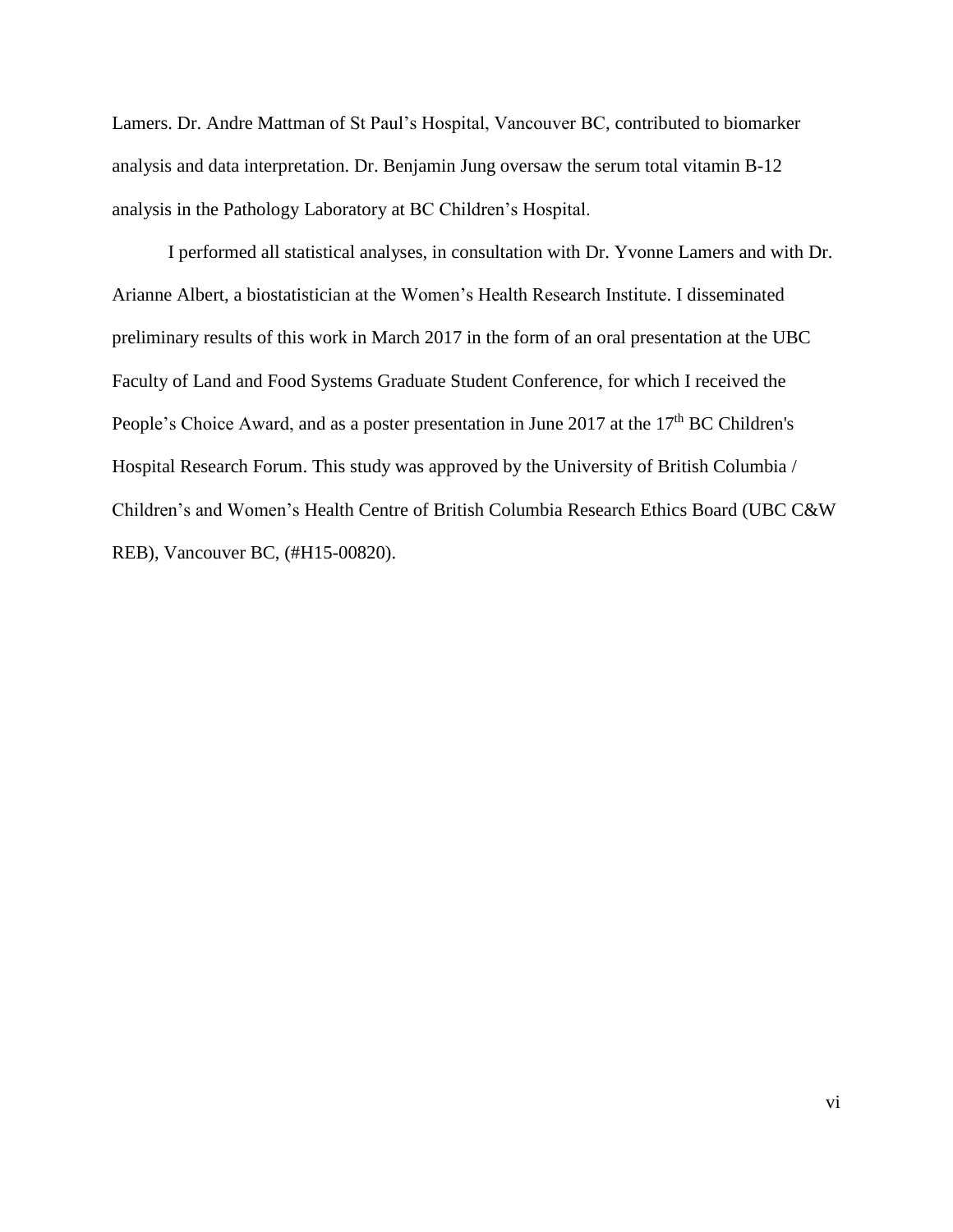# **Table of Contents**

| 2.1   |                                                                                  |
|-------|----------------------------------------------------------------------------------|
| 2.1.1 | Birthweight - Definition, Classification, Related Health Outcomes 4              |
| 2.1.2 | Gestational Age at Birth – Definition, Classification, Related Health Outcomes 7 |
| 2.1.3 | Growth Rate Indicators - Definition, Classification, Related Health Outcomes  8  |
| 2.2   |                                                                                  |
|       |                                                                                  |
| 2.2.2 |                                                                                  |
| 2.2.3 |                                                                                  |
| 2.2.4 |                                                                                  |
| 2.2.5 | vii                                                                              |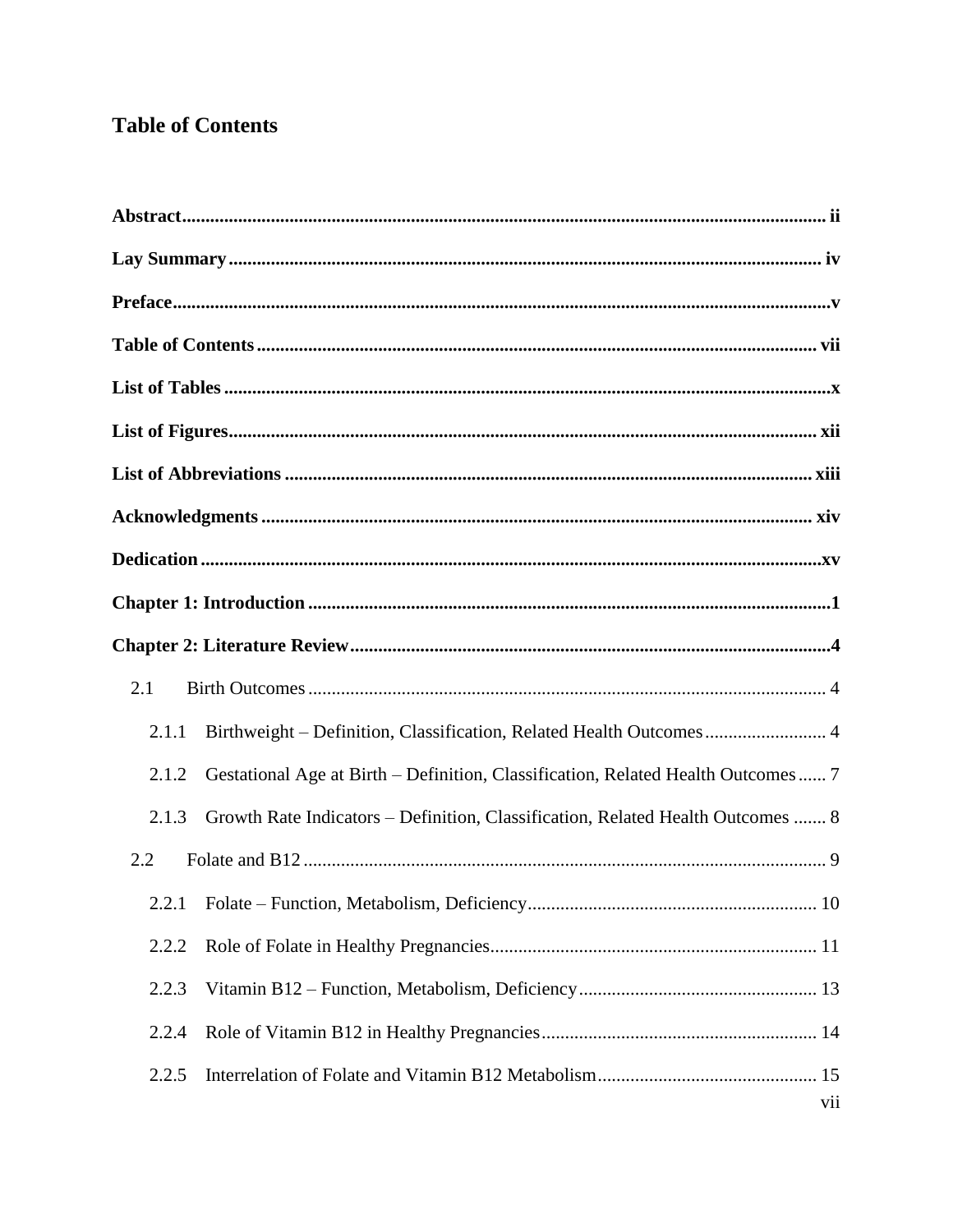| 2.3<br>Biomarkers and Related Cut-offs for Folate and Vitamin B12 Status Assessment 18 |      |
|----------------------------------------------------------------------------------------|------|
| 2.3.1                                                                                  |      |
| Biomarkers and Related Cut-offs for Vitamin B12 Status Assessment  20<br>2.3.2         |      |
| 2.4                                                                                    |      |
| 2.4.1                                                                                  |      |
| 2.4.2                                                                                  |      |
| 2.5<br>Changes in Maternal Folate and Vitamin B12 Biomarker Concentrations during      |      |
|                                                                                        |      |
| 2.6<br>Association of Maternal Folate and Vitamin B12 Status with Birth Outcomes 28    |      |
| 2.6.1                                                                                  |      |
| 2.6.2                                                                                  |      |
| 2.6.3                                                                                  |      |
| 2.7                                                                                    |      |
|                                                                                        |      |
| 3.1                                                                                    |      |
| 3.2                                                                                    |      |
| 3.3                                                                                    |      |
| 3.4                                                                                    |      |
| 3.4.1                                                                                  |      |
| 3.4.2                                                                                  |      |
| 3.4.2.1                                                                                |      |
| 3.4.2.1.1                                                                              |      |
| 3.4.2.2                                                                                |      |
|                                                                                        | viii |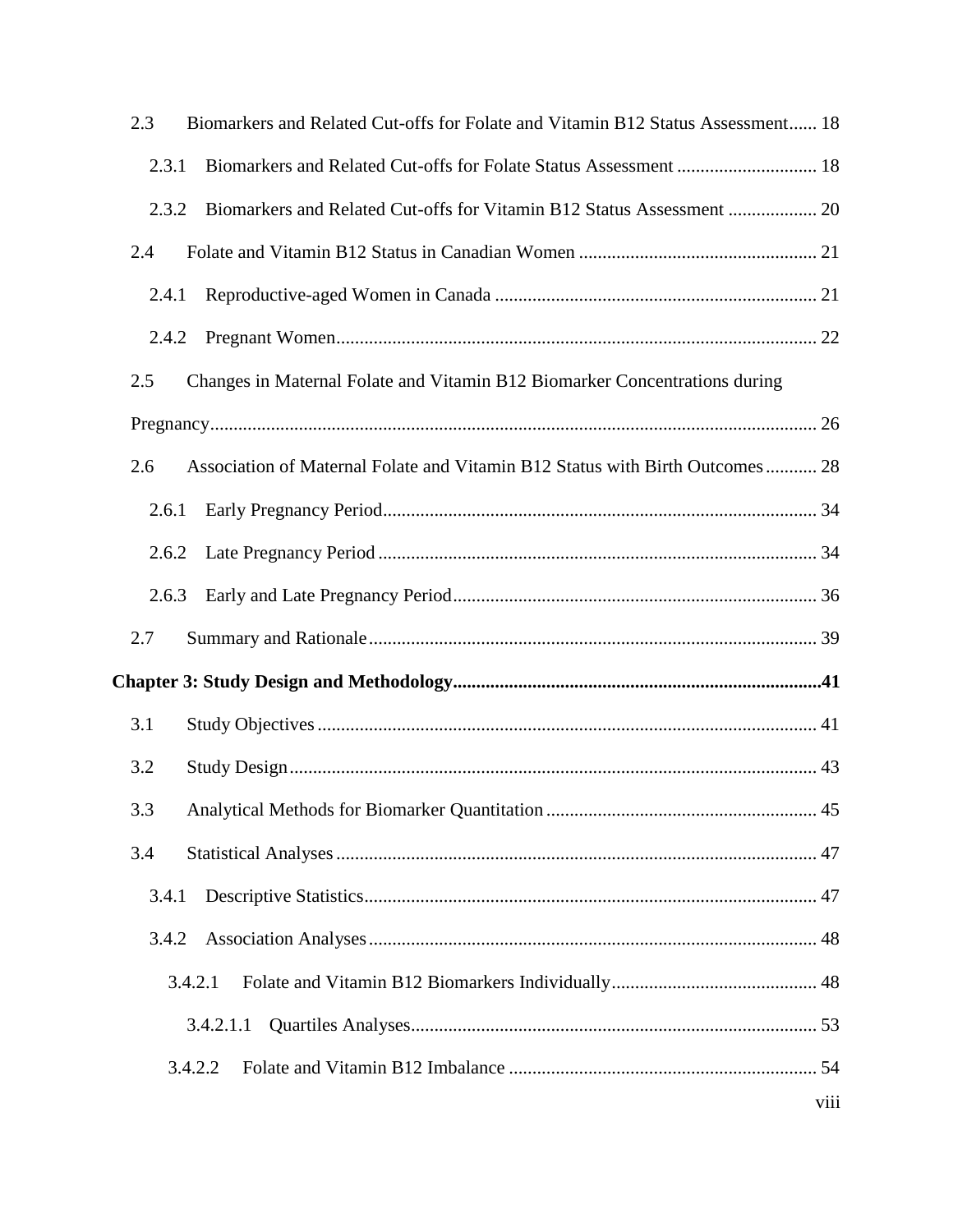| 3.4.2.3                                                                                     |
|---------------------------------------------------------------------------------------------|
| 3.5                                                                                         |
|                                                                                             |
| 4.1                                                                                         |
| 4.2<br>Association of Maternal Folate and Vitamin B12 Biomarkers with Birth Outcomes  63    |
| Association of Maternal Folate and B12 Biomarker Concentrations in Quartiles with<br>4.2.1  |
|                                                                                             |
| Association of Maternal Folate and Vitamin B12 Changes During Early Pregnancy<br>4.3        |
|                                                                                             |
|                                                                                             |
| 5.1<br>Characteristics of the Study Sample and Biomarker Concentrations in First and Second |
|                                                                                             |
| 5.2<br>Association of Maternal Folate and Vitamin B12 Biomarker Concentrations with Birth   |
|                                                                                             |
| 5.3<br>Changes in Folate and Vitamin B12 Biomarker Concentrations in Early Pregnancy 96     |
| 5.4                                                                                         |
| 5.5                                                                                         |
| 5.6                                                                                         |
|                                                                                             |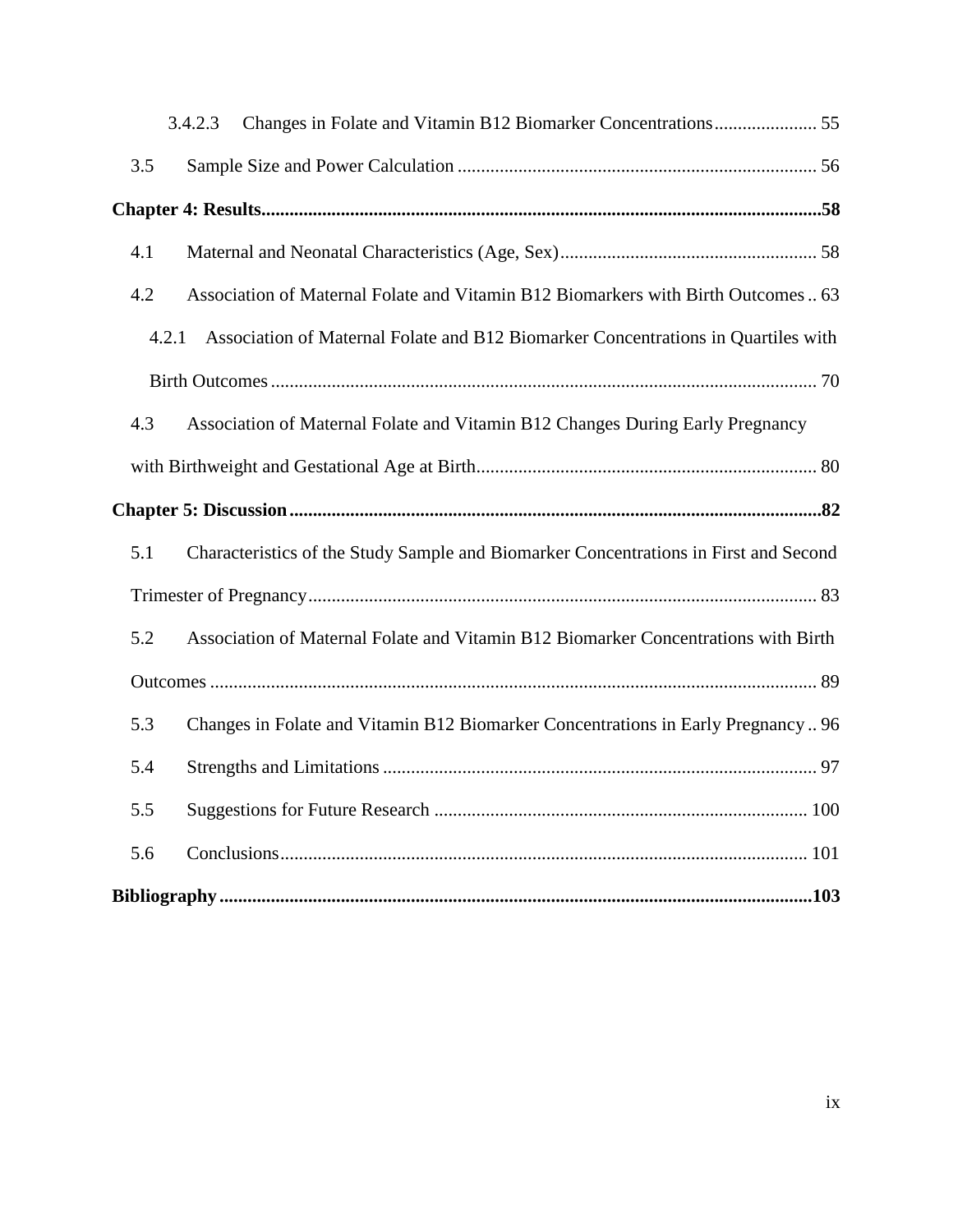# **List of Tables**

| Table 2-2: Biomarker Cut-Off Values to Categorize Vitamin B12 Status for Adults  21              |
|--------------------------------------------------------------------------------------------------|
| Table 2-3: Prevalence of Vitamin B12 Deficiency (%) in Canadian Female Adults and                |
|                                                                                                  |
|                                                                                                  |
| <b>Table 2-5</b> : Prevalence of Vitamin B12 Deficiency $n$ (%) in Pregnant Women in Toronto and |
|                                                                                                  |
| Table 2-6: Summary Table of Published Studies on the Association of Maternal Folate and          |
|                                                                                                  |
| Table 3-1: Effect Modifier Testing for Ethnicity with Birthweight as Outcome Variable 51         |
|                                                                                                  |
|                                                                                                  |
| Table 4-2: Maternal Serum Total Vitamin B12 (B12), Holotranscobalamin (HoloTC),                  |
| Methylmalonic Acid (MMA), Total Homocysteine (tHcy), and Folate Concentrations During the        |
|                                                                                                  |
| Table 4-3: Prevalence of Pregnant Women Classified as Folate Deficient or With High Folate       |
| Status, and as B12 Deficient or Having Suboptimal B12 Status, Using Non-Pregnant Adult Cut-      |
|                                                                                                  |
| Table 4-4: Associations of Maternal Folate and B12 Biomarker Concentrations with Birthweight     |
|                                                                                                  |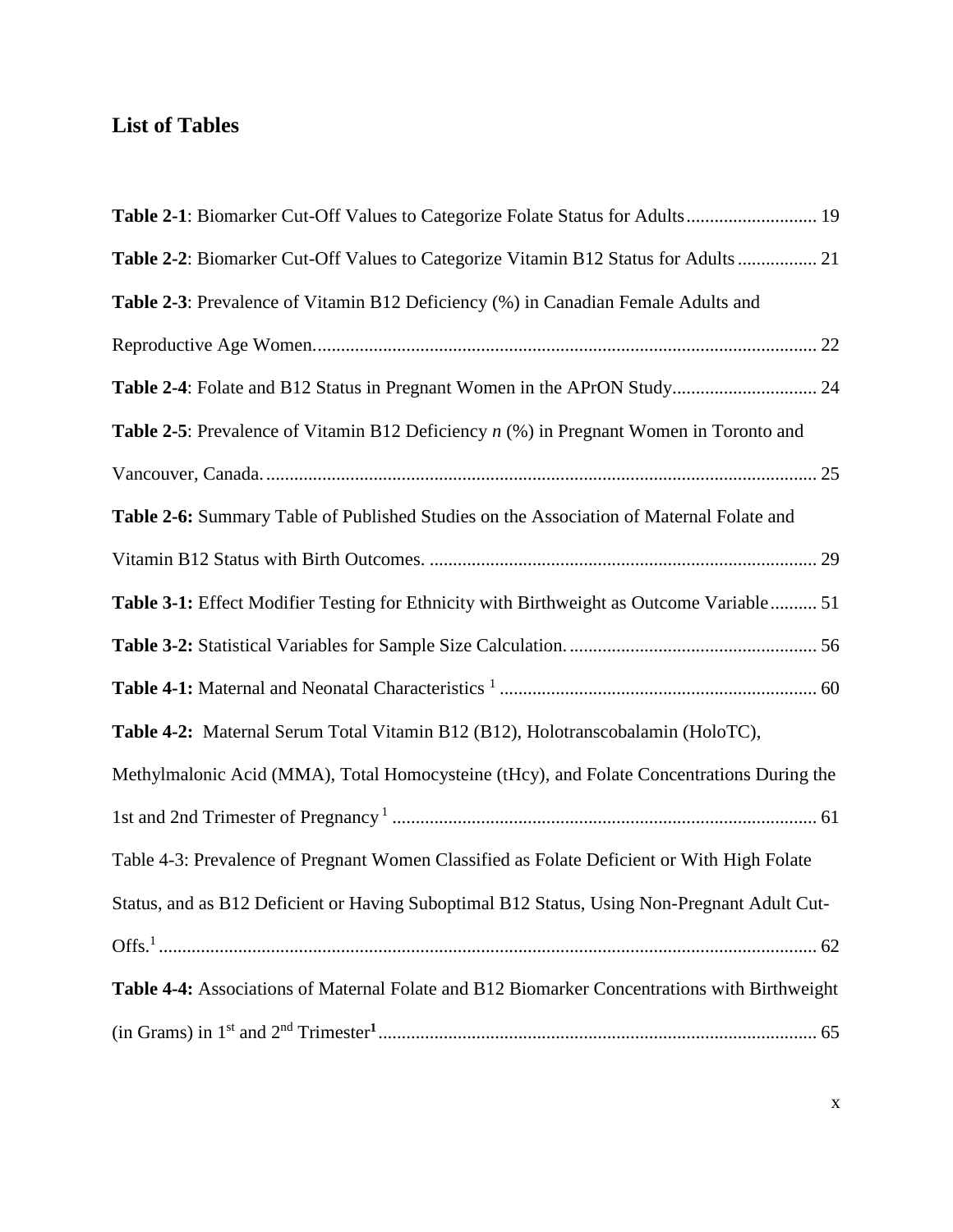| Table 4-5: Association of Maternal Folate and B12 Biomarker Concentrations with Gestational         |
|-----------------------------------------------------------------------------------------------------|
|                                                                                                     |
| Table 4-6: Association of Maternal Folate and B12 Biomarker Concentration in Quartiles with         |
|                                                                                                     |
| <b>Table 4-7:</b> Association of Maternal Folate and B12 Biomarker Concentrations in Quartiles with |
|                                                                                                     |
| Table 4-8: Association of Maternal Folate and B12 Biomarker Concentration Change Between            |
|                                                                                                     |
| Table 4-9: Association of Maternal Folate and B12 Biomarker Concentrations Changes Between          |
|                                                                                                     |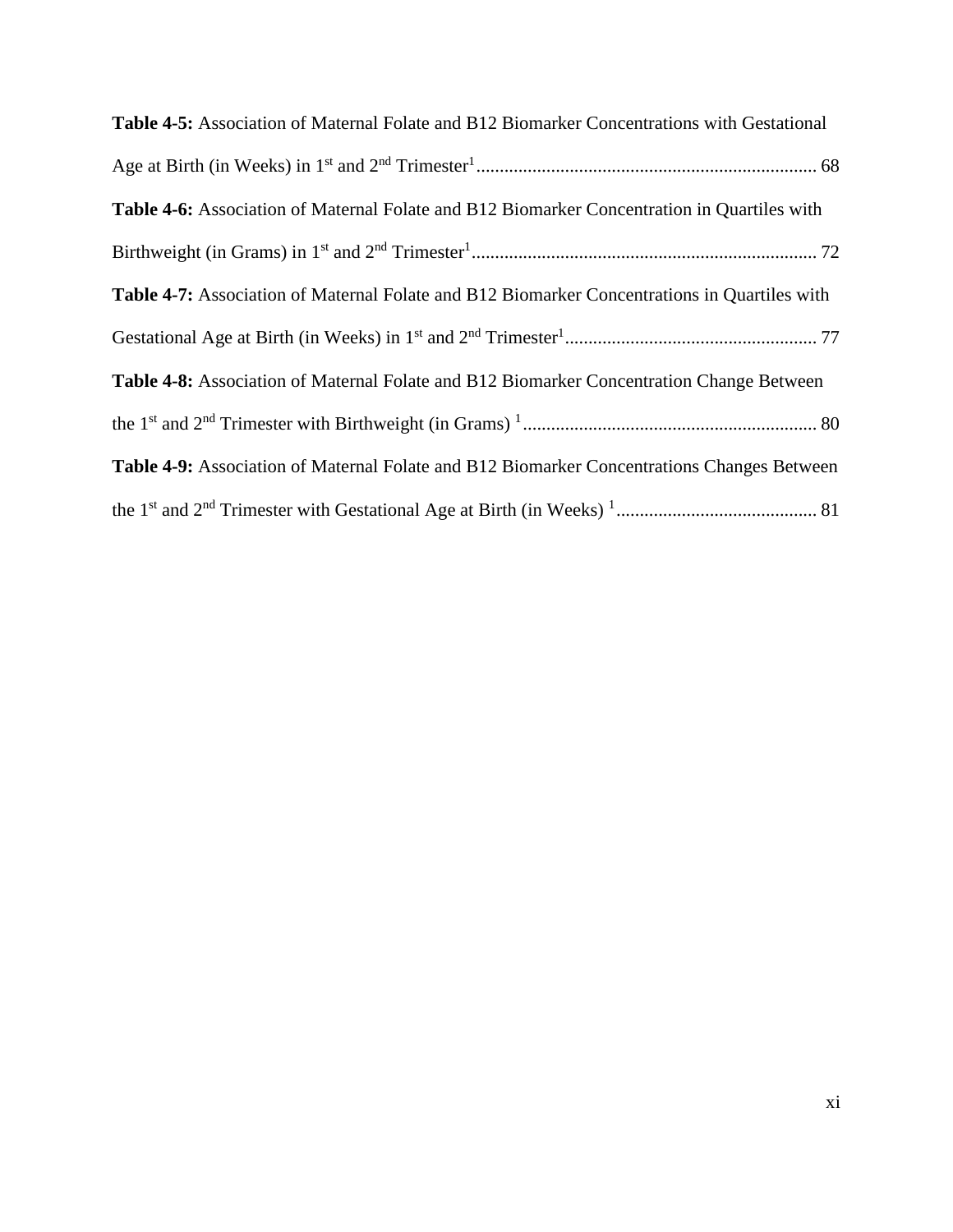# **List of Figures**

| Figure 1-2: Flowchart of Study Sample Size and Maternal Folate and B12 Biomarker Analyses. |  |
|--------------------------------------------------------------------------------------------|--|
|                                                                                            |  |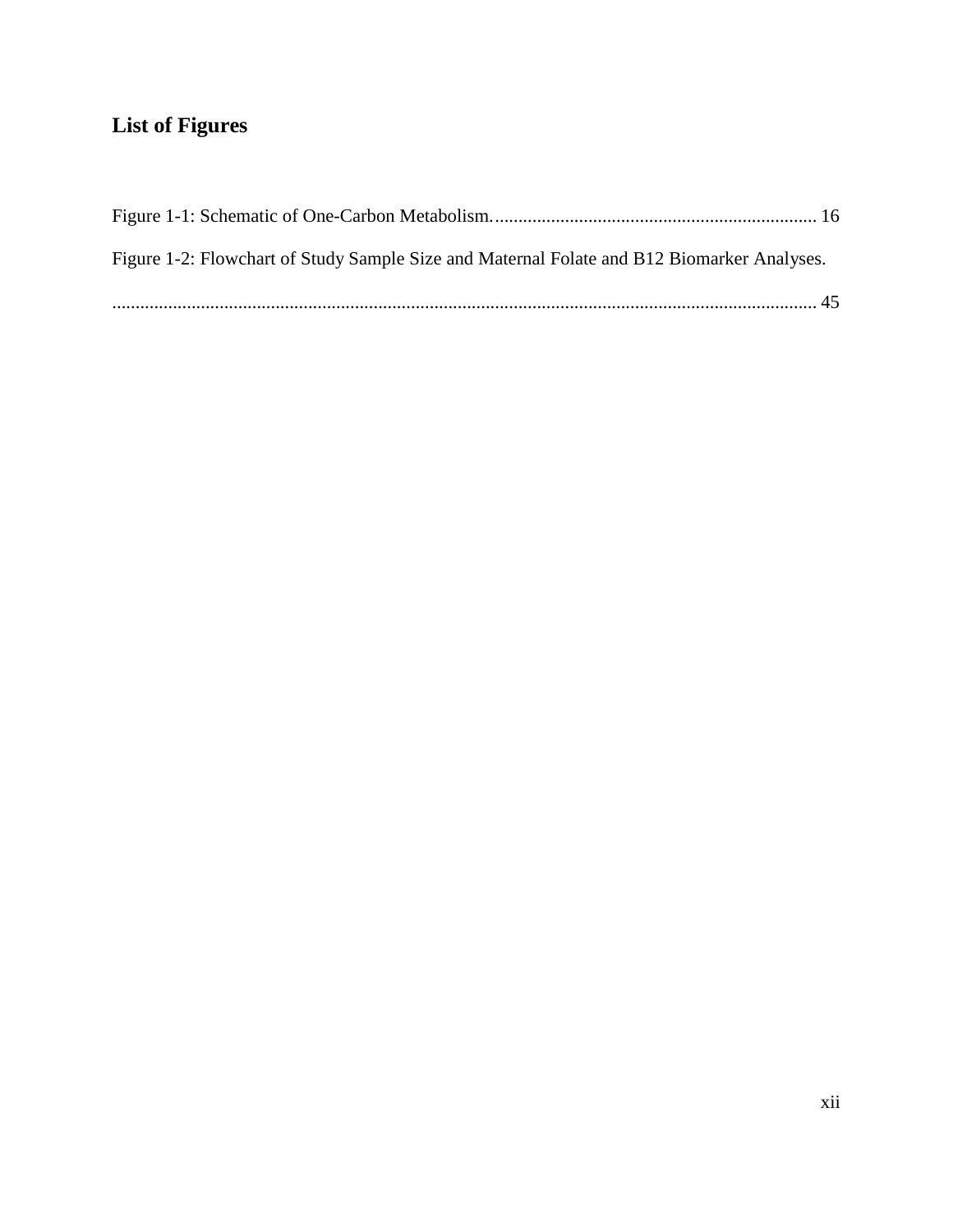# **List of Abbreviations**

**AGA**= appropriate-for-gestational-age  $B12$  = vitamin B12 **BMI**= body mass index **BW**= birthweight **CI**= confidence interval  $G = \text{gram}(s)$ **GA**= gestational age **HoloTC**= holotranscobalamin **LC-MS/MS**= liquid chromatography-tandem mass spectrometry **LGA**= large for gestational age **MMA=** methylmalonic acid **NTD**= neural tube defect **RBC**= red blood cell **RDA =** recommended dietary allowance **SA**= South Asian or South Asia, *depending on context* **SD =** standard deviation **SGA**= small for gestational age **tHcy**= total homocysteine  $Wk = week(s)$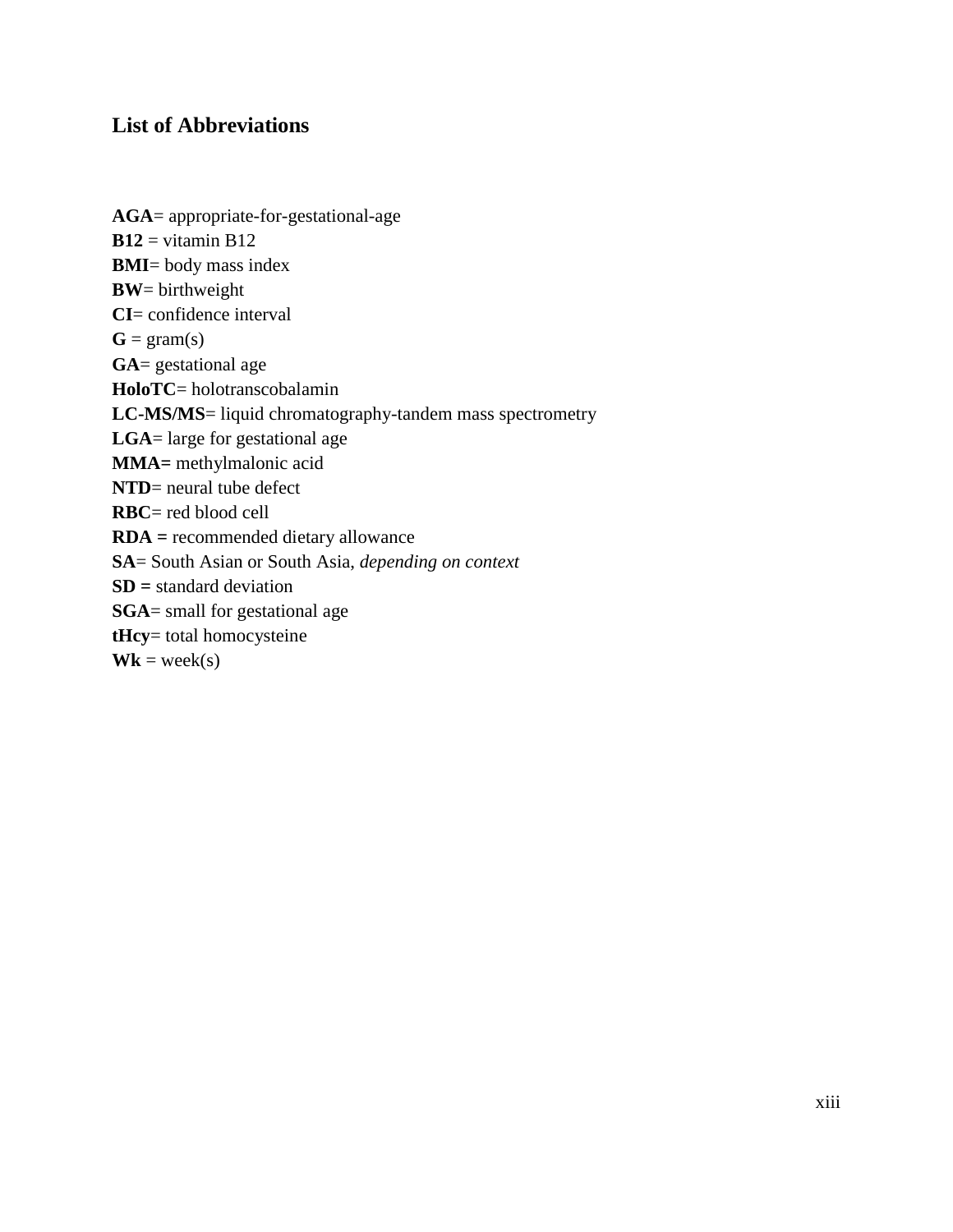## **Acknowledgments**

I would like to acknowledge with great appreciation Dr. Yvonne Lamers, my primary supervisor, who has been very supportive and patient throughout my Master's degree. Her guidance, encouragement, and advice were the foundation of the development of my learning process in the program. Foremost, I would like to thank Dr. Lamers for being extremely helpful through my recovery after a motor vehicle accident. I would also like to thank my committee members, Dr. Jennifer Black and Dr. Patricia Janssen, for all their beneficial and important contributions to this thesis.

I gratefully acknowledge the laboratory assistance of Benny Chan, Pablo Elizondo, Dr. Joanna Suliburska, Matthew Saunders and Monja Sandler. Undergraduate volunteers Prineet Ghuman, Alex Wang, Stephanie Chen and Mirah Valdes provided invaluable help in tube labeling and data entry. I am also indebted to Dr. Arianne Albert from the Women's Health Research Institute for her statistical expertise, support, and input. In addition, I thank the two coop students Mandeep Takhar and Roy Chen, and the undergraduate research assistant Ori Nevares, for their help in specimen retrieval and deidentification. I would also like to thank Dr. Hilary Vallance, Dr. Graham Sinclair, and the staff of the BC Newborn Screening Laboratory for their contributions to the study and the sample retrieval. I would like to acknowledge the support of the Ministry of Education in Saudi Arabia for providing funding throughout my Master's degree. I would like to express my sincere thanks to my colleagues in the Lamers' lab, for supporting me throughout the entire process, and especially to Theresa Schroder, who has been a great inspiration. Finally, special thanks are owed to my parents and siblings, who have encouraged me throughout my years of education.

xiv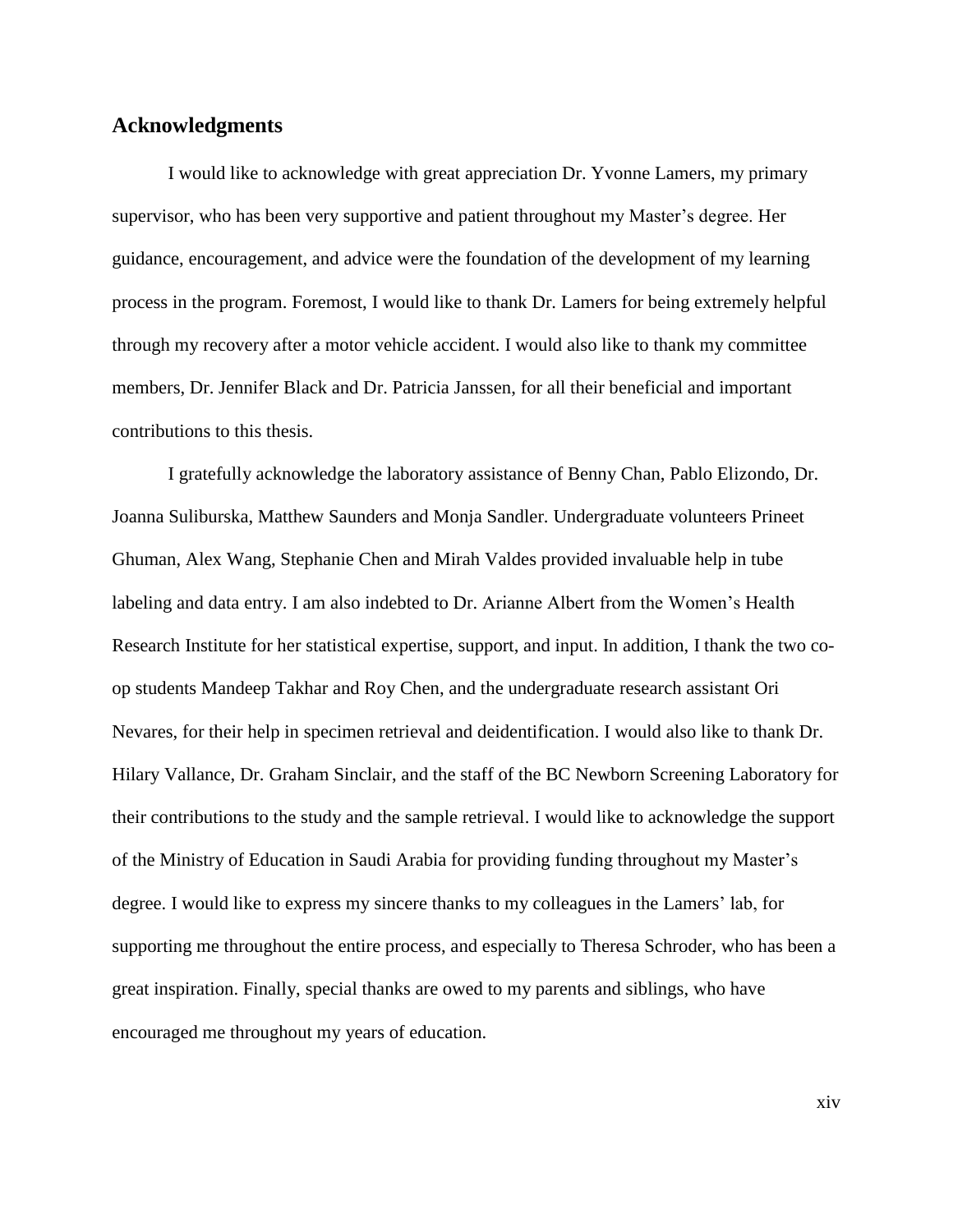# **Dedication**

I would like to dedicate this thesis to my mother,

*Kadria Kamal,*

Who has a special place in my heart.

Thanks to her for raising me with the love for learning and a passion for education.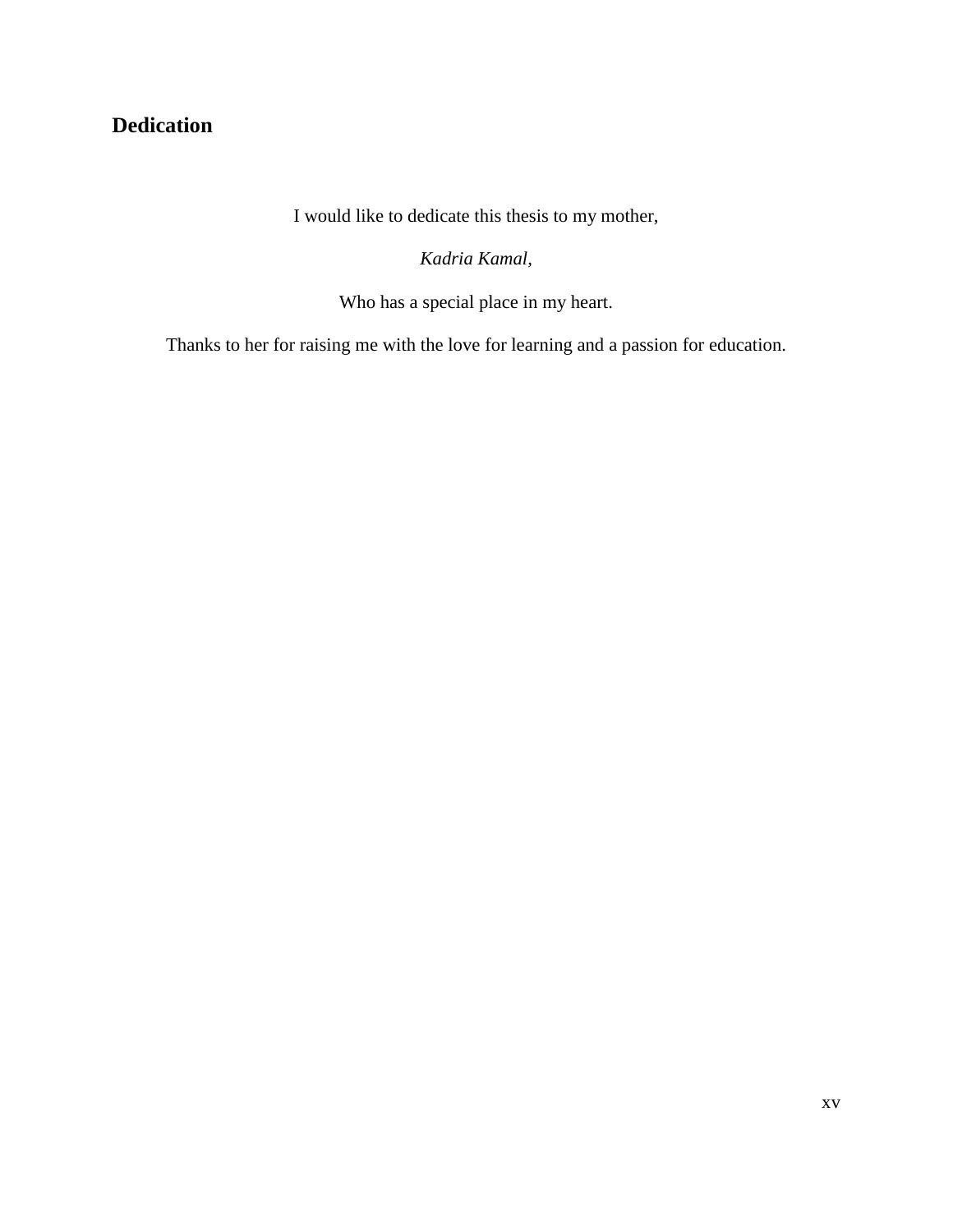## **Chapter 1: Introduction**

Birthweight and gestational age at birth are important predictors of infant morbidity and mortality. Both have been inversely associated with chronic disease risk in later life. Low birthweight infants have a higher risk of cardiovascular disease compared to normal birthweight infants (Leeson et al. 2001). Additionally, preterm newborns have a higher risk of respiratory illness and learning disabilities compared to term infants (Beck et al. 2010).

Maternal nutrient adequacy is critical for both the mother and the developing child (Dror, 2012; Fall et al., 2003). Early pregnancy is an important period for nutrient adequacy because rapid fetal development and cellular differentiation occur. During pregnancy, maternal adequacy in energy, protein intake and micronutrient status are critical to supporting the growth and development of the fetus (Gadgil et al., 2014; Simpson, Bailey et al., 2010). Studies have shown that micronutrient deficiencies during pregnancy are associated with adverse health outcomes in the mother, and with also impaired fetal development (Fall et al., 2003; Sande et al., 2013).

Folate and vitamin B12 (B12) are water-soluble vitamins that play crucial roles in maternal health and normal fetal development and growth. Folate and B12 deficiencies have been associated with low birthweight, intrauterine growth restriction, preterm birth, and poor neonatal growth, all of which are linked to higher prevalence of morbidity and mortality (Furness et al., 2013; Simpson et al., 2010). Folate and B12 function together in one-carbon metabolism that contributes to DNA synthesis, formation of phospholipids, and numerous methylation reactions which are critical during embryonic and fetal development (Ahmed, Afsana, Mahbooba Akhter, Shafia Sharmin, Shamim Ara et al., 2011; Combs, 2012; Dror and Allen, 2012; Furness et al., 2013; Obeid et al., 2005; Sande et al., 2013).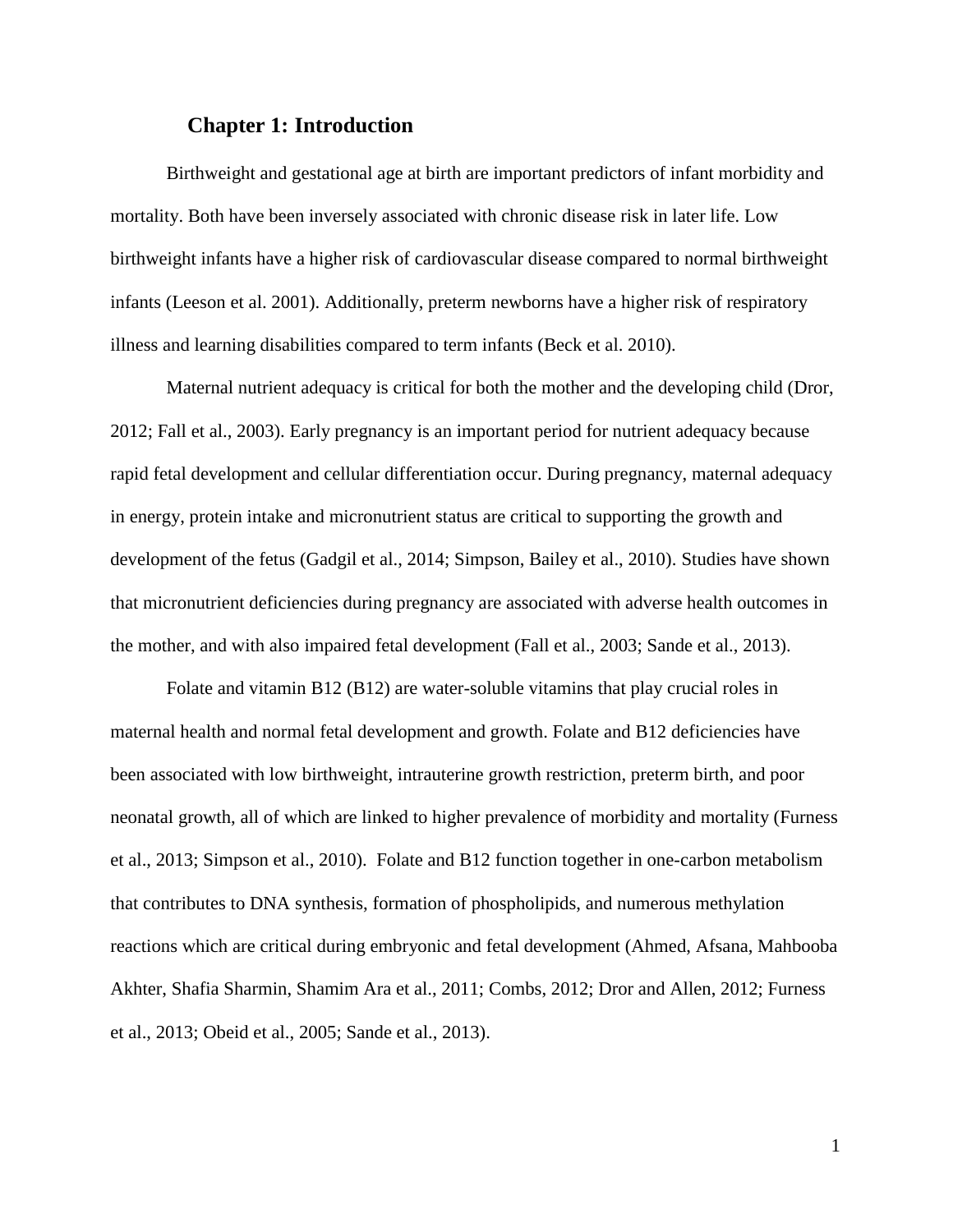Maternal folate and B12 concentrations have been positively associated with birthweight and gestational age at birth (Bergen et al. 2012; Relton 2005; Afsana et al. 2012; Pagan et al. 2002); however, the findings are inconsistent (Pagan et al. 2002; Furness et al. 2013). Some studies did not find an association between maternal folate and B12 concentrations and birthweight and gestational age at birth, while others found a positive association. Also, there is a limited number of studies on the association between maternal folate and B12 concentrations and gestational age at birth. Recently, concerns have been raised regarding a potential adverse effect of high maternal folate status and a high folate / low B12 imbalance on pregnancy outcomes (Gadgil et al. 2014). In Canada, there seems to be a high prevalence of high folate and low vitamin B12 concentrations during pregnancy (Fayyaz et al. 2014; Visentin et al. 2016). There is a lack of research on the association of maternal folate and B12 status combined with birth outcomes; in addition, most of the current evidence focuses on B-vitamin status during late pregnancy. A better understanding of the association between maternal folate and vitamin B12, and birth outcome will enhance information currently available and help reduce the prevalence of low birthweight and preterm birth. The results of this study will also be significant for future intervention studies focusing on the importance of balanced folate and B12 status in pregnancy.

My research focused on early pregnancy, which is a critical period for neonatal development. I also looked into the imbalance between folate and B12, since it may be of concern in Canadian pregnant women and their offspring, and their association with birth outcomes. The main goal of my thesis was to evaluate the association of maternal serum folate and B12 biomarker concentrations individually with birth outcomes, including birthweight and gestational age at birth. Another goal of my thesis was to investigate the association of maternal folate and B12 status combined with birthweight and gestational age at birth, as well as to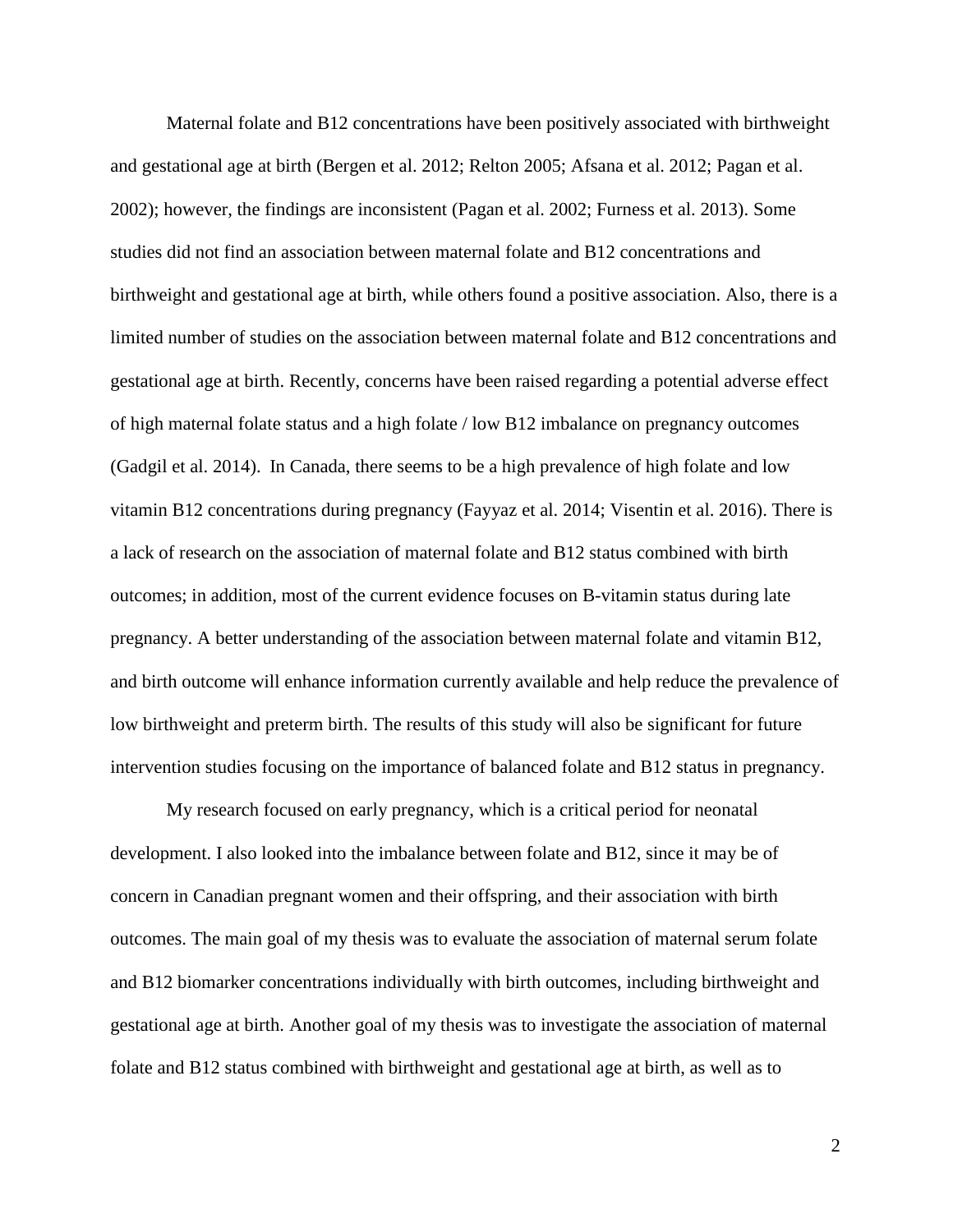investigate the association of the change in maternal folate and B12 biomarker concentrations in early pregnancy (between the first and second trimester) with birthweight and gestational age at birth.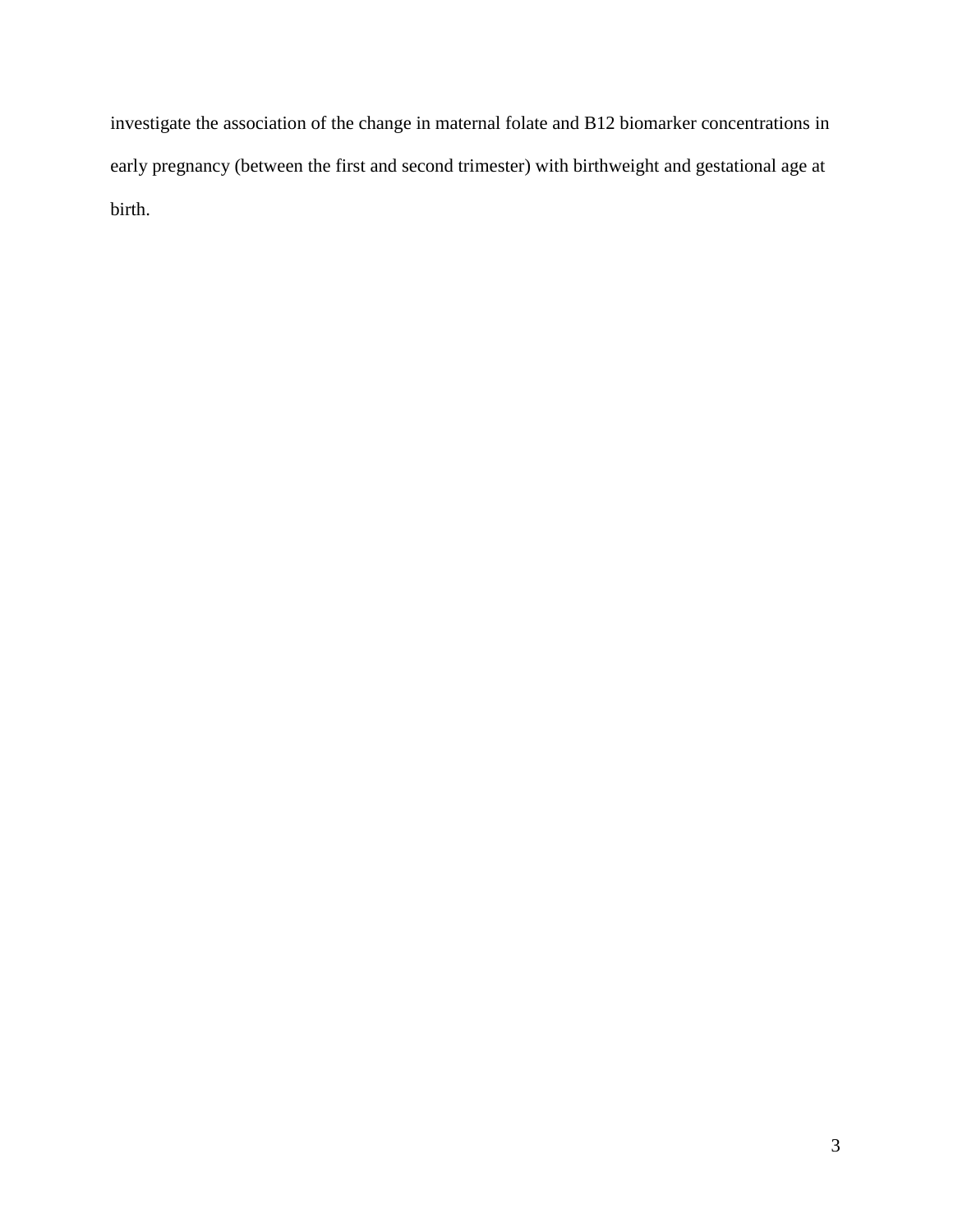#### **Chapter 2: Literature Review**

This chapter will provide background on: **[1]** the definition, related health outcomes, prevalence, and potential confounding factors of birth outcomes, including birthweight, gestational age at birth and appropriate-for-gestational-age; **[2]** the role of folate and vitamin B12 (B12) in pregnancy; **[3]** the interrelation of folate and B12 in one-carbon metabolism; **[4]** biomarkers for folate and B12 status assessment and related cut-offs; **[5]** folate and B12 status in Canadian reproductive-aged and pregnant women; **[6]** the importance and definition of pregnancy stages, followed by the changes in maternal folate and B12 biomarker concentrations during pregnancy; and **[7]** existing evidence on the association of folate and B12 with birth outcomes.

#### **2.1 Birth Outcomes**

Birth outcomes are some of the indicators of infant health status. In an unhealthy situation during pregnancy, such as unhealthy diet, adverse birth outcomes may occur. Adverse birth outcomes include small for gestational age (SGA), low birthweight and preterm birth, and may lead to higher risk of neonatal morbidity and mortality (Beck et al. 2010; McCowan & Horgan 2009; Lundgren & Tuvemo 2008; Goldenberg et al. 2008). These adverse birth outcomes may overlap; low birthweight is highly associated with preterm birth and SGA (Wardlaw 2004). However, each adverse birth outcome has its own risk factors and aetiologies. These adverse birth outcomes may be inversely associated with maternal folate and B12 status.

## **2.1.1 Birthweight – Definition, Classification, Related Health Outcomes**

"Birthweight" refers to the infant's weight at delivery. The normal birthweight of an infant is defined by the World Health Organization (WHO) as between 2500 and 4200 grams (g), while low birthweight (LBW) is defined as less than 2500 grams (g) (Kramer 1987). Very low birthweight is defined as less than 1500 g, and extremely low birthweight is less than 1000 g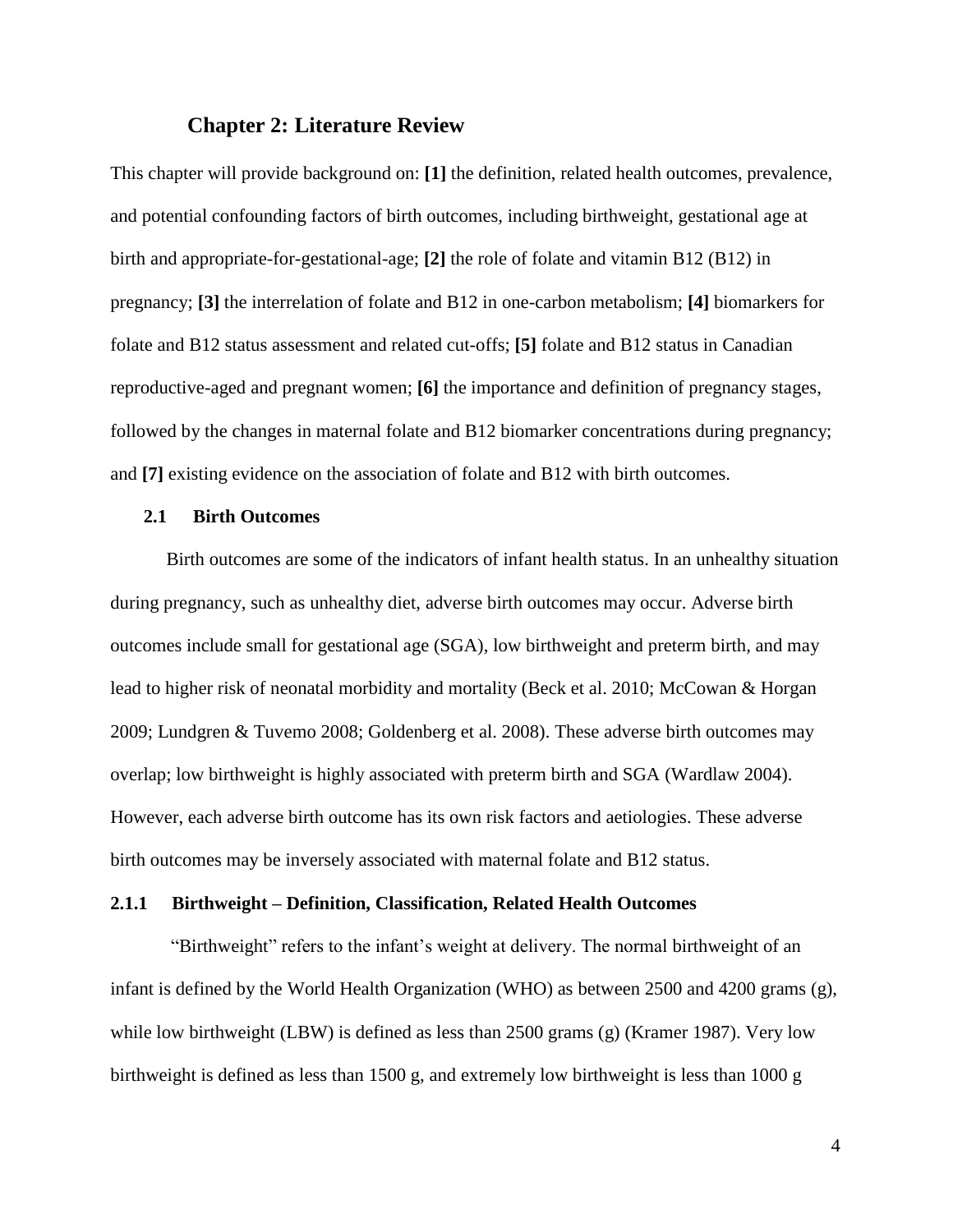(Wardlaw 2004). Low birthweight is associated with neonatal morbidity and chronic diseases in later life, such as cardiovascular diseases, hypertension, type 2 diabetes (Pilgaard et al. 2010; Moore et al. 1996; Barker 1995; Leeson et al. 2001). The association between low birthweight and the higher risk of cardiovascular disease has been suggested to be due to the metabolic changes that occur with the delayed growth in utero (Barker 1995; Leeson et al. 2001). Birthweight is also considered to be an important predictor of infant survival, health, and development (Wardlaw 2004).

The prevalence of low birthweight in Canada has been slightly increasing in recent years. In 2000, the prevalence was 5.6% and it increased to 6.3% in 2014. The reasons behind the increasing prevalence of low birthweight throughout the years may be due to the improvements in medical facilities that contribute to the prevention of stillbirth. Canada's infant mortality prevalence decreased from 5 to 4.7 between 2010 and 2014 (Statistics Canada 2017). In recent years, birth rates among those aged 30 and over have increased in comparison to a younger age (Milan 2015).

Mother age is negatively associated with birthweight, as it has been found that the prevalence of low birthweight was reported to be higher among mothers aged 35 to 49 years (7.6%), than among mothers aged 20 to 34 years (5.8%) in 2010 (Government of Canada 2016). There are many other potential factors associated with birthweight, such as nutrition (e.g. maternal folate levels) (Relton 2005), infant sex (Kumar et al. 2013), birth order (Bacci et al. 2014), parity, gestational age (Ohlsson & Prakeshkumar 2008), maternal weight and ethnicity (Ronnenberg et al. 2007). It has been found that female infants have 45 g lower birthweight than male infants of the same gestational age (Kumar et al. 2013), firstborn infants are lighter than subsequent infants (mean difference 89 g) (Bacci et al. 2014), and twins weigh 100 g less than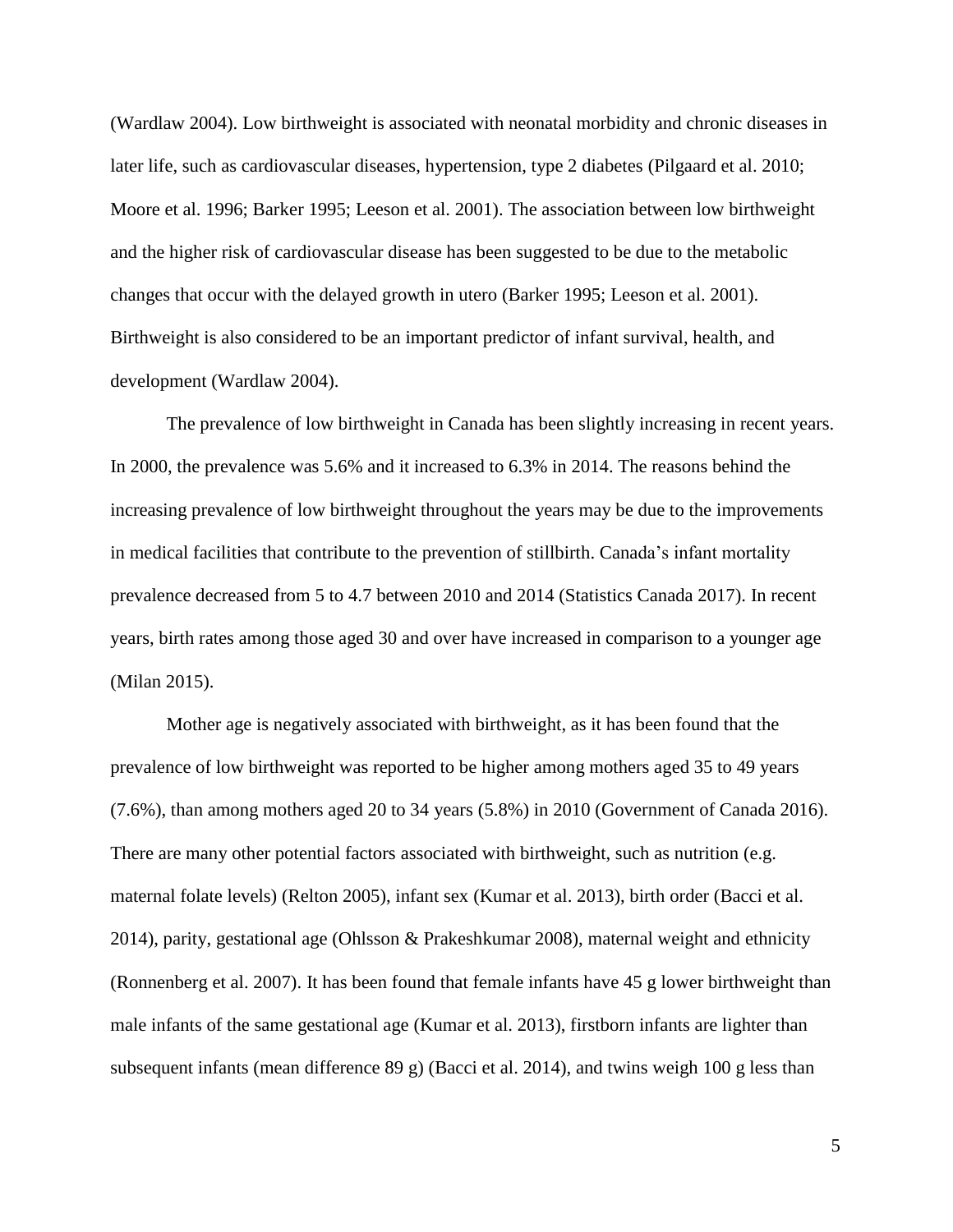singletons (Buckler & Green 1994). In Canada, the percentage of low birthweight was higher among females. Over the period of 1979 to 2010, the prevalence varied between 5.1% and 5.7% for males, and between 5.9% and 6.7% for females (Government of Canada 2016).

Pre-pregnancy body mass index and maternal weight gain during pregnancy are found to be closely associated with birthweight. Mothers with pre-pregnancy body mass index indicating underweight had an increased risk of LBW (OR:1.47, 95% CI: 1.27, 1.71, *p*< 0.001) compared to mothers with body mass index of normal weight (Yu et al. 2013). Additionally, maternal weight gain during all trimesters is significantly associated with birthweight; each one of kg increase in the mother's weight was associated with a significant increase of 18, 32.8, and 17 g in birthweight, in the first, second and third trimesters, respectively, with the adjustment for maternal age, height, parity, pre-pregnancy body mass index (BMI), infant sex and gestational age (Abrams & Selvin 1995).

An ethnic group is often referred to as a group of people whose members are identified through a common trait. This includes common heritage, culture, ancestry and religion. Thus, ethnicity has two influencing factors: biological factors (e.g. genetic factor, body size), and cultural or lifestyle factors (e.g. diet, smoking, alcohol, physical activity, parity, maternal height, weight and socioeconomic status) (Kramer 1987).

The ethnicity factor association with birthweight is well documented. Fetal growth differs significantly between different ethnic groups (Troe et al. 2007). The reasons behind ethnic differences in fetal growth and body composition are not fully understood. These differences might be due to genetic factors (Smith et al. 1976) or that ethnicity is associated with socioeconomic status and dietary pattern (Kramer 1987). Maternal weight is an important predictor of birthweight (Smith et al. 1976). Adult South Asians have a lower weight and a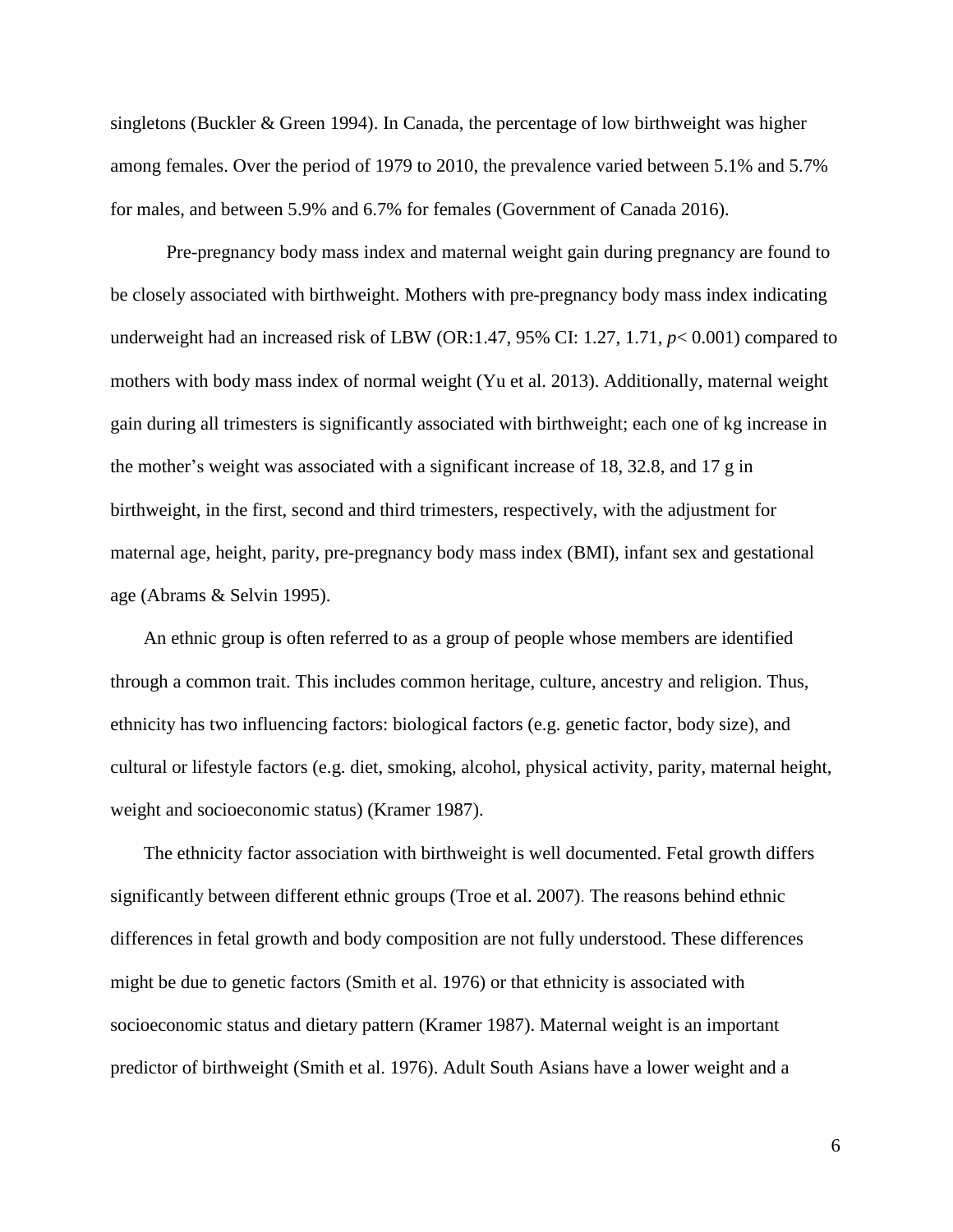smaller stature than Europeans (Deurenberg et al. 2002; Davies et al. 1982). The maternal shorter stature and weight is likely to be responsible for the smaller size of South Asian infants. South Asians including Indians were found to have infants with lower birthweight (mean weight of 3020 g) and a higher prevalence of low birthweight (11.5%) than the Malays (3080 g and 8.1%) and the Chinese (3130 g and 6.1%), in a cross-sectional study of 187 mothers and their infants (Alvear & Brooke 1978).

Studies have also shown that South Asian infants have a lower birthweight compared with those of white European ethnicity (Alvear & Brooke 1978; Davies et al. 1982). A study conducted in the UK found that the average birthweight of Indian infants [weight difference= 344 (95% CI: 329, 360) g] was lower than the birthweight of European infants (Wells et al. 2013). In British Columbia, Canada, the birthweight of South Asian infants was 254.6 g lower on average than the birthweight of European infants (Mean (SD) BW of 3452.5 (399.1) and 3687.6 (410.5g) respectively, at 40 weeks of gestation) *p*< 0.001) (Janssen et al. 2007). The importance of ethnicity differences has been emphasized by the improvement in the identification of shortterm neonatal morbidity risk when using ethnicity-specific birthweight distributions (Hanley & Janssen 2013).

#### **2.1.2 Gestational Age at Birth – Definition, Classification, Related Health Outcomes**

Gestational age is the term used to describe the estimated pregnancy duration or the age of a fetus. The normal gestational age at birth can range from 38 to 42 weeks, while preterm is defined as a live birth occurring prior to 37 completed weeks or 259 days of gestation (World Health Organisation 2016). Late preterm is a live birth occurring in a period of less than 37 weeks until 32 weeks of gestation; very preterm is less than 32 weeks until the 28 weeks, and extremely preterm is less than 28 weeks of gestation (World Health Organisation 2016). Preterm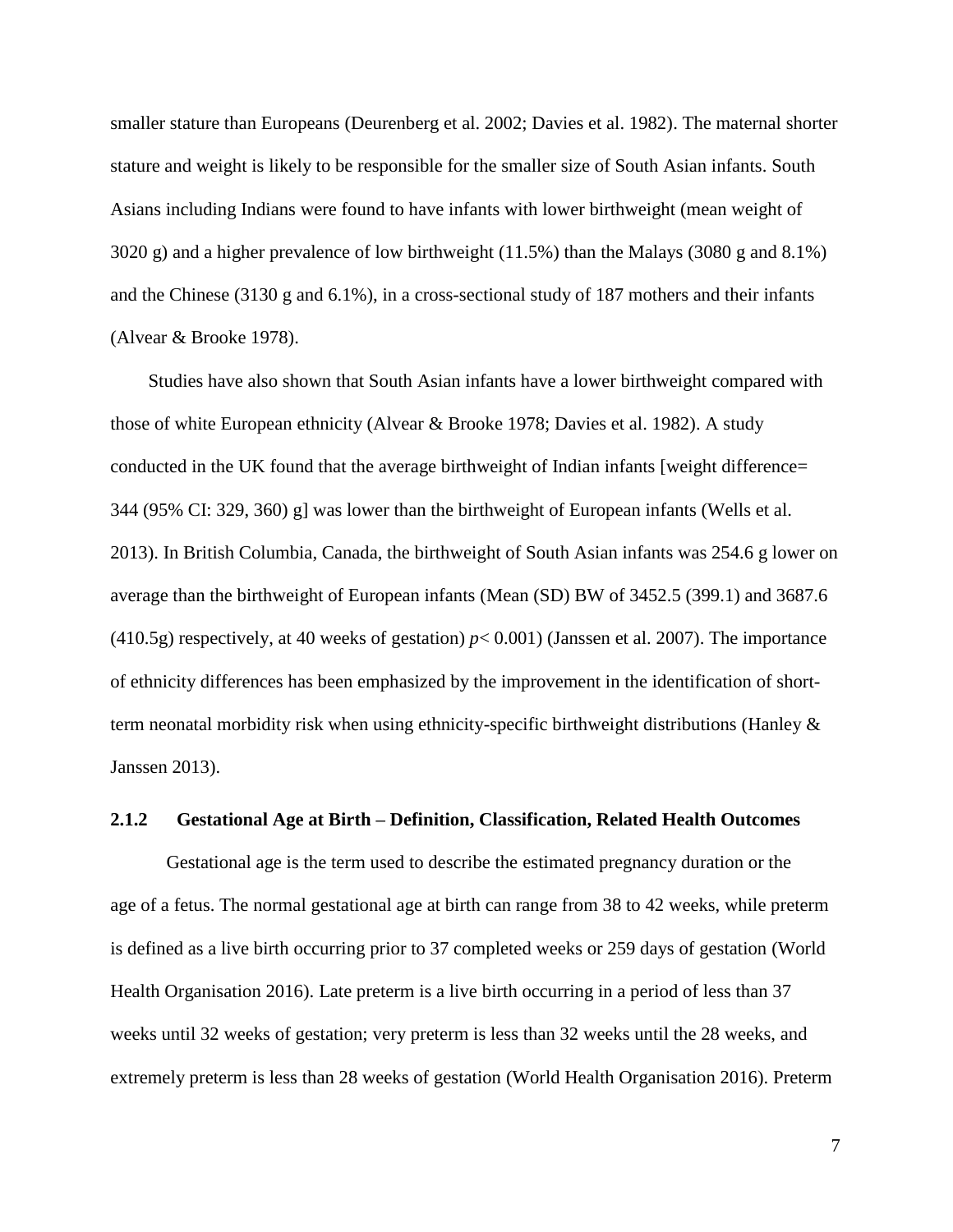birth is associated with neonatal morbidity and also with long-term negative health consequences, such as cerebral palsy, learning disabilities, sensory deficits, and respiratory illnesses. It is also considered an important predictor of neonatal mortality (Beck et al. 2010).

The prevalence of preterm births in Canada was 8.1% in 2006–2007 and 7.9% in 2010– 2011 (CIHI 2012). There are many potential factors associated with preterm birth, such as multiple pregnancies (World Health Organisation 2016), infant sex (Zeitlin 2002), ethnicity (Schempf et al. 2007; Beck et al. 2010), the use of fertility medication, *in vitro* fertilization (Jackson et al. 2004), maternal body mass index (Hendler et al. 2005), and maternal age and parity (Schempf et al. 2007). Other potential factors increasing the risk of preterm delivery are maternal medical conditions, such as pre-eclampsia (adjusted odds ratio=5.07), chronic diabetes (adjusted odds ratio=2.54) and gestational diabetes (adjusted odds ratio=1.28) (Goldenberg et al. 2008; Rosenberg et al. 2005).

## **2.1.3 Growth Rate Indicators – Definition, Classification, Related Health Outcomes**

The growth rate indicators can be referred to as weight per gestational age; appropriate for gestational age (AGA) is the term used to describe an infant whose birthweight is within the normal range of their gestational age at birth (between the  $10<sup>th</sup>$  and  $90<sup>th</sup>$  percentile on the intrauterine growth chart). An infant whose size is large for gestational age (LGA) has a birthweight above the 90<sup>th</sup> percentile on the intrauterine growth chart. Small for gestational age  $(SGA)$  is the term used to describe an infant whose birthweight falls below the  $10<sup>th</sup>$  percentile of the standard weight for that gestational age. It can be used as an indicator of fetal growth restriction (Mahan et al. 2012; Williams et al. 1982; Kierans et al. 2006).

SGA can be a consequence of intrauterine growth restriction, defined as reduced growth of a fetus during pregnancy. SGA birth is associated with long-term negative health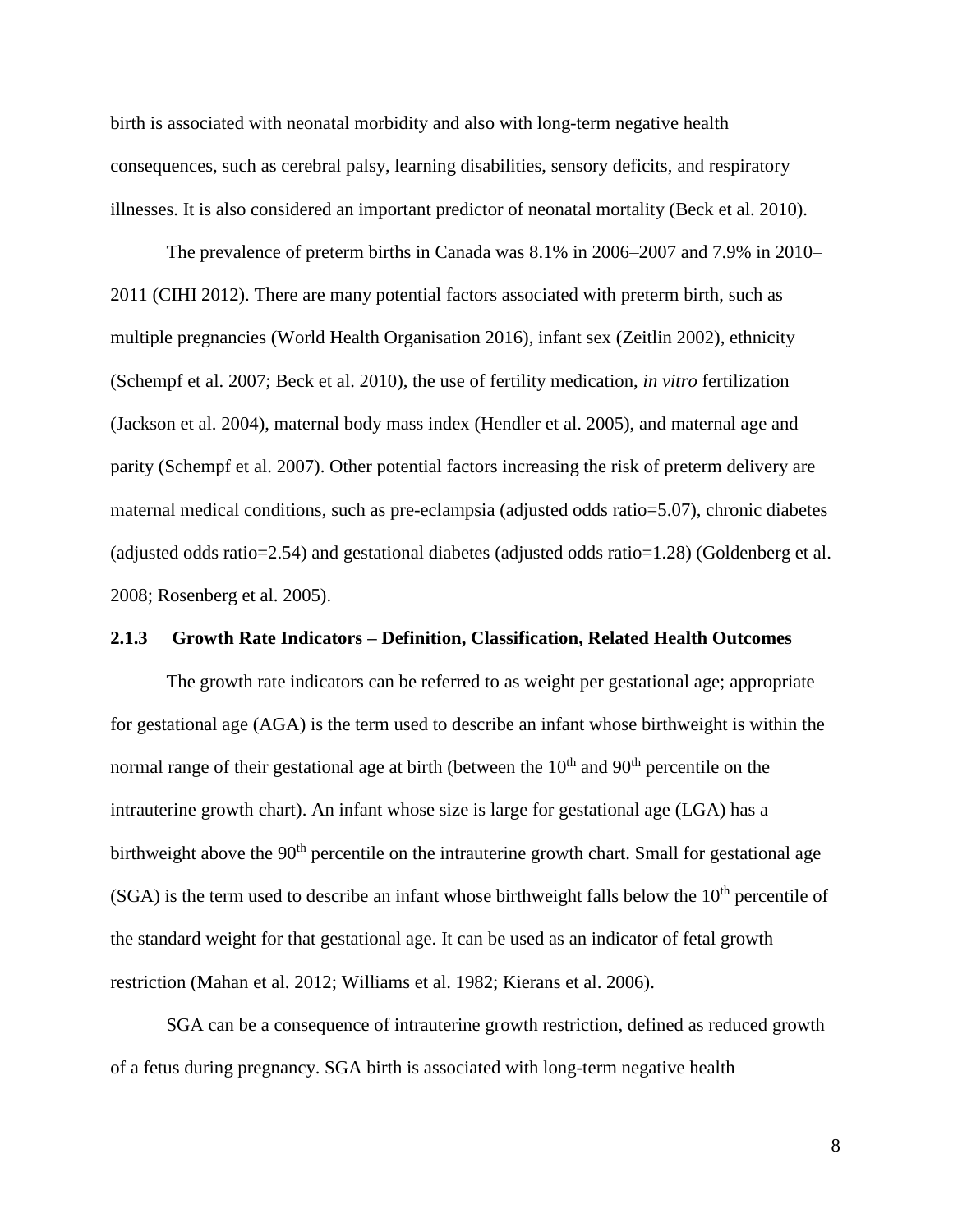consequences, such as obesity (higher BMI, greater fat mass), hypertension, non-insulin diabetes mellitus, cardiovascular disease and metabolic syndrome in adulthood (Meas et al. 2008; Chatelain 2000). It is associated with non-severe neurological dysfunction, lower intelligence, poor academic performance, low social competence and behavioral problems in childhood and in young adulthood (Lundgren & Tuvemo 2008).

The prevalence of SGA births in Canada was 8.4% in 2000–2002 and 8.7% in 2010–2012 (Canadian Socio-Economic Information Management System (CANSIM) 2012). There are many potential maternal factors associated with birthweight for gestational age, such as ethnicity (Hanley & Janssen 2013), smoking (McCowan & Horgan 2009), weight gain (Ricci et al. 2010), pre-eclampsia, gestational hypertension (Groom et al. 2007), and chronic hypertension (Wolfe et al. 1987). The population-based birthweight distributions in British Columbia (Kierans et al. 2006) does not consider for differences between ethnic groups, that may result in the misclassification of infants as having abnormal growth for their gestational age. Thus, using ethnicity-specific growth charts is better for identifying the risk of short-term neonatal morbidity (Hanley & Janssen 2013), with regard to the differences in fetal growth between ethnic groups.

#### **2.2 Folate and B12**

Folate and B12 are water-soluble vitamins and are considered essential micronutrients throughout the lifespan. Folate and B12 have an interdependent role in one-carbon metabolism that includes the formation of DNA and other critical cell components. The following section will describe folate and B12 in terms of function, metabolism, dietary sources, deficiency symptoms, recommendations, and suggested roles in healthy pregnancies.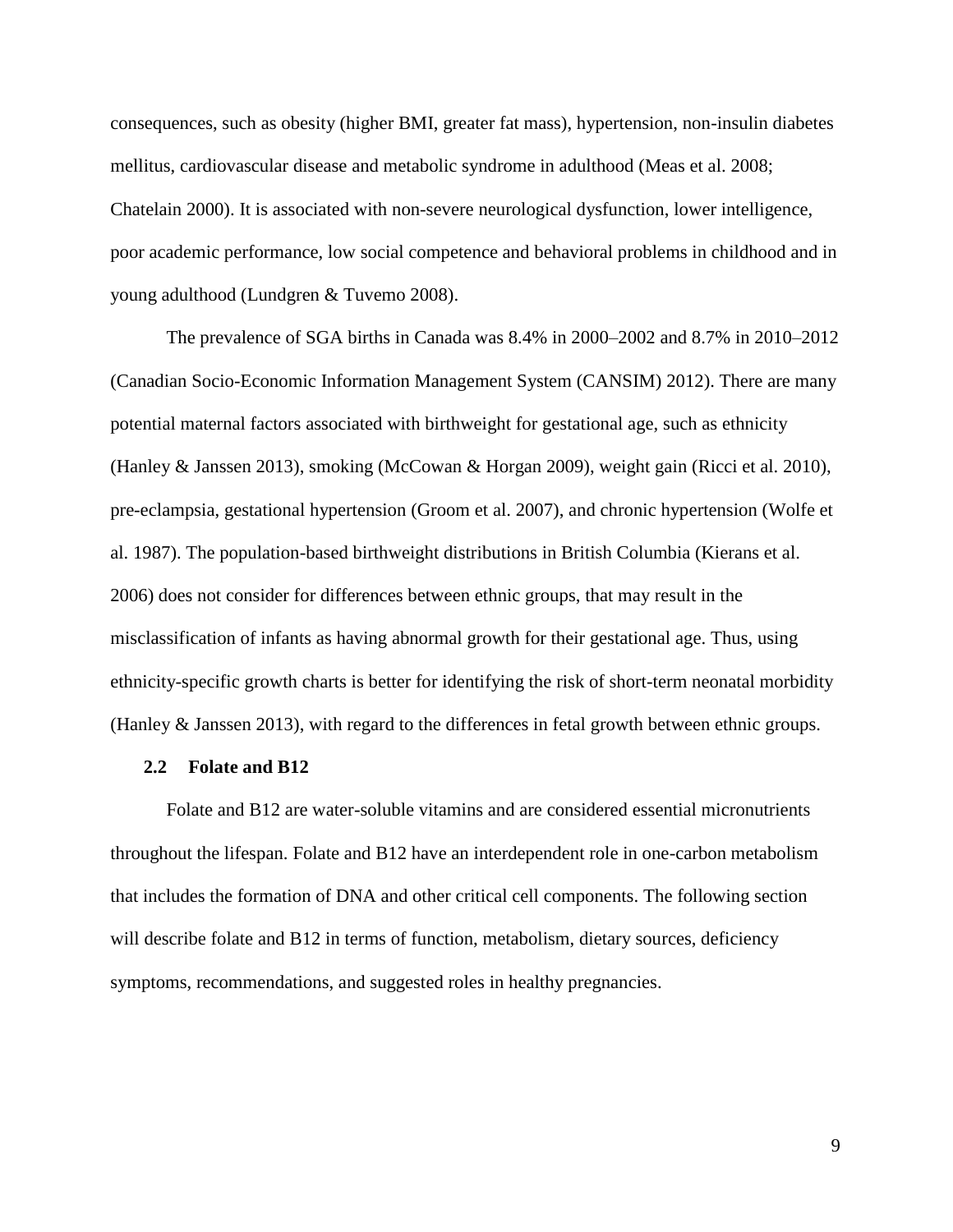#### **2.2.1 Folate – Function, Metabolism, Deficiency**

Folate, formerly called vitamin B9, is a water-soluble vitamin that acts as a coenzyme in one-carbon transfer reactions. The folate-dependent one-carbon metabolism involves the synthesis of thymidylate (thymidine nucleotides) and purines, which are essential precursors for DNA synthesis and cell division. The coenzyme of folate occurs in the oxidation level of methanol (5-methyltetrahydrofolate (5-MTHF)), formaldehyde (5,10-methylenetetrahydrofolate), or formate (5- or 10-formyl-tetrahydrofolate or 5,10-methenyltetrahydrofolate). It also occurs in the interconversions of amino acid, including the catabolism of histidine to glutamic acid and in serine, glycine and the conversion of homocysteine to methionine (Shane 2008; Simpson et al. 2010; Chen et al. 2015).

Folate is the form that occurs naturally in food and can be found in dark green leafy vegetables, orange juice, legumes (e.g. black beans, kidney beans), nuts, asparagus, and strawberries (Simpson et al. 2010). Folic acid is the man-made, fully oxidized folate form used in supplements, fortified food products, and pharmaceuticals. Folic acid is chemically stable and is absorbed more easily than dietary folate (Shane 2008; Simpson et al. 2010). However, after being absorbed by the gastrointestinal tract and liver, folic acid needs to be converted to the metabolically active form 5-MTHF in order to act as a substrate (Furness et al. 2013). The bioavailability of folic acid taken within a meal is 85%, whereas the bioavailability of folate from food is 50% (Simpson et al. 2010; Shane 2008).

Low maternal folate status increases the risk of neural tube defects (NTDs) in pregnancy (Kirke et al. 1993). NTDs can result in brain defects (anencephaly) and spinal malformation (spina bifida) (Simpson et al. 2010). It has been shown in a number of experimental and observational studies that folic acid supplementation lowers the NTD occurrence (Czeizel &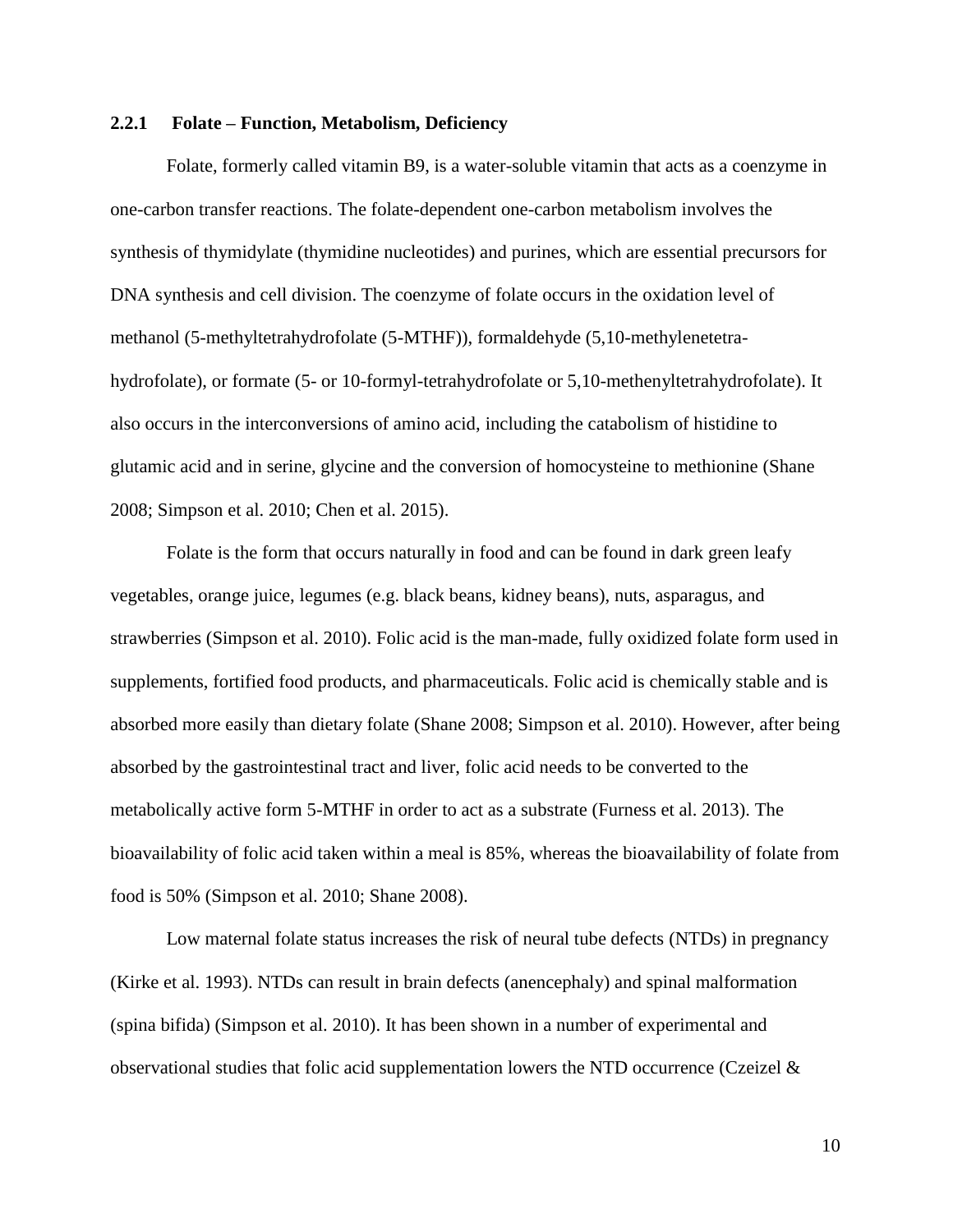Dudás 1992; MRC Trial 1991). This was the rationale for the implementation of folic acid fortification programs. In Canada, by 1998, folic acid fortification of a large variety of cereal products became mandatory and this resulted in a 50% reduction in NTDs (Shane 2008; De Wals et al. 2007).

The consumption of folic acid above 0.2 mg may lead to unmetabolized folic acid in the systemic circulation (Furness et al., 2013; Kelly,1997). This can affect the normal homeostatic regulation of folate by interfering with the enzymes and cellular transport, such as carrier proteins and binding proteins (Obeid, 2010). Moreover, it is associated with potential adverse effects, such as low natural killer cell cytotoxicity in elderly women (Troen et al. 2006). It can also cause reduced response to antifolate drugs used against malaria, rheumatoid arthritis, psoriasis and cancer (Smith et al. 2008).

The supplemental folic acid recommendation is at least  $400 \mu g/day$  for three months prior to pregnancy and throughout pregnancy, and this amount has been shown to be effective in reducing the risk of adverse pregnancy outcomes (Czeizel & Dudás 1992). In cases where there has been a previous pregnancy with NTD or a family history of NTDs, women are recommended to take daily multivitamins and a total intake of 400 µg/day folic acid for three months prior to pregnancy and throughout the first trimester, followed by multivitamins containing 400 µg/day of folic acid for the rest of the pregnancy (Wilson, 2015). The Recommended Dietary Allowance (RDA) for pregnancy is 600 µg/day dietary folate equivalents (DFEs) (Institute of Medicine, 1998).

## **2.2.2 Role of Folate in Healthy Pregnancies**

The requirement of folate increases during pregnancy due to its critical role in phases of rapid cell growth and development (Lamers 2011). The maternal folate is actively transported to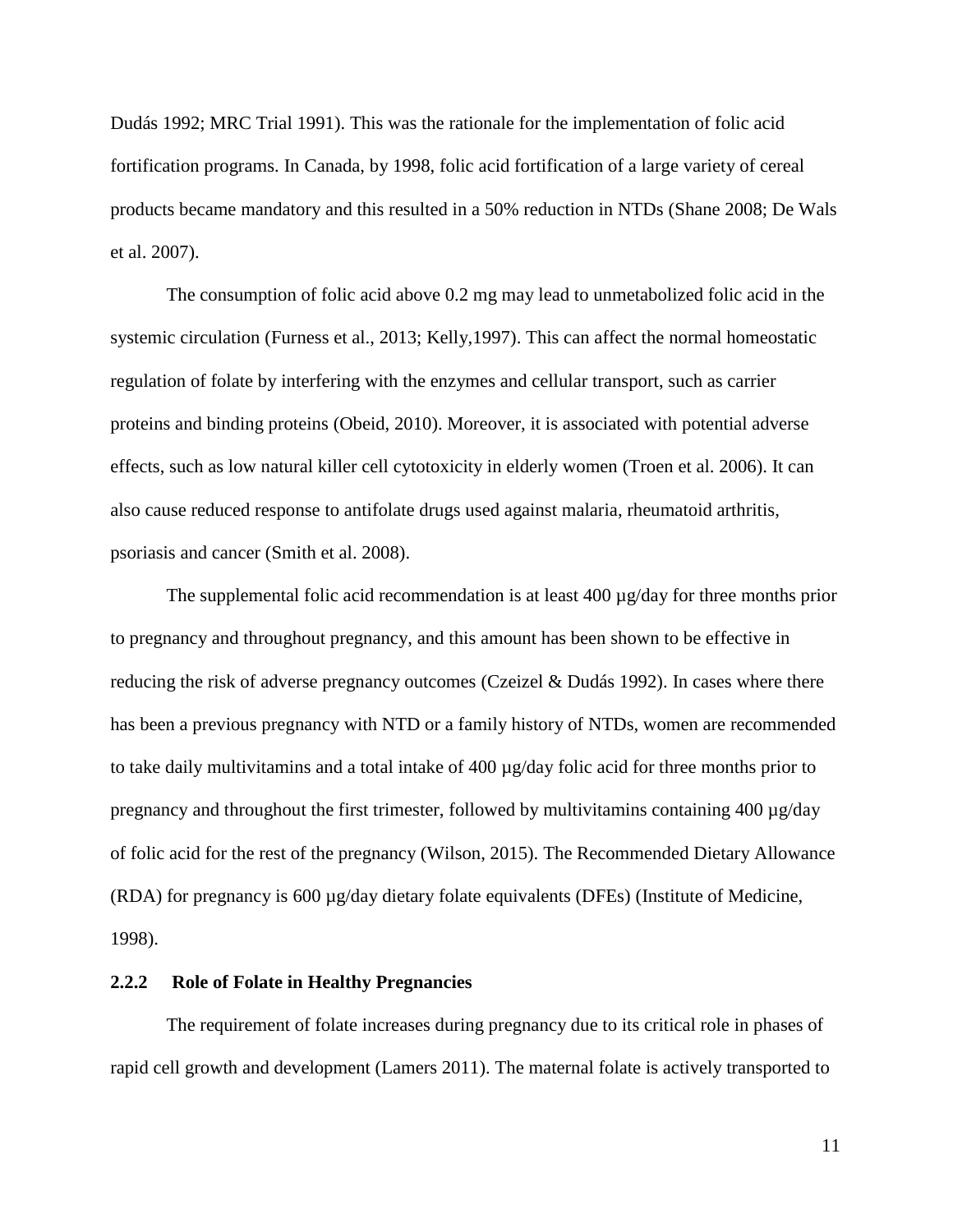the fetus to accommodate synthesis of DNA, RNA, amino acids, and other compounds for fetal and maternal tissue growth (Chen et al. 2015). Additionally, serum and RBC folate concentrations decrease in pregnancy as a result of physiological changes, dilution of serum folate secondary to a 50% increase in blood volume, increased folate catabolism and decreased folate absorption (Cikot et al. 2001)

The role of folate as a superoxide scavenger in antioxidant defenses can influence placental implantation and vascular remodeling (Bergen et al. 2012). Hence, low maternal folate status during pregnancy can result in megaloblastic anemia (Simpson et al. 2010; Bailey 2009), neural tube defects, recurrent pregnancy loss, stillbirth (Bailey 2009; Simpson et al. 2010; Molloy et al. 2014) and higher risk of pre-eclampsia (Bergen et al. 2012; Wen et al. 2016).. Folate may also contribute to the prevention of intrauterine infection, thus reducing the risk of preterm birth (Goldenberg et al. 2008). Moreover, women with low folate concentration (below 9.2 nmol/L) have lighter placentas by 19 to 25 g and lower birthweight by 53–125 g compared to women with high folate concentration (above 25.9 nmol/L) (Bergen et al. 2012).

There have been concerns regarding potential adverse effects of high maternal folate status on pregnancy outcomes, through the combination of sources from food fortification and supplementation. Potential adverse health outcomes of maternal high folate concentration, including increased insulin resistance in offspring and greater adiposity were determined in two prospective observational cohort studies that were conducted in India. The Parthenon study looked at children aged 5, 9 and 13 years, and found that high maternal folate concentrations in the third trimester were associated with higher insulin resistance in the children at 9.5 [β 0.10] (95% CI: 0.01, 0.2) *p*= 0.03] and 13.5 years of age [β 0.10 (95% CI: −0.01, 0.2) *p*= 0.03] (Krishnaveni et al. 2014). The Pune Maternal Nutrition (PMN) study found that high maternal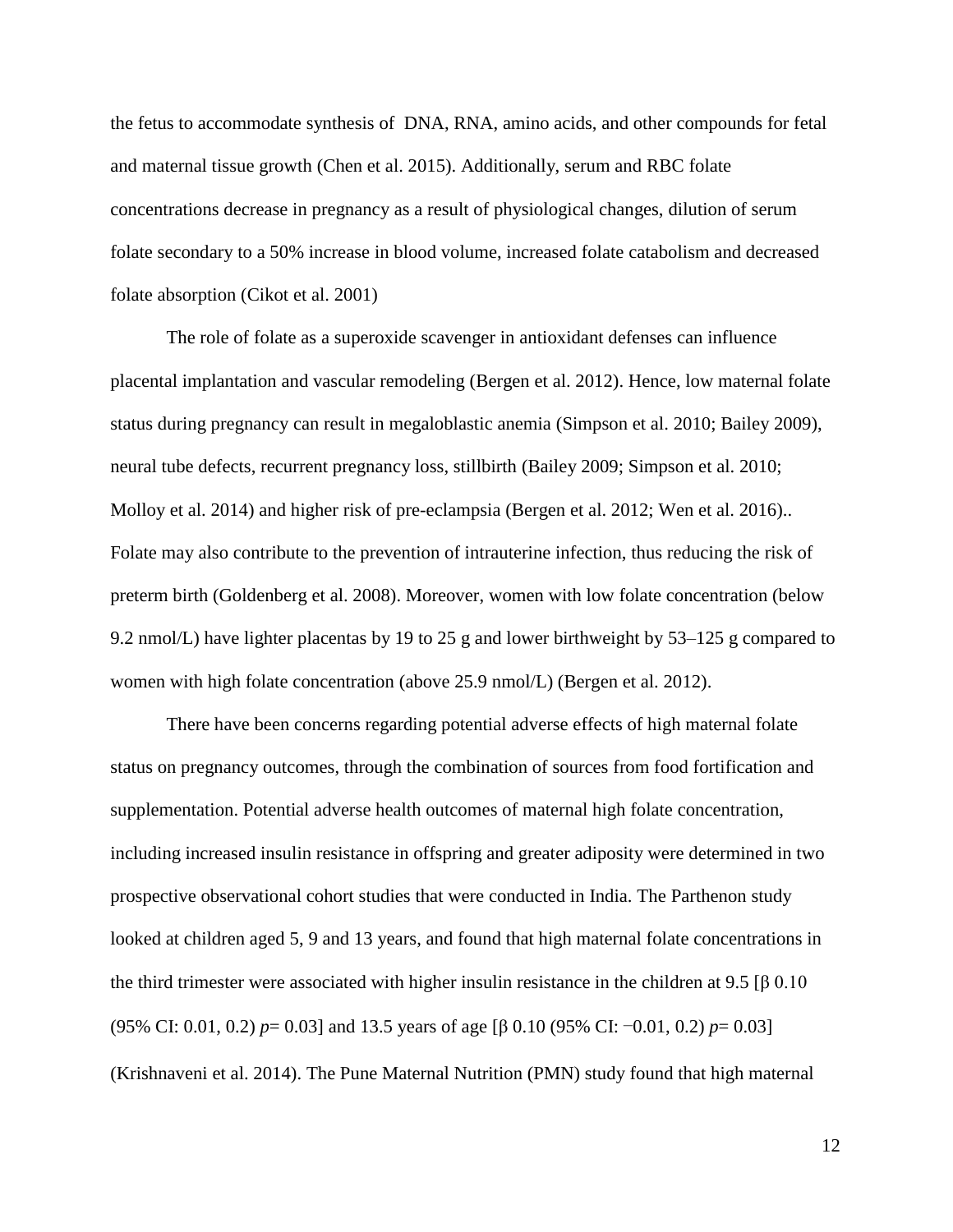RBC folate concentrations at 28 weeks of gestation were associated with higher insulin resistance and greater adiposity in children at 6 years of age (both *p*< 0.01) (Yajnik et al. 2008). In a rat model study, maternal high folic acid intake was associated with lower birthweights (310 mg mean difference in body weight, *p*< 0.001 ) (Achón,1999) and growth-restricted embryos (2.5 mg mean difference in embryonic weight, *p*< 0.1 ) (Pickell et al. 2011).

The physiological implications of high maternal folate concentration during pregnancy is unknown, although it has been suggested that high folic acid intake levels above 0.2 mg folic acid can cause the presence of plasma unmetabolized folic acid, which can disrupt normal folate metabolism (Kelly et al. 1997; Lucock 2004; Lamers 2011a).

## **2.2.3 Vitamin B12 – Function, Metabolism, Deficiency**

 Vitamin B12 or "cobalamin" is a water-soluble [vitamin](http://en.wikipedia.org/wiki/Vitamin) that functions as a coenzyme for the methylmalonyl-CoA mutase in the odd-chain fatty acid and energy metabolism in mitochondria, and for methionine synthase in conjunction with 5-MTHF in the remethylation of homocysteine to methionine in the cytosol. Methionine is a precursor of *S*-adenosylmethionine (SAM), the key methylation agent in human metabolism. SAM is the methyl group donor for DNA methylation and functions in epinephrine synthesis. Given its role in methionine regeneration, B12 is essential for the formation of hemoglobin and for normal neurodevelopment (Combs, 2012; IOM, 1998; Pepper, 2011; Sande et al., 2013).

 B12 is found only in animal food. Vegetarians are at risk of B12 deficiency as a result of restrictions in the consumption of animal-derived foods, such as fish, meat, poultry, eggs, and dairy products (IOM, 1998; Simpson et al., 2010). Therefore, vegetarians should consider taking B12 containing dietary supplements (Pepper, 2011). The dietary bioavailability of vitamin B12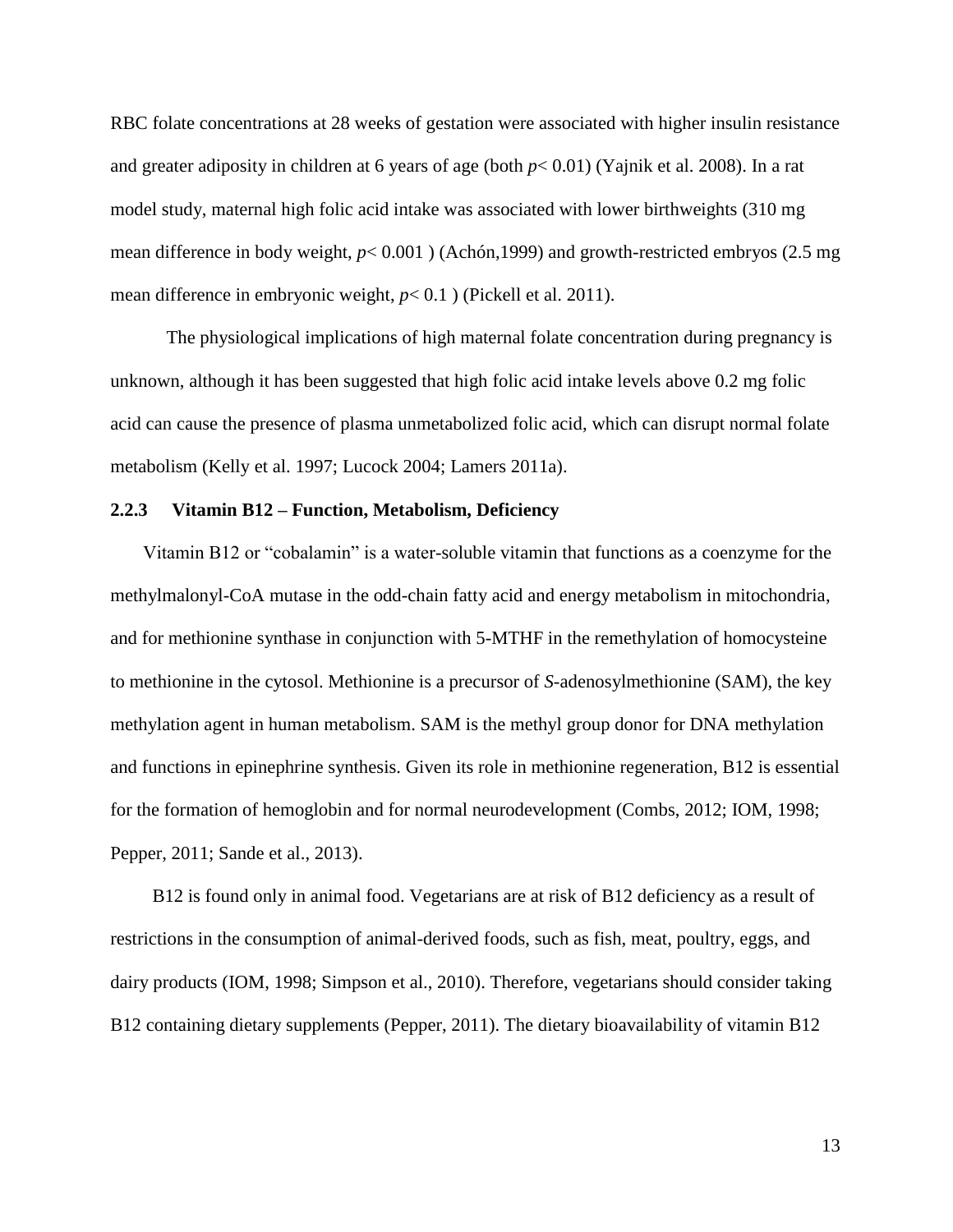depends on the amount of B12 in the food consumed. The absorption rate of food-bound B12 is approximately 50% that of crystalline B12 (Shane 2008; Simpson et al. 2010).

 B12 deficiency can cause megaloblastic anemia and neurological abnormalities that include peripheral neuropathy characterized by cognitive disturbances, dementia, paresthesia, and ataxia and increases the risk of NTDs in newborns (Dror & Allen 2012; Simpson et al. 2010). The RDA for adults is 2.4 μg/day of B12. The RDA is 2.6 µg/day for pregnant women to meet the needs of the fetus (Institute of Medicine, 1998; Pepper & Black, 2011; Shane, 2008).

#### **2.2.4 Role of Vitamin B12 in Healthy Pregnancies**

B12 is considered a critical nutrient in fetal growth and development. It also maintains normal folate metabolism necessary for cell multiplication during pregnancy and specifically in the rapidly dividing placental and fetal tissues (Sande et al. 2013). During pregnancy, total B12 concentrations decline (Murphy et al. 2007). This decrease can be partially explained by active transport of vitamin B12 to the fetus and by increased metabolic rate.

The risk of B12 deficiency in pregnant women can be due to inadequate dietary intake of B12. There may also be a physiological decline of maternal B12 concentrations as a result of Crohn's disease or Celiac disease or gastric bypass surgery which affects the B12 absorption efficiency (Green et al. 2017). B12 deficiency can be associated with preeclampsia, fetal growth restriction (Yajnik et al. 2005; Afsana et al. 2012), recurrent abortion (Hübner et al. 2008), neonatal neurological symptoms (Jadhav et al., 1963), neonatal megaloblastic anemia, neural tube defects (Shane 2008) and preterm labor.

In a case-control study of 434 women aged  $21-34$  years, the risk of preterm birth (n = 29) has been reported to be 60% higher among B12 deficient women (< 258 pmol/L) compared to women with  $B12 \ge 258$  pmol/L in the pre-conception period (Ronnenberg et al. 2007). Among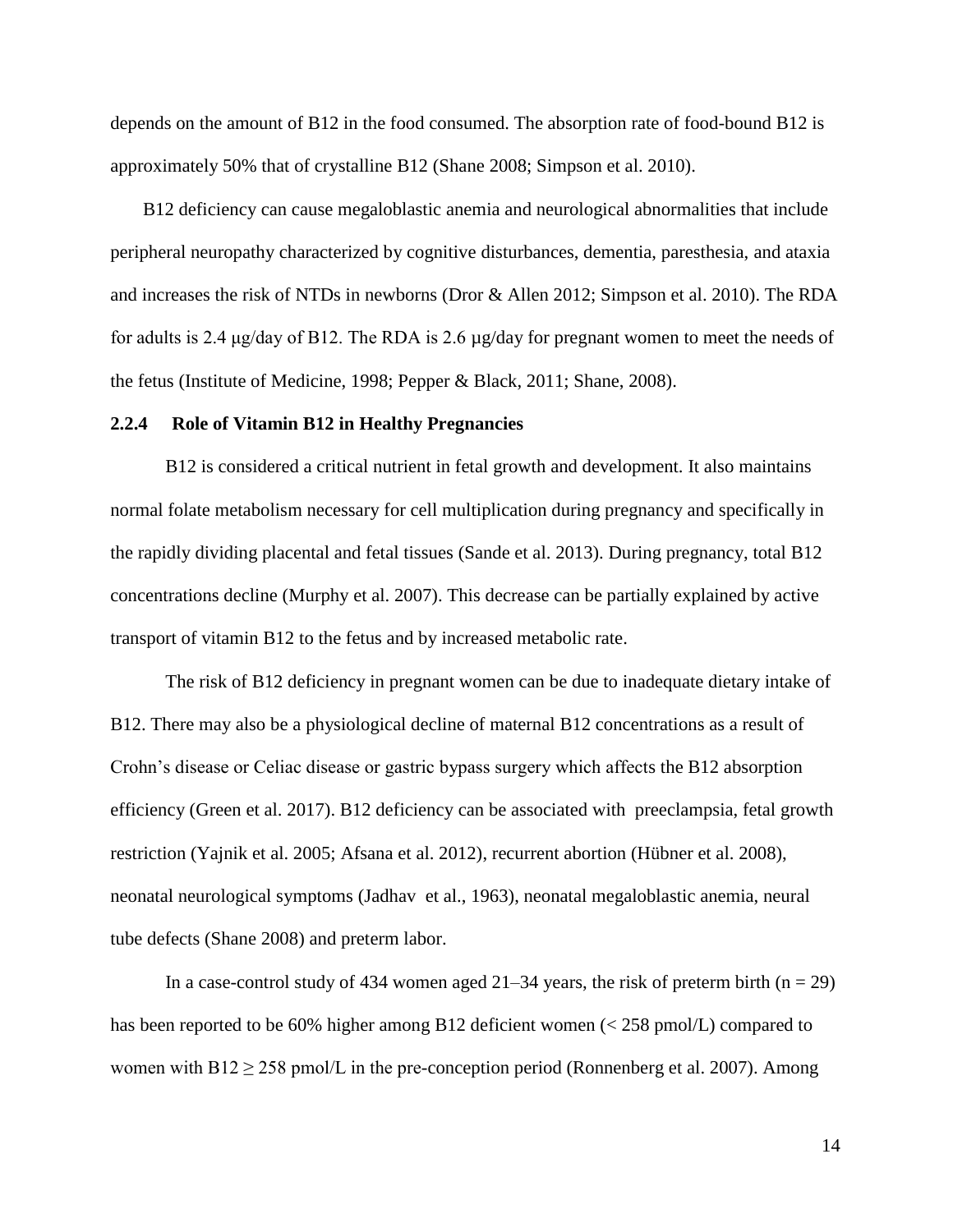Irish women with an average of 15 weeks of gestation, women with B12 concentrations  $\langle 250 \rangle$ ng/L were associated with a 2.5 to 3 times higher risk of having an NTD-affected pregnancy compared to those women with B12 concentrations >250 ng/L (Molloy et al. 2009). In a prospective cohort study in India, maternal serum B12 of lower concentration (median: 157 pg/ml compared to 304 pg/ml in the 1<sup>st</sup> trimester; 153 compared to 285 pg/ml in the  $2<sup>nd</sup>$  trimester; 150 pg/ml compared to 246 pg/ml in the  $3<sup>rd</sup>$  trimester) had a significantly higher risk of intrauterine growth retardation in all three trimesters (adjusted odds ratios: 5.98, 9.28 and 2.81 for trimesters 1–3, respectively) (Muthayya et al. 2006).

#### **2.2.5 Interrelation of Folate and Vitamin B12 Metabolism**

Folate and B12, with B6 and B2, participate in one-carbon metabolism that is required for cellular biosynthesis reactions, including DNA synthesis and methylation, amino acid synthesis, such as methionine and glycine, purines and pyrimidines, and methylation of nucleic acids, proteins, and lipids. Different forms of folate serve as methyl donors and acceptors. For example, a one carbon unit from serine or glycine is transferred to tetrahydrofolate (THF) to form 5,10 methylene-THF. 5,10-methylene-THF can then be used for the synthesis of thymidine which is incorporated into DNA. The folate form 10-formyl-THF is necessary to synthesize purines that are building blocks of RNA and DNA. 5,10-methylene-THF can be reduced to 5-MTHF. This step requires FAD (riboflavin precursor).

Folate in the 5-MTHF form and vitamin B12 have an interdependent role in the homocysteine remethylation reaction forming methionine. Methionine is the precursor of *[S](http://en.wikipedia.org/wiki/S-adenosyl_methionine)*[adenosylmethionine](http://en.wikipedia.org/wiki/S-adenosyl_methionine) (SAM), which is primary methylation agent in human metabolism. SAM has the ability to change gene expression through epigenetic mechanisms involving DNA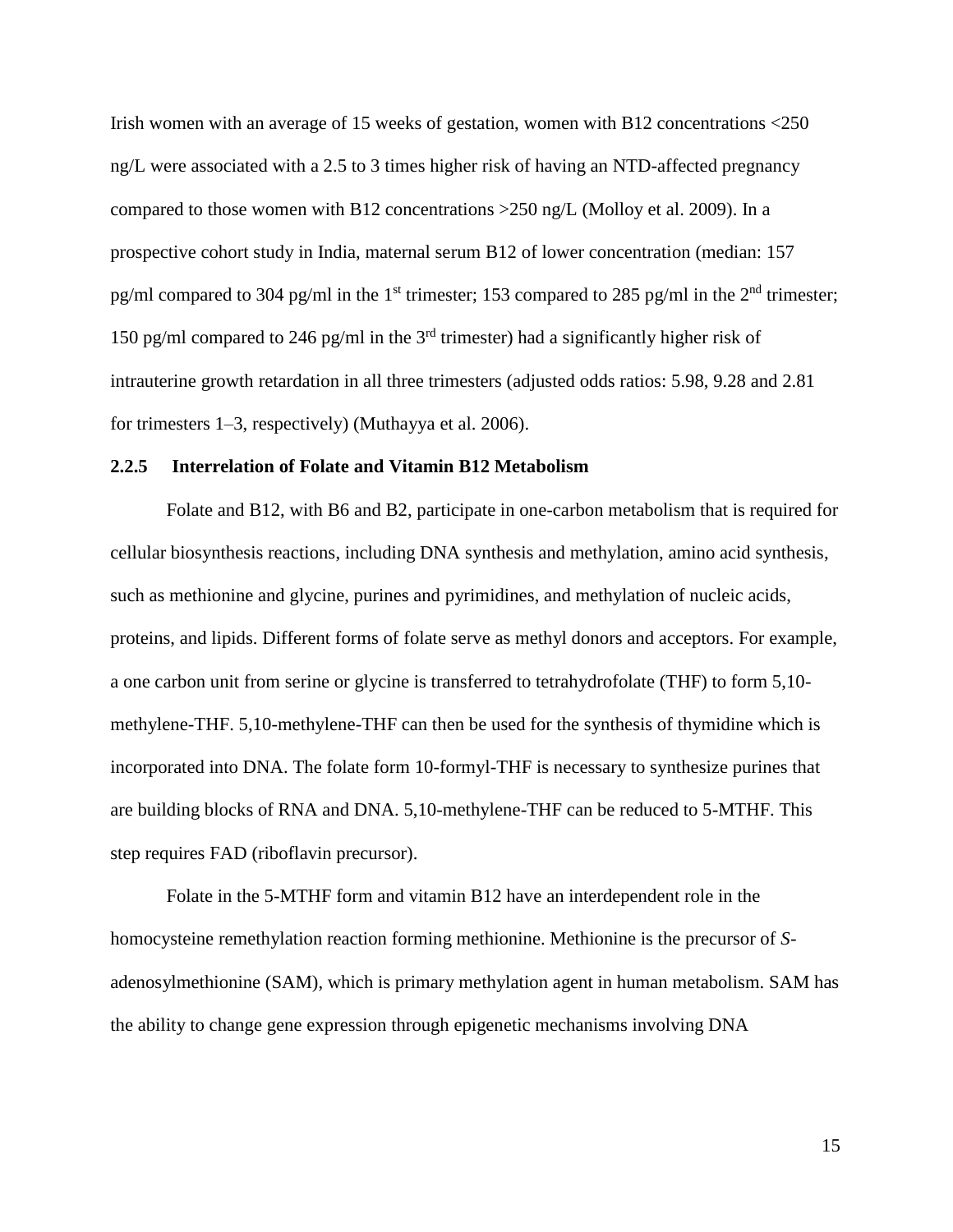methylation. Vitamin B6 is a coenzyme in the one-carbon transfer reactions of glycine and serine to THF and in the transsulfuration pathway converting homocysteine to cysteine (**Figure 1-1**).

In light of their interdependent roles in one-carbon metabolism, reduced levels of folate, B12, B6 and B2 impair cell division and methylation activity, which can negatively affect fetal growth and development (Chen et al. 2015; Stover 2004).



**Figure 1-1:** Schematic of One-Carbon Metabolism.

This figure shows that the B-vitamins folate, B12, B6, and B2 (riboflavin) act as coenzymes in specific pathways, which is indicated in parentheses after the enzyme names.

Abbreviations: CBS, cystathionine-β-synthase; CGL, cystathionine-γ-lyase; MTHFR, 5,10-

methylenetetrahydrofolate reductase; SHMT, serine hydroxymethyltransferase; TH4-folate, Tetrahydrofolate; SAM, S-adenosylmethionine; SAH, S-adenosylhomocysteine.

The metabolic interrelation between folate and B12 is strong, and deficiency of either will cause similar hematological changes. This can be a reason for the misdiagnosis of vitamin B12 deficiency when consuming high doses of folic acid. The intake of high-dose folic acid in B12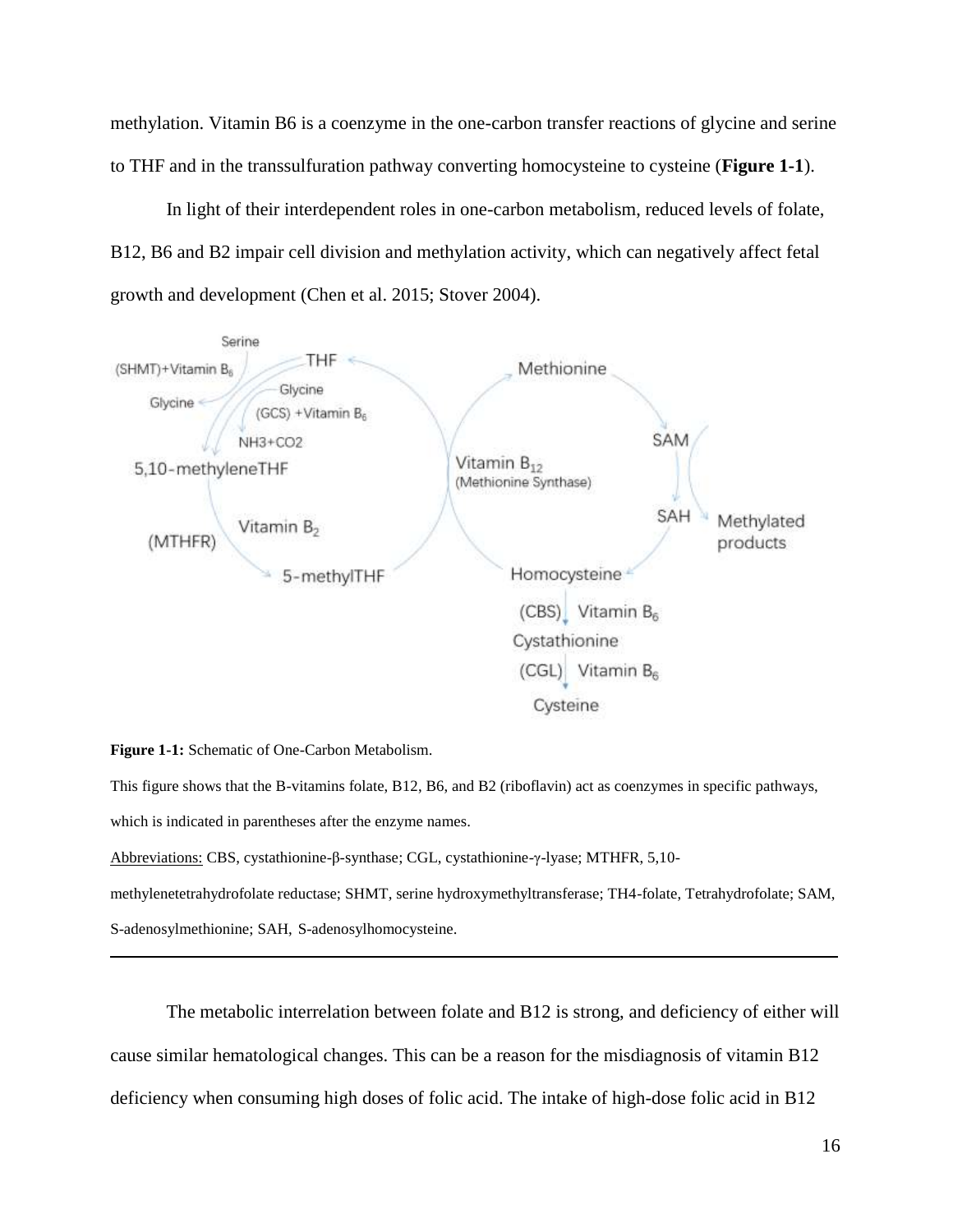deficiency was shown to treat megaloblastic anemia and thus, due to the lack of hematologic symptoms, can interfere with the diagnosis of the neurological symptoms of B12 deficiency. This effect is referred to as "masking" of vitamin B12 deficiency. In either folate or B12 deficiency, the megaloblastic changes occur in the bone marrow and other replicating cells as a result of lacking 5,10-methylenetetrahydrofolate (Institute of Medicine, 1998). Folic acid after uptake is metabolized to 5,10-methylenetetra-hydrofolate and will, therefore, prevent or treat megaloblastic anemia. Neurological symptoms appear later in development and therefore, in the case of delayed or undiagnosed B12 deficiency, neurological complication will worsen over time and may be irreversible at a later stage (Institute of Medicine, 1998; Simpson et al., 2010; Stover, 2004).

B12 has a key role in maintaining normal folate metabolism which is essential for the cell multiplication in placental and fetal tissues. Together they function in developing embryos as a coenzyme in DNA synthesis and numerous methylation reactions (Molloy et al. 2014). Thus, the maternal imbalance between folate and B12 has shown more possible adverse outcome in offspring compared to maternal inadequacy status in either folate or B12 individually. The imbalance between folate and B12 is usually defined as having high folate concentrations with low B12 concentrations, quantiles. One study found that maternal combination of high RBC folate  $(>1144 \text{ nmol/L})$  and low plasma B12 concentrations  $(<114 \text{ pmol/l})$  during late gestation had the most insulin resistance in children of 6 years of age (Yajnik et al., 2008). Another recent study has found that maternal combination of high folate (range from 44.5 to 58.5) and low B12 concentrations (<221 pmol/L) during late gestation had a higher risk of gestational diabetes mellitus [OR: 1.97 (1.05, 3.68)] (Lai et al. 2017). This suggests the importance of the balanced maternal one-carbon metabolism in fetal growth and programming of diabetes risk. The possible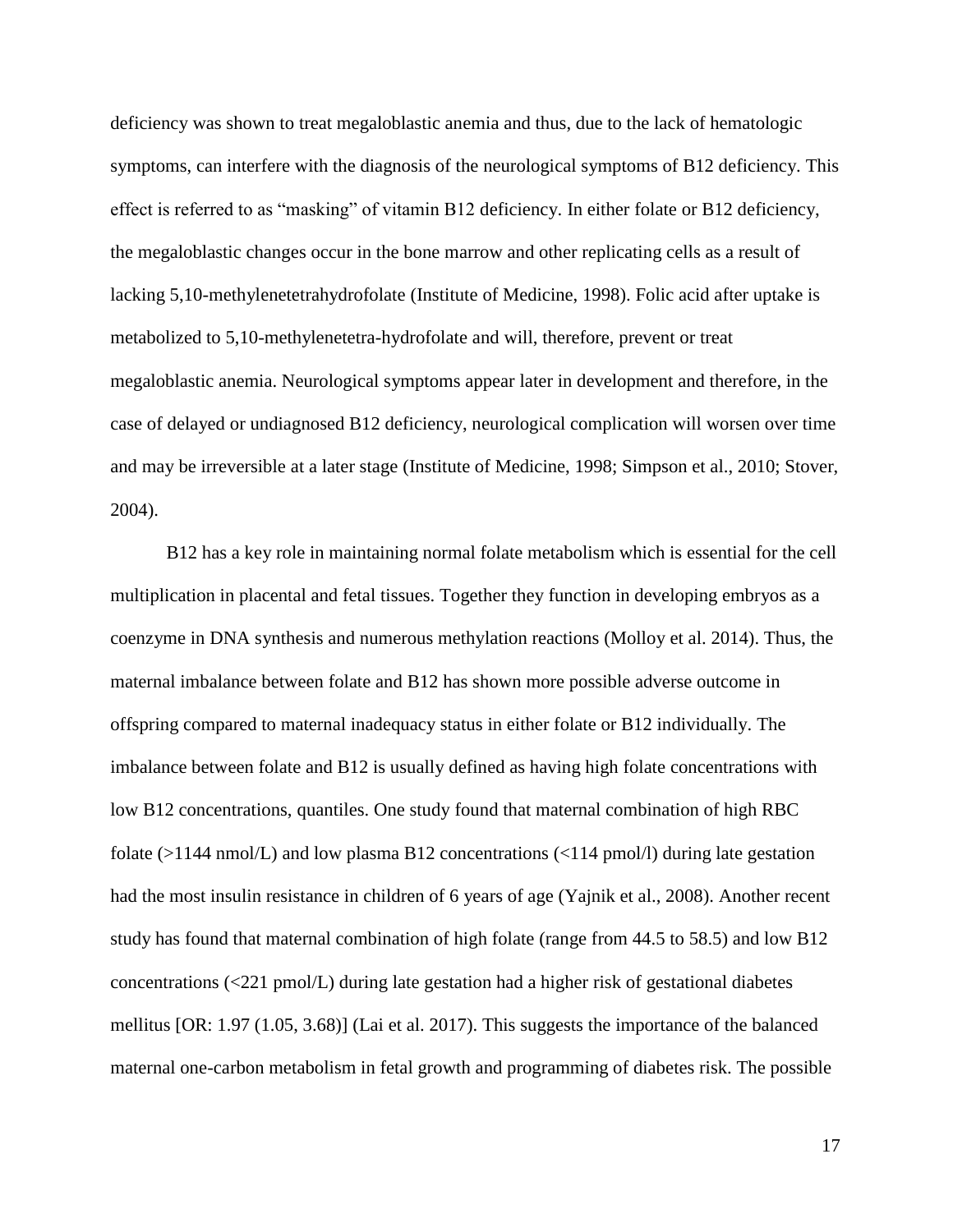physiological mechanism may be that with low B12, folate will be trapped as 5 methyltetrahydrofolate, preventing the recycling of methionine from homocysteine which results in the reduction of protein synthesis and lean tissue deposition. Additionally, increased lipogenesis may occur because of methylmalonyl-CoA elevation by inhibiting carnitine palmitoyltransferase and thus β-oxidation (Ruderman et al. 1999). Another possible mechanism is the epigenetic regulation involving DNA methylation of hepatic gene expression that is demonstrated in animal models (Lillycrop et al. 2005). Nevertheless, the risk of insulin resistance is inversely, strongly associated with birthweight and appropriate-for-gestational-age (Deshpande et al. 1999; Geremia & Cianfarani 2004; Hernández & Mericq 2011; Gupta et al. 2007).

#### **2.3 Biomarkers and Related Cut-offs for Folate and Vitamin B12 Status Assessment**

Folate and B12 status can be measured by a variety of methods and biomarkers. In the following section folate and B12 will be described for functional and direct biomarkers, status assessment methods, and biomarker cut-off values.

#### **2.3.1 Biomarkers and Related Cut-offs for Folate Status Assessment**

Folate status is determined by measuring serum or plasma folate and/or RBC folate concentrations. Serum/plasma folate is influenced by short-term dietary intakes of almost 6 to 8 hours, thus fasting plasma sample is suggested. RBC folate concentration changes slowly over time and is considered an indicator of long-term folate status of 120 days (Gregory et al. 2000). Blood folate concentrations can be measured by microbiological assay (Molloy & Scott 1997). It is a widely-used measurement that has been applied for many years (Horne & Patterson 1988) and has long been considered the 'gold standard' as it allows the quantification of all forms of folate compared to immunoassays (Lamers, 2011). The alternative method is the separation and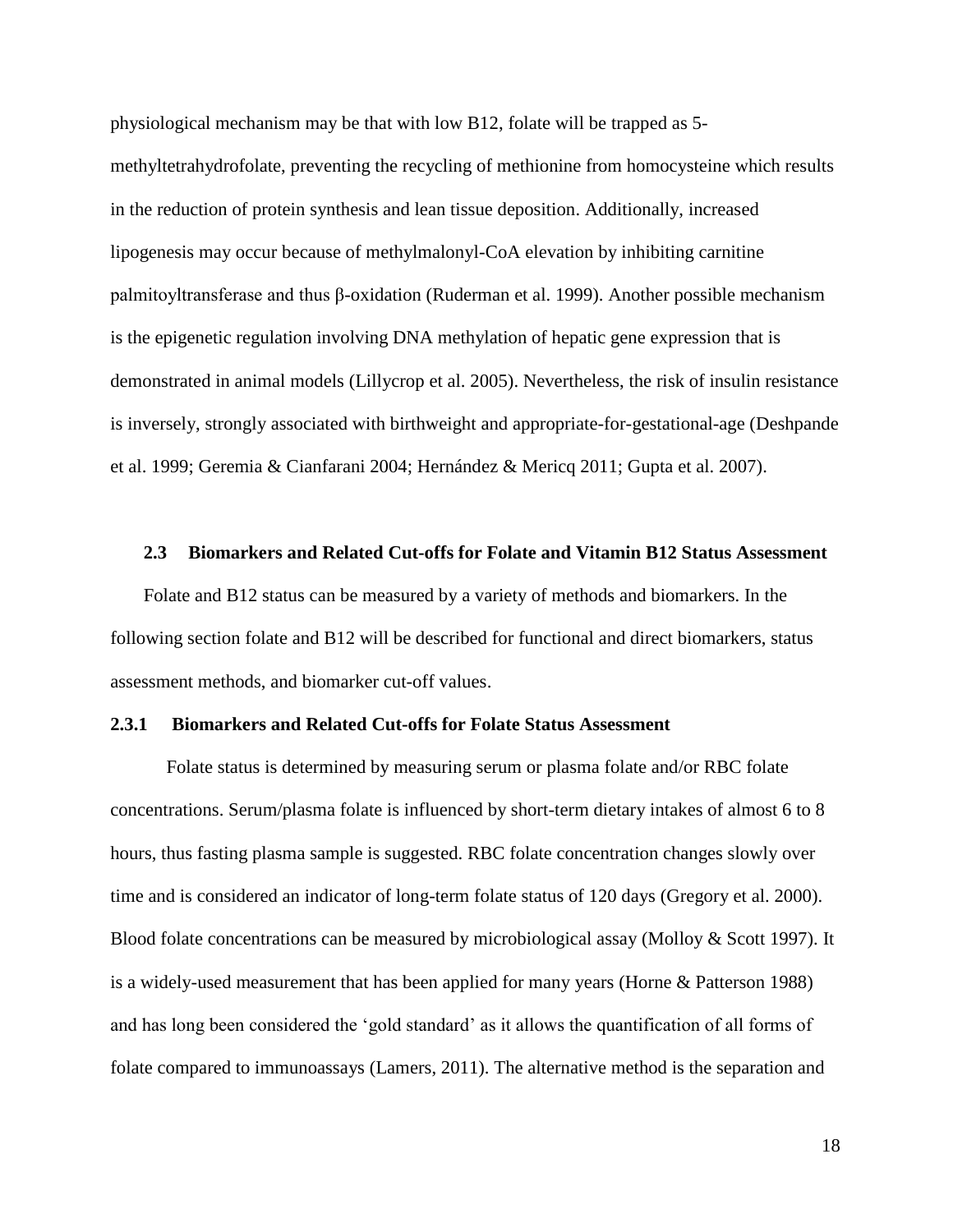quantitation of different folate forms by liquid chromatography tandem mass spectrometry (Pfeiffer, 2004). Different forms of folate include 5-methyltetrahydrofolate, 5-formyltetrahydrofolate, tetrahydrofolate, and 5,10-methenylte- tetrahydrofolate. Additionally, liquid chromatography tandem mass spectrometry can assess folic acid including the unmetabolized folic acid in serum. While this assay is suggested to be more accurate with respect to quantifying folate forms (Stamm et al. 2013), it involves higher cost, special equipment and expertise (Lamers, 2011).

Clinical deficiency or chronic folate deficiency is related to the classical symptoms of deficiency including megaloblastic anemia. While the suboptimal status is a subclinical nutrient deficiency that is related to an increased risk of chronic diseases, such as cardiovascular disease (Institute of Medicine 1998; Wald et al. 2003). The cut-off of folate in pregnancy is uncertain, since folate concentration declines during the pregnancy period (de Benoist 2008). However, the cut-offs of folate for adults have been used for pregnancy in many studies (**Table 2-1**). **Table 2-1:** Biomarker Cut-Off Values to Categorize Folate Status for Adults

| Analyte      | <b>Deficient</b>                                | <b>Suboptimal Status</b> | <b>Adequate</b>          | High                        |
|--------------|-------------------------------------------------|--------------------------|--------------------------|-----------------------------|
|              |                                                 | ("possible deficiency")  |                          |                             |
| Serum folate | $\langle 7 \text{ nmol/L}^{\text{a}} \rangle$   | $7-14$ nmol/L            | $>14$ nmol/L $\rm{^b}$   | $>$ 46 nmol/L <sup>c</sup>  |
| RBC folate   | $\langle 305 \text{ nmol/L}^{\text{a}} \rangle$ | $305 - 340$ nmol/L       | $>340$ nmol/L $^{\rm b}$ | $>1360$ nmol/L <sup>c</sup> |

**References:** <sup>a</sup>(Institute of Medicine 1998), <sup>b</sup> (World Health Organisation 2015), <sup>c</sup>(Pfeiffer et al. 2007).

Plasma total homocysteine (tHcy) is suggested as a functional biomarker of folate status. Studies have shown that tHcy increases with the low level of folate indices. Although it is a very sensitive indicator to the changes in folate intake, it lacks the specificity since it is influenced by other B-vitamins, such as B12 and B6 (Gregory et al. 2000). The cut-off value indicating deficiency is tHcy >13-15 μmol/L (Institute of Medicine 1998).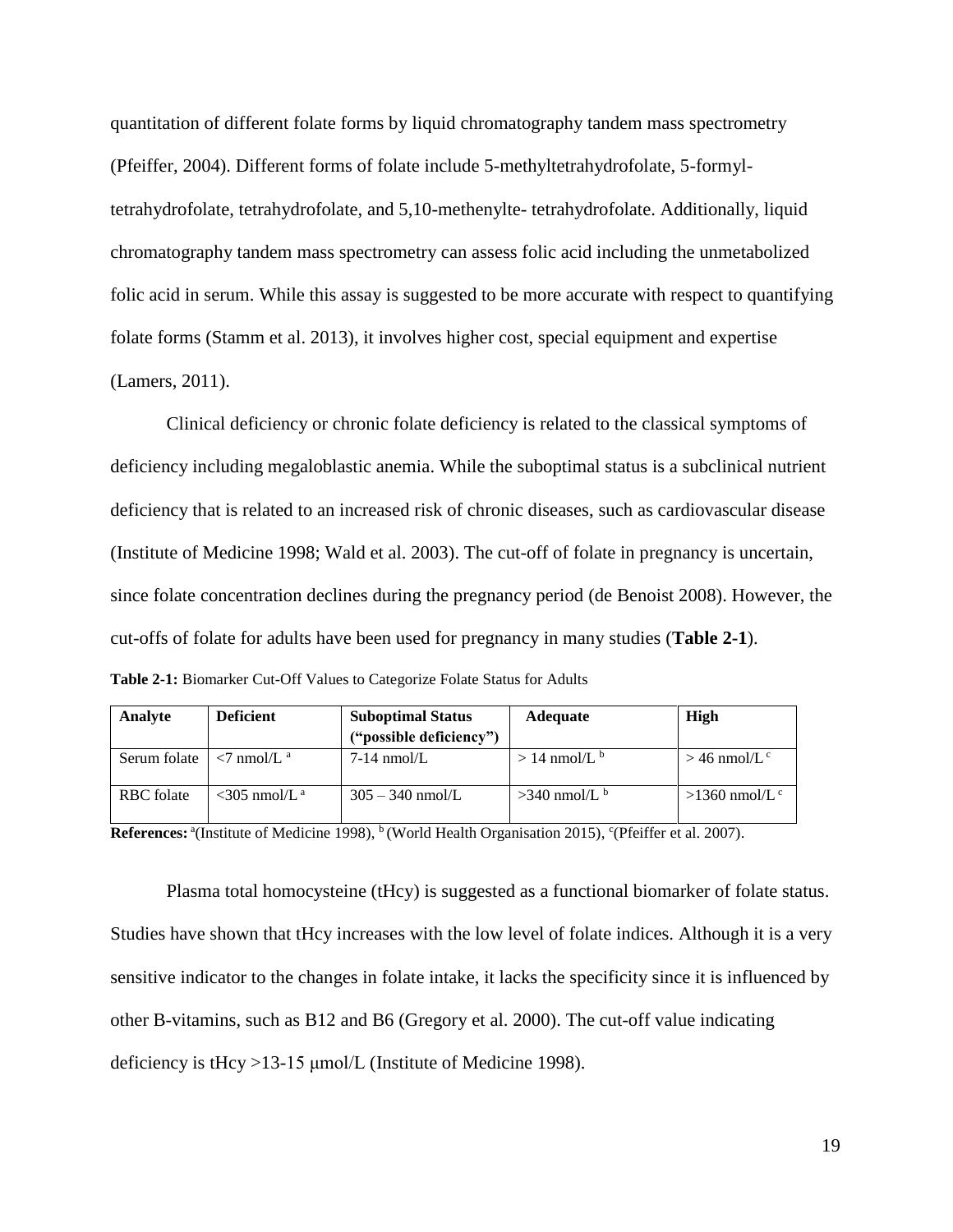## **2.3.2 Biomarkers and Related Cut-offs for Vitamin B12 Status Assessment**

Total B12 is the most commonly used direct indicator for B12 status assessment. Holotranscobalamin (holoTC) is also a direct indicator and could be more useful because it is the circulating form of B12 taken up by tissues (Simpson et al. 2010; Institute of Medicine 1998). HoloTC has been shown to be a more sensitive indicator than total B12 concentration for B12 status assessment during pregnancy (Morkbak, 2007).

Total B12 and holoTC are measured most commonly using microparticle-enzyme immunoassays designed for the AxSYM analyzer immunoassays (Abbott Laboratories, Abbott Park, Illinois). The AxSYM is an immunochemical automated random-access analyzer. Serum Cobalamin microparticle-enzyme immunoassay operates on the principle of cobalamins binding to intrinsic factor (IF) coated onto a microparticle that is subsequently bound to a matrix cell. By adding 4-methylumbelliferyl phosphate to the matrix, the unbound IF will be saturated with 4 methylumbelliferyl phosphate and produce the fluorescent product methylumbelliferone. Thus, the concentration of cobalamin bound to the microparticles is quantified by the detection of photon emission (Briefs et al. 1998).

The holoTC microparticle-enzyme immunoassay operates on utilizing a monoclonal antibody against holoTC. The HoloTC antigen binds to microparticles that then bind to a matrix. The second step is similar to serum cobalamin assay, where the quantification of excess antibody is done by using fluorescence of 4-methylumbellifuerone (Brady et al. 2008).

Plasma tHcy and methylmalonic acid (MMA) are functional indicators of B12 status and inversely associated with B12 status. Plasma MMA is the most specific functional biomarker as tHcy is affected by folate status in addition to other B-vitamins. Plasma MMA is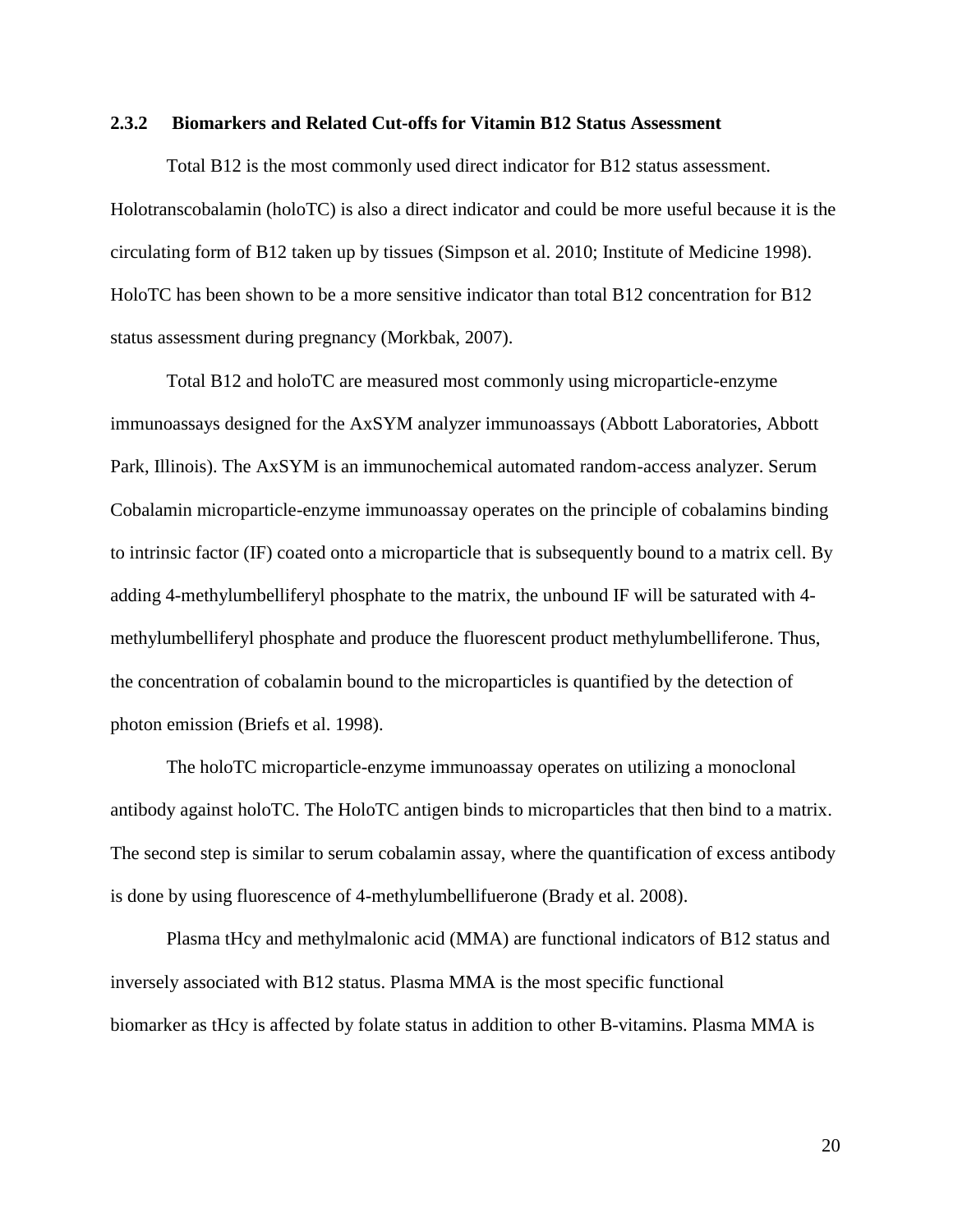measured by mass spectrometry (Blom, Van Rooij, and Hogeveen 2007; Obeid et al. 2005;

Schroder, Quay, and Lamers 2014; Simpson et al. 2010) (**Table 2.2**).

| Analyte            | <b>Deficient</b>                  | <b>Suboptimal status</b> | <b>Adequate</b>                | <b>Other</b>                                           |
|--------------------|-----------------------------------|--------------------------|--------------------------------|--------------------------------------------------------|
| Total B12          | $\langle$ 148 pmol/L <sup>a</sup> | 148-221 pmol/ $L^b$      | $>221$ pmol/L                  |                                                        |
| Holotranscobalamin | $<$ 35 pmol/L $\rm ^c$            |                          | $\geq$ 35 pmol/L               | $<$ 55 pmol/L <sup>d</sup><br>Associated with NTD risk |
| Methylmalonic acid | $>260$ nmol/L <sup>e</sup>        | $>210 - 260$ nmol/L      | $\leq$ 210 nmol/L <sup>g</sup> |                                                        |

**Table 2-2:** Biomarker Cut-Off Values to Categorize Vitamin B12 Status for Adults

References: <sup>a</sup> (de Benoist 2008), <sup>b</sup>(Molloy et al. 2009; Allen 2009), <sup>c</sup>(Brady et al. 2008; Herrmann & Obeid 2003),  $\mathrm{d}^{\mathrm{d}}$ (Ray et al. 2007),  $\mathrm{e}$ (Hølleland et al. 1999),  $\mathrm{e}$ (Pfeiffer et al. 2005).

## **2.4 Folate and Vitamin B12 Status in Canadian Women**

This section will describe the current state of knowledge about folate and B12 status in reproductive-aged and pregnant women in Canada.

## **2.4.1 Reproductive-aged Women in Canada**

Periconceptional adequacy in folate and B12 is crucial for the prevention of NTD, poor pregnancy outcomes and pregnancy loss. Folate and B12 status in women of reproductive age have been investigated in some studies. In Canada, folate status has increased among general population because of the mandatory folic acid fortification policy and use of supplements (Colapinto et al. 2011). In studies based on Canadian Health Measures Survey among reproductive-aged Canadian women, only 22% of reproductive-aged women showed RBC folate concentrations below the optimal level for minimizing NTD risk (< 906 nmol/L) (Colapinto et al. 2011), while folate deficiency was not found to exist, and B12 deficiency prevalence was reported to be low (6.1%) (MacFarlane et al. 2011). A recent study investigating B12 deficiency in South Asian and European reproductive-aged women in Metro Vancouver, stated that the prevalence of B12 deficiency is 14% (Quay et al. 2015) (**Table 2-3**).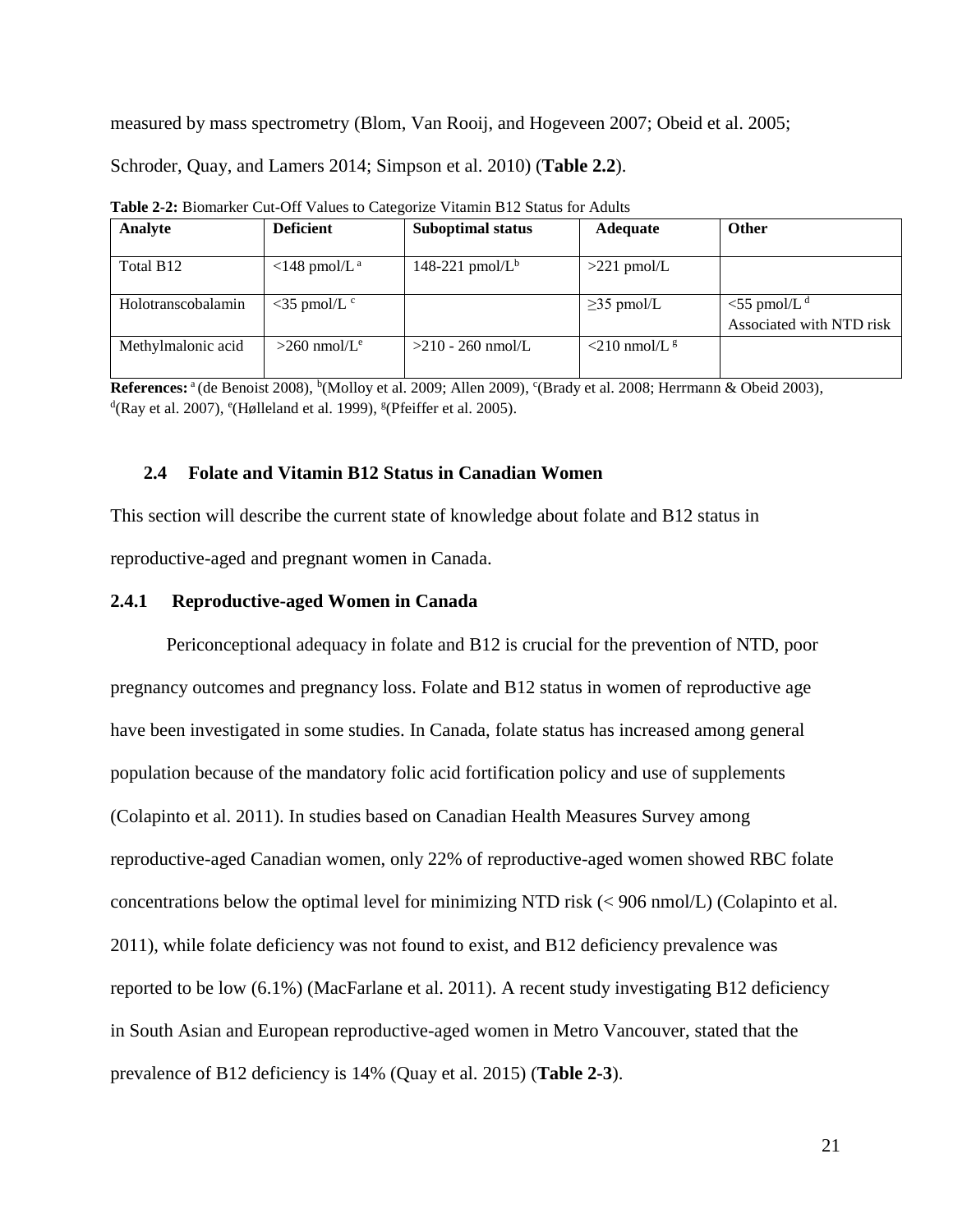| Reference      | <b>Biomarkers</b> | <b>Status</b>               | Prevalence   | <b>Study Sample</b>    |
|----------------|-------------------|-----------------------------|--------------|------------------------|
| (MacFarlane et | Serum total B12   | Deficient                   | $104(6.1\%)$ | Adult women            |
| al. 2011)      |                   | $(\leq 148$ pmol/L)         | $n=1708$     | aged 20–79 years;      |
|                |                   | Suboptimal status           | 340 (20%)    | participants from the  |
|                |                   | $(148-220 \text{ pmol/L})$  | $n=1708$     | Canadian Health        |
|                |                   |                             |              | <b>Measures Survey</b> |
| (Quay et al.   | Serum total B12   | Deficient                   | 29(14%)      | Reproductive-aged      |
| 2015)          |                   | $(\leq 148 \text{ pmol/L})$ | $n=204$      | women 19-35 years;     |
|                |                   | Suboptimal status           | 41 $(20\%)$  | convenience sample;    |
|                |                   | $(148-220 \text{ pmol/L})$  | $n=204$      | Metro Vancouver        |
|                | Plasma MMA        | Deficient                   | $37(20\%)$   |                        |
|                |                   | $(>210 \text{ nmol/L})$     | $n=187$      |                        |
|                | Serum holoTC      | Deficient                   | $16(8.0\%)$  |                        |
|                |                   | $(<35 \text{ pmol/L})$      | $n=199$      |                        |

**Table 2-3:** Prevalence of Vitamin B12 Deficiency (%) in Adult Women in Canada, and in a Sample of Reproductive-Aged Women Residing in Metro Vancouver.

# **2.4.2 Pregnant Women**

There has been an increasing number of pregnancy cohort studies in Canada that reported on the folate and B12 status in healthy pregnancies. In 2014, the Alberta Pregnancy Outcome and Nutrition (APrON) study found that only 3 out of 122 pregnant women in their first trimester and no women in their second and third trimesters had an RBC folate concentration (<305 nmol/l) that indicated deficiency (Fayyaz et al. 2014).

On the other hand, high RBC folate (>1360 nmol/L) was observed in approximately half of the pregnant women during all the trimesters; with an approximate 45% during the first trimester, increasing to 62% and 59% during the second and third trimester, respectively (Fayyaz et al. 2014) (**Table 2-4**). This is similar to the PREFORM (Prenatal Folic Acid Exposure on DNA Methylation in the Newborn Infant) prospective cohort study that was conducted in Toronto, where they did not find any of the 368 Canadian pregnant women in the study with serum and RBC folate concentrations that indicated folate deficiency in early pregnancy (12–16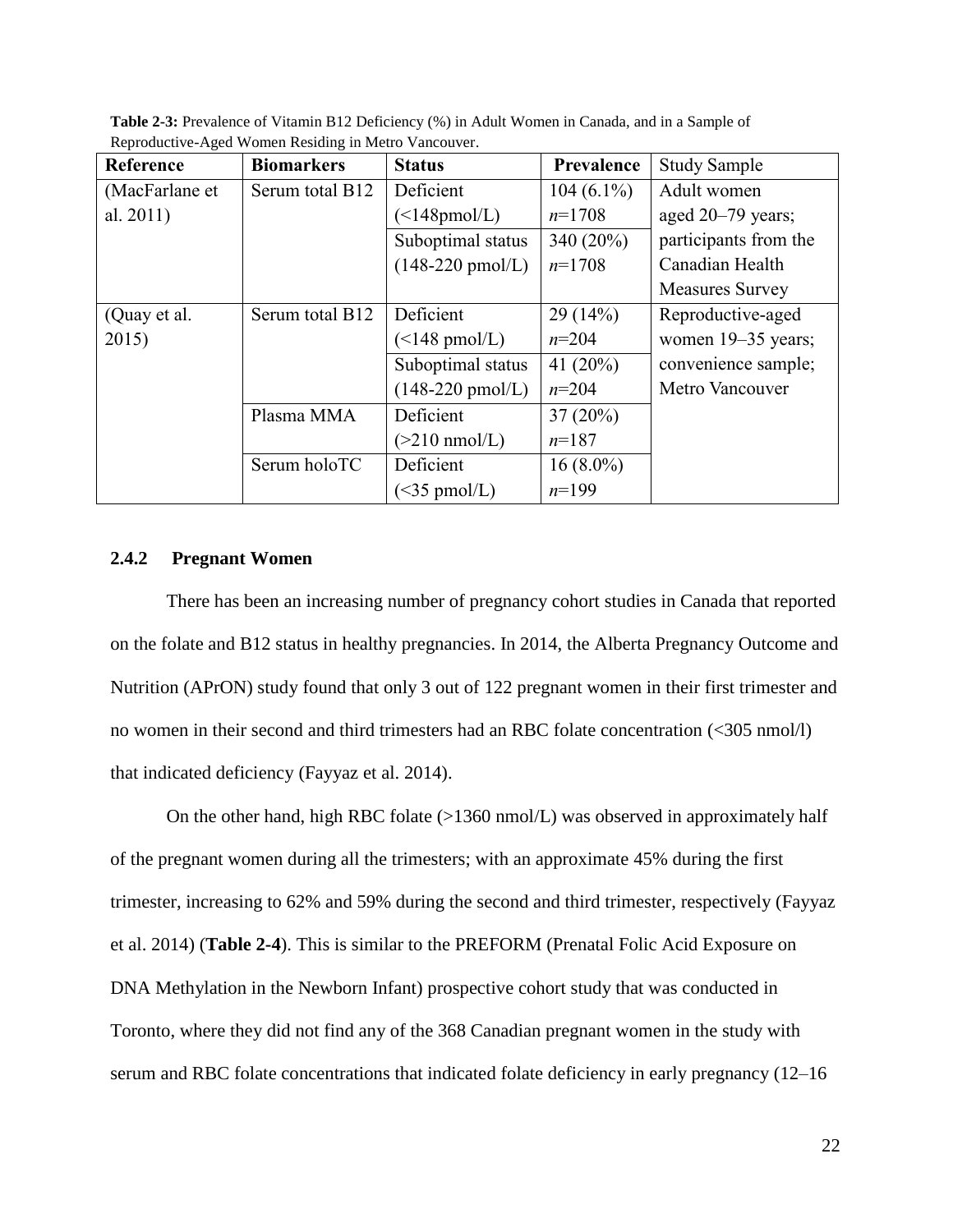wk of gestation), nor at delivery (28–42 wk of gestation). Furthermore, maternal plasma unmetabolized folic acid ( $\geq 0.2$  nmol/L) was 97% during early pregnancy which indicates that pregnant women are probably consuming excessive amounts of folic acid (Plumptre et al. 2015). This is a concern, as it has been found that excess folic acid intake may negatively affect fetal development in mice (Mikael et al. 2013). A prospective cohort study conducted in Vancouver, BC, also reported none of the women to have plasma folate concentrations indicative of folate deficiency in the second and third trimesters of pregnancy (Wu et al. 2013).

Canada is regarded as a folate-replete population, likely due to the mandatory folic acid food fortification policy and the high use of prenatal supplements in pregnant women. The food fortification policy mandates the fortification of grain and cereal products with folic acid (Colapinto et al. 2011; MacFarlane et al. 2011). The prevalence of women using B vitamin– containing supplements is 92.8% and 89.0% in early and late pregnancy, respectively (Masih et al. 2015). In addition to the prevalent use of prenatal supplements, the folic acid dose in prenatal supplements is regarded as high, with a median supplemental folic acid intake of 1000 μg/day (Masih et al. 2015). Folic acid supplementation is commonly used throughout pregnancy; in the APrON cohort study, folic acid-containing supplements consumption was 94%, 97%, and 94% during the first, second, and third trimesters, respectively (Gómez et al. 2013).

The prevalence of B12 deficiency, defined as having plasma holoTC concentration <35 pmol/L, in the APrON study was less than 1% in the first and second trimesters (**Table 2-4**); B12 status was not assessed in the third trimester (Fayyaz et al. 2014). This might not be a representative sample of Canadian pregnant women since it was based on voluntary enrollment and most of the participants had high socioeconomic status.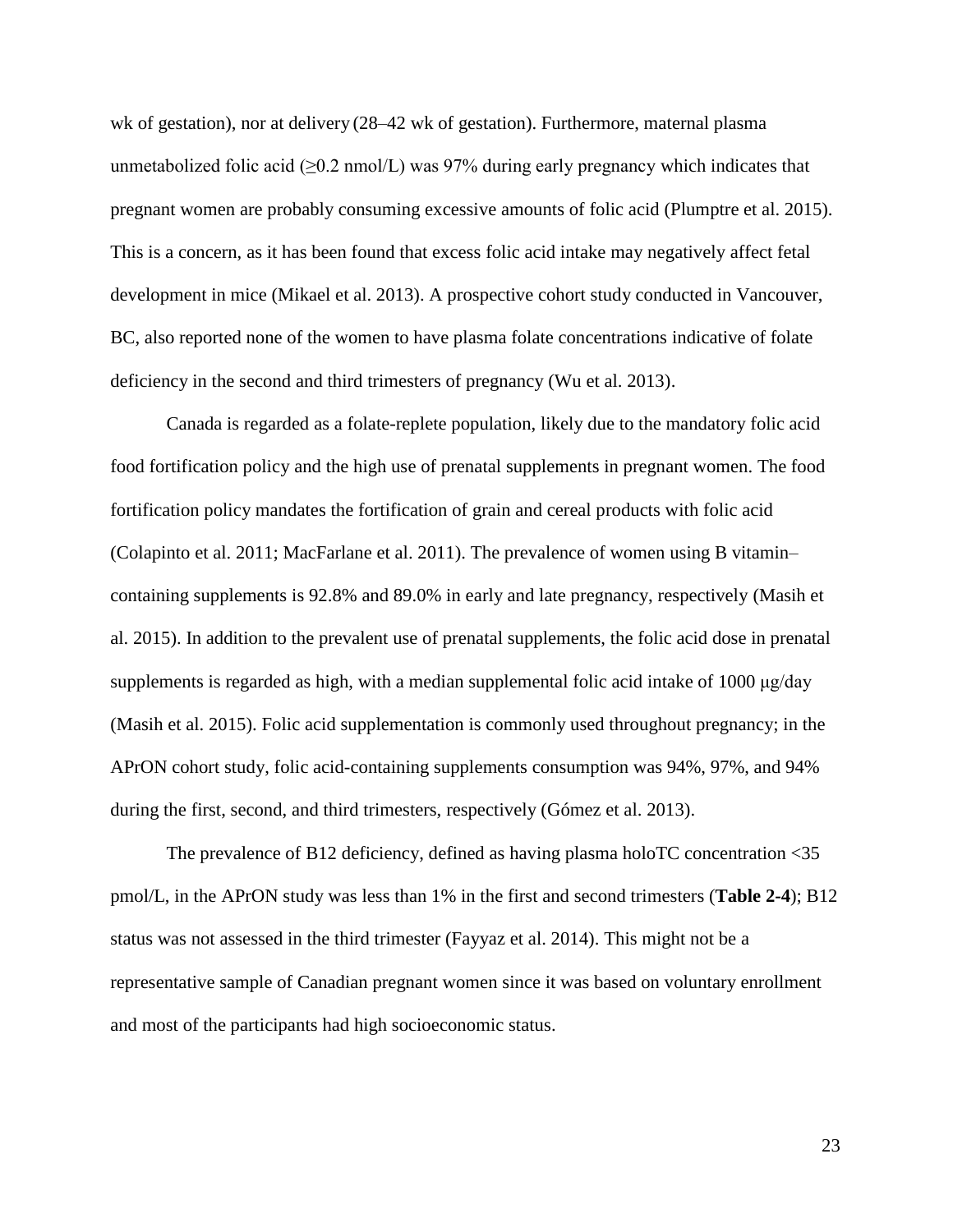| <b>Vitamin Status</b>                      | <b>Biomarker and cut-</b> | 1 <sup>st</sup> Trimester | 2 <sup>nd</sup> Trimester | 3 <sup>rd</sup> Trimester |
|--------------------------------------------|---------------------------|---------------------------|---------------------------|---------------------------|
|                                            | off used                  | $n=122$                   | $n = 520$                 | $n = 446$                 |
| Prevalence of                              | RBC folate                | 3(2.5)                    | $\theta$                  | $\overline{0}$            |
| folate deficiency, $n$                     | $(<305 \text{ nmol/L})$   |                           |                           |                           |
| $(\%)$                                     | Plasma folate             | $\theta$                  | $\theta$                  |                           |
|                                            | $(<7 \text{ nmol/L})$     |                           |                           |                           |
| Prevalence of high                         | RBC folate                | 55 $(45)$                 | 320(62)                   | 265(59)                   |
| folate status, $n$ (%)                     | $(>1360 \text{ nmol/L})$  |                           |                           |                           |
|                                            |                           |                           |                           |                           |
| Prevalence of                              | Plasma holoTC             | 1(0.8)                    | 6(1.2)                    |                           |
| vitamin B12                                | $(<35 \text{ pmol/L})$    |                           |                           |                           |
| deficiency, $n$ $\left(\frac{9}{0}\right)$ |                           |                           |                           |                           |
| (Fayyaz et al. 2014)                       |                           |                           |                           |                           |

**Table 2-4:** Folate and B12 Status in Pregnant Women in the APrON Study.

Abbreviations: RBC: red blood cell; holoTC: holotranscobalamin.

In 2008, a population-based case-control study investigated maternal B12 status in Ontarian pregnant women at around 28 days of gestation (Ray et al. 2008). The study focused on B12 deficiency as a risk factor for NTD. Hence, they determined the prevalence of B12 deficiency (defined as total B12 <125 pmol/L) at 28 days gestation or less (*n*=1224), and after 28 days gestation (*n*=2490); 28 days period of gestation is the estimated time of the embryonic neural tube closure. They found that the prevalence of maternal serum total B12 concentration <125pmol/L was nearly doubled after 28 days gestation 10.1% (*n*=252), compared to 5.2% (*n*=56) before 28 days of gestation. This might be due to the hemodilutional effect of pregnancy on serum total B12 (**Table 2-5**). About 1 in 20 Ontarian pregnant women may be B12 deficient in the first trimester (Ray et al. 2008).

The B12 biomarker concentrations decrease throughout pregnancy, thus the prevalence of maternal B12 deficiency (using adult cut-offs) seems to increase in the second and third trimesters in comparison to the first trimester (**Table 2-5**) (Wu et al. 2013; Visentin et al. 2016; Jeruszka-Bielak et al. 2017). The differences in the prevalence between the studies demonstrated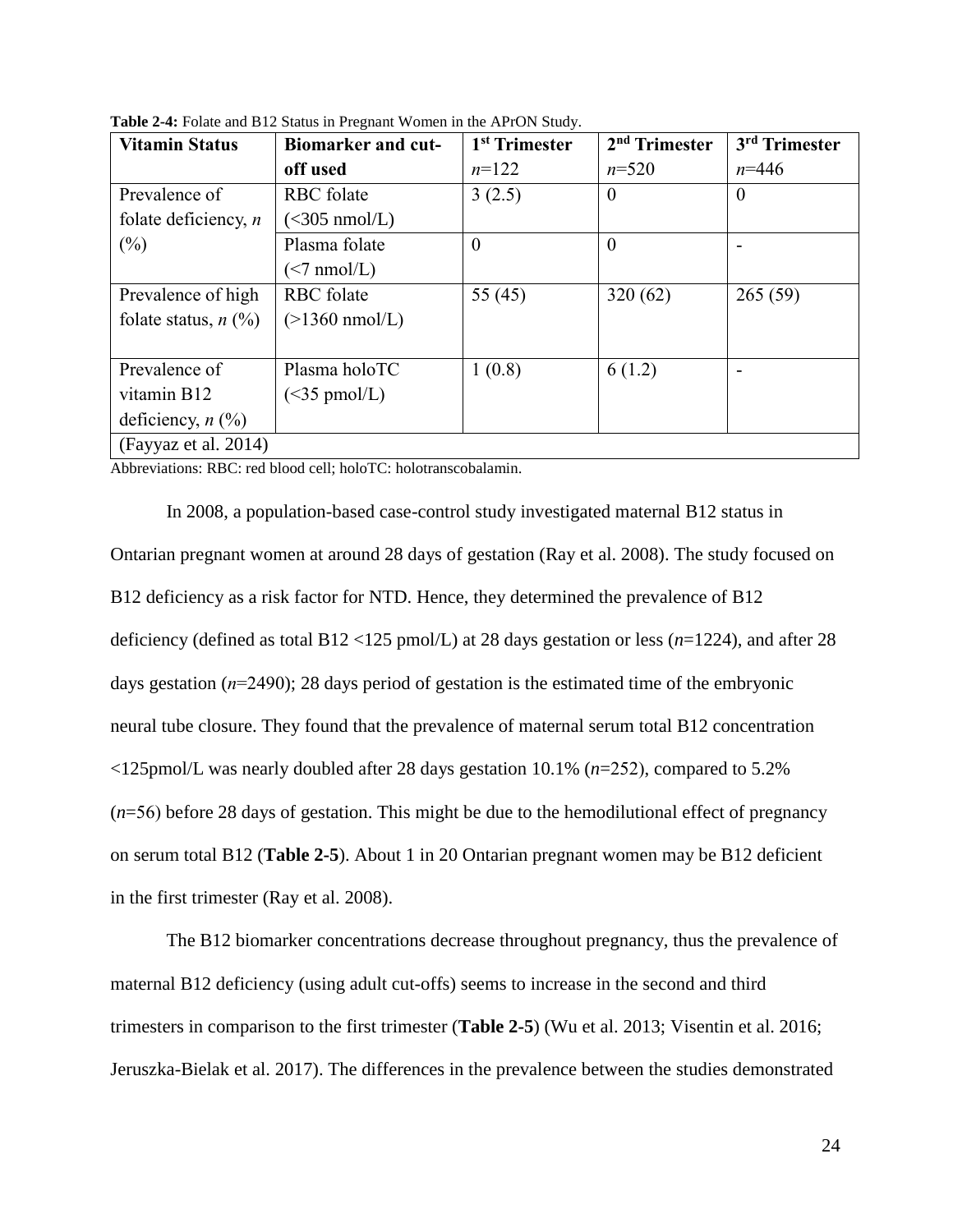in **Table 2-5**, may be partially explained by the disparity in the place (provinces) and time (early vs late pregnancy) the studies were conducted, and the biomarkers that were used. A study conducted in Metro Vancouver investigated maternal B12 status in late pregnancy between 20 and 35 gestational weeks by using the two biomarkers plasma total B12 and MMA (Jeruszka-Bielak et al., 2017). Most participants were of European descent (47%) and of high education (57% had a university degree). The median (IQR) plasma total B12 and MMA concentrations were 215 (160, 283) pmol/L and 140 (110, 187) nmol/L, respectively. In line with the previous studies conducted during the late pregnancy period, the study found that a high prevalence (18%) of B12 concentrations indicate deficiency (Plasma total B12<148 pmol/L) using non-pregnant adult cutoffs (**Table 2-5**).

| <b>Reference</b> | <b>Biomarkers</b> | <b>Status</b>                     | 2 <sup>nd</sup> Trimester | 3rd Trimester     |
|------------------|-------------------|-----------------------------------|---------------------------|-------------------|
|                  |                   |                                   | 12-16 week                | 28–42 week        |
| (Visentin et al. | Total B12         | Deficient (<148pmol/L)            | 54 (17%) $n=322$          | 105 (38%) $n=275$ |
| 2016) Toronto    |                   | Suboptimal status                 | 113 (35%) $n=322$         | 118 (43%) $n=275$ |
|                  |                   | $(148-220 \text{ pmol/L})$        |                           |                   |
|                  | <b>MMA</b>        | Deficient $(>271 \text{ nmol/L})$ | 6 (1.9%) $n=315$          | 14 (5.3%) $n=267$ |
| (Wu et al. 2013) | Plasma total      | Deficient (<148 pmol/L)           | 27 (10%) $n=264$          | 51 (23%) $n=220$  |
| Vancouver        | <b>B12</b>        | Suboptimal status                 | 55 (21%) $n=264$          | 77 (35%) $n=220$  |
|                  |                   | $(148-220 \text{ pmol/L})$        |                           |                   |
| (Jeruszka-Bielak | Plasma total      | Deficient (<148 pmol/L)           | 58 (18%) $n=320$          |                   |
| et al., 2017)    | <b>B</b> 12       | Suboptimal status (148-220)       | 106 (33%) $n=320$         |                   |
| MetroVancouver   |                   | pmol/L)                           |                           |                   |
|                  | <b>MMA</b>        | Functional deficiency $(>370$     | 6 $(1.9\%)$ n=320         |                   |
|                  |                   | nmol/L)                           |                           |                   |

**Table 2-5:** Prevalence of Vitamin B12 Deficiency *n* (%) in Pregnant Women in Toronto and Vancouver, Canada.

**Abbreviations:** MMA, methylmalonic acid.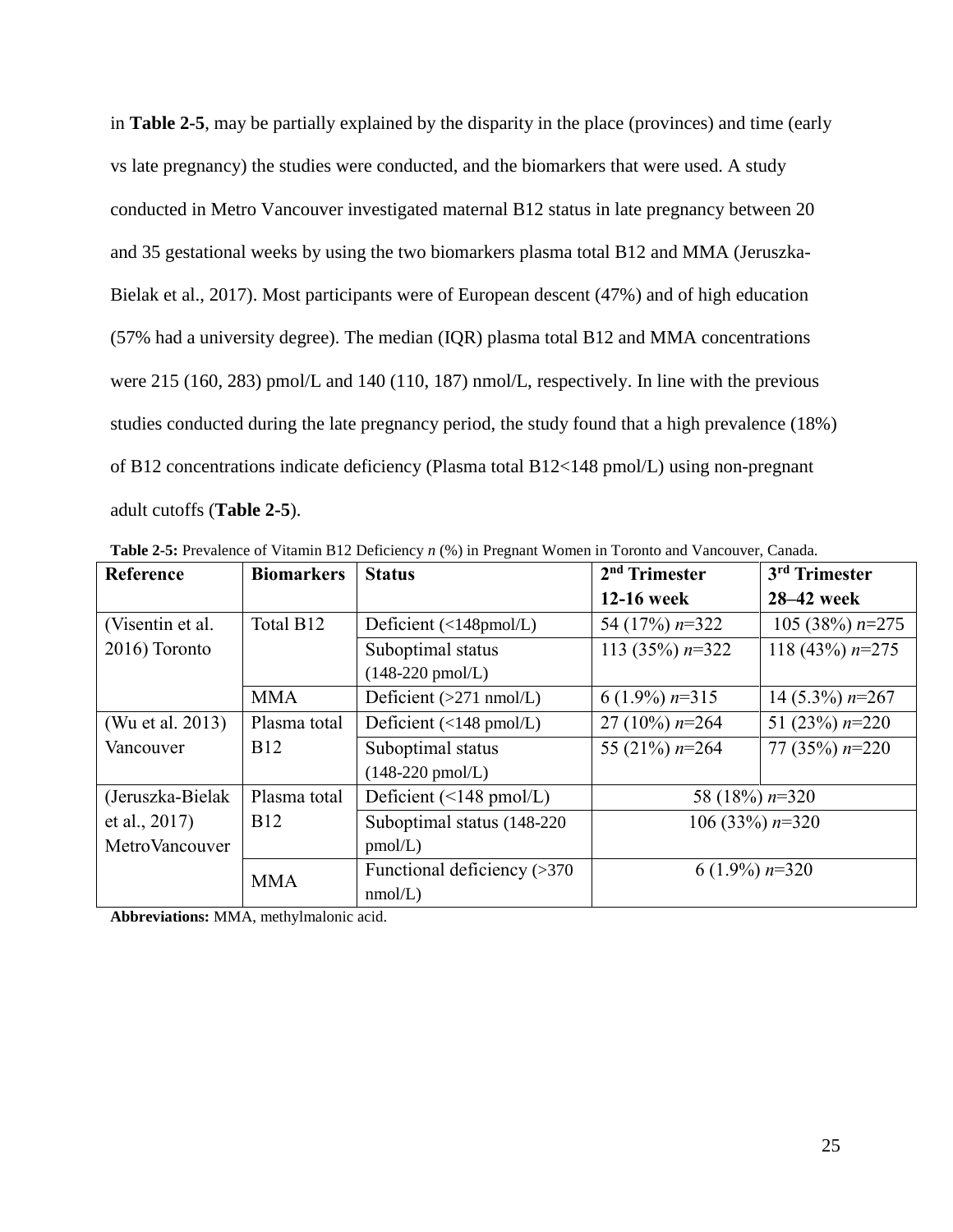In conclusion, it seems that B12 biomarker concentrations are low among pregnant and reproductive-aged women in Canada. On the other hand, folate level seems to be high or adequate among most of them. In light of the observed associations between high folate: low B12 status and adverse health outcomes in the mother and offspring (Gadgil et al. 2014; Dwarkanath et al. 2013), the imbalance between folate and B12 status in Canadian pregnant women may be of concern.

# **2.5 Changes in Maternal Folate and Vitamin B12 Biomarker Concentrations during Pregnancy**

Pregnancy can be divided into two stages: early and late pregnancy. Early pregnancy is the period of less than 24 weeks of gestation when ectopic pregnancies and complications of abortion can occur. Late pregnancy is the period equal to or greater than 24 weeks of gestation when antepartum, intrapartum and postpartum hemorrhages can occur (Butrick et al. 2012). Most of the rapid fetal development occurs in the early stages of pregnancy. A high rate of cellular differentiation occurs, leading to the initial development of the heart, brain, spinal cord, body structure and organ systems. The development of all major organ systems happens within the first 10 weeks of gestation. This period is also the estimated time of the embryonic neural tube closure, and during this time neural tube defects may occur (Daly et al. 1995). The majority of miscarriages and other fetal pathologies also occur in early pregnancy (Graham et al. 2015).

Vitamin adequacy is critical in early pregnancy, as evidenced by the prevention of adverse health outcomes, such as neural tube defects, with maternal multivitamin supplementation in early pregnancy (Milunsky et al. 1989). Maternal adequate nutrient intake,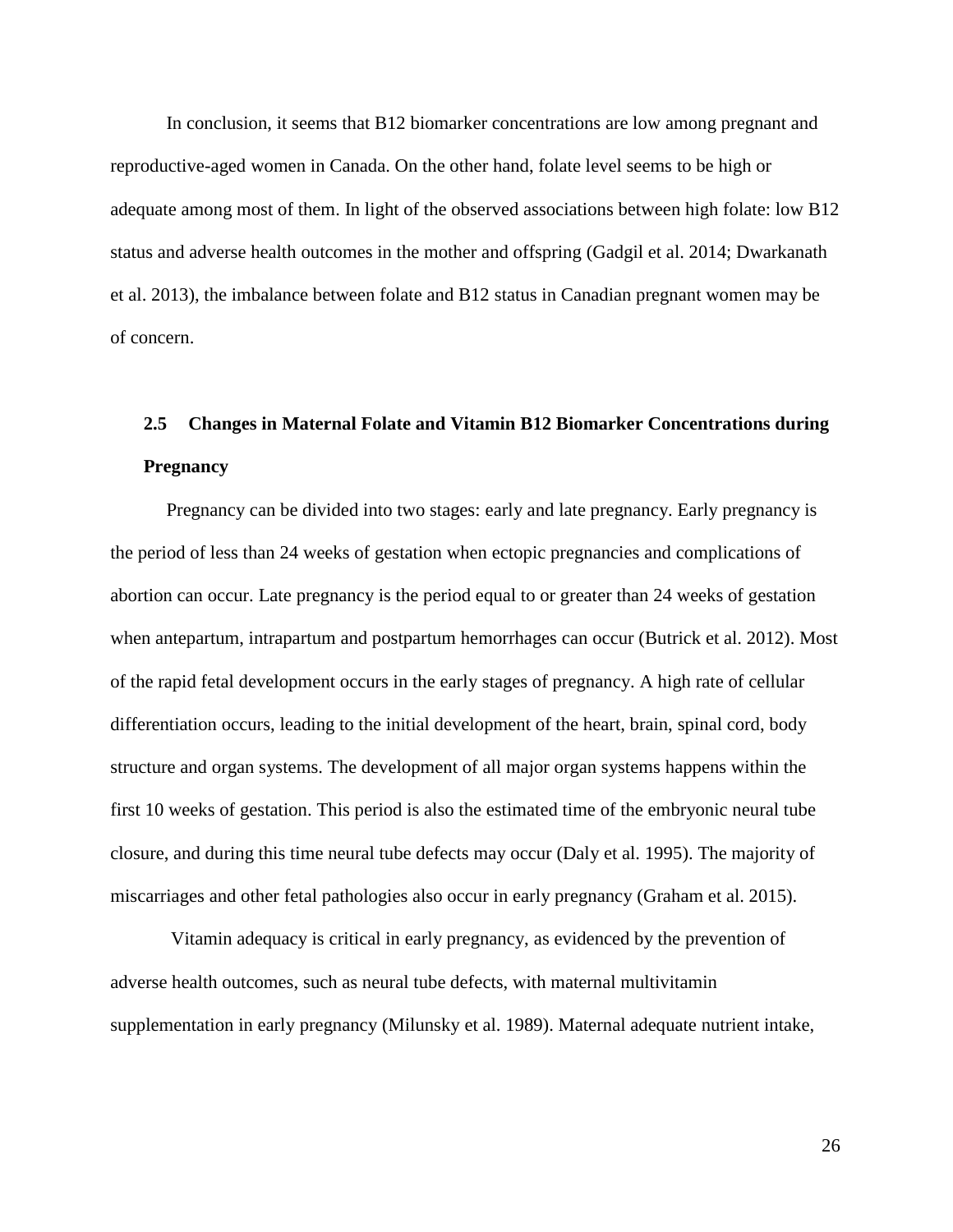such as the intake of folate and B12, may be of importance in promoting early placental development (Seagraves et al. 2013).

Throughout pregnancy, most of the B-vitamins and their circulating metabolites change. Plasma total B12 concentration gradually decreases by about 100 pmol/L during pregnancy (Green et al. 1975; Cikot et al. 2001; Bruinse & van den Berg 1995; Murphy et al. 2007). This gradual decline in maternal total B12 concentration may be due to alterations in the concentration of cobalamin-binding proteins, and the active placental transport of B12 to the fetus.

Plasma holoTC declines from preconception until the  $8<sup>th</sup>$  week of gestation, then it remains constant throughout the rest of pregnancy (Murphy et al. 2007). Plasma MMA slightly reduces at the 8<sup>th</sup> week of gestation, then gradually increases from the 20th week of gestation throughout the rest of pregnancy (Murphy et al. 2007; Green et al. 2017). Serum folate concentrations significantly decrease, while erythrocyte folate concentrations showed only minor and less dramatic decline (Bruinse & van den Berg 1995). tHcy concentrations slightly decrease in the first trimester and remain approximately constant in the second and third trimesters (from 20 weeks of gestation) (Cikot et al. 2001).

The changes in folate, B12 biomarkers and tHcy throughout pregnancy may be explained by many different physiological factors, such as the increase in circulating blood volume, plasma volume (Bruinse & van den Berg 1995; Picciano 2003), renal vitamin excretion (Bruinse & van den Berg 1995; Picciano 2003; Cikot et al. 2001), and vitamin catabolism and tissue retention (Bruinse & van den Berg 1995). Further suggested explanations are hormonal influences and haemodilution (Picciano 2003; Cikot et al. 2001).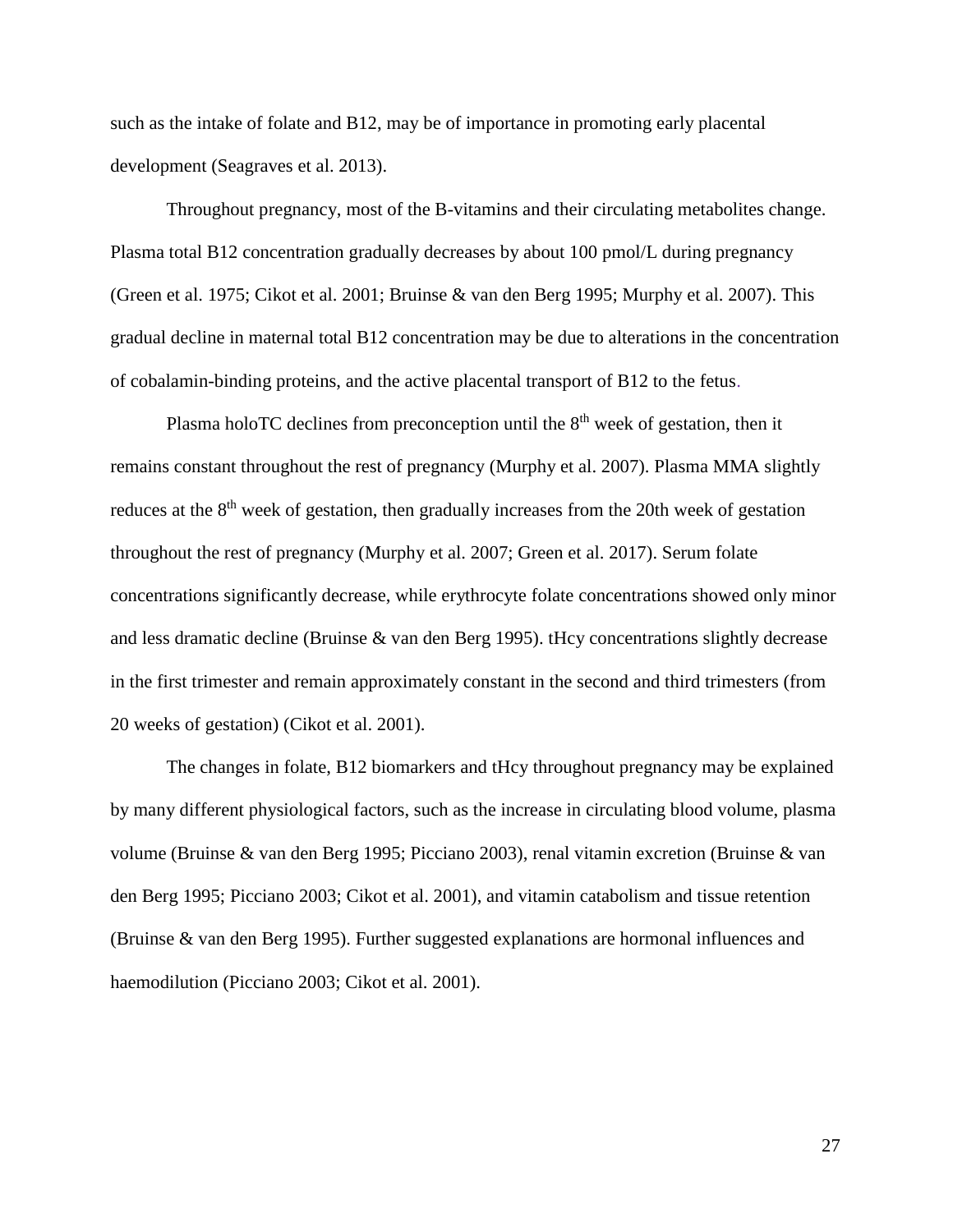# **2.6 Association of Maternal Folate and Vitamin B12 Status with Birth Outcomes**

This section will mainly discuss the published studies that investigated the association of maternal folate and B12 status using biochemical indicators during pregnancy with birth outcome measured as birthweight, gestational age, and small for gestational age. Studies have looked at different timing of maternal blood sampling. The first subsection, 2.6.1, will be about studies that only investigated the stages of early pregnancy, followed by the second subsection, 2.6.2, that includes studies focusing on the late pregnancy period. **Table 2-6** is a summary of studies which investigated both early and late pregnancy periods.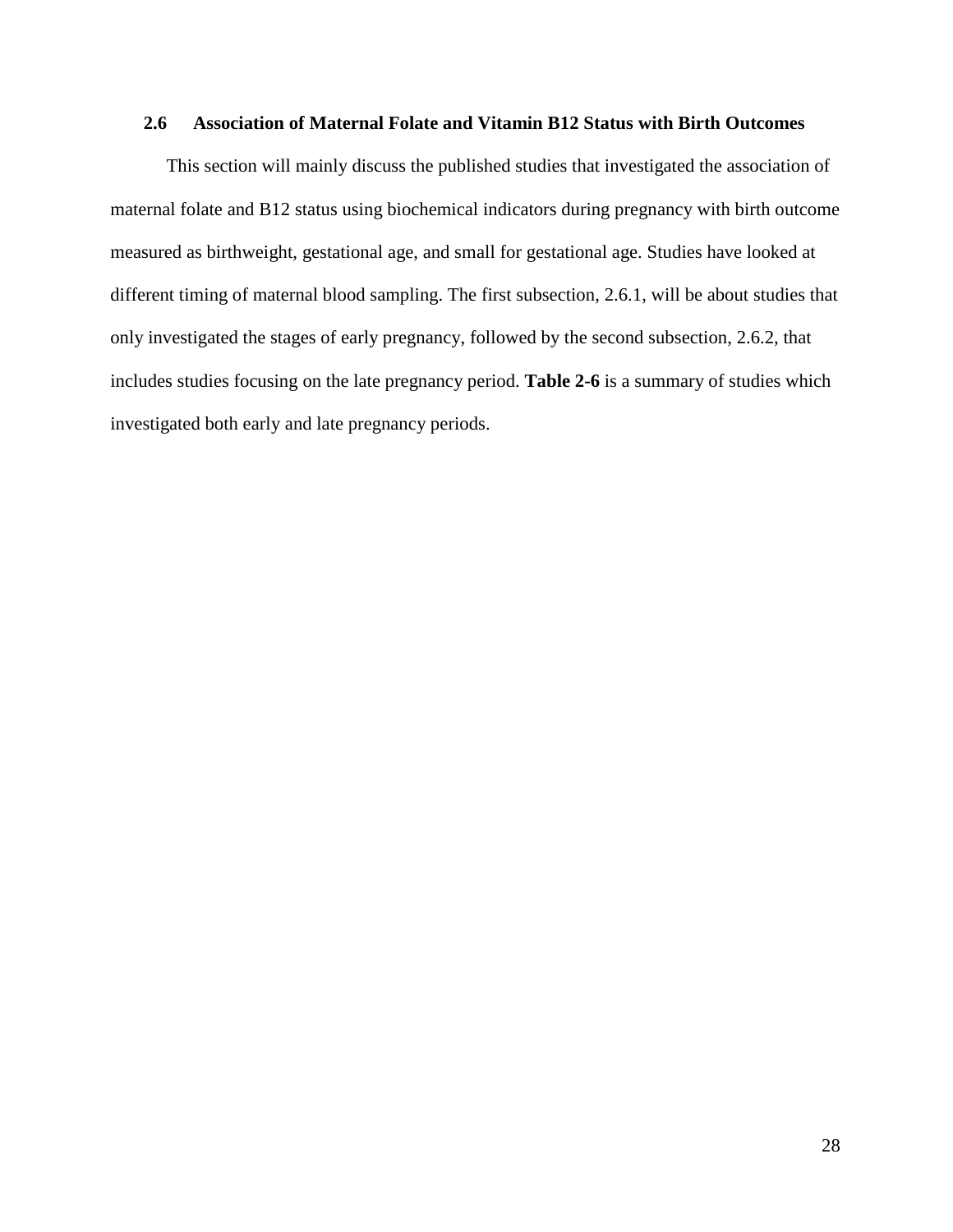| Author<br>(Year)<br>Relton et | Design/<br>Method<br>prospective                                       | Sample/<br><b>Setting</b><br>Vitamin status<br>Studies investigating 1 time point of pregnancy in the order of trimesters<br>UK | Measurement /<br><b>Biomarkers</b> results<br><u>IV:</u>                                                                                                                                                                                                                                                                                                      | Adjustment<br>variables for<br>statistical<br>analysis<br>age, parity, infant                                       | <b>Association findings</b><br>-Folate conc. positively associated with BW (kg)                                                                                                                                                                                                                                                                                                                                                                                                                                                                  |
|-------------------------------|------------------------------------------------------------------------|---------------------------------------------------------------------------------------------------------------------------------|---------------------------------------------------------------------------------------------------------------------------------------------------------------------------------------------------------------------------------------------------------------------------------------------------------------------------------------------------------------|---------------------------------------------------------------------------------------------------------------------|--------------------------------------------------------------------------------------------------------------------------------------------------------------------------------------------------------------------------------------------------------------------------------------------------------------------------------------------------------------------------------------------------------------------------------------------------------------------------------------------------------------------------------------------------|
| al., (2005)                   | T1<br>11.5(5.8)<br>$wk)^a$                                             | $n = 614$                                                                                                                       | - RBC folate: $[418(178)$ ng/ml] <sup>a</sup><br>- total B12: [324(132) pg/ml] <sup>a</sup><br>converted [239.11(97.42) pmol/L] <sup>a</sup><br><b>DV:</b> BW: $[3.43(0.47) \text{ kg}]^a$                                                                                                                                                                    | sex, GA at birth.                                                                                                   | $[b=0.25, (CI:0.08, 0.42), R2=0.021, p=0.005].$<br>-B12 conc. was not associated with BW $[b=0.03, (CI:$<br>20.05, 0.12), $R^2=0.001$ , $p=0.41$ .                                                                                                                                                                                                                                                                                                                                                                                               |
| Bergen et<br>al., (2012)      | prospective<br>cohort<br>T1 T2<br>13.2 (11.4–<br>$16.2 \text{ wk.})^b$ | Netherlands<br>(59.3% European)<br>$n = 5805$                                                                                   | IV:<br>- total B12: [169 (98-298) pmol/L] <sup>b</sup><br>- plasma folate: [15.8 (7.3–30.6)<br>$nmol/L$ <sup>b</sup><br>- tHcy: [6.9 (5.3–9.4) $\mu$ mol/L] <sup>b</sup><br>$\underline{\mathbf{D}}\underline{\mathbf{V}}$ :<br>- BW: $(3421.2 \pm 563.1g)$<br>$-SGA$ (<5th centile, 5.2%)<br>- GA: $[40.1 (38.0-41.7)$ wk.] <sup>b</sup><br>$(<37$ wk, 3.6%) | age, parity,<br>education,<br>geographical<br>origin, folic acid<br>supplement,<br>smoking, alcohol,<br>caffeine.   | -High tHey conc. ( $\geq$ 8.3 µmol/L) were associated with<br><b>LBW</b> (difference 110 g, $p < 0.001$ ) increased risk of<br><b>SGA</b> (OR: 1.7, $p=0.006$ ) compared with lowest<br>quintile $(\leq 5.8 \mu \text{mol/L}).$<br>-Low folate conc. $(\leq 9.2$ nmol/l) were associated with<br><b>LBW</b> (difference 125 g, $p$ < 0.001), increased risks of<br><b>SGA</b> (OR: 1.9, $p = 0.002$ ), & <b>prematurity</b> (OR: 2.2,<br>$p=0.002$ ) compared with highest quintile ( $\geq 25.9$ )<br>$nmol/L$ ).<br>-No associations with B12. |
| Furness et<br>al., (2013)     | prospective<br>T <sub>2</sub><br>$18 - 20$ wk                          | South Australia<br>$n=137$                                                                                                      | IV:<br>- plasma tHcy: [4.6 (CI: 4.4,4.9)<br>mmol/L]<br>- RBC folate: [652 (CI: 613,692)<br>$nmol/L$ ]<br>- serum folate: [26.5 (CI: 24.9,28.2)<br>$nmol/L$ ]<br>- total B12: $[239 (CI: 215, 265)$<br>$pmol/L$ ]<br>DV: BW                                                                                                                                    | centiles were<br>used to adjust for<br>maternal height,<br>weight, parity,<br>ethnicity, infant<br>sex, GA at birth | -Folate $&$ tHcy were positively $&$ inversely associated<br>with subsequent customised BW centiles (RBC folate,<br>$r = 0.310$ , $p = 0.015$ ; tHcy, $r = -0.273$ , $p = 0.044$ ;<br>respectively).                                                                                                                                                                                                                                                                                                                                             |

**Table 2-6:** Summary Table of Published Studies on the Association of Maternal Folate and Vitamin B12 Status with Birth Outcomes.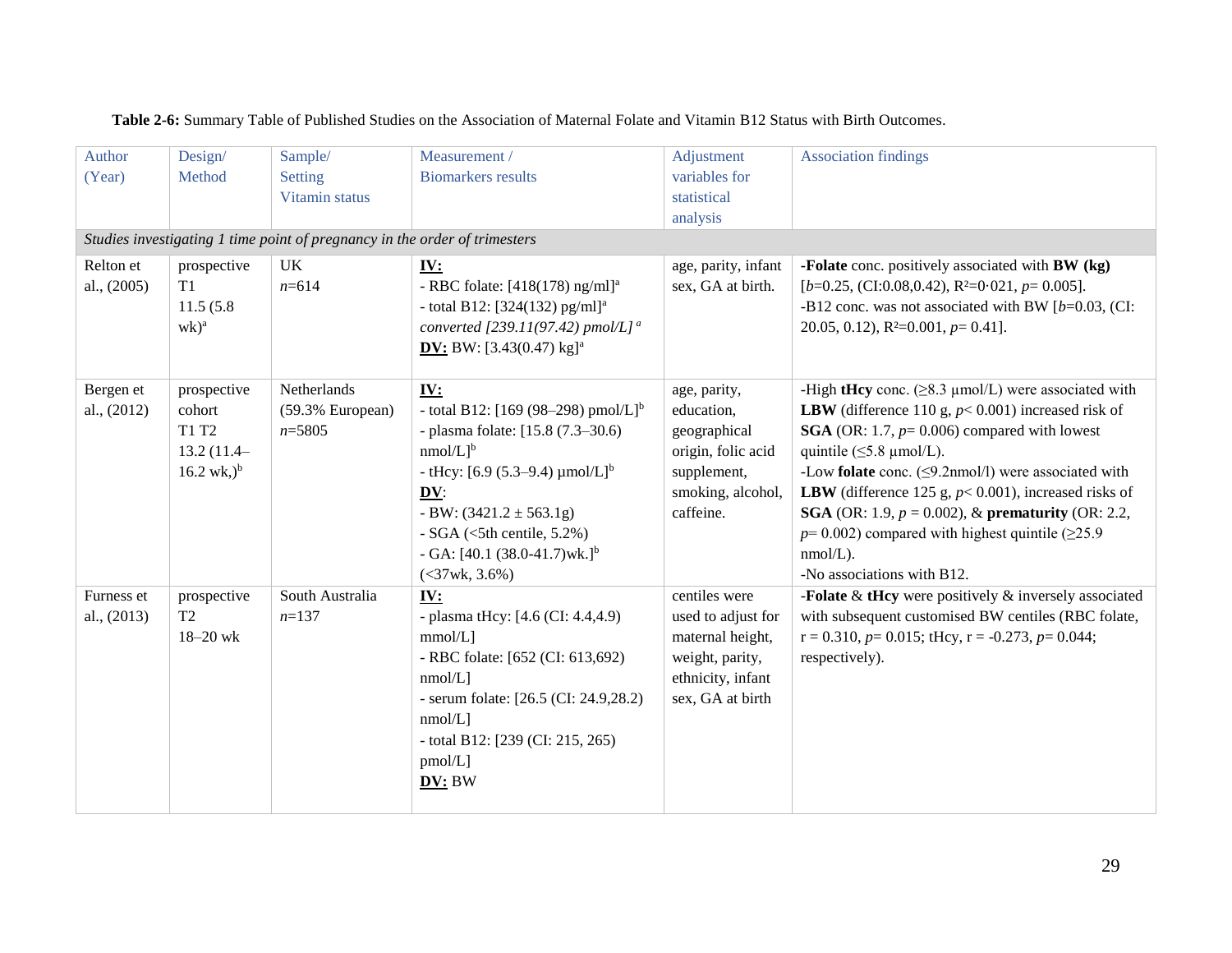| Author        | Design/                 | Sample/             | Measurement /                                                | Adjustment        | <b>Association findings</b>                                  |
|---------------|-------------------------|---------------------|--------------------------------------------------------------|-------------------|--------------------------------------------------------------|
| (Year)        | Method                  | Setting             | <b>Biomarkers</b> results                                    | variables for     |                                                              |
|               |                         | Vitamin status      |                                                              | statistical       |                                                              |
|               |                         |                     |                                                              | analysis          |                                                              |
| Chen et al.,  | cohort                  | Singapore (Chinese  | $\underline{\mathbf{IV}}$ :                                  | age, ethnicity,   | -Folate conc. is positively associated with GA $\beta$ =0.12 |
| (2015)        | $T3(26-28)$             | 54%, Malay 27%,     | -plasma folate: [34.4 (24.5-44.6)                            | infant sex, birth | (CI: 0.02, 0.21) $p=0.017$ ].                                |
|               | wk)                     | Indian 19%)         | $nmol/L]$ <sup>b</sup>                                       | order, height,    | -B12 conc. had a trend toward positive association with      |
|               |                         | $n = 999$           | -plasma total B12: [209(167-258)                             | pre-pregnancy     | GA [ $\beta$ =0.09 (CI:0.00, 0.19), p=0.05]                  |
|               |                         | -low folate 3%      | $pmol/L]$ <sup>b</sup>                                       | BMI, weight       | -B-6 [ $\beta$ =0.05 (CI: 20.04, 0.14), p=0.23] was not      |
|               |                         | $(<13.6$ nmol/L),16 |                                                              | gain, education,  | association with GA.                                         |
|               |                         | % for B12 (<148)    | DV:                                                          | GDM, gravidity.   | -Folate [ $\beta$ =20.5 (CI: 27.8, 48.9) p=0.16], & B12      |
|               |                         | pmol/L)             | -BW: $[3101(449)$ g] <sup>a</sup>                            |                   | [b=21.2 (CI: 229.1, 26.6) $p=0.93$ ] were not associated     |
|               |                         |                     | -GA: $[38.6(1.4)$ wk] <sup>a</sup>                           |                   | with BW.                                                     |
| Yajnik et al. | prospective             | Pune, India         | <u>IV:</u>                                                   | maternal height,  | Maternal plasma tHcy conc. (µmol/L) was inversely            |
| (2005)        | T3 (28 wk)              | $n = 80$            | <b>RBC</b> folate                                            | weight, GA at     | associated with BW ( $\beta$ = -280.3, $p$ = 0.027)          |
|               |                         | 70% (B12 <150)      | plasma total B12                                             | birth,            | -B12 conc. not related to BW.                                |
|               |                         | pmol/L), none       | tHcy                                                         | infant sex        | RBC folate conc. was positively related to BW $(r=0.3,$      |
|               |                         | folate deficient    | DV: BW                                                       |                   | $p<0.01$ ).                                                  |
|               |                         | $(<283$ nmol/L).    |                                                              |                   |                                                              |
| Navarro, J.,  | case-control            | France              | IV:                                                          |                   | - Folate of LBW is significantly lower than control ( $p$ <  |
| et al.,       | $T3$ (at                | $n=26$ vs 32        | - Folate: $[7 (1.8), 21 (2.8)$ ng/ml] <sup>a</sup>           |                   | $0.001$ , $r = 0.62$ ).                                      |
| (1984)        | delivery)<br>GA:        |                     | - total B12: $[400 (122), 422 (79)$                          |                   | -B12 had no difference between low and control group.        |
|               |                         |                     | pg/ml] <sup>a</sup>                                          |                   |                                                              |
|               | $(26-36, 37-$<br>42 wk) |                     | converted [295.2 (90), 311.4 (58.3)<br>$pmol/L$ <sup>a</sup> |                   |                                                              |
|               | in case &               |                     | DV: BW: $(1100-2480, 5650-3980g)$                            |                   |                                                              |
|               | control                 |                     | in case & control groups,                                    |                   |                                                              |
|               | groups,                 |                     | respectively.                                                |                   |                                                              |
|               | respectively.           |                     |                                                              |                   |                                                              |
| Lindblad et   | prospective             | South Asia,         | <b>IV:</b>                                                   |                   | - High tHcy quartile had increased risks for premature       |
| al. (2005)    | $T3$ (at                | Lahore, Pakistan    | - serum folate: $[14 (2-91)$ nmol/L] <sup>b</sup>            |                   | delivery [OR: 2.5, $(CI:1.1, 6.2)$ ] as compared to low      |
|               | delivery)               | $n=128$             | - serum total B12: $[102 (23-317)$                           |                   | quartile.                                                    |
|               |                         |                     | pmol/L] b                                                    |                   |                                                              |
|               |                         |                     | - serum tHcy: $[10.3 (4.3-23)$ umol] <sup>b</sup>            |                   |                                                              |
|               |                         |                     | <b>DV:</b> GA: (preterm delivery)                            |                   |                                                              |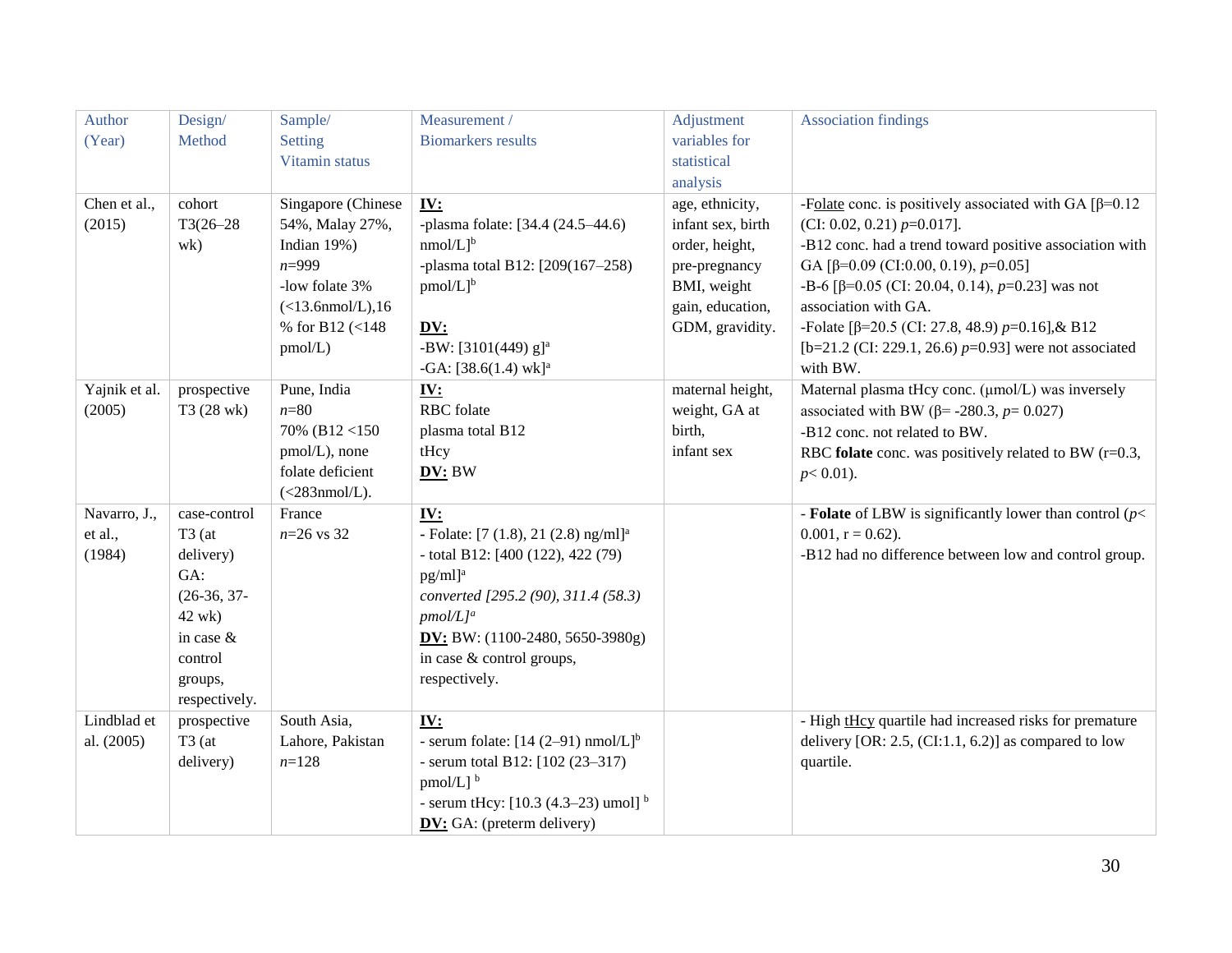| Author         | Design/              | Sample/                 | Measurement /                                        | Adjustment        | <b>Association findings</b>                                                                                                    |
|----------------|----------------------|-------------------------|------------------------------------------------------|-------------------|--------------------------------------------------------------------------------------------------------------------------------|
| (Year)         | Method               | Setting                 | <b>Biomarkers</b> results                            | variables for     |                                                                                                                                |
|                |                      | Vitamin status          |                                                      | statistical       |                                                                                                                                |
|                |                      |                         |                                                      | analysis          |                                                                                                                                |
| Hogeveen       | prospective          | Netherlands             | <u>IV:</u>                                           | GA at birth,      | - tHey $\lceil \beta = -12 \text{ (CI: } -82, 58 \text{ )}\rceil$ , B12 $\lceil \beta = -37 \text{ (CI: } -12 \text{ )}\rceil$ |
| et al., (2010) | study                | $n = 366$               | - MMA: $[0.16 (0.13 - 0.22) \mu \text{mol/L}]^b$     | smoking, infant   | 100,29)], MMA [b9.2 (CI: -51, 70)], & folate [ $\beta$ =28                                                                     |
|                | T3 (30-34)           |                         | - tHcy: $[5.5 (4.5–6.7) \mu$ mol/L] <sup>b</sup>     | sex               | $[CI: -78, 133]$ were not associated with BW.                                                                                  |
|                | wk)                  |                         | - folate: $[9.1 (6.1–16.4) nmol/L]^b$                |                   |                                                                                                                                |
|                | GA: [39.7            |                         | - plasma total B12: [179 (134-219)                   |                   |                                                                                                                                |
|                | $(38.4 - 40.7$       |                         | $pmol/L]$ <sup>b</sup>                               |                   |                                                                                                                                |
|                | $wk)$ ] <sup>b</sup> |                         | <b>DV:</b> BW: [3425 (3075–3855) $g$ ] <sup>b</sup>  |                   |                                                                                                                                |
|                |                      |                         |                                                      |                   |                                                                                                                                |
| Gadgil et      | observational        | Pune, India             | IV:                                                  | age, maternal     | - Plasma folate (r=-0.167, $p=0.423$ ) & B12 (r=0.217,                                                                         |
| al., (2014)    | full-term            | $n=49$                  | - plasma folate: [17.8 (15.1,18.95                   | size, parity,     | $p=0.297$ ) were not associated with BW.                                                                                       |
|                | pregnant             | -82% high folate,       | $ng/ml)$ <sup>b</sup>                                | GA at birth, SES, | - The imbalance in folate & B12 showed as <b>folate to</b>                                                                     |
|                | women                | $( >3-12$ ng/ml);       | - total B12: [196.9 (138.6, 261.4                    | education, infant | <b>B12 ratio</b> was <b>inversely</b> associated with BW $(r=0.512)$ ,                                                         |
|                | T3(36 wk.)           | 35% low B12             | $pg/ml)$ <sup>b</sup>                                | sex               | $p=0.009$                                                                                                                      |
|                |                      | $(<150$ pg/ml           | converted1[45.3(102.3, 192.9)                        |                   |                                                                                                                                |
|                |                      | $(110.7pmol/L)$ ;       | $pmol/Lj^b$                                          |                   |                                                                                                                                |
|                |                      | 39% high tHcy           | -tHcy: [08.92 (07.05, 10.36                          |                   |                                                                                                                                |
|                |                      | $(>9.5 \mu$ mol/L)      | $mmol/L)$ <sup>b</sup>                               |                   |                                                                                                                                |
|                |                      |                         | <b>DV:</b> BW: $(2748 \pm 575 \text{ g})^{\text{a}}$ |                   |                                                                                                                                |
| Halicioglu     | cross-               | Izmir, Turkey           | IV:                                                  |                   | - Low B12 group ( $\leq$ 160 pg/ml) [BW: 3416.3±504.1g] <sup>a</sup>                                                           |
| et al., (2012) | sectional            | $n = 208$               | total B12: $(163 \text{ pg/ml})^d$                   |                   | & normal group(>160pg/ml;118pmol/L)                                                                                            |
|                | full-term            | 47.6% B12, $( \leq 160$ | converted $(120.3pmol/L)^d$                          |                   | [BW:3295.2 $\pm$ 416.6 g] <sup>a</sup> , p= 0.06 had no significant                                                            |
|                | pregnant             | pg/ml;                  | Folate: $(8 \text{ ng/ml})^d$                        |                   | difference in BW.                                                                                                              |
|                | women                | $(118pmol/L)$ ;         | DV:                                                  |                   | - Low folate group ( $\leq$ 5 ng/ml) [BW: 3289.7 $\pm$ 427.96g]                                                                |
|                | T <sub>3</sub>       | 17.3% folate            | BW: $(3357 \pm 466g)^{a}$                            |                   | <sup>a</sup> , and normal group (>5 ng/ml) [BW: 3375.5 $\pm$ 474.5g] <sup>a</sup> ;                                            |
|                |                      | deficiency              |                                                      |                   | $p=0.24$ had no significant difference in BW.                                                                                  |
| McCulloug      | Prospective          | <b>USA</b>              | <u>IV:</u>                                           | ethnicity, GW at  | - B12 ( $\beta$ =1.85g, $p$ = 0.28), tHey ( $\beta$ =-87.21, $p$ = 0.10)                                                       |
| h et al.,      | observational        | (Black 42%, White       | total B12: (Q1:322.5 vs Q4: 575.5)                   | blood draw &      | were not associated with BW.                                                                                                   |
| (2016)         | (at)                 | 30%,                    | ng/L)                                                | birth,            |                                                                                                                                |
|                | enrollment)          | Hispanic 28%)           | converted (Q1:238 vs Q4:424.7                        | marital status,   |                                                                                                                                |
|                | T1(64%)              | $n = 496$               | $pmol/L$ )                                           | parity, income,   |                                                                                                                                |
|                | T <sub>2</sub> (33%) |                         | tHcy: (Q1:4.40 vs Q4:6.0 umol/L)                     |                   |                                                                                                                                |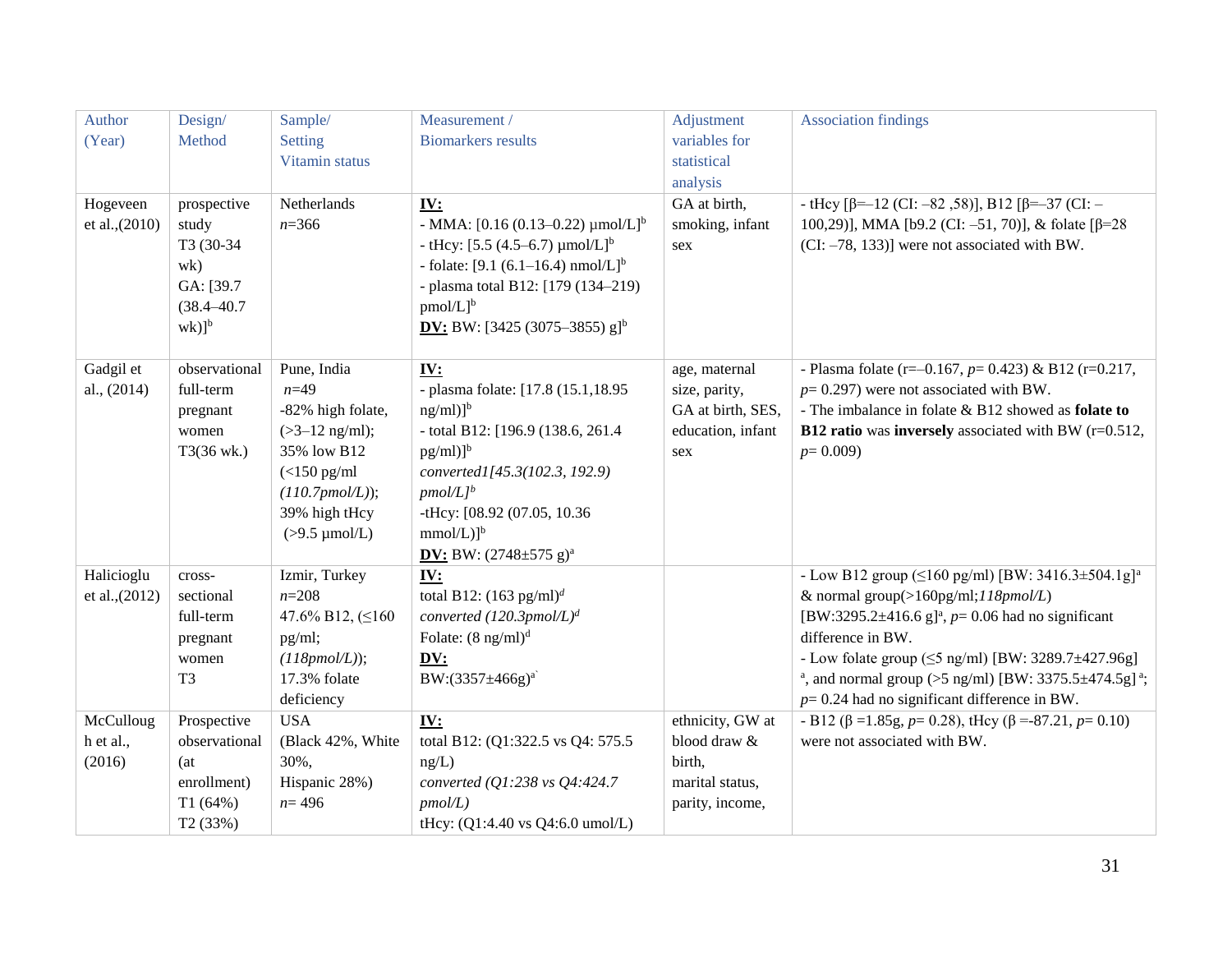| Author         | Design/                | Sample/                                                               | Measurement /                                         | Adjustment        | <b>Association findings</b>                                      |
|----------------|------------------------|-----------------------------------------------------------------------|-------------------------------------------------------|-------------------|------------------------------------------------------------------|
| (Year)         | Method                 | Setting                                                               | <b>Biomarkers</b> results                             | variables for     |                                                                  |
|                |                        | Vitamin status                                                        |                                                       | statistical       |                                                                  |
|                |                        |                                                                       |                                                       | analysis          |                                                                  |
|                | T3 (3%)                |                                                                       | <b>DV:</b> BW: $(3294 \pm 541g)^{a}$                  | pre-pregnancy     |                                                                  |
|                | $[12^c; \text{range}]$ |                                                                       |                                                       | BMI, smoking.     |                                                                  |
|                | $(4\pm32.5$ wk.)]      |                                                                       |                                                       |                   |                                                                  |
|                |                        |                                                                       |                                                       |                   |                                                                  |
|                |                        |                                                                       |                                                       |                   |                                                                  |
|                |                        |                                                                       |                                                       |                   |                                                                  |
|                |                        |                                                                       |                                                       |                   |                                                                  |
|                |                        |                                                                       |                                                       |                   |                                                                  |
|                |                        | Prospective studies investigating more than 1 time point of pregnancy |                                                       |                   |                                                                  |
| Dwarkanath     | prospective            | India                                                                 | IV:                                                   | age, education,   | - B12 status in T1 [OR: 1.43 (CI: 1.02, 2.17)] and T2            |
| et al., (2013) | observational          |                                                                       | - plasma total B12: $(Q1:118 \text{ vs }$             | parity, weight at | [OR: 1.45 (CI: 0.92, 2.27)] & folate status in T2 [OR:           |
|                | cohort                 |                                                                       | Q3:284, Q1:108 vs Q3:245 pmol/L) <sup>b</sup>         | T1, energy intake | 1.54 (CI: 0.97, 2.44)] were inversely associated with            |
|                | $-T1(8.9-$             | $n = 316$                                                             | - RBC Folate: (Q1:325.12 vs Q3:890,                   |                   | SGA.                                                             |
|                | 14.5wk                 |                                                                       | Q1:449.49 vs Q3:1027.84 nmol/L) <sup>b</sup>          |                   | - Folate status in T1[OR: $1.30$ (CI:0.80, 1.92)] was not        |
|                | $-T2(22.8-$            |                                                                       | in T1, T2, respectively                               |                   | associated with SGA.                                             |
|                | 25.8wk)                |                                                                       | <b>DV:</b> SGA: $(30%)$                               |                   |                                                                  |
| Pagán et al.,  | -cohort                | <b>USA</b>                                                            | <u>IV:</u>                                            | ethnicity, infant | - Folate at T3 was positively associated with BW                 |
| (2002)         | -non-fasting           | (53% African                                                          | - serum folate: $[52(37), 51(40)$                     | sex pre-          | $(b=2.1, p=0.024)$ , whereas this association was not            |
|                | serum                  | American,                                                             | $nmol/L$ <sup>a</sup>                                 | pregnancy BMI,    | significant at T2 wk (b=1.5, $p=0.161$ ).                        |
|                | sample                 | 47% Caucasian)                                                        | - total B12: [357 (131), 285(100)                     | smoking, GA at    | - B12 (b=-0.2, $p=$ 0.521; b=0.2, $p=$ 0.53), & tHcy (b=-        |
|                | $-T2(18 \text{ wk})$   | $n = 285$                                                             | $pmol/L$ <sup>a</sup>                                 | birth.            | 10.6, $p=$ 0.69; $b=-7.2$ , $p=$ 0.67) at T2 & T3,               |
|                | $-T3(30 \text{ wk})$   |                                                                       | - tHcy: $[5.0 (1.8) 5.1(2.2) \mu$ mol/L] <sup>a</sup> |                   | respectively; were not associated with BW.                       |
|                |                        |                                                                       | at T2 $&$ T3, respectively                            |                   |                                                                  |
|                |                        |                                                                       | DV: BW: $(28\%$ LBW)                                  |                   |                                                                  |
| Yajnik et      | assessment             | Pune, Mysore/                                                         | <u>IV:</u>                                            | infant sex, GW of | - tHcy conc. was inversely associated with BW in                 |
| al., (2014)    | of two                 | India                                                                 | - RBC folate: [958 (734, 1261)                        | blood drawl       | PMNS: $[-22 g/SD (CI: -50, 5)]$ Parthenon: $[-57 g (CI:$         |
|                | cohorts                | $n = 526$                                                             | $nmol/L]$ <sup>b</sup>                                |                   | $-92, -21$ ]; meta-analysis: $[-40 \text{ g } (CI: -62, -17)]$ . |
|                | (PMNS)                 |                                                                       | - plasma folate: [34.4(16.8,51.2)                     |                   | - Folate conc. was positively associated with BW                 |
|                | $(18 \pm 2)$           | -Low folate was                                                       | $nmol/L$ <sup>b</sup>                                 |                   | [PMNS: $\beta$ =22.8 g/SD, (CI: 4.7,40.9), p= 0.01];             |
|                | $&28\pm2$ wk)          | rare in both but                                                      | - plasma total B12: [122 (94, 164),                   |                   | [Parthenon: $\beta = 8.2$ g/SD, (CI: -7, 23.8), $p = 0.3$ ].     |
|                |                        |                                                                       | 162 (123, 223) pmol/L] <sup>b</sup>                   |                   |                                                                  |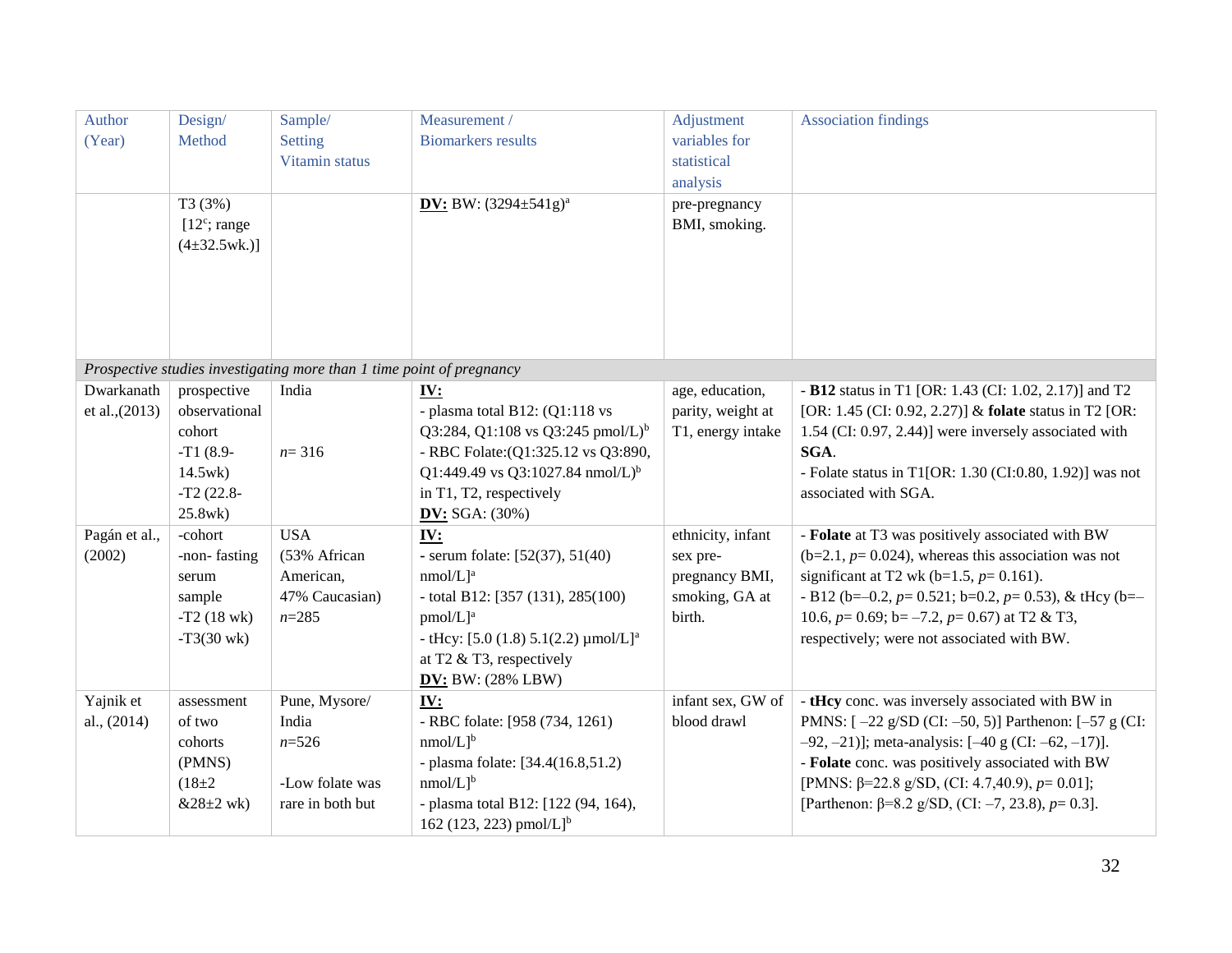| Author         | Design/          | Sample/           | Measurement /                                   | Adjustment        | <b>Association findings</b>                                       |
|----------------|------------------|-------------------|-------------------------------------------------|-------------------|-------------------------------------------------------------------|
| (Year)         | Method           | Setting           | <b>Biomarkers</b> results                       | variables for     |                                                                   |
|                |                  | Vitamin status    |                                                 | statistical       |                                                                   |
|                |                  |                   |                                                 | analysis          |                                                                   |
|                | & Parthenon      | 70% & 43% of low  | - tHcy: $[8.6 (6.7,10.8)^b, 6.0 (5.1,7.1)]$     |                   | - B12 conc. was not associated with BW [PMNS:                     |
|                | (at 30±2 wk)     | <b>B12</b>        | $mmol/L]$ <sup>b</sup>                          |                   | $\beta$ =5.1 g/SD, (CI: -14.5, 24.6), p= 0.6]; [Parthenon:        |
|                | -fasting         |                   | DV:                                             |                   | $\beta$ =1.6 g/SD, (CI: -13.9, 17.1), $p$ = 0.8].                 |
|                | blood sample     |                   | - BW: [2642(379), 2871 (443) $g$ ] <sup>a</sup> |                   | - tHcy conc. inversely associated with GA in                      |
|                | $-T2$            |                   | - GA: [39.0 (1.7), 39.1 (1.7) wk] <sup>a</sup>  |                   | Parthenon: [ $\beta$ =0.17 wk/SD, (CI: 0.32, -0.02), $p$ = 0.02], |
|                | $-T3$            |                   | - in PMNS & Parthenon, respectively             |                   | & in combined cohort effect $\beta$ = -0.14 (CI: -0.24, -         |
|                |                  |                   |                                                 |                   | 0.04) $p=0.009$ ], but not in PMNS: [ $\beta=-0.10$ (CI: -        |
|                |                  |                   |                                                 |                   | 0.25, 0.04) $p=0.16$ ]                                            |
| Muthayya       | -prospective     | Bangalore, India. | IV:                                             | age,              | - B12 conc. during all trimesters; [OR:5.98 (CI: 1.72,            |
| et al., (2006) | observational    | $n=410$           | - serum total B12: $(Q1:157$ vs                 | education,        | 20.74)]; [OR:9.28 (2.90, 29.68)]; [OR:2.81(1.01. 7.87)]           |
|                | $-T1$ (9.6-16.2) |                   | Q3:304, Q1:153 vs Q3:285, Q1:150                | parity, weight at | were inversely associated with the risk of SGA.                   |
|                | wk)              |                   | vs Q3:146 pg/ml)                                | T1.               | - Folate conc. during all trimesters; [OR:1.72(CI:0.66-           |
|                | $-T2(22.1-$      |                   | Converted (Q1:115.9 vs Q3:224.4,                |                   | 4.48)]; [OR:1.17(CI:0.39-3.50)];                                  |
|                | $26.1$ wk)       |                   | Q1:112.9 vs Q3:210.3, Q1: 110.7vs               |                   | $[OR:2.03(CI:0.46-8.92)]$ were not associated with the            |
|                | $-T3(32.7-$      |                   | $Q3: 107.8 \; \text{pmol/L}$                    |                   | risk of SGA.                                                      |
|                | 35.1 wk)         |                   | - RBC folate: (Q1:518 vs Q3:1028,               |                   | (in T1, T2, T3, respectively).                                    |
|                |                  |                   | Q1:634 vs Q3:1235, Q1:509 vs                    |                   |                                                                   |
|                |                  |                   | $Q3:1228$ nmol/L)                               |                   |                                                                   |
|                |                  |                   |                                                 |                   |                                                                   |
|                |                  |                   | in T1, T2, T3, respectively                     |                   |                                                                   |

**Abbreviations:** BW: birthweight; CI: 95% confident interval; conc.; concentration DV: dependent variable; GA: gestational age at birth; GDM: gestational diabetes mellitus; GW: gestational weeks; IV: independent variable; LBW: low birthweight; MLR: multiple linear regression; MMA: methylmalonic acid N/A, not available; SES: socioeconomically status; SGA: small for gestational age; T1: first trimester; T2: second trimester; T3: third trimester; tHcy: total homocysteine; &: and; wk: weeks of gestation;

<sup>a</sup> Values are expressed as mean (SD).

<sup>b</sup> Values are expressed as median (IQR).

<sup>c</sup> Values are expressed as mean.

<sup>d</sup> Values are expressed as median.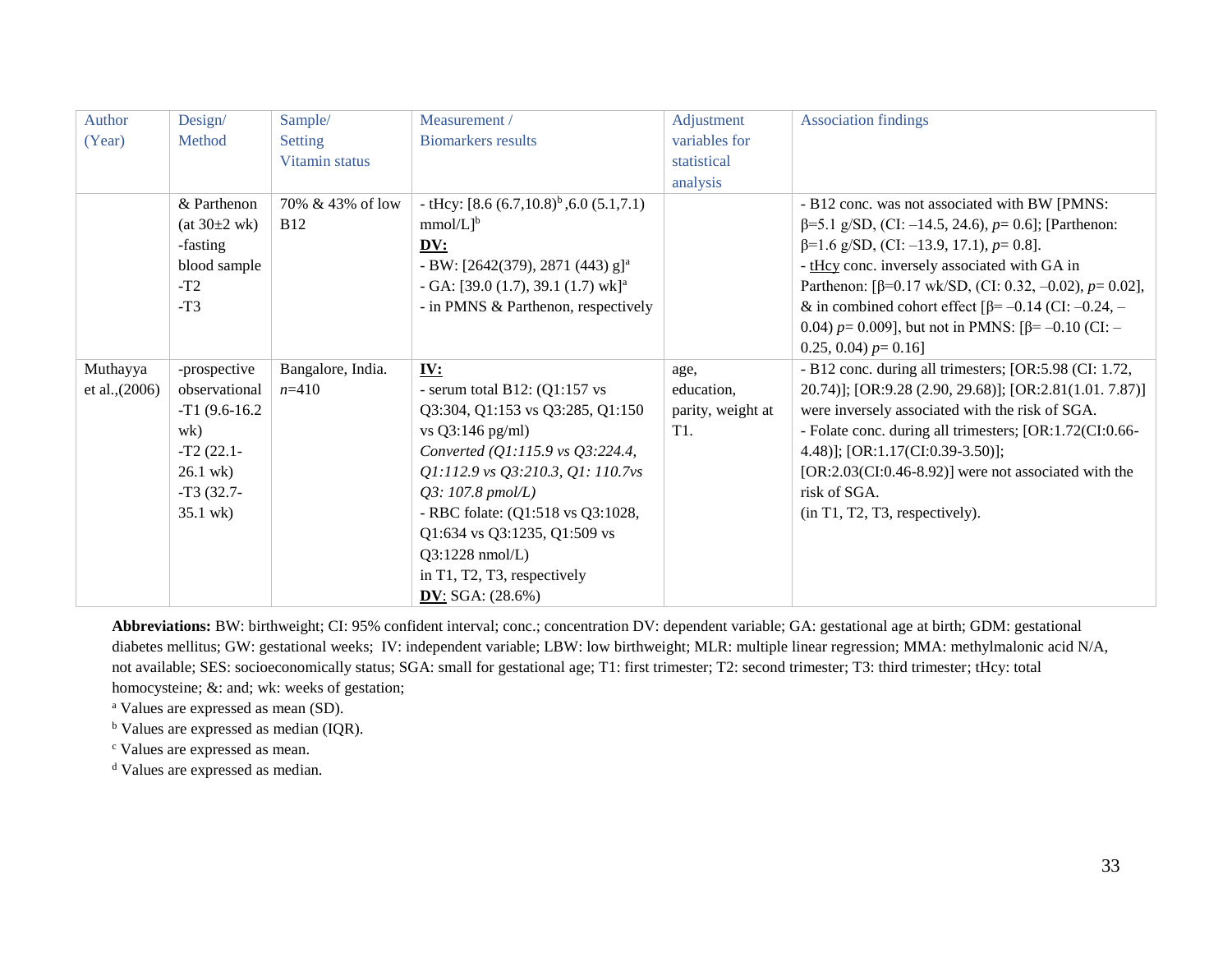#### **2.6.1 Early Pregnancy Period**

The studies that investigated the early pregnancy period  $\ll$  24 weeks of gestation) were three studies of prospective cohort design. All three studies found that folate but not B12 is associated with birthweight after adjustment for maternal age, parity, infant sex and gestational age at birth (Bergen et al. 2012; Relton 2005; Furness et al. 2013). Bergen et al. (2012) is the largest study conducted in early pregnancy. Its strength lies not only in the large sample size (*n*=5805), but also in the many birth outcomes that were investigated. The authors of the study found that low folate concentration [lowest quintile  $(\leq 9.2 \text{ nmol/L})$ ] was associated with lower birthweight (difference 125 g; *p*< 0.001), higher risk of SGA (OR 1.9; *p*= 0.002) and prematurity (OR 2.2;  $p=0.002$ ), compared with the highest quintile ( $\geq$ 25.9 nmol/L). Additionally, high tHcy concentration [highest quintile  $(\geq 8.3 \text{ µmol/l})$ ] was associated with low birthweight (difference 110 g; *p*< 0.001), and increased risk of SGA [odds ratio (OR) 1.7; *p*= 0.006] compared with lowest quintile ( $\leq$ 5.8 µmol/L). There is a limited number of studies on the association of maternal folate and B12 biomarker concentrations in early pregnancy with birth outcomes

#### **2.6.2 Late Pregnancy Period**

Most of the studies that investigated the late pregnancy period ( $>$  25 weeks of gestation), found that neither folate nor vitamin B12 are associated with birthweight (Chen et al. 2015; Yajnik et al. 2005; Lindblad et al. 2005; Hogeveen et al. 2010; Gadgil et al. 2014; Halicioglu et al. 2012; Takimoto et al. 2007). Those studies were conducted in different countries; the Halicioglu et al. (2012) study was in Turkey and similar results were also found in Japan (Takimoto et al. 2007), Singapore (Chen et al. 2015), and Netherlands (Hogeveen et al. 2010). Although Gadgil et al. (2014) stated that neither folate nor vitamin B12 are associated with birthweight, which concurred with the previously mentioned studies, he added that the combined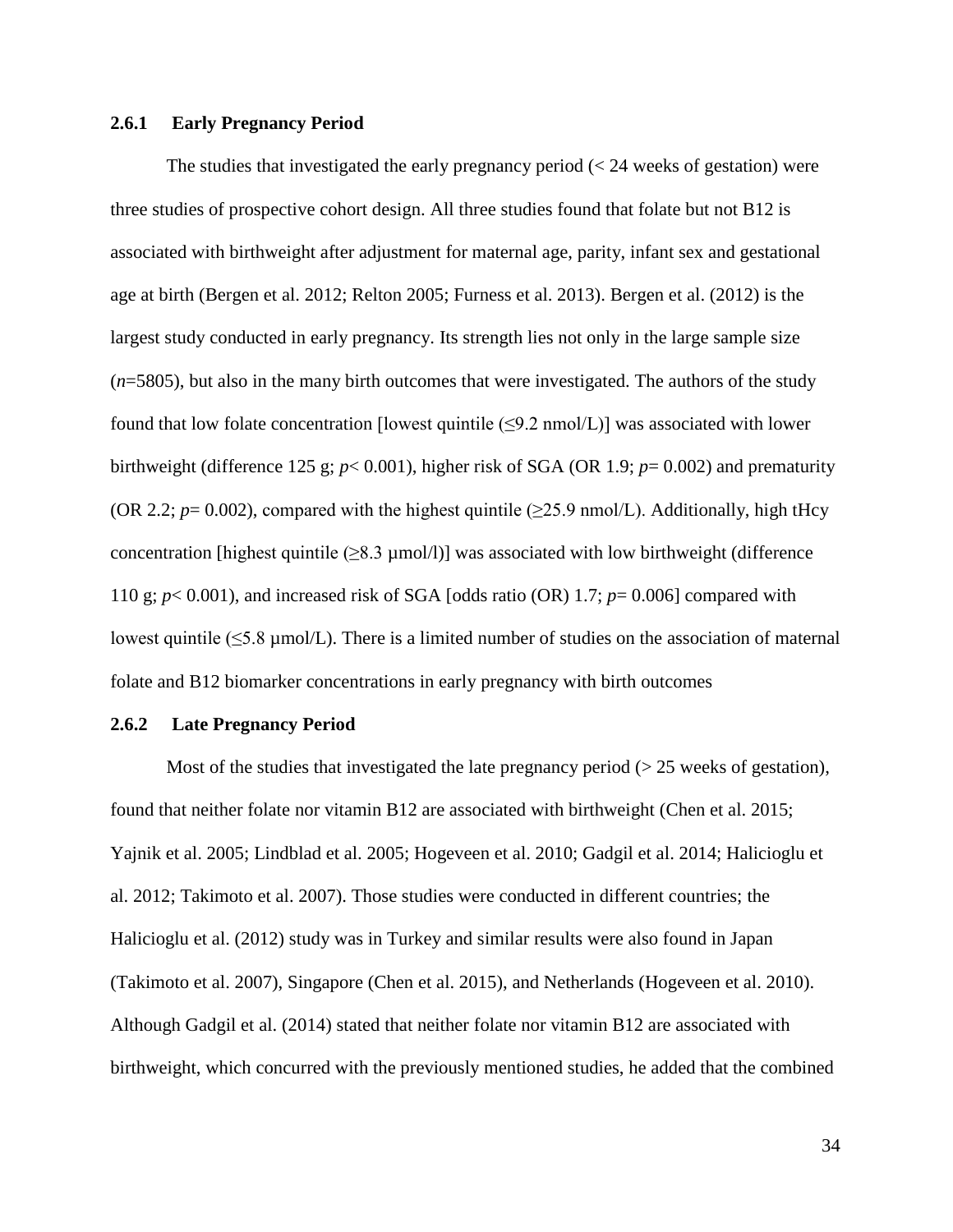association of folate and vitamin B12 was associated with the neonatal anthropometrics. This was demonstrated by an imbalance in the maternal blood levels with an increasing ratio of folate to B12 which was associated with an increase in plasma total tHcy concentrations ( $p=0.014$ , R=0.349), resulting in lower birthweight ( $p=0.009$ ,  $r = -0.512$ ) (Gadgil et al. 2014). This was in line with another study, that found that the imbalance between folate and vitamin B12 dietary intake had an increased risk of SGA outcome (Dwarkanath et al. 2013). To my knowledge, these are the only two studies that investigated the imbalance between maternal folate and B12 with birthweight and small for gestational age.

Unlike most of the studies conducted in late pregnancy, Ahmed et al. (2011) noticed from his cross-sectional study of 150 pregnant women in Bangladesh that maternal serum concentrations of both folate and B12 individually are positively associated with birthweight. However, the blood samples collection for this study took place after delivery. Most maternal vitamin serum concentrations of normalize to the preconceptional value shortly after delivery (Cikot et al. 2001; Bruinse & van den Berg 1995). The change in maternal vitamin biomarker concentrations may explain the possible reason for finding the association with both vitamins.

In a case-control study, maternal folate status ( $p < 0.001$ ,  $r = 0.62$ ) of a low birthweight group was significantly lower than the control group of normal birthweight; yet, no difference was found in B12 (Navarro et al. 1984). Similar results were found in a prospective cohort study in which maternal plasma total B12 concentration was not associated with birthweight, and RBC folate concentration was positively associated  $(r=0.3, p<0.01)$  with birthweight (Yajnik et al. 2005). Additionally, maternal plasma tHcy concentration (μmol/L) was inversely associated with birthweight ( $\beta$ = -280.3, *p*= 0.027) (Yajnik et al. 2005). These studies had a small sample size and did not control for some important confounding factors, such as maternal age.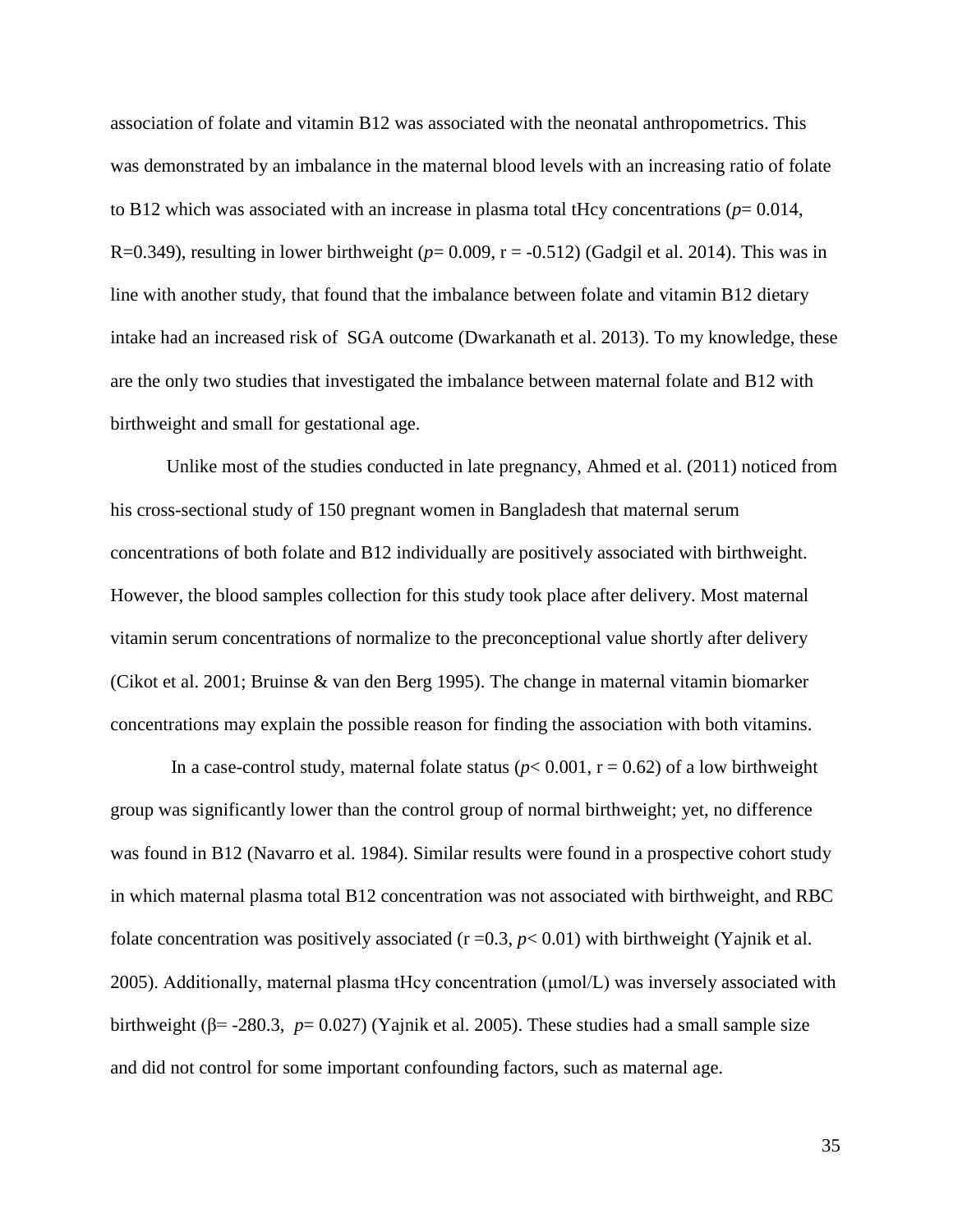Two cohort studies investigated maternal folate and B12 biomarker concentrations individually with gestational age at birth in the late pregnancy period  $(>=25$  weeks of gestation). A cohort study in Singapore investigated the association of maternal plasma folate and B12 concentration individually at 26–28 weeks of gestation in relation to gestational age at birth. The study revealed that maternal plasma folate concentration was positively associated with gestational age at birth [β=0.12 wk (CI: 0.02, 0.21)  $p=0.017$ ], but maternal plasma B12 concentration was not associated with gestational age at birth [β=0.09 wk (CI:0.00, 0.19), *p*= 0.05] (Chen et al. 2015). The prospective cohort study conducted by Lindblad et al. (2005) investigated the association of maternal concentrations of folate, B12, and tHcy at delivery with preterm delivery, in the city of Lahore, Pakistan. A higher risk of preterm delivery (OR 2.5, 95% CI: 1.1, 6.2) was found among women with the highest quartile of tHcy (Lindblad et al. 2005).

To my knowledge, there are more studies conducted in the late pregnancy period than in early pregnancy, most of which investigated birthweight only, as an outcome, but not gestational age at birth.

#### **2.6.3 Early and Late Pregnancy Period**

Studies that investigated early and late pregnancy adjusted for gestational weeks at blood collection or analyzed each trimester individually. The study that adjusted for gestational weeks of blood draw was an assessment of two cohorts in India for gestational weeks of  $18\pm2$ ,  $28\pm2$ , and  $30\pm2$  weeks, that analyzed for folate, B12, and tHcy. The study revealed that maternal tHcy concentration was inversely associated with birthweight in the Pune Maternal Nutrition Study (PMNS):  $[-22 \text{ g/SD (Cl: -50, 5)}]$ , Parthenon:  $[-57 \text{ g (Cl: -92, -21)}]$ , and the meta-analysis:  $[-40 \text{ g}$  $g$  (CI: –62, –17)]. Interestingly, folate concentration was positively associated with birthweight in both cohorts [PMNS: β=22.8 g/SD, (CI: 4.7,40.9), *p*= 0.01; Parthenon: β=8.2 g/SD, (CI: –7,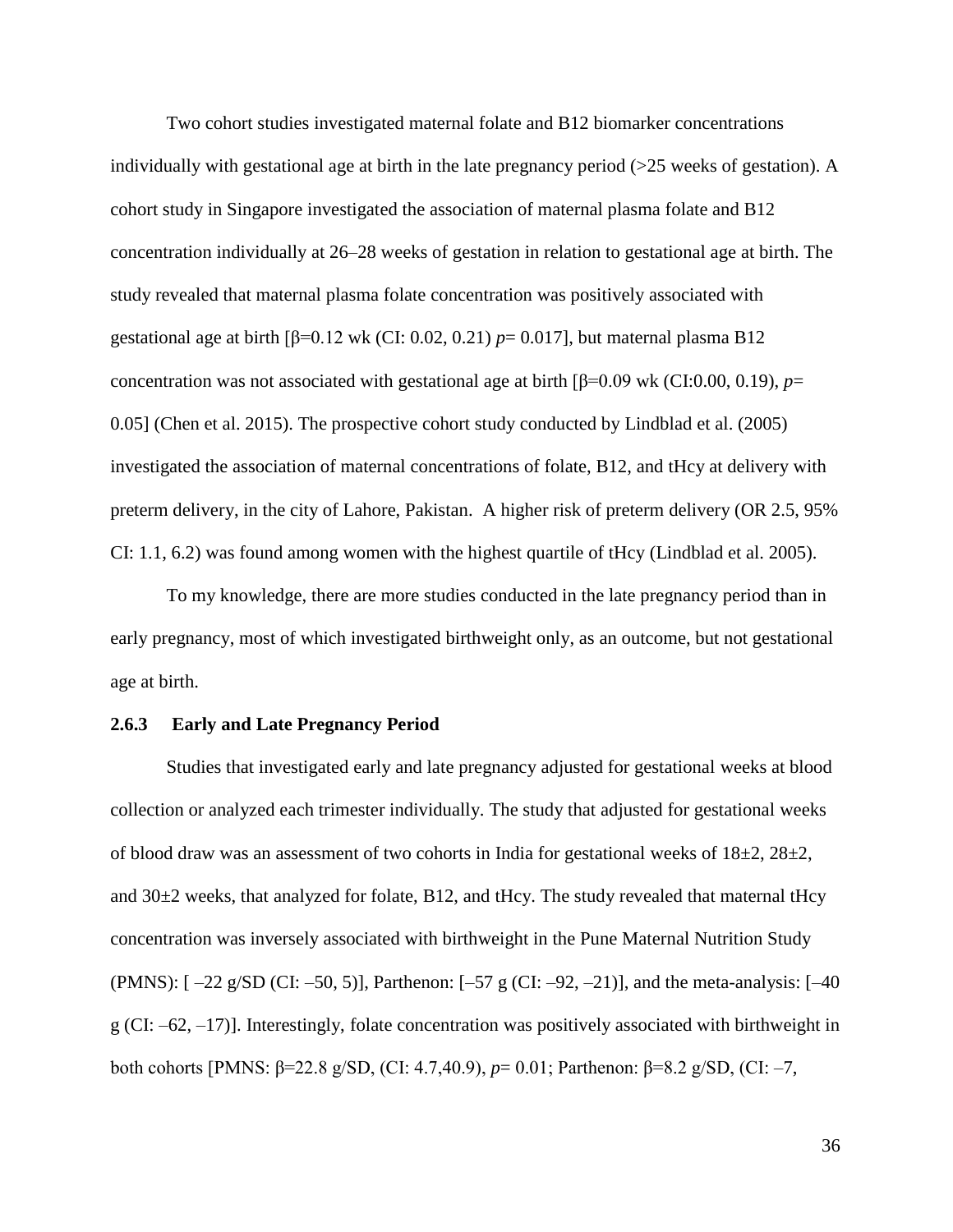23.8), *p*= 0.3]. However, B12 concentration was not associated with birthweight in either cohort [PMNS: β=5.1 g/SD, (CI: –14.5, 24.6), *p*= 0.6; Parthenon: β=1.6 g/SD, (CI: –13.9, 17.1), *p*= 0.8]. In regards to gestational age at birth as an outcome, tHcy concentration was inversely associated with gestational age at birth in Parthenon: [β=0.17 wk/SD, (CI: 0.32, –0.02), *p*= 0.02], and in the meta-analysis [β= –0.14 (CI: –0.24, –0.04) *p*= 0.009], but not in PMNS: [β= –0.10 (CI: –0.25, 0.04) *p*= 0.16] (Yajnik et al. 2014).

A prospective observational study that adjusted for gestational weeks of blood draw which took place in the USA, investigated the maternal B12 and tHcy at enrollment with birthweight (McCullough et al. 2016). The study revealed that neither B12 (β =1.85g, *p*= 0.28), nor tHcy (β =-87.21g,  $p= 0.10$ ) were associated with birthweight after adjusting for many confounding factors, such as marital status, income, and pre-pregnancy BMI (McCullough et al. 2016). Thus, both of the studies that investigated early and late pregnancy by adjusting for gestational weeks of blood draw stated that maternal B12 concentrations are not associated with birthweight (Yajnik et al. 2014; McCullough et al. 2016).

Some studies that investigated early and late pregnancy analyzed each trimester individually. The first study evaluated the association of maternal folate and B12 concentrations at 18 and 30 weeks of gestation with birthweight. The results indicated that a 10 nmol/L increase in folate concentration at week 30 of gestation corresponded to a 21g increase in birthweight. This association was not significant at week 18 of gestation, nor was it significant for B12 at either time point (Pagán, 2002). In contrast, another study found that low maternal total B12 concentration, but not folate, was an important determinant of the risk of SGA in all trimesters (Muthayya et al. 2006). The difference in results might be due to the heterogeneity in ethnicity (McCowan & Horgan 2009), and the use of different folate biomarkers, serum folate versus RBC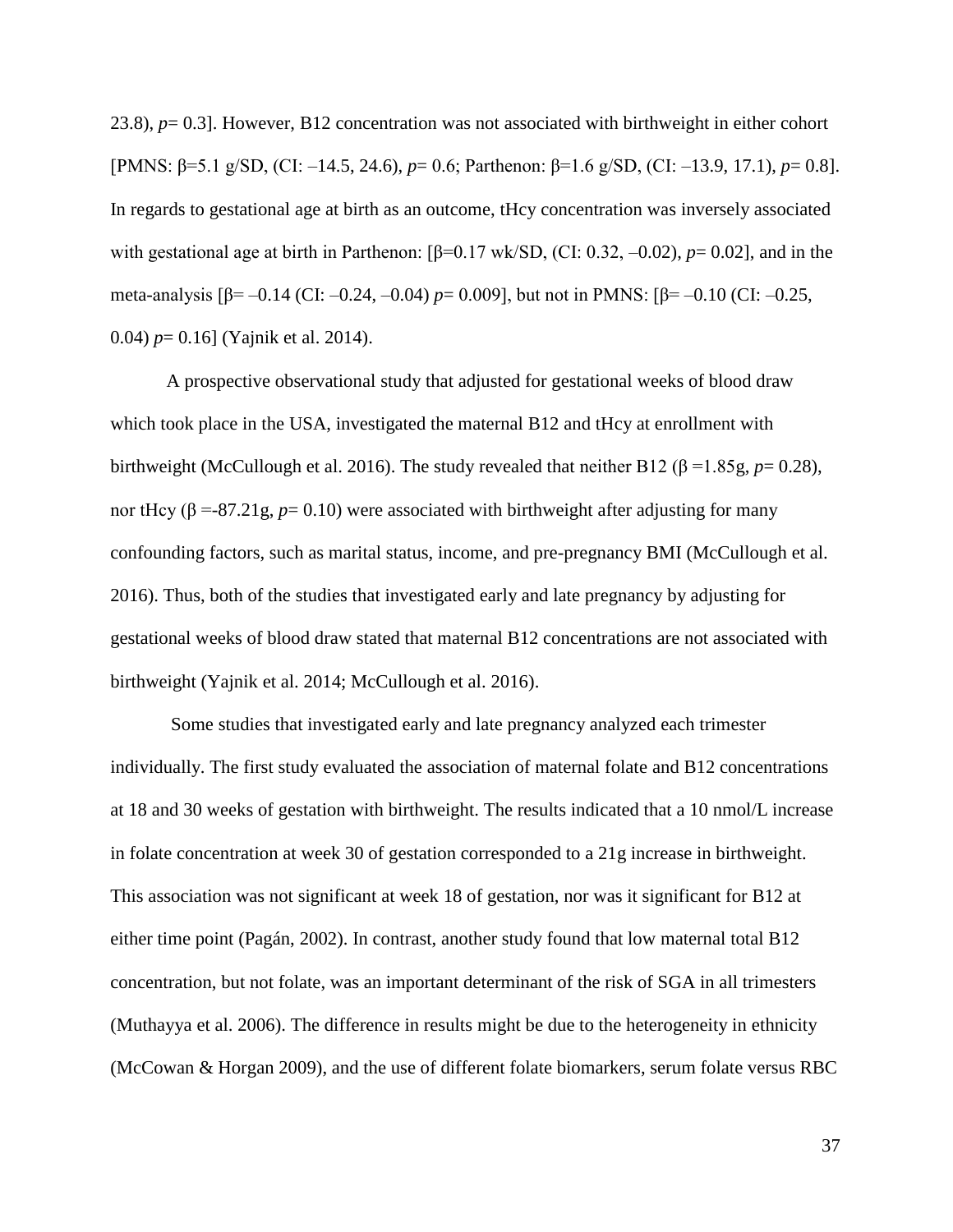folate. Serum folate is considered an indicator for the circulating folate while RBC folate is considered an indicator of long-term folate status of 120 days (Lamers 2011b).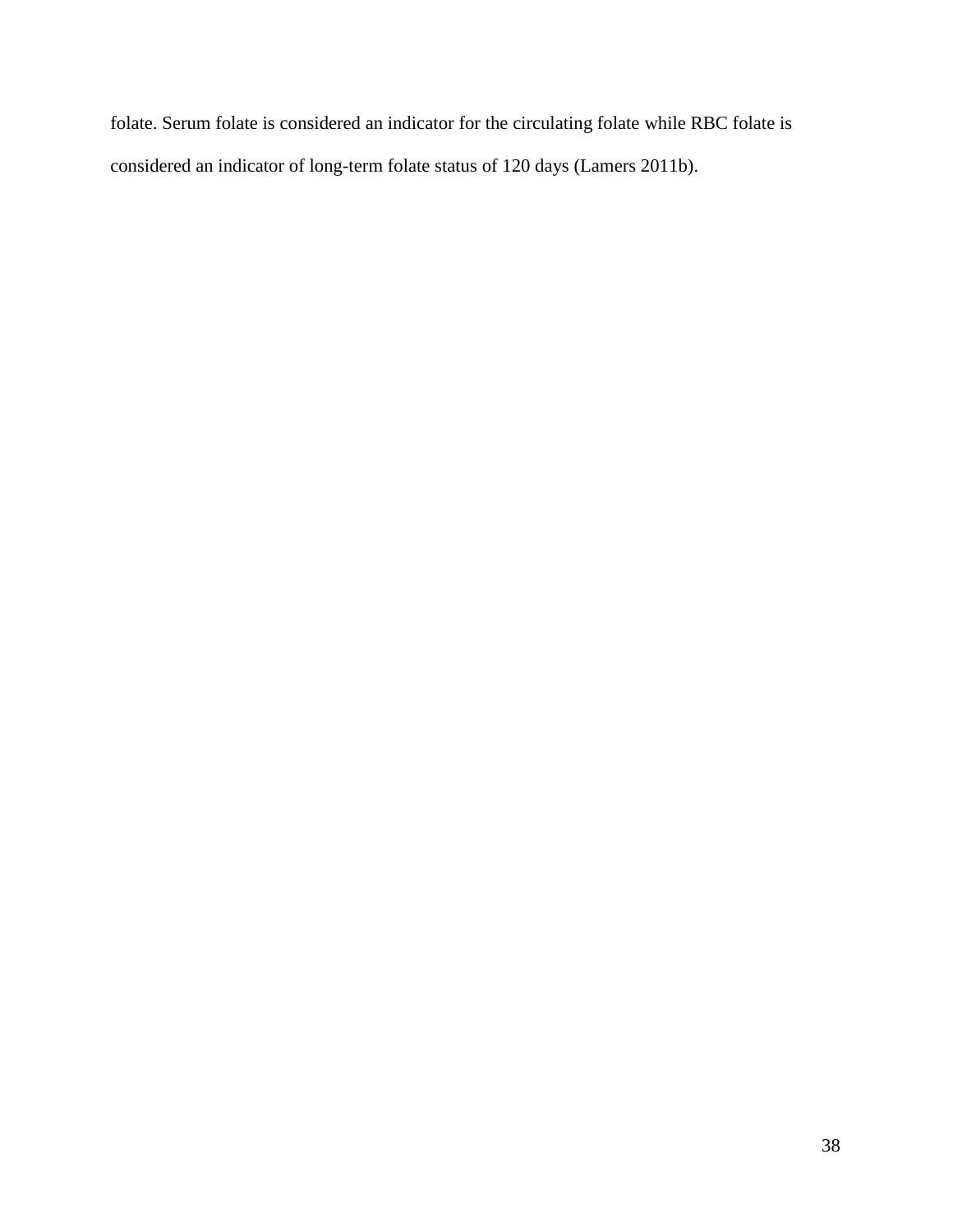### **2.7 Summary and Rationale**

The evidence supports an association between maternal low folate and high tHcy concentrations and risk of low birthweight. However, data regarding maternal B12 status and risk of low birthweight remain equivocal. The inconsistent results might be due to the differences in the timing of maternal blood sampling, fasting-fed state at blood sampling and the selection of biomarkers. Additionally, some studies used birthweight alone instead of birthweight in relation to gestational age, e.g., SGA vs. LGA. The studies were conducted in different countries which include variations in ethnicity, fortification policies, and recommendations for and practice of prenatal supplement use.

Food fortification policy and prenatal supplement use differ among different countries. Mandatory versus voluntary food fortification can influence maternal folate and B12 intake and thus influence maternal folate and B12 status (Picciano 2003; Allen et al. 2006). Ethnicity is a confounding factor for maternal B-vitamin status, given that ethnicities may differ in their lifestyles, including their dietary habits, and in birth outcome measures including infant's size (Quay et al. 2015; Hanley & Janssen 2013).

There is inadequate information on the association between maternal folate and B12 status and gestational age at birth. Further, data on maternal folate and B12 in early pregnancy are limited. In conclusion, most of the studies were conducted in the third trimester and investigated birthweight. The majority of studies analyzed one direct B12 biomarker, plasma or serum total B12, but scarcely holoTC or the functional indicator MMA.

There is a lack of research investigating the association of maternal folate and B12 status combined with birth outcome. There seems to be a high prevalence of high folate and low B12 status in Canadian pregnant women (Fayyaz et al. 2014; Visentin et al. 2016). Therefore, I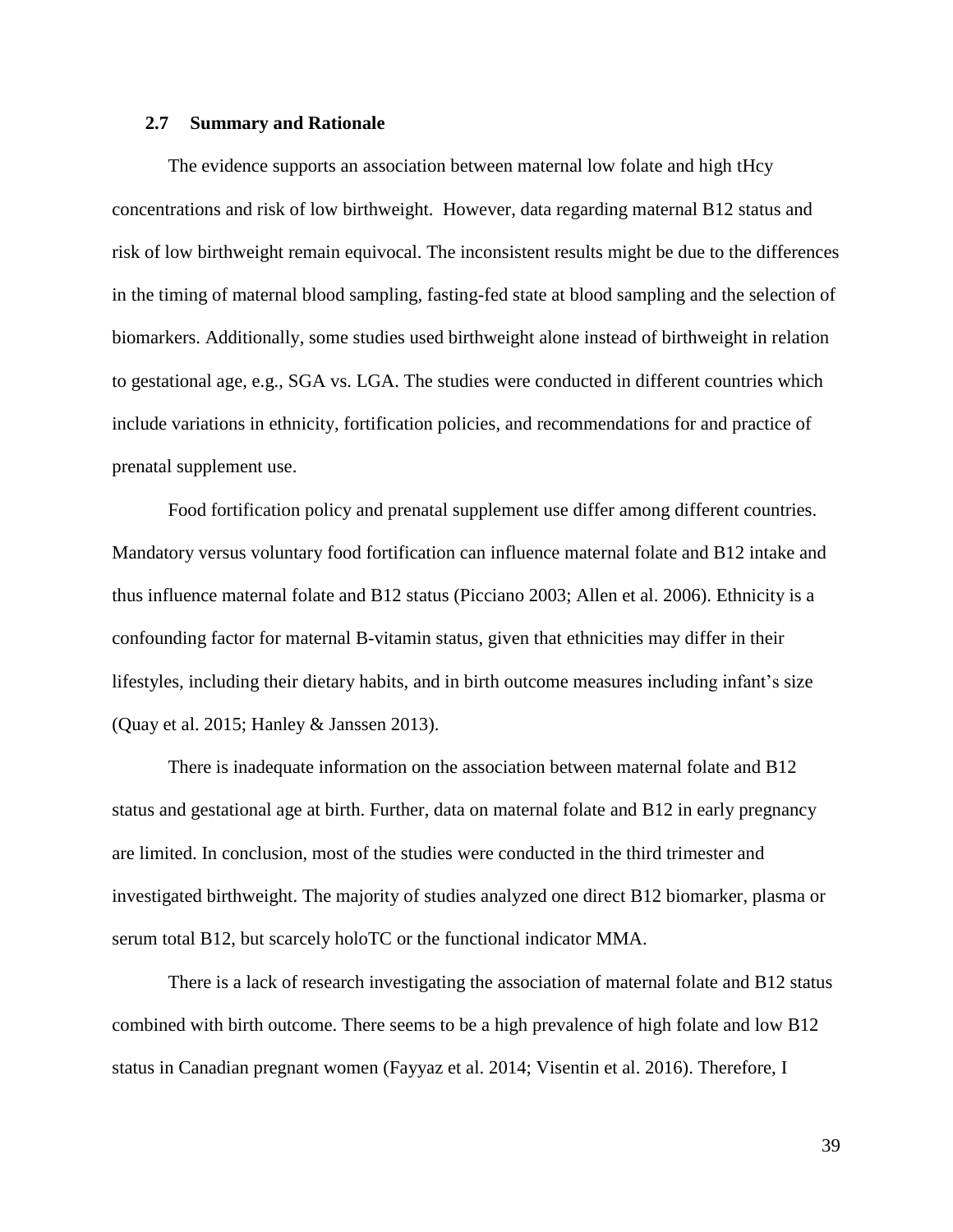investigated the association of maternal folate and B12 status combined, on birth outcome. Additionally, there is a lack of research focusing on the association between maternal folate and B12 status in early pregnancy and birth outcome, including gestational age at birth. Thus, the objective of this research is to evaluate the association of maternal serum folate and B12 concentrations in early pregnancy, combined and individually, with birthweight and gestational age at birth.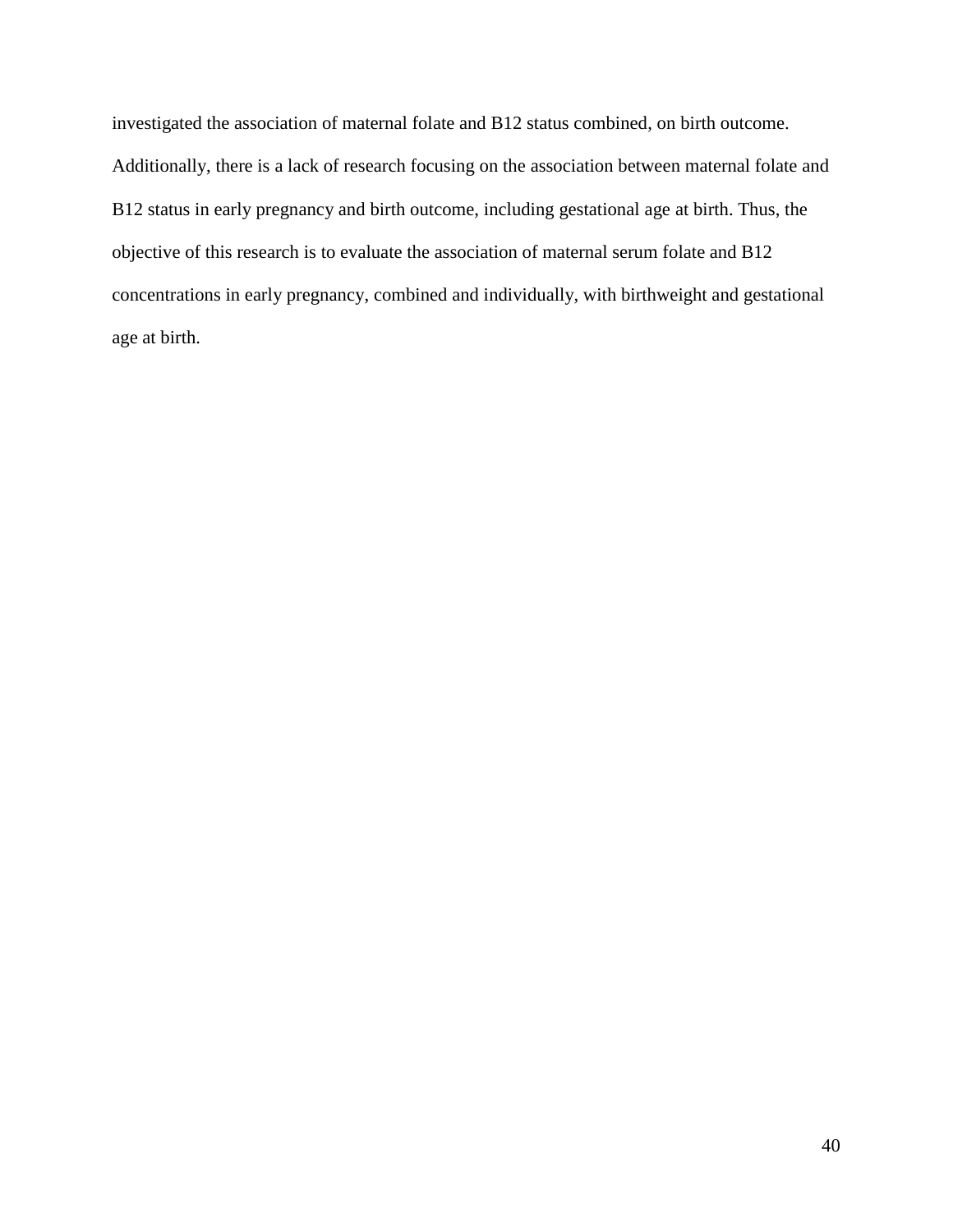# **Chapter 3: Study Design and Methodology**

This retrospective cohort study utilized residual maternal non-fasting serum samples, as well as maternal and neonatal data, which had been routinely collected during the BC Prenatal Genetic Screening Program and the BC Newborn Screening Program. This thesis, as described herein, is a secondary analysis that included 674 mother-newborn dyads with available birth outcome data, to determine the associations of maternal folate and B12 status in early pregnancy with birth outcomes, specifically birthweight and gestational age at birth. The primary objective of the original study, as described in detail by Theresa Schroder (Schroder et al. 2017), was to determine the difference in serum total B12 concentrations between pregnant women of South Asian and European ethnicity residing in BC, Canada.

#### **3.1 Study Objectives**

The study objectives were:

1) To determine the association of maternal folate and B12 biomarker concentrations individually with birthweight and gestational age at birth;

2) To investigate the association of maternal folate and B12 status combined with birthweight and gestational age at birth;

3) To investigate the association of the change in maternal folate and B12 biomarker concentrations between the first and second trimesters of pregnancy with birthweight and gestational age at birth.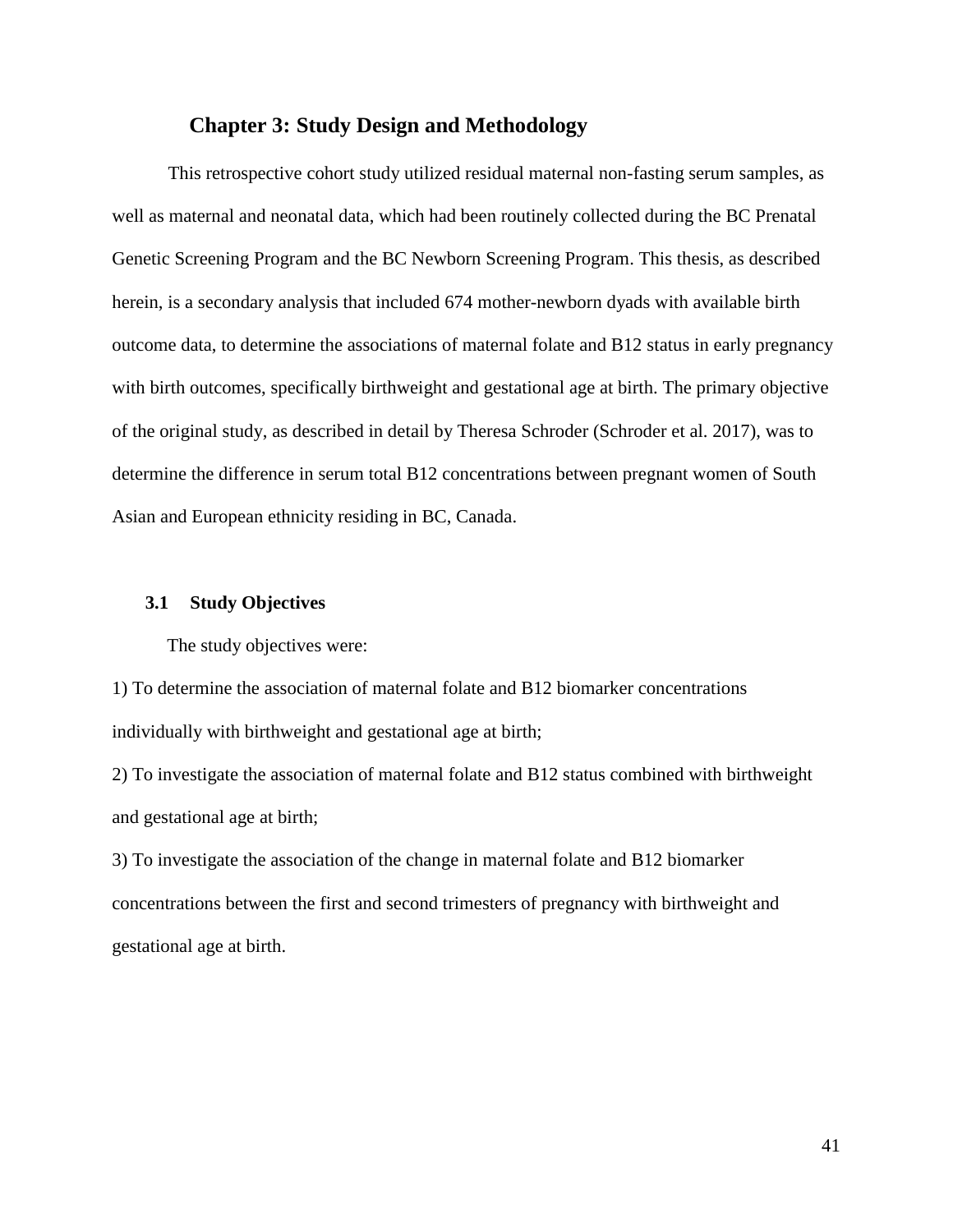#### The related hypotheses were as follows:

1) I hypothesized that the maternal serum concentration of each direct indicator of folate and B12 status is positively associated, and each functional indicator inversely associated, with birthweight and gestational age at birth; i.e., the higher a woman's circulating folate concentration, the longer is her pregnancy duration and the higher is the birthweight of her newborn, after controlling for maternal age, ethnicity and infant sex.

2) I hypothesized that the ratio between maternal folate and total B12 concentrations is inversely associated with birthweight and gestational age at birth; i.e., if a woman shows a high folate to B12 ratio, she will have a shorter pregnancy duration and an infant with lower birthweight than a woman with a lower folate to B12 ratio, after controlling for maternal age, ethnicity and infant sex.

3) I hypothesized that the change between first and second trimester of pregnancy in maternal serum concentration of each direct indicator of folate and B12 status is positively associated, and the change between the first and second trimester of each functional indicator is inversely associated, with birthweight and gestational age at birth; i.e., if a woman shows a greater decrease in circulating folate and B12 concentrations between first and second trimester of pregnancy, she will have a shorter pregnancy duration and an infant with lower birthweight than a woman with a smaller decrease in circulating folate and total B12 concentrations, after controlling for maternal age, ethnicity and infant sex; and, if a woman shows a greater increase in circulating folate and B12 concentrations between first and second trimester of pregnancy, she will have a longer pregnancy duration and an infant with higher birthweight than a woman with a smaller increase in circulating folate and total B12 concentrations, after controlling for maternal age, ethnicity and infant sex.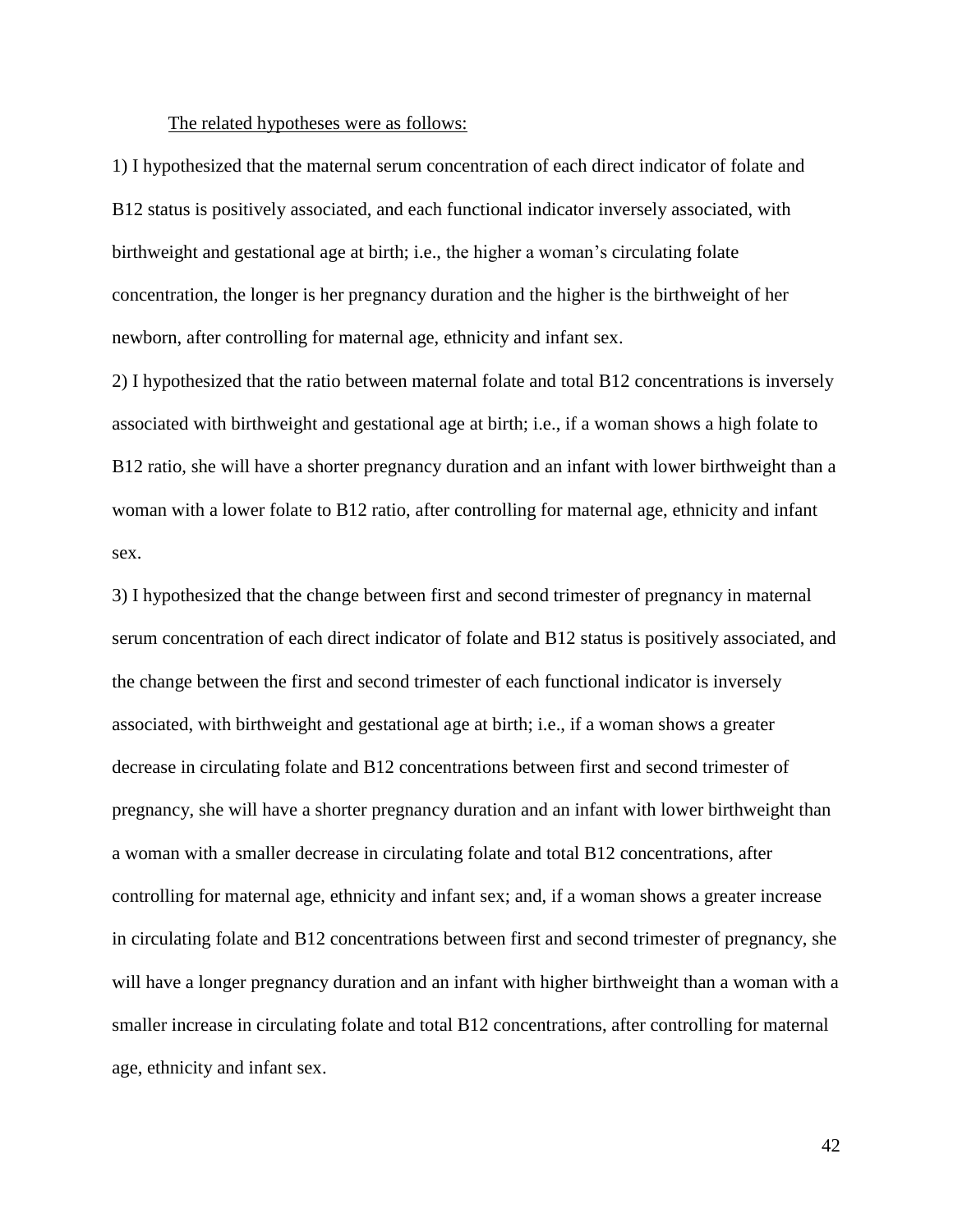### **3.2 Study Design**

In this retrospective cohort study, biobanked maternal serum samples were retrieved from the BC Prenatal Genetic Screening Program ("Perinatal Services BC (2016) BC Prenatal Genetic Screening Program"). Maternal non-fasting blood samples collected at  $11\pm 2$  and  $17\pm 2$  weeks of gestation for the BC Prenatal Genetic Screening Program were stored in the BioBank in the BC Children's Hospital (Vancouver, BC), and de-identified by trained personnel of the BC Newborn Screening and Biochemical Genetics Laboratories prior to transferring to the research team's laboratory (UBC Nutritional Biomarker Laboratory). In addition, maternal data, including maternal age and ethnicity were retrieved from medical records. Other maternal data that might influence birth outcomes, including maternal weight and parity, were not available for this secondary analysis.

Consecutive maternal serum samples were retrieved according to inclusion and exclusion criteria. Neonatal characteristics of the matched newborns, including infant sex, birthweight, and gestational age at birth were derived from the BC Newborn Screening Program (Perinatal Services BC, Vancouver BC). Gestational age at maternal blood collection was confirmed by ultrasound using crown-rump length, while gestational age at birth was calculated based on the gestational age during the second trimester visit and infant birth date. Birthweight was collected from medical records, for which it had been measured with a digital scale by the medical staff.

#### Inclusion and exclusion criteria for maternal and neonatal data and specimen:

The inclusion criteria were South Asian or Caucasian (for consistency "Caucasian" is here referred to as European) ethnicity (self-reported), 19 to 45 years of age, and resident in BC, Canada. These criteria were used to determine the difference in serum total B12 concentrations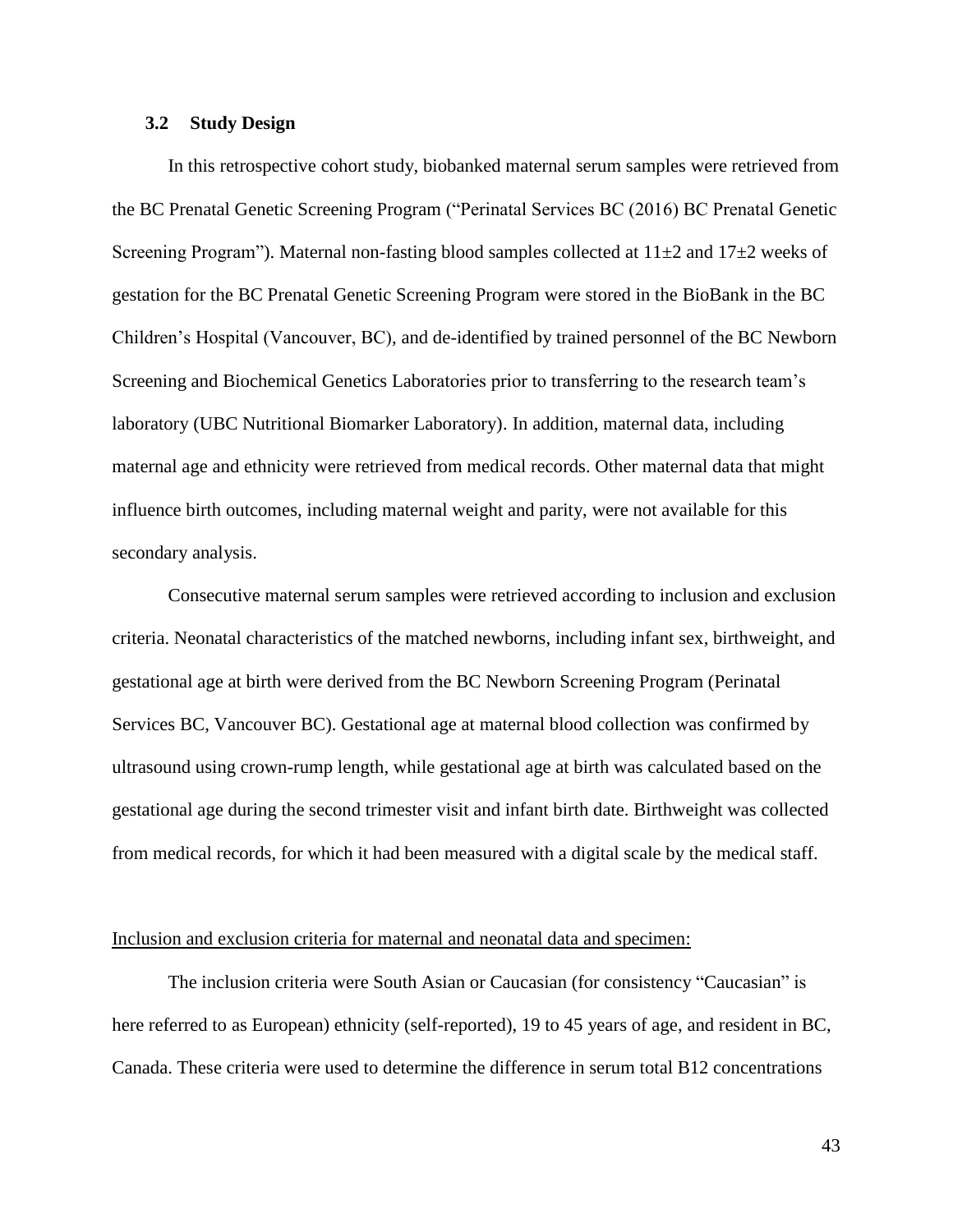between pregnant women of South Asian and European ethnicity residing in BC, Canada (Schroder et al. 2017).

Exclusion criteria were medical conditions, including human immunodeficiency virus (HIV), diabetes mellitus type I or II; assisted conception and/or pregnancy following *in vitro* fertilization or intracytoplasmic sperm injection; intravenous therapy or oral steroid medication during pregnancy; history of Down Syndrome, Trisomy 18, or open neural tube defect; and multiple pregnancy.

## Sample Size:

We retrieved 748 maternal second trimester serum samples and 686 matched first trimester serum samples of apparently healthy women. The sample size was larger in the second trimester because second trimester samples were pulled first. The reasons for unmatched first trimester samples and/or for women not having participated in the first trimester blood collection are unknown. The maternal biomarkers were analyzed sequentially in the following order: total B12, holoTC, MMA with MCA, tHcy and folate. This order of analysis was also dependent on the adequacy of serum volume (minimum serum volume required for analysis: total  $B12=120 \mu l$ , holoTC=200 µl, MMA with MCA=50 µl, tHcy=50 µl and folate=50 µl) (**Figure 1-2**).

Data exclusion was conducted after receiving the results of all serum biomarker analyses. Maternal serum total B12 concentrations above the upper limit of the analytical measurement range of 1107 pmol/L (*n*=3) were excluded from data analysis. The limited serum sample volume did not allow for a repeat, dilute analysis. Because only three samples had total B12 concentrations greater than 1107 pmol/L, the data were excluded and not treated as censored data. Maternal biomarker data of one woman with potential renal impairment was excluded;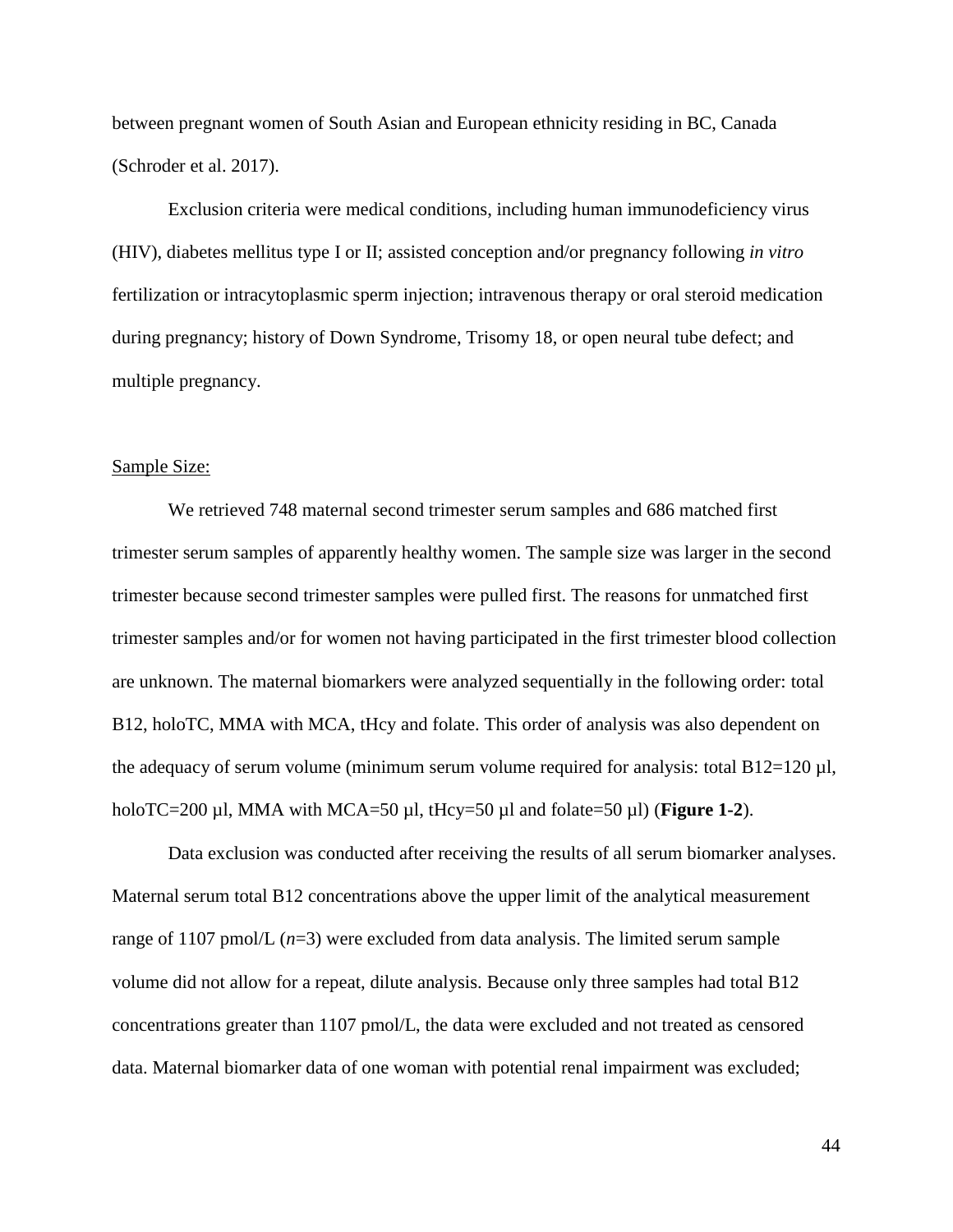potential renal impairment was assessed based on the criteria serum 2-methylcitric acid (MCA) > serum MMA concentrations with MMA > 210 nmol/L (Allen et al. 1993).

Data from mother-newborn dyads with missing information on both birthweight and gestational age at birth were excluded (*n*=70). These data were unavailable for one of the following reasons: 1) giving birth outside of the study's catchment area (i.e., BC); 2) having a stillbirth; 3) inability to link maternal to newborn specimen, or 4) unknown causes (**Figure 1- 2**). Thus, a sample size of in total 674 mother-newborn dyads was included in this secondary analysis.



**Figure 1-2:** Flowchart of Study Sample Size and Maternal Folate and B12 Biomarker Analyses. \* Renal impairment was based on the criteria: 2-methylcitric acid (MCA)>MMA with MMA > 210 nmol/L

# **3.3 Analytical Methods for Biomarker Quantitation**

Maternal serum samples were analysed for direct and functional indicators which are, sequentially, total B12, holoTC, MMA, folate and tHcy between January 2016 and September 2016. Circulating B12 concentrations were assessed by measuring the direct indicators of total B12 and holoTC using fully automated immunoassays (Access by Beckman Coulter Inc. and Architect by Abbott Technologies, respectively) according to manufacturers' protocols at the pathology laboratories at BC Children's Hospital and St. Paul's Hospital, respectively.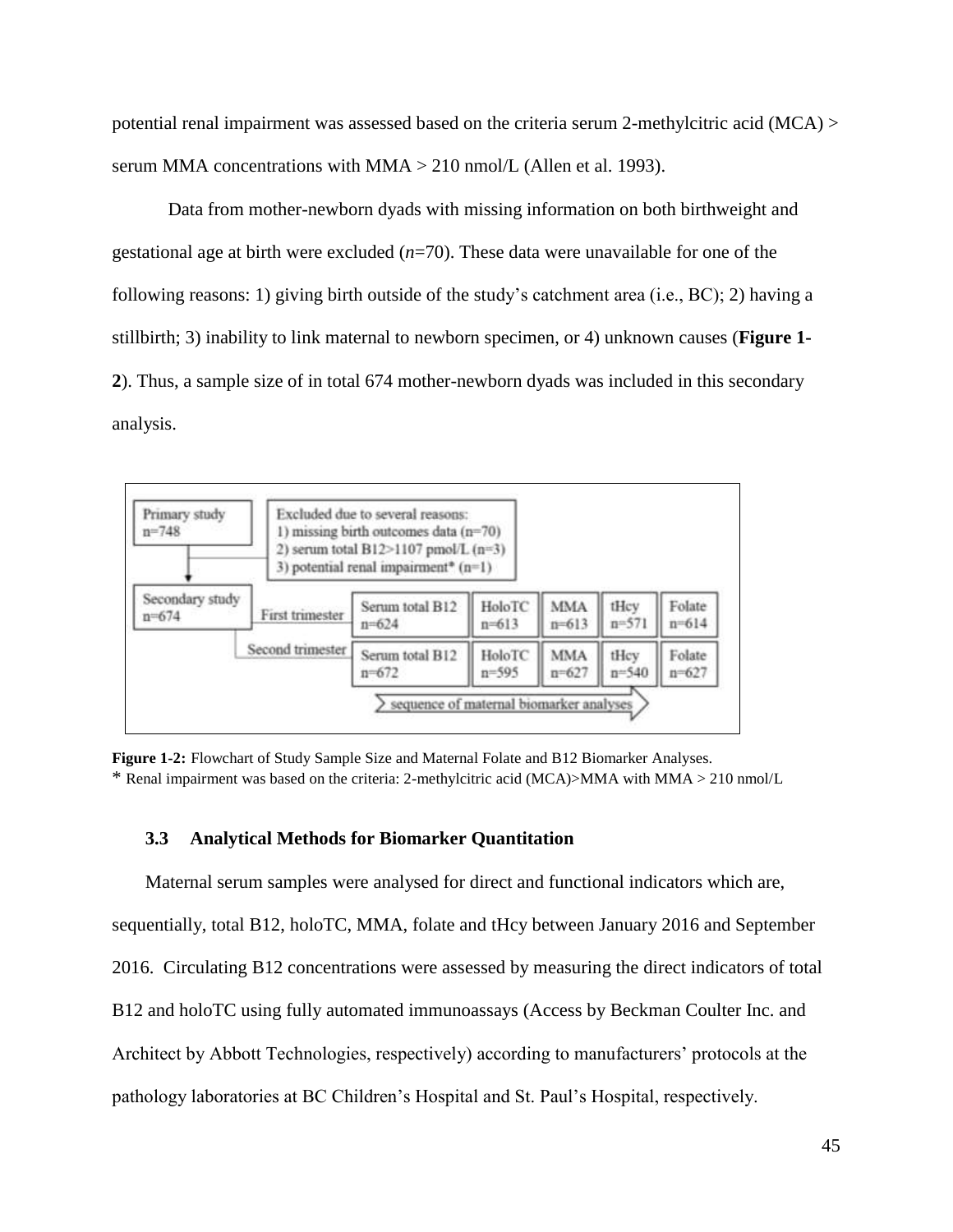The inter-assay CV for four total B12 control samples (Bio-Rad, mean concentration of 93·6, 245, 335, 407 pmol/L) ranged from 2.4 to 7.1% (analysed weekly over 4 months; n 18). Manufacturer (Abbott Laboratories) control samples for holoTC were run once per batch for the three batches of study samples, yielding mean concentrations of 46 (SD 1.5) pmol/L (CV:  $3.3\%$ ) and 16 (SD 2·0) pmol/L (CV: 12 %) for the high and low control sample, respectively. The upper limits of the analytical measurement range for the total B12 and holoTC assays were 1107 and 128 pmol/L, respectively.

In addition, the functional indicators MMA and serum tHcy were quantified using liquid chromatography-tandem mass spectrometry (LC-MS/MS). Analyses were conducted in the UBC Nutritional Biomarker Laboratory (Dr. Lamers' lab). Simultaneously with MMA, MCA was quantified using MCA (Sigma-Aldrich) as standard and d3-MMA (Cambridge Isotopes Ltd) as an internal standard. Results are reported as the sum of all stereoisomers. The inter-assay CV for an in-house control sample was 7% for MMA and 14% for MCA (analysed over 19 d); the intraassay CV was <5% for all analyses.

Serum tHcy was analysed by using stable isotope dilution LC-MS/ MS. Samples were reduced with dithiothreitol and protein precipitation, then injected into an LC system (Agilent 1260; Agilent Technologies). Compounds were separated by a normal phase column (Fortis H2O,  $2 \cdot 1 \times 150$ mm, 5 µm; Fortis Technologies). The mobile phase consisted of (A) 0.2% heptafluorobutyric acid in water and (B) 0.2% heptafluorobutyric acid in acetonitrile using a gradient run (A:B 95:5 (v/v) to 20:80 (v/v)). The affluent was directed into an MS/MS system (API4000; SCIEX Pte). Quantification was performed with seven-point calibration curves (1·14–114 μmol/l) made using L-homocysteine (Sigma-Aldrich) as calibrator and d4 homocysteine (Cambridge Isotopes Ltd) as an internal standard. The inter-assay CV for an in-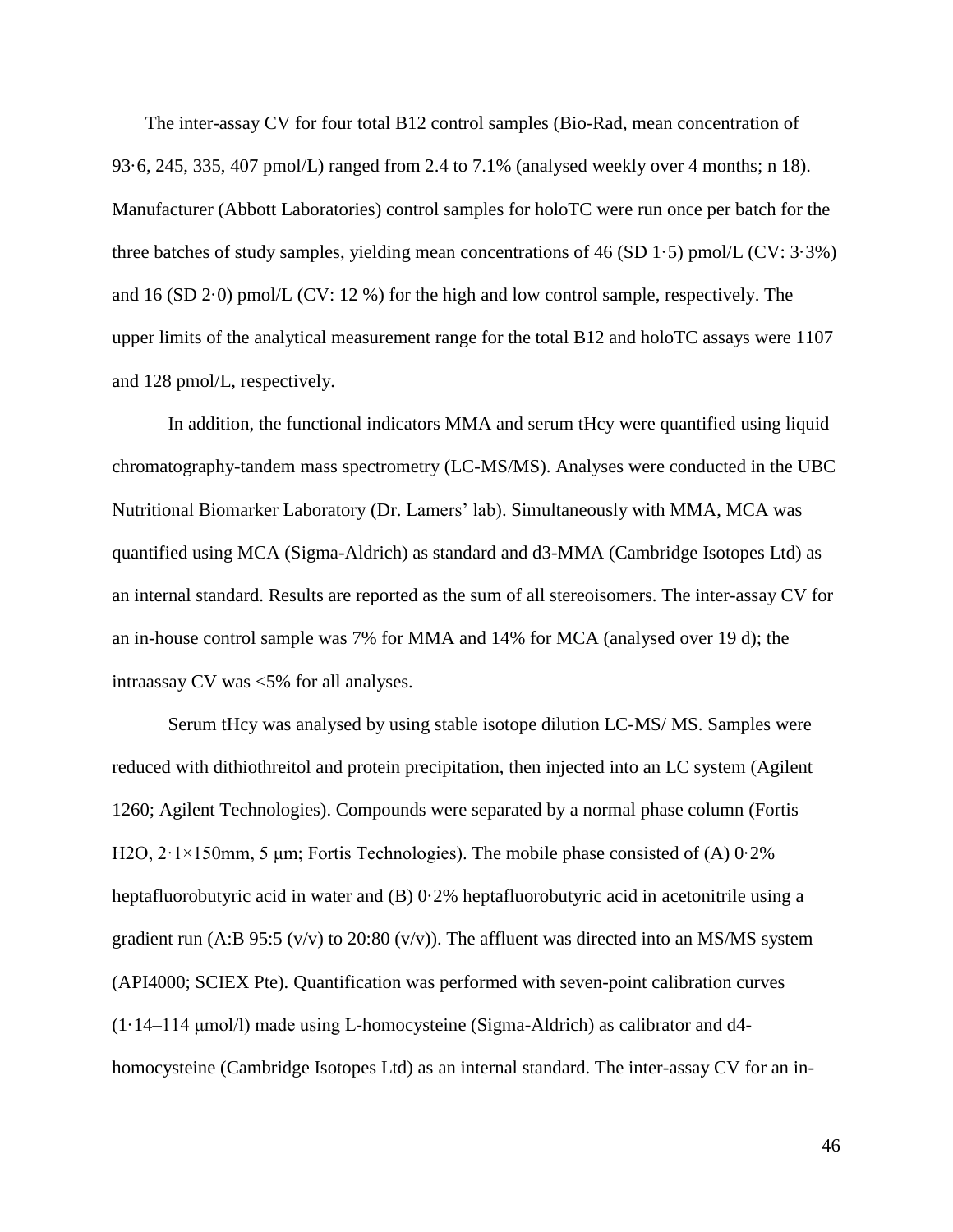house control sample was 9·4% (analysed over 17 d). Two external quality control samples (ClinChek 23082 and IRIS Technologies International) were quantified with every analysis and were within their acceptable range of  $9.0$  (SD 1 $\cdot$ 8) and  $25.9$  (SD  $5.1$ ) µmol/l, respectively.

Folate concentration in serum was indirectly assessed using the *Lactobacillus casei* microbiological assay in 96-well microtiter plates. The method uses *Lactobacillus casei*, a bacterial strain that has a growth response in the presence of all folic acid derivatives. Thus, the concentration of folate is equal to the turbidity of the media (Molloy, 1997; O'Broin, 1992). For the inter-assay CVs for folate samples: The National Institute for Biological Standards and Control reference material 95/528 (NIBSC 95/528) and an in-house serum control samples were included with each of the 22 runs. The analyses yielded folate contents of 28.3 nmol/L (13 ng/mL) (inter-assay CV: 8.8%) for the NIBSC 95/528 control sample (manufacturer value: 13 ng/mL), and of 42.8 nmol/L (inter-assay CV: 10.1%) for the in-house serum control sample.

#### **3.4 Statistical Analyses**

#### **3.4.1 Descriptive Statistics**

All statistical analyses were performed using R statistical software (version 1.0.153). Normality was assessed visually (i.e., histogram, QQ plots) and using Shapiro-Wilks tests. All variables were found non-normally distributed; thus, descriptive statistical analyses were conducted to provide basic summaries of each variable as medians with interquartile ranges  $(IQR).$ 

The prevalence of low birthweight and preterm birth were indicated by <2500 g and <37 weeks of gestation; respectively. The prevalence of SGA (birthweight<10th percentile), AGA and LGA were calculated according to the data from Janssen et al. (2007). The growth charts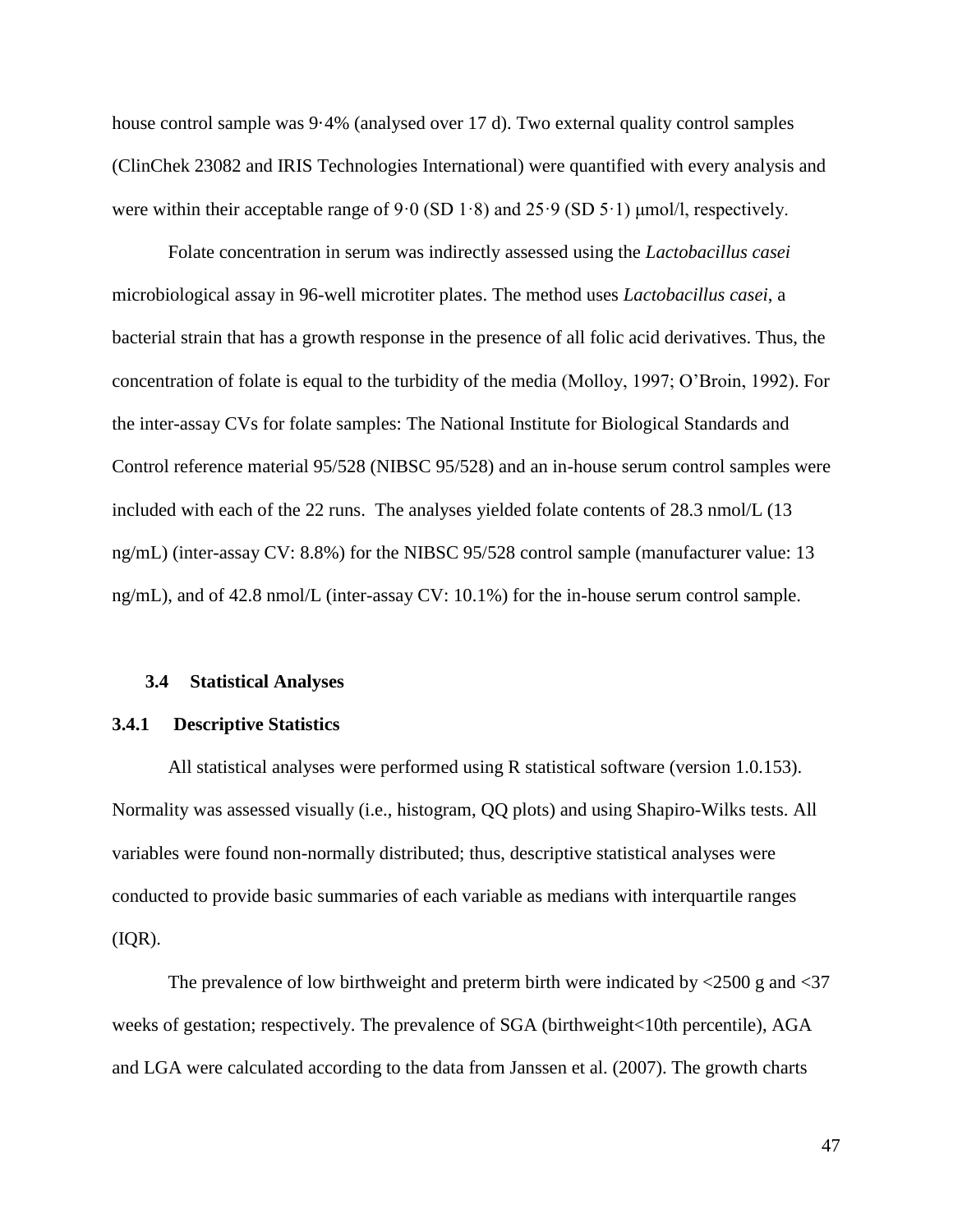measurements in Janssen et al. (2007) were for full-term infants of South Asian and European ethnicity and grouped by infant sex. The distribution of the intrauterine growth charts in Janssen et al. (2007) did not include preterm infants as they are already in an abnormal intrauterine environment. The data available from Janssen et al. (2007) only included weeks of gestation and not days, thus I used a monotone piecewise cubic interpolation method to make the SGA curve smooth by the R function "splinefun" (Fritsch & Carlson 1978). This SGA curve was then used to calculate the prevalence of SGA.

Birth outcome data were compared between women of South Asian and European ethnicity, because ethnicity is a strong confounding factor (Wells et al. 2013) and the two ethnic groups were of equal sample size which made the comparison suitable to detect. Additionally, South Asian populations are the largest visible ethnic minority group in Canada (Statistics Canada 2013). The prevalence of low birthweight and preterm birth between the ethnicities was compared by using the Fisher's exact test, i.e., a non-parametric test for frequency distribution in independent samples. Biomarker concentrations between trimesters were compared by using a non-parametric test for dependent samples, i.e., the Wilcoxon signed rank test. The two-sided pvalue of less than 0.05 was considered significant.

# **3.4.2 Association Analyses**

#### **3.4.2.1 Folate and Vitamin B12 Biomarkers Individually**

*1) To determine the association between maternal folate and B12 biomarker concentrations individually with birthweight and gestational age at birth*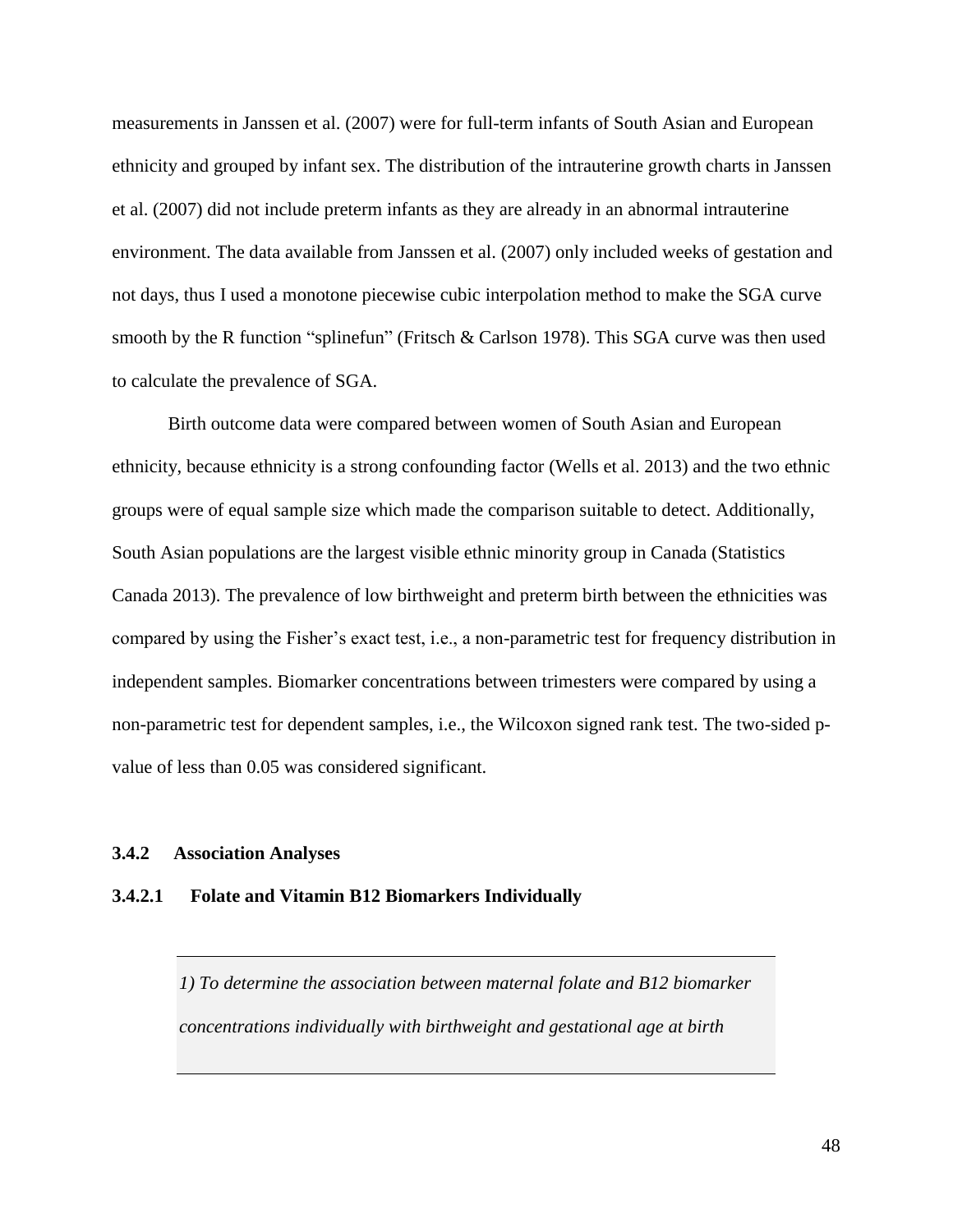#### **A) Simple Linear Regression Analysis**

Simple linear regression was used to test the association between maternal folate and B12 biomarker concentrations individually on each birth outcome, i.e., birthweight and gestational age at birth.

**Example:** Linear model: e.g. Birthweight =  $\beta$ o +  $\beta$ 1(folate)

## **B) Multiple Linear Regression Models Construction**

The associations of maternal serum folate and B12 biomarker concentrations with birthweight and gestational age at birth were assessed using multiple linear regression models after adjustment for potential confounders. Multiple linear regression models were created with birthweight and gestational age at birth as the dependent variables. Multiple linear regression was used for description purposes, to determine how much of a change in maternal folate and B12 biomarker concentrations may predict a change in the outcome variable, such as birthweight and gestational age at birth. Confounding factors included ethnicity, maternal age, and infant sex.

South Asian ethnicity has been shown to be a predictor of low birthweight as described in the literature review (Chapter 2, section 2.1.1). To test whether ethnicity is an effect modifier, I conducted statistical tests including interaction term and stratified analysis. Effect modification would occur if the association of maternal folate and B12 biomarker concentrations with birth outcomes differed between the two ethnic groups (South Asian and European). The interaction terms of ethnicity x serum folate and ethnicity x B12 biomarkers (total B12, holoTC, MMA) were conducted for each biomarker individually in a regression model with birthweight as outcome variable. **Table 3-1** shows that the results of the interaction terms ethnicity x serum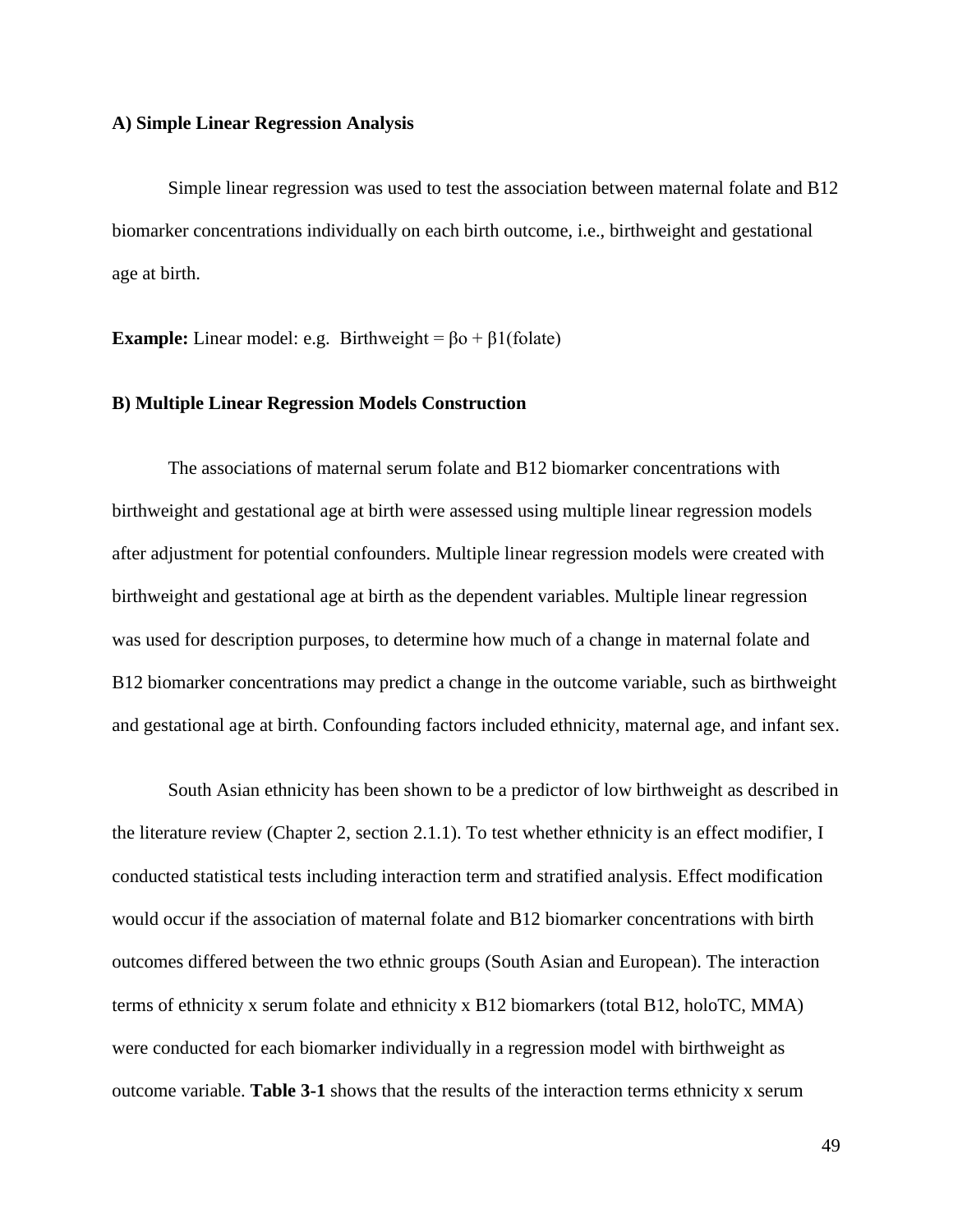folate, ethnicity x total B12, ethnicity x holoTC, and ethnicity x MMA with birthweight were not statistically significant. These results indicate that the association of maternal folate and B12 biomarker concentrations with birthweight do not significantly differ by ethnicity. The stratified analysis showed that the model residual standard error decreased when using ethnicity as a confounding factor compared to the model residual standard error of separate models for each ethnicity. This indicates that using ethnicity as a confounding factor in a regression model results in a better model than stratifying the two ethnic groups into separate regression models. In summary, the insignificant interaction term and the reduced residual standard error indicated that there is no effect modification for the ethnicity factor. Thus, separate linear regression models for each ethnic group were not used to assess the association between maternal folate and B12 biomarker concentrations with birthweight; instead, ethnicity was used as a confounding factor.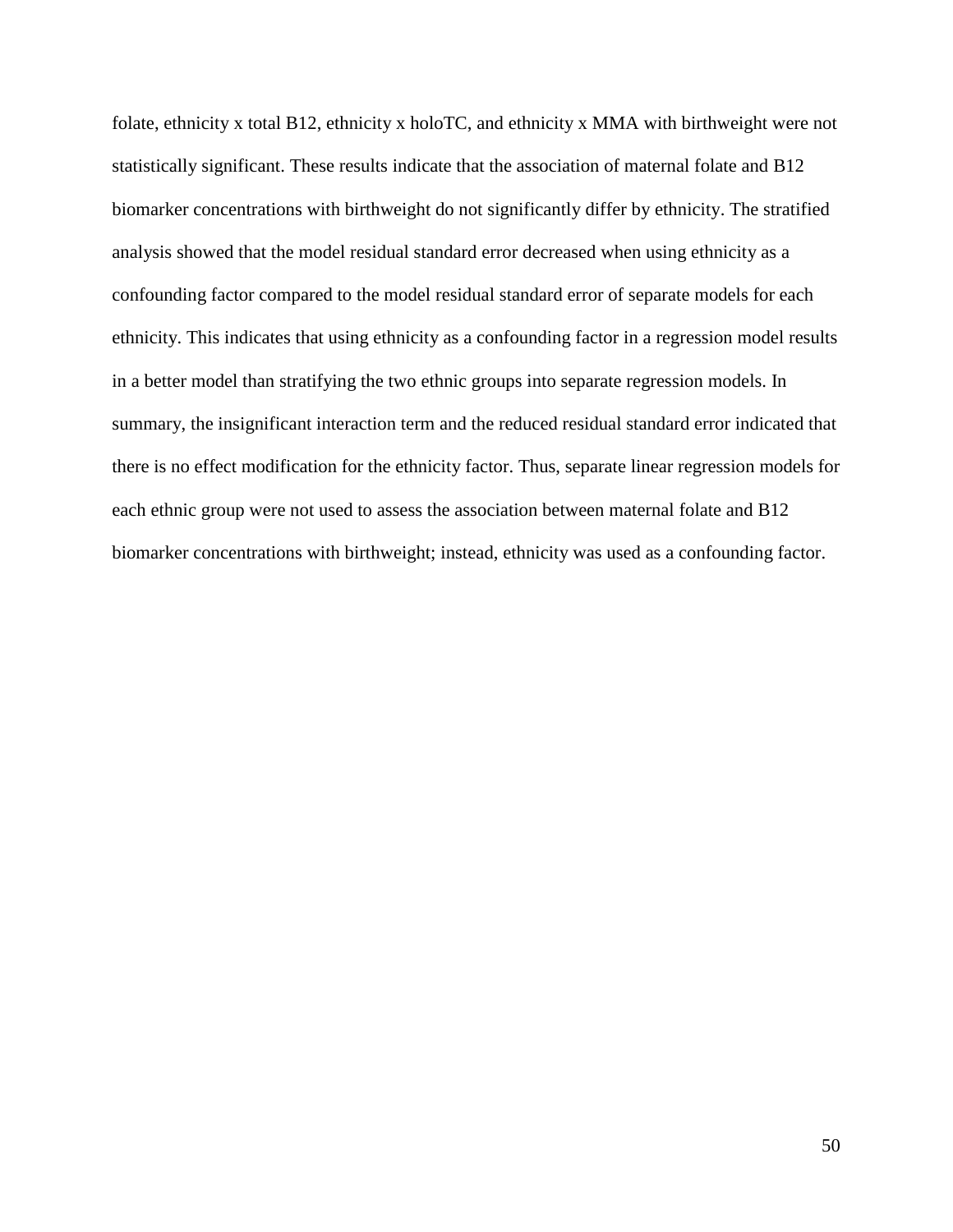| <b>Biomarker</b> | <b>Independent Variable</b> | <b>Regression Coefficient</b> | $p$ -value |
|------------------|-----------------------------|-------------------------------|------------|
| Serum folate     | Intercept                   | 3698                          | < 0.001    |
|                  | Folate                      | $-1.11$                       | 0.226      |
|                  | <b>Ethnicity SA</b>         | $-317$                        | $0.001*$   |
|                  | (Folate x Ethnicity SA)     | 0.79                          | 0.55       |
| Serum total B12  | Intercept                   | 3579                          | < 0.001    |
|                  | Total B12                   | $-0.22$                       | 0.29       |
|                  | <b>Ethnicity SA</b>         | $-292$                        | $0.0007*$  |
|                  | (Total B12 x Ethnicity SA)  | 0.101                         | 0.76       |
| HoloTC           | Intercept                   | 3607                          | < 0.001    |
|                  | HoloTC                      | $-0.966$                      | 0.262      |
|                  | <b>Ethnicity SA</b>         | $-387.7$                      | $0.0002*$  |
|                  | (HoloTC x Ethnicity SA)     | 1.445                         | 0.211      |
| <b>MMA</b>       | Intercept                   | 3517                          | < 0.001    |
|                  | <b>MMA</b>                  | 5777                          | 0.991      |
|                  | <b>Ethnicity SA</b>         | 247.5                         | 0.002      |
|                  | (MMA x Ethnicity SA)        | 002.2                         | 0.997      |

**Table 3-1:** Effect Modifier Testing for Ethnicity with Birthweight as Outcome Variable

Regression coefficients, unstandardized beta (*b*), denoting the mean change in the dependent variable (birthweight or gestational age at birth) for one unit of change in the independent variable (e.g., serum total B12 concentration), are presented with accompanying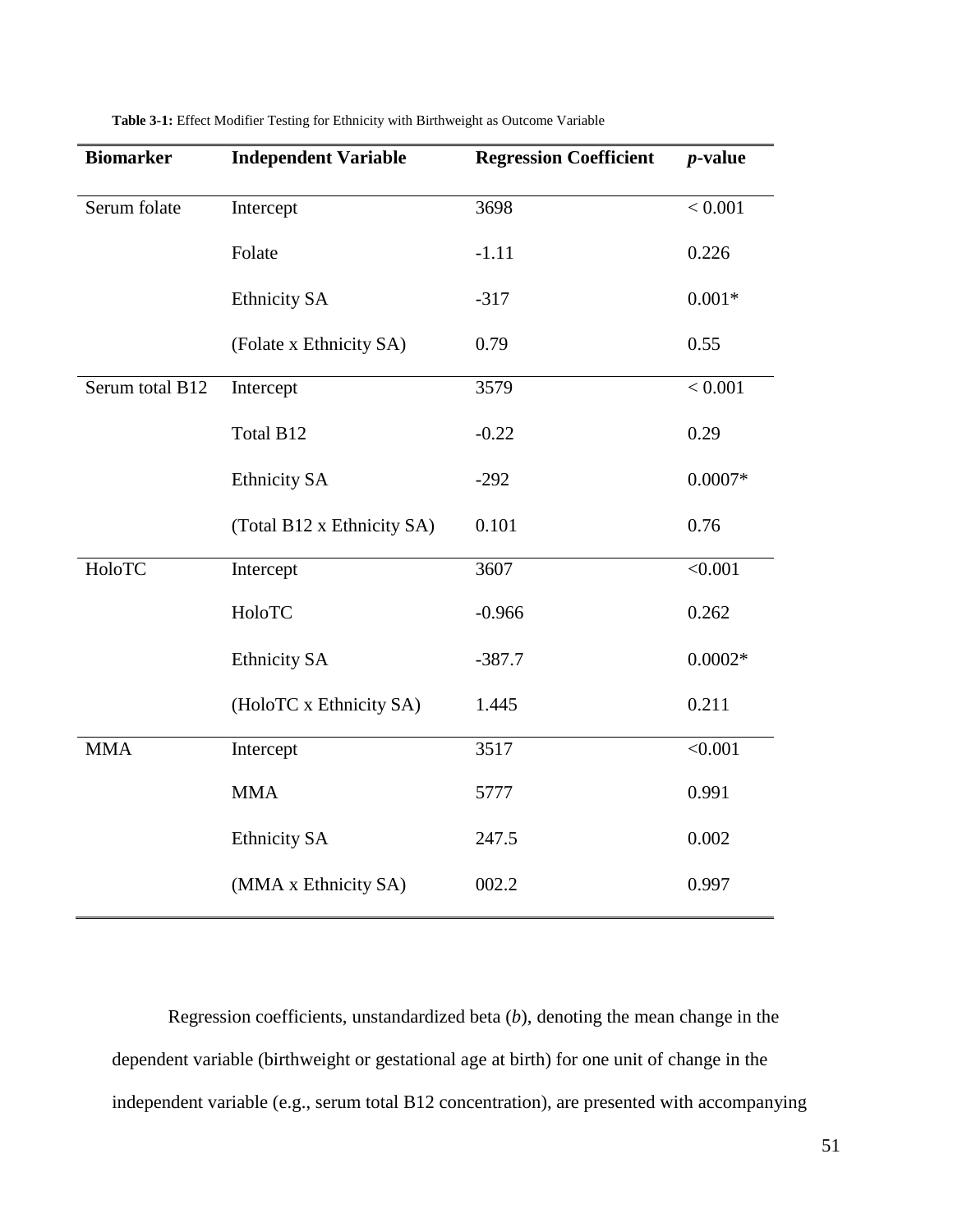95% confidence intervals. The coefficient of determination,  $R^2$  values, represents the proportion of the variation in the outcome explained by the independent variables in the regression model and it indicates how well the model fits the data.

Stepwise linear regression was avoided in the regression analyses since this study had few confounding factors available and the stepwise process tends to inflate effect sizes. The regression models included confounding factors that were biologically plausible as described in the literature review (Chapter 2, section 2.1). Thus, to test my hypotheses on the associations of maternal serum folate and B12 biomarker concentrations with birthweight and gestational age at birth, multiple linear regression models were conducted while adjusting for the confounding factors, in the following order for birthweight and gestational age at birth as an outcome, respectively:

Birthweight =  $\beta$ o +  $\beta$ 1 maternal folate or B12 biomarker concentration for each trimester individually + ethnicity + maternal age + infant  $sex+$  gestational age at birth.

Gestational age at birth =  $\beta$ o +  $\beta$ 1 maternal folate or B12 biomarker concentration for each trimester individually  $+$  ethnicity  $+$  maternal age  $+$  infant sex.

The number of women with a concentration of holoTC above the upper limits of the analytical measurement range (128 pmol/L) was considerable (*n*=118 and *n*= 75 for the first and second trimester, respectively), thus these women were not excluded. Multiple linear regression models were conducted for maternal serum holoTC concentrations by using discontinuous regression with categorical variables for the censored data indicating whether holoTC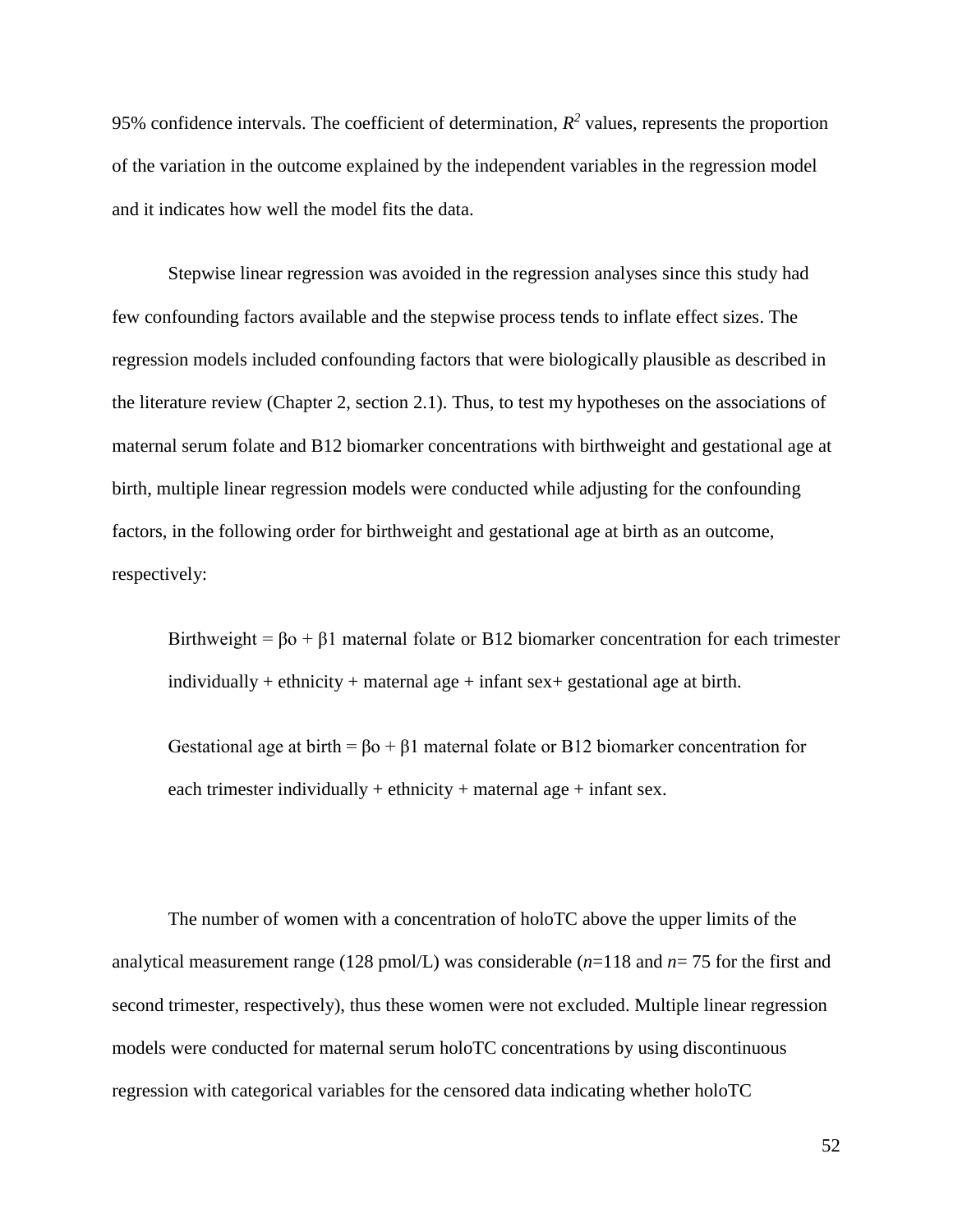concentrations were below or above the upper analytical limit of 128 pmol/L. The censored data are the data that are above the upper limit of the analytical measurement, e.g. holoTC=128 pmol/L.

#### **C) Regression analysis diagnostic protocol**

Influential data points were identified by visual assessment of residuals versus leverage plot by looking for influential data points outside of a dashed line known as Cook's distance (high Cook's distance scores). Assumptions of linearity and constant variance (homoscedasticity) were visually assessed by residuals versus fitted and scale-location plots. The assumption of normality was assessed by Q-Q plots.

# **3.4.2.1.1 Quartiles Analyses**

 Biomarker concentrations were divided into quartiles and subsequently used as categorical variables to assess the association of maternal folate and B12 biomarker concentrations (as quartiles) with birthweight and gestational age at birth in the first and second trimesters. The quartile groups were conducted by using first quartile  $(25<sup>th</sup>$  percentile), median and third quartile  $(75<sup>th</sup>$  percentile) as cut-off values. The lowest quartiles were used as a reference. The associations were calculated using adjusted linear regression analyses as explained in sub-section (3.5.2.1), part (B, multiple linear regression models construction).

This approach was chosen to explore the potential nonlinearity of the association and to examine the association across the quartiles, especially the highest and lowest quartiles, since the maternal folate and B12 biomarker concentrations were of limited variation as tested in the descriptive statistic by inter quartile range. Quartiles were used due to the large sample size,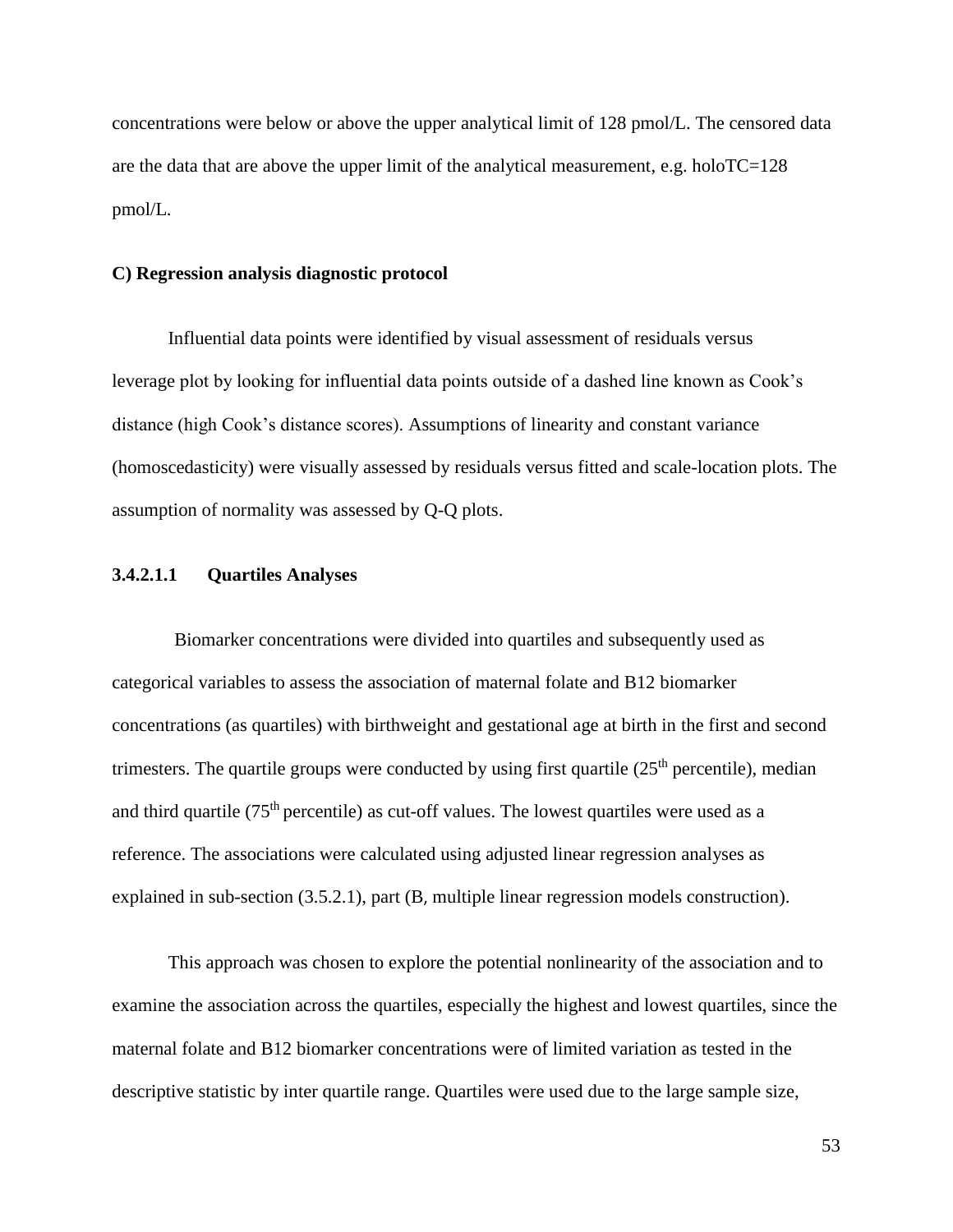making it possible to split the sample into four equal groups. The values are represented as Q1, Q2, Q3, Q4, and these were used to divide the sample size accordingly. Quartiles were used rather than biomarker cut-off values because only non-pregnant adult cut-offs are available; pregnancy-specific biomarker cut-offs are lacking. Additionally, using non-pregnant adult biomarker cut-off values results in a large variation in the sample size between the categorical groups. For example, no woman had folate concentration that indicates deficiency (plasma/serum folate  $\langle 7 \text{ nmol/L} \rangle$ , whereas 85% of the women had high folate status (plasma/serum folate  $>46$  $nmol/L$ ).

# **3.4.2.2 Folate and Vitamin B12 Imbalance**

*2) To investigate the association of maternal folate and B12 status combined with birthweight and gestational age at birth.*

The ratio of serum folate to serum total B12 concentration in each trimester was calculated as follows: Ratio = (Serum folate trimester 1 / serum total B12 trimester 1) \*1000 \*conversion factor of 1000.

The ratio approach was chosen to determine whether the imbalance of folate and total B12 is associated with the birth outcomes, including birthweight and gestational age at birth. Thus, the higher the ratio, the higher the imbalance is between folate and total B12 concentrations; e.g., a woman with a ratio of 73.6 (folate: 40.1 nmol/L and total B12: 545 pmol/L) has less imbalance than a woman with a ratio of 319 (folate: 77.9 nmol/L and total B12: 244 pmol/L).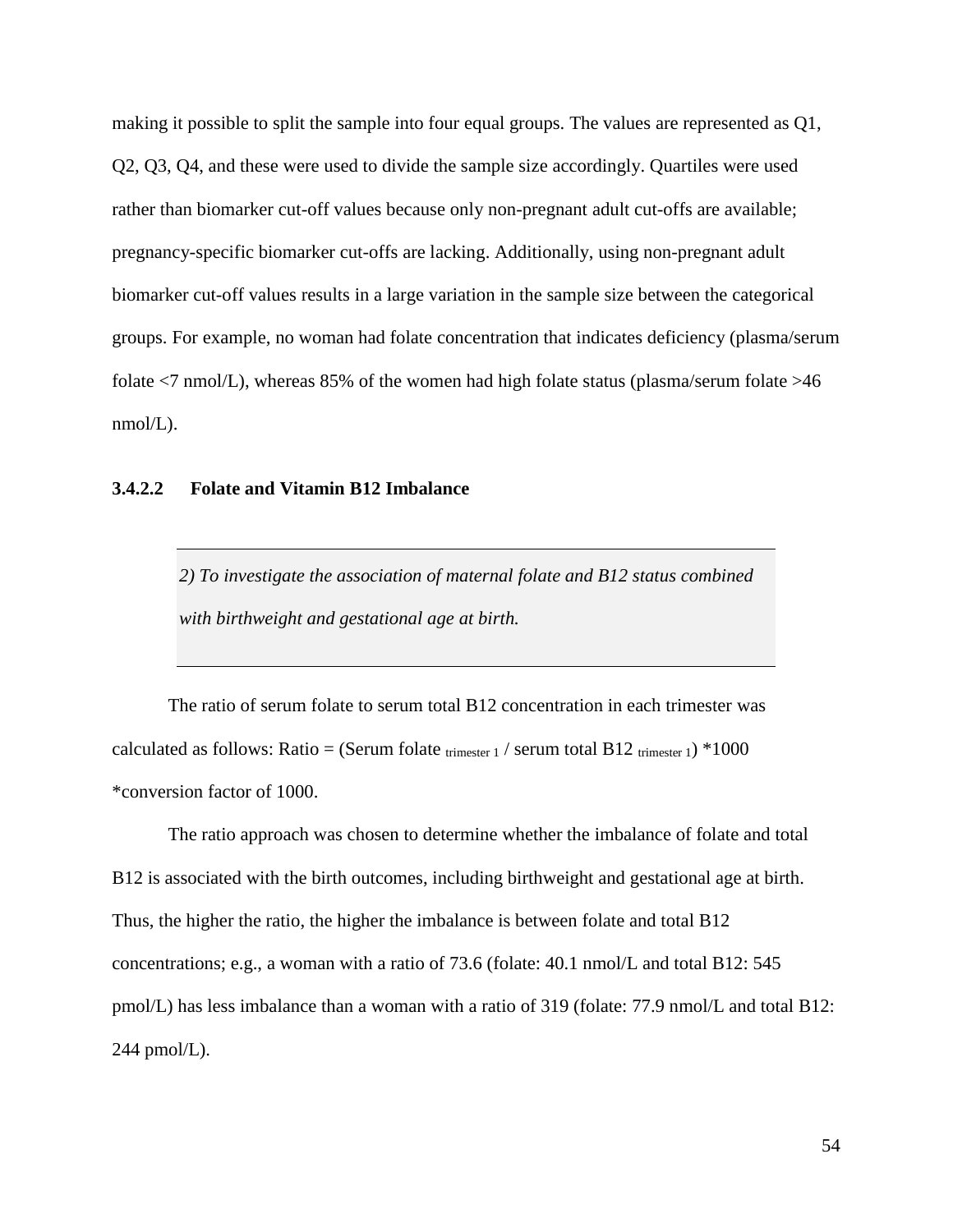Then a simple linear regression model and a multiple linear regression model were conducted in a similar process as that stated in section 3.5.2.1 (part A, simple linear regression analysis and part B, multiple linear regression models construction). In addition, I grouped the folate to B12 ratio into quartiles and assessed their association with birth outcomes, including birthweight and gestational age at birth in a similar process as stated in section 3.5.2.1.1. The interaction term was also performed to test the joint association of maternal folate and total B12 on each birth outcome individually (birthweight and gestational age at birth).

# **3.4.2.3 Changes in Folate and Vitamin B12 Biomarker Concentrations**

*3) To investigate the association of the change in maternal folate and B12 biomarker concentrations between first and second trimester of pregnancy with birthweight and gestational age at birth*

The changes of maternal folate and B12 biomarker concentrations were calculated by: (change in biomarker concentration per week of gestation)

biomarker concentration  $(T2)$  – biomarker concentration  $(T1)$ *gestational age at blood collection*  $(T2)$  – *gestational age at blood collection*  $(T1)$ 

HoloTC data with values above the upper limit of the analytical measurement range of 128 pmol/L (*n*=118 and 75 for the first and second trimester, respectively) were excluded from this analysis due to unavailability of an exact value.

Multiple linear regression models, including the change in biomarker concentration as the independent variable and birthweight or gestational age at birth as the outcome variable were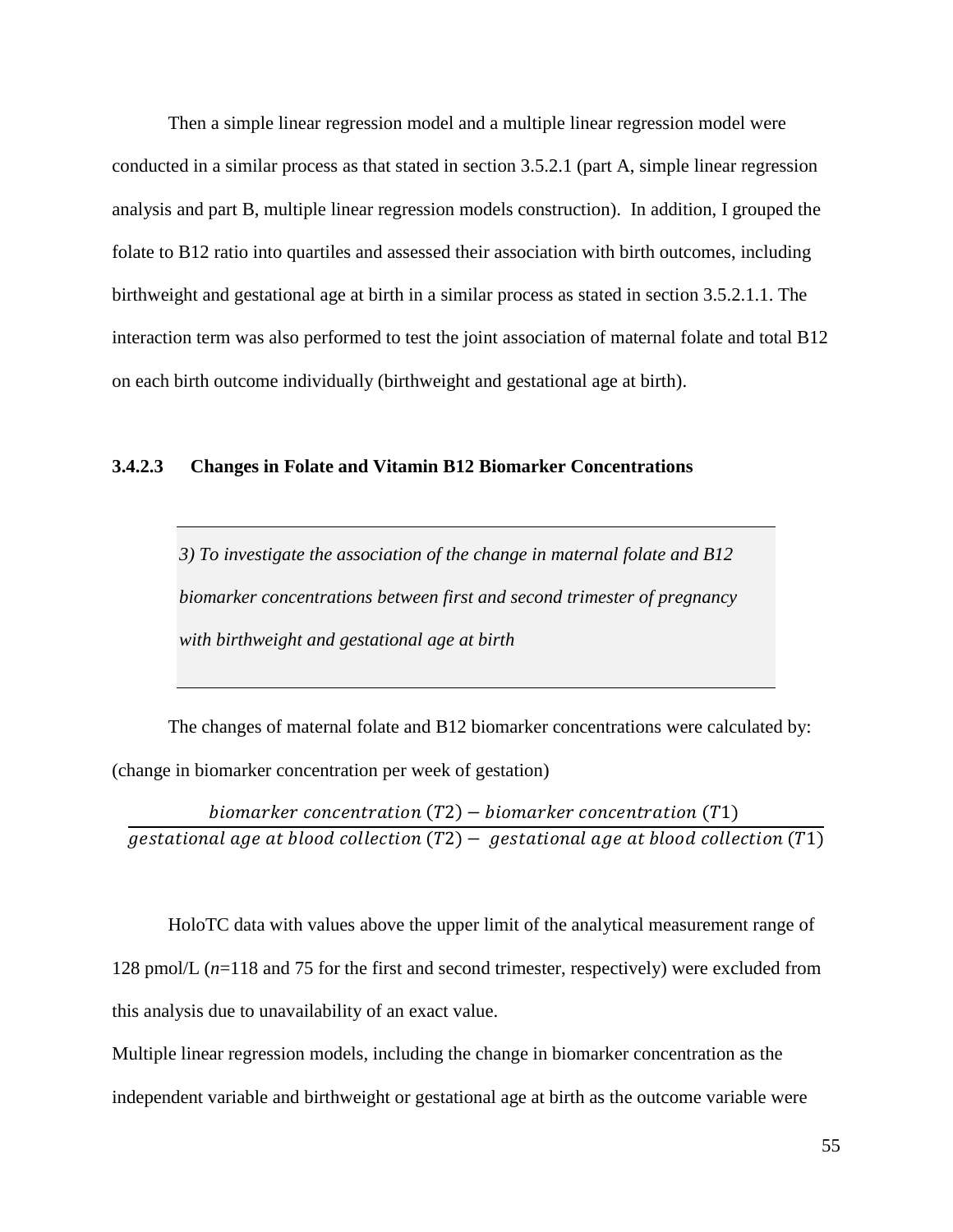conducted in a similar process as stated in section 3.5.2.1 (part B, multiple linear regression models construction).

#### **3.5 Sample Size and Power Calculation**

The sample size calculation of the original study (Schroder et al. 2017) was based on its primary study objective which was to detect the difference in mean serum total B12 concentration between South Asian  $(\mu_2)$  and European  $(\mu_1)$  pregnant women (t-test) (**Table 3-2**). **Equation 1:** Sample size calculation.

$$
n = \frac{2\sigma^2 \times (Z_{\beta} + Z_{\alpha/2})^2}{(\mu_1 - \mu_2)^2}
$$

**Table 3-2:** Statistical Variables for Sample Size Calculation.

| <b>Statistical Variable</b>                                         |        |
|---------------------------------------------------------------------|--------|
| Power $(1-\beta)$                                                   | 0.80   |
| Confidence Level $(\alpha)$                                         | 0.05   |
| Mean European (serum total B12) $(\mu_1)$ [pmol/L]                  | $177*$ |
| Mean $_{\text{South-Asian}}$ (serum total B12) ( $\mu_2$ ) [pmol/L] | 142    |
| Standard Deviation (σ) [pmol/L]                                     | $74*$  |
| Sample Size $(n)$ <sup>†</sup>                                      | 71     |
| Effect Size (Cohen's $d$ )                                          | 0.47   |

\*based on (Hure et al. 2012) †per group

The secondary analysis study objective presented in this thesis was to determine the association of maternal folate and B12 biomarker concentrations with birthweight and gestational age at birth. In the existing literature, more studies have investigated the association between maternal folate status and birthweight (Van Uitert & Steegers-Theunissen 2013), compared to B12 status and birthweight. In regards to the birth outcome variables, birthweight was the most frequently selected indicator used as a proxy for fetal growth. Thus, my power calculation was based on the association of folate with birthweight.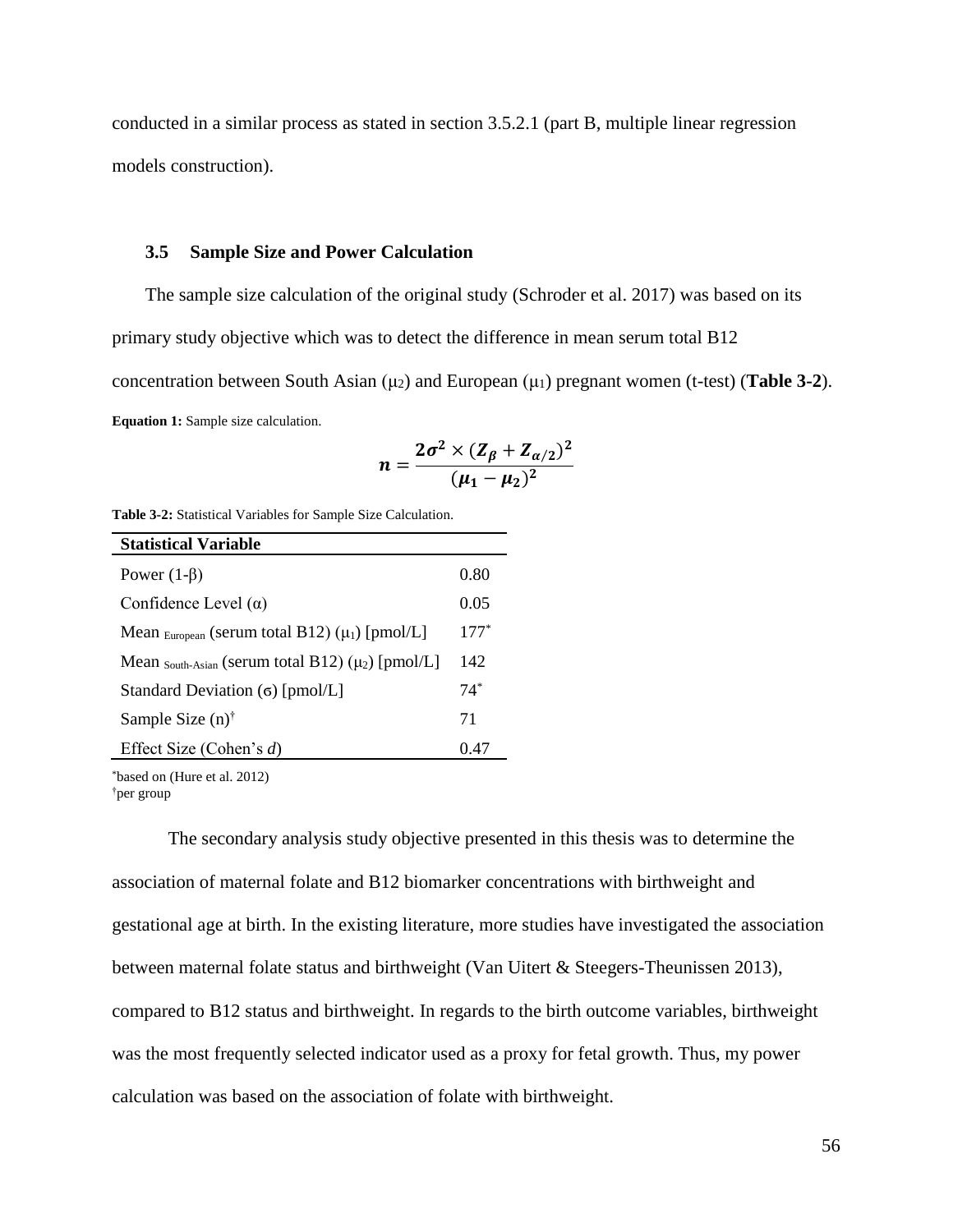Based on the literature, the significant association between maternal folate and birthweight has a regression coefficient, unstandardized beta (*b1*), of approximately 0.25 g (Relton 2005; Pagan et al. 2002; Yajnik et al. 2014). Calculating the power with G\*Power 3 software (Erdfelder et al. 2009) of the current sample size  $(n= 674)$  based on  $b_1 = 0.25$  by t-test, with a 5% level of significance, resulted in 98% power. When calculating the required sample size, based on  $b_1 = 0.25$  by t-test, with a 5% level of significance and 90% power, the total sample size required was 442 mother-newborn dyads. Thus, my sample size of 674 mothernewborn dyads was powered to determine a significant association between maternal folate and birthweight.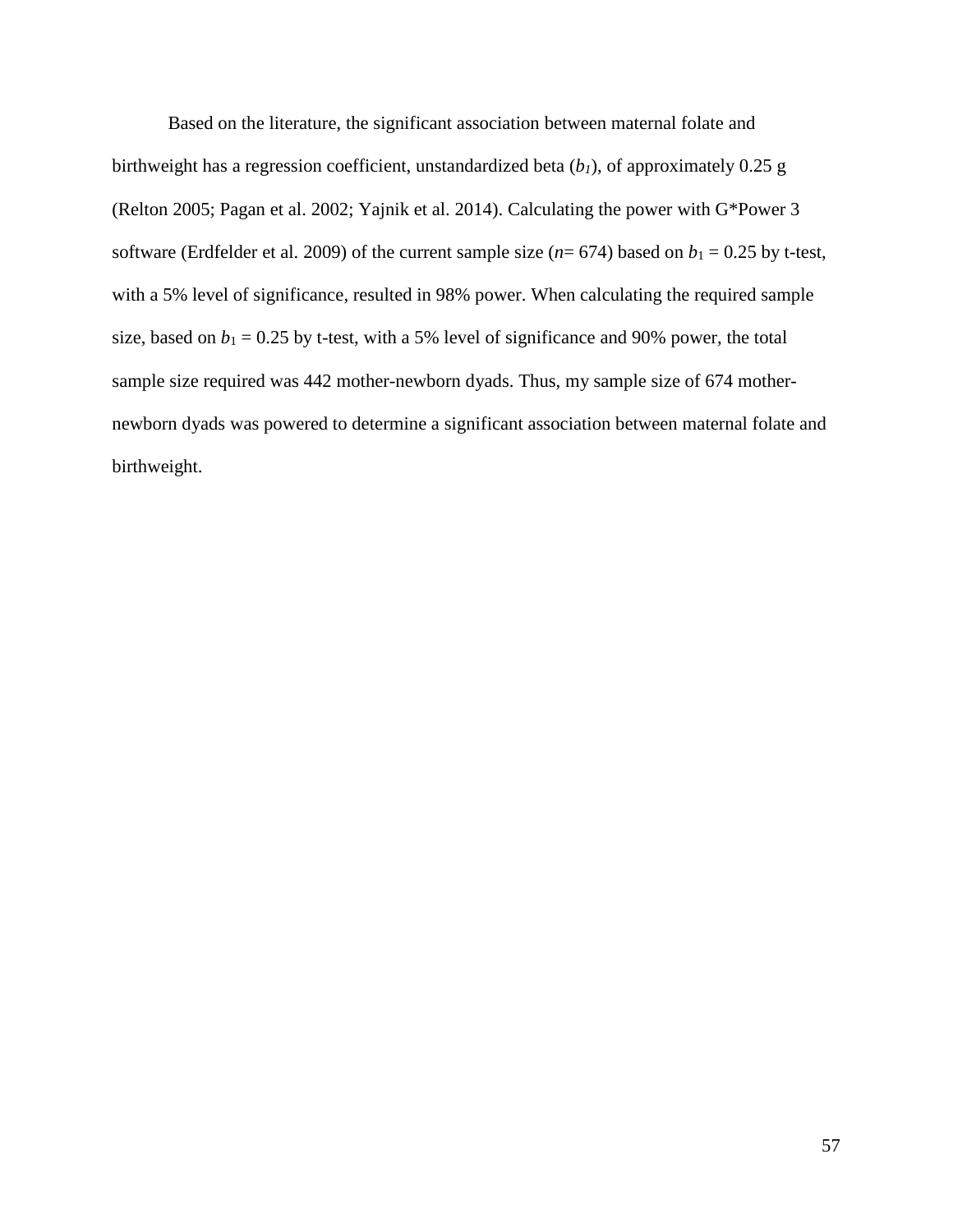# **Chapter 4: Results**

The results are presented in three main sections:

**Section 4.1** presents maternal and neonatal characteristics and a comparison of maternal folate and B12 biomarker concentrations between trimesters. This section also includes the prevalence of pregnant women classified as folate deficient or with high folate status and the prevalence of pregnant women classified as B12 deficient or with suboptimal B12 status according to nonpregnant adults' cut-offs for the respective biomarkers.

**Section 4.2,** presents the results of univariate and multiple linear regression analyses. These results allow the assessment of the association between maternal folate and B12 biomarker concentrations individually and combined as folate to B12 ratio, in the first and second trimester, with birth outcomes (i.e., birthweight and gestational age at birth). **Subsection 4.2.1**, details the results of using quartiles of maternal folate and B12 biomarker concentrations in a multiple linear regression model. This allows the assessment of the association between maternal folate and B12 biomarker concentrations as categorical variables in the first and second trimesters with birth outcomes.

**Section 4.3** presents the results of multiple linear regression analyses to assess the association between the change in maternal folate and B12 biomarker concentrations, between first and second trimester of pregnancy, and birth outcomes.

#### **4.1 Maternal and Neonatal Characteristics (Age, Sex)**

The characteristics of the mothers and newborns are summarized in **Table 4-1**. The sample size was almost equal for women of European ethnicity (52.2%) and South Asian ethnicity (47.8%). The median age of all women was 31 years (IQR: 28, 35). The median (IQR) gestational weeks at the two study time points were 11.4 (IQR: 10.6-12.3) and 16.1 (IQR: 15.1-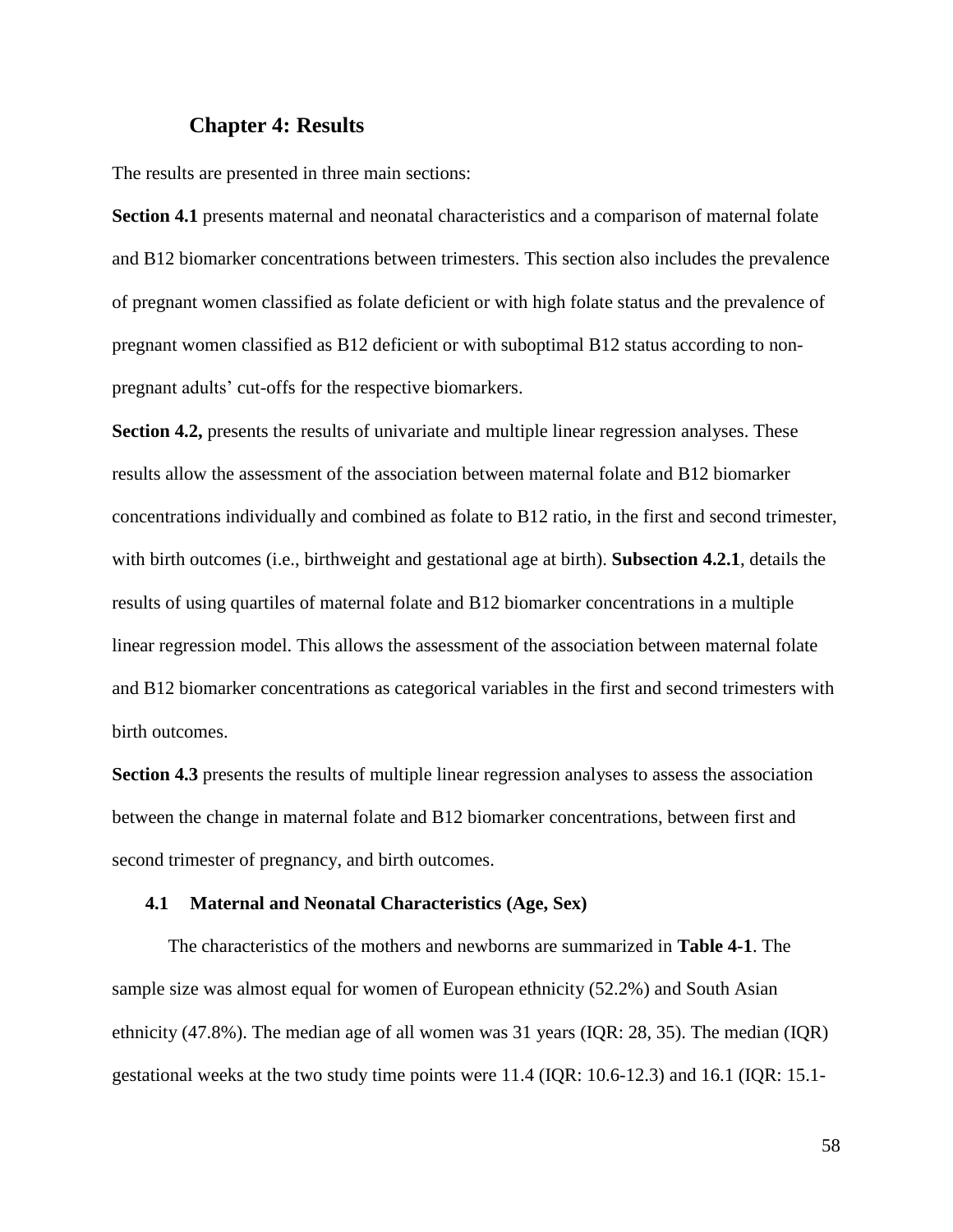17.1) weeks of gestation, respectively. There were no significant differences in maternal age and gestational age at birth between women of European and South Asian ethnicity. Overall, the prevalence of low birthweight (<2500g) and preterm birth (<37weeks of gestation) were 1.93% and 8.9%, respectively, in the sample. The prevalence of preterm birth was not significantly different between women of European and South Asian ethnicity (*p*= 0.33); however, the prevalence of low birthweight was significantly higher among women of South Asian ethnicity compared with those of European ethnicity (*p*= 0.0097).

Since the prevalence of low birth weight differed between the two ethnic groups, I have used the ethnic-specific growth charts created by Janssen et al. (2007), for term infants (gestational age at birth ranging from 37 to 41 weeks). The prevalence of SGA and LGA was 0.88% (*n*=5) and 2.84% (*n*=16) of newborns, respectively. Most of the infants, 96.3% (*n*=542), were AGA in the sample of in total 605 infants with gestational age at birth ranging from 37 to 41 weeks. Due to the very low prevalence of SGA infants, a logistic regression to investigate the association of folate and B12 status with SGA and AGA as categorical outcome variables was deemed inappropriate.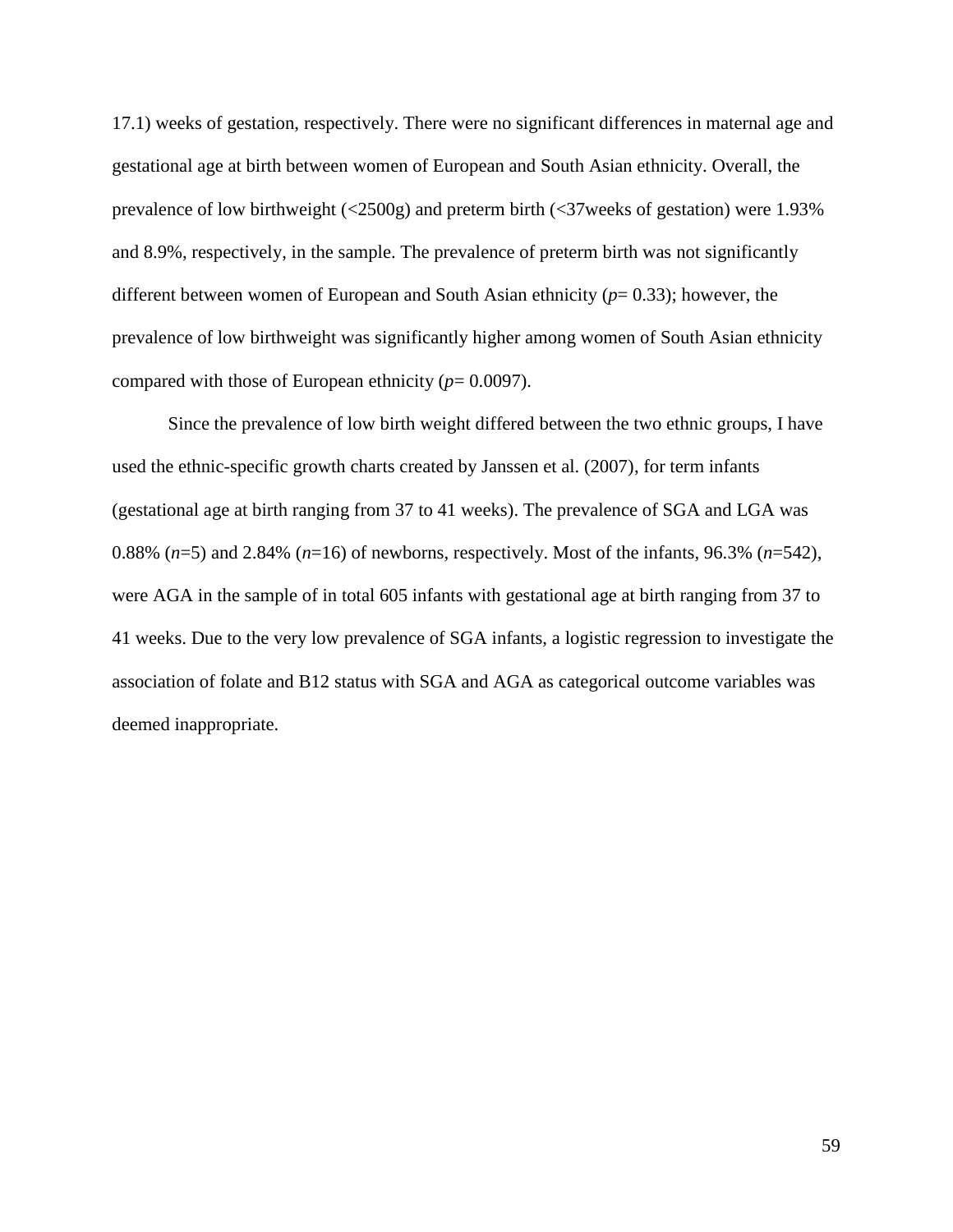Table 4-1: Maternal and Neonatal Characteristics<sup>1</sup>

| Characteristic                                 | All               |
|------------------------------------------------|-------------------|
| <b>Maternal</b>                                |                   |
| Sample size $n$ $(\%)$                         | 674               |
| Age(y)                                         | 31(28, 35)        |
| Age range (min-max)                            | $(19-44)$         |
| Gestational age at birth (wk)                  | 39.0 (38.0, 40.0) |
| Gestational age at birth range (min-max)       | $(27.6 - 42.9)$   |
| <b>Gestational weeks (1st trimester visit)</b> | 11.4(10.6, 12.3)  |
| median (IQR)                                   |                   |
| <b>Gestational weeks (2nd trimester visit)</b> | 16.1(15.7, 17.1)  |
| median (IQR)                                   |                   |
| <b>Neonatal</b>                                |                   |
| Male sex $n$ (%)                               | 335 (49.7)        |
| Birthweight (g)                                | 3385 (3090,3698)  |
| median (IQR)                                   |                   |
| <sup>2</sup> Low birthweight $n$ (%)           | 13(1.93)          |
| <sup>3</sup> Preterm birth $n$ (%)             | 57(8.9)           |

<sup>1</sup>Values are presented as median (inter-quartile range), or  $n$  (%).

<sup>2</sup> Low birthweight defined as <2500g, <sup>2</sup>Preterm birth defined as <37 weeks of gestation. **Abbreviations**: y=years, wk=weeks, g=grams.

Data on maternal folate and B12 biomarker concentrations in the first and second trimesters are summarized in **Table 4-2.** First and second trimesters median (IQR) serum folate concentrations were 66.9 (53.3; 81.8) and 69.3 (55.5; 87.0) nmol/L, respectively, which both fall into the classification of high folate status (serum folate >46 nmol/L). The second trimester serum folate concentration was significantly higher compared to the first trimester  $(p= 0.01)$ . B12 biomarkers, including total B12, holoTC, and MMA concentrations were significantly different between the trimesters. Total B12 and holoTC were significantly lower in the second trimester compared to the first trimester. tHcy concentration significantly decreased between the first and second trimester  $(p< 0.0001)$ .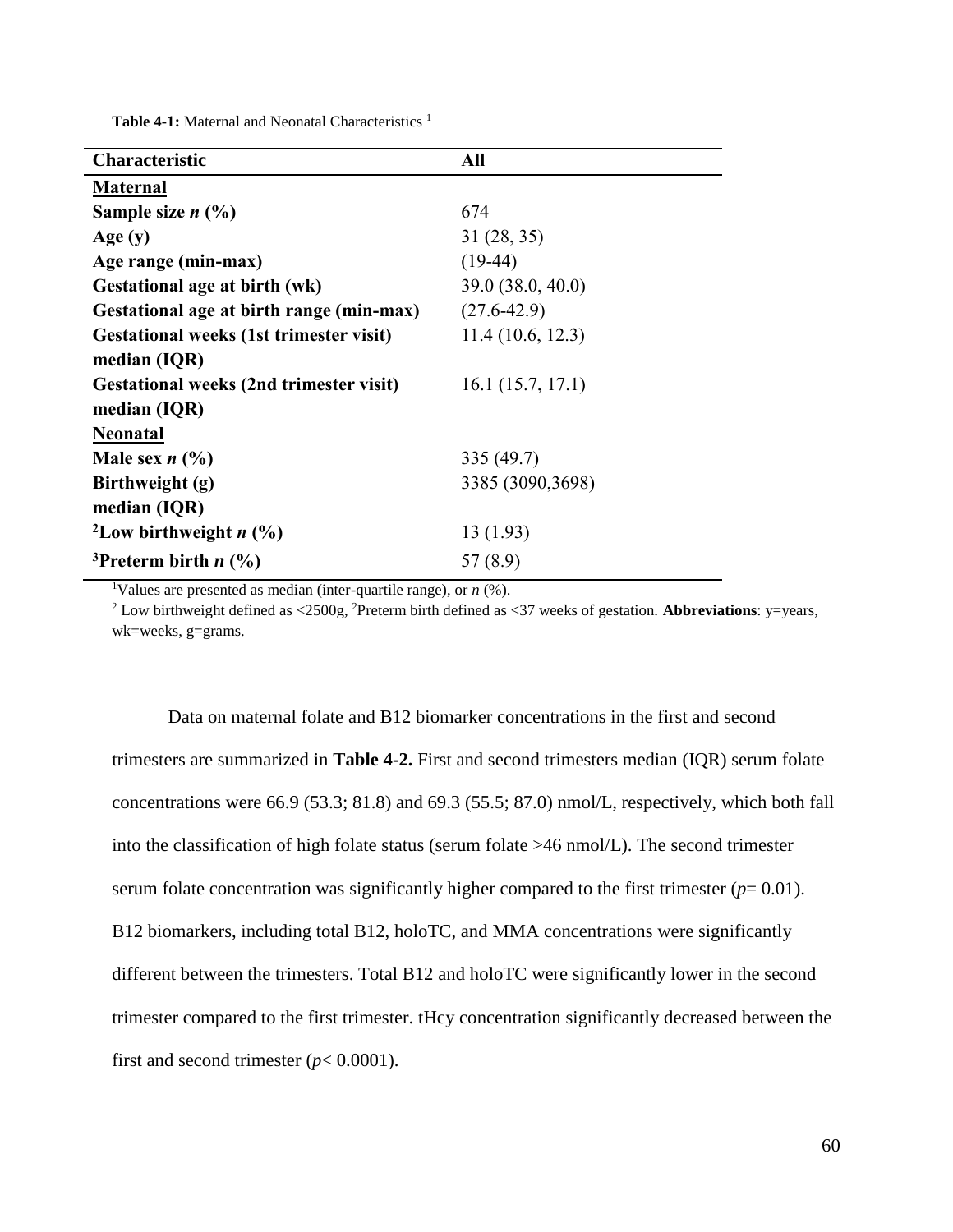| <b>Biomarkers</b>            | 1 <sup>st</sup> Trimester | 2 <sup>nd</sup> Trimester | 1st & 2nd Trimesters<br>$p$ -value <sup>a</sup> |
|------------------------------|---------------------------|---------------------------|-------------------------------------------------|
| Folate (nmol/L) <sup>2</sup> | 66.9 (53.3; 81.8)         | 69.3(55.5; 87.0)          | 0.01                                            |
|                              | $n = 614$                 | $n = 627$                 |                                                 |
| Total B12 (pmol/L)           | 221 (160.0; 299.2)        | 203 (148; 272)            | < 0.0001                                        |
|                              | $n = 624$                 | $n = 672$                 |                                                 |
| HoloTC (pmol/L)              | 83.8 (60.5; 114.9)        | 76.4 (54.9; 105.8)        | < 0.0001                                        |
|                              | $n = 613$                 | $n = 595$                 |                                                 |
| $MMA$ (nmol/L)               | 120 (100; 159)            | 114 (91.5; 137)           | < 0.0001                                        |
|                              | $n = 613$                 | $n = 627$                 |                                                 |
| tHcy $(\mu mol/L)$           | 5.00(4.45; 5.70)          | 4.38(3.76; 5.13)          | < 0.0001                                        |
|                              | $n = 571$                 | $n = 540$                 |                                                 |
|                              |                           |                           |                                                 |

**Table 4-2:** Maternal Serum Total Vitamin B12 (B12), Holotranscobalamin (HoloTC), Methylmalonic Acid (MMA), Total Homocysteine (tHcy), and Folate Concentrations During the 1st and 2nd Trimester of Pregnancy<sup>1</sup>

<sup>1</sup> Values presented as median  $(25<sup>th</sup>; 75<sup>th</sup>$  percentile), *n*.

**Abbreviations:** holoTC, holotranscobalamin; MMA, methylmalonic acid; tHcy, total homocysteine. tHcy, total homocysteine; holoTC, holotranscobalamin; MMA, methylmalonic acid.

<sup>2</sup> determined in non-fasting serum samples.

<sup>a</sup> Difference between trimesters, an asterisk indicates a significant difference in the biomarker concentrations between the trimesters with the use of Wilcoxon signed rank test.

**Table 4-3** summarizes the prevalence of folate and B12 deficiency in the study sample and also the prevalence of those pregnant women who were classified as having high folate concentrations and deficient serum total B12 status simultaneously and also those classified as having a combination of high folate concentrations and deficient total B12 status. These categories were based on the biomarker cut-offs for non-pregnant adults, i.e., serum folate (<7 and  $>46$  nmol/L) and total B12 (<148 and 148-221 pmol/L).

Folate status was not only adequate in all pregnant women in this study but considered high, with more than 80% of all women classified as having high folate status, indicated by serum folate >46 nmol/L in both trimesters. The prevalence of women classified as B12 deficient and with suboptimal status differed depending on the trimester. The prevalence of B12 deficiency, defined as having serum total B12 concentration < 148 pmol/L, was 15.8% and 18.7%, in the first and second trimester, respectively. Suboptimal B12 status prevalence, defined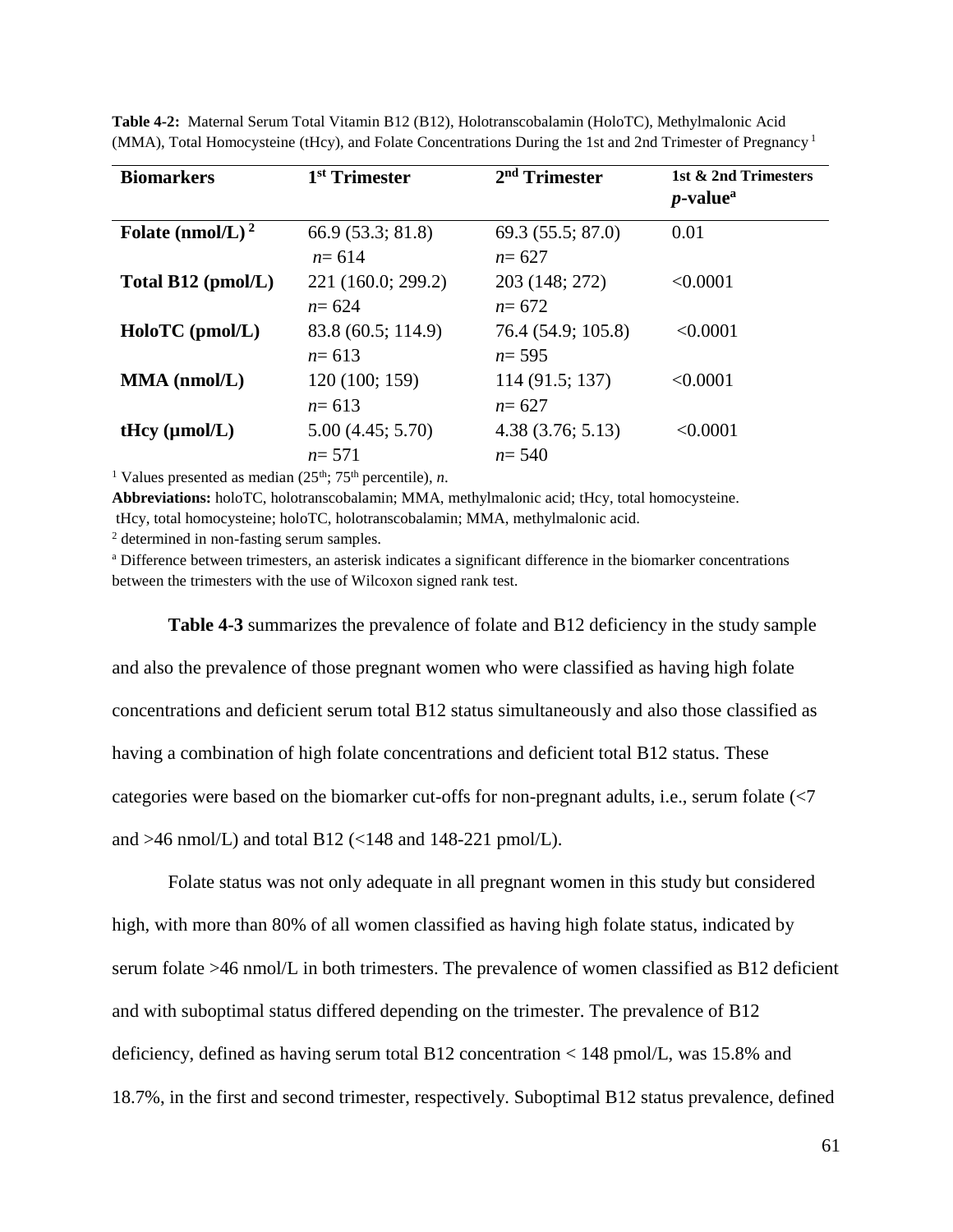as having serum total B12 concentration between 148-221 pmol/L, was 28.8% and 32.0%, in the first and second trimester, respectively. The prevalence of folate/B12 imbalance defined as having high folate status (i.e., serum folate >46 nmol/L) with B12 deficiency (i.e., total B12 <148 pmol/L) was 12.6% and 14.5% in the first and second trimester, respectively.

| Deficient or Having Suboptimal B12 Status, Using Non-Pregnant Adult Cut-Offs. <sup>1</sup> |                                    |                           |                           |
|--------------------------------------------------------------------------------------------|------------------------------------|---------------------------|---------------------------|
| <b>Biomarkers</b>                                                                          | <b>Status</b>                      | 1 <sup>st</sup> Trimester | 2 <sup>nd</sup> Trimester |
| Folate <sup>2</sup> <7 nmol/L $^a$                                                         | Folate deficient                   | 0(0)                      | 0(0)                      |
|                                                                                            |                                    |                           |                           |
| $7-14$ nmol/L <sup>b</sup>                                                                 | Folate suboptimal<br>status        | 2(0.3)                    | 1(0.15)                   |
| $>46$ nmol/L <sup>c</sup>                                                                  | High folate status                 | 517 (84.2)                | 543 (86.6)                |
| Total B12 <148 pmol/L $^d$                                                                 | B <sub>12</sub> deficient          | 99 (15.8)                 | 126(18.7)                 |
| 148-221 pmol/L $e$                                                                         | Suboptimal B12 status              | 180 (28.8)                | 216(32.1)                 |
| Folate>46 nmol/L with<br>total $B12<148$ pmol/L                                            | High folate<br>concentrations with | 79 (12.6)                 | 96 (14.5)                 |
|                                                                                            | B <sub>12</sub> deficiency         |                           |                           |

**Table 4-3**: Prevalence of Pregnant Women Classified as Folate Deficient or With High Folate Status, and as B12

<sup>1</sup> Values presented as *n* (%).

<sup>2</sup> Determined in non-fasting serum samples

References:<sup>a</sup> (Institute of Medicine 1998), <sup>b</sup> (World Health Organisation 2015), <sup>c</sup> (Pfeiffer et al. 2007), <sup>d</sup> (de Benoist 2008), e (Molloy et al. 2009)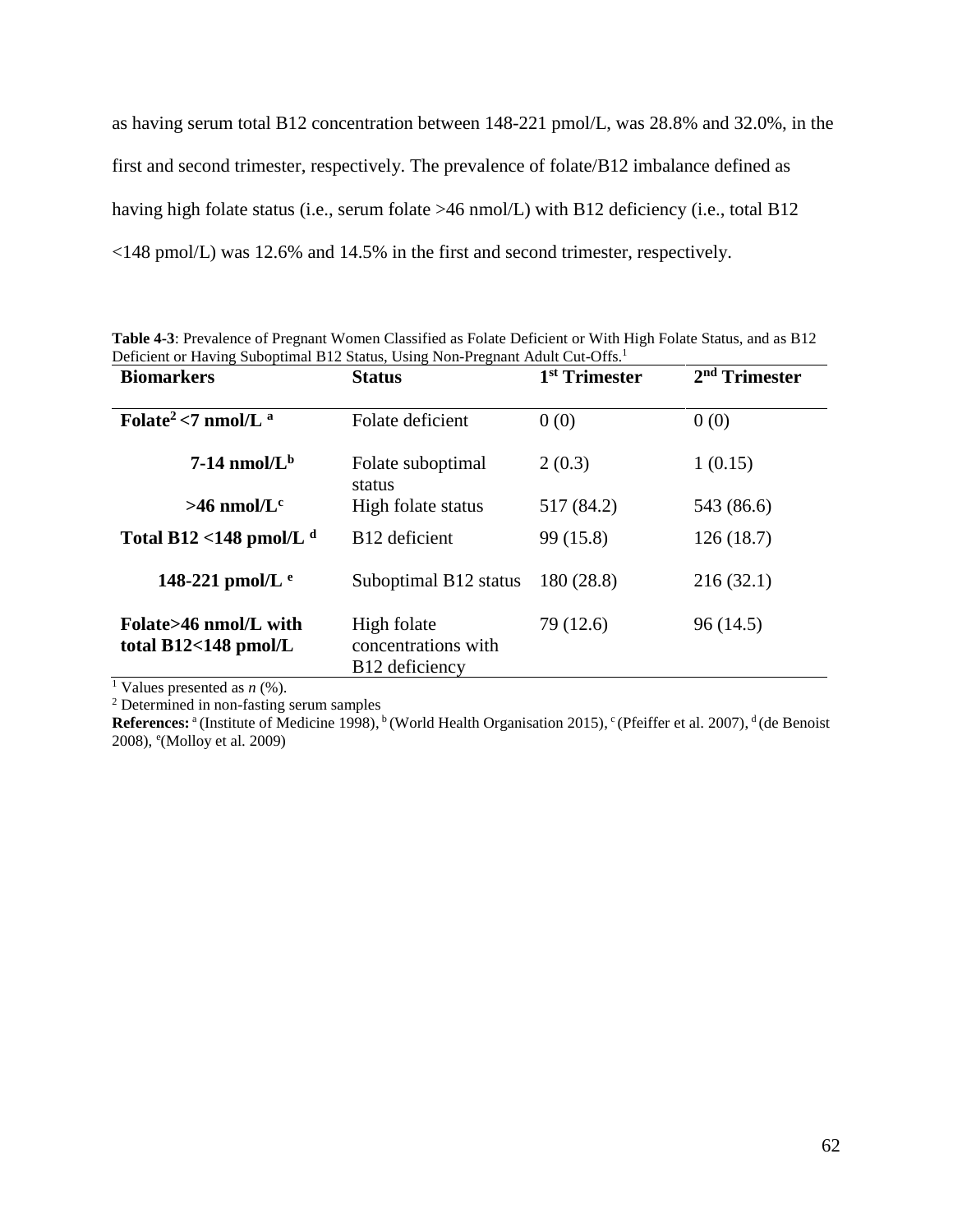# **4.2 Association of Maternal Folate and Vitamin B12 Biomarkers with Birth Outcomes**

This section states the results of the association of maternal folate and B12 biomarker concentrations in the first and second trimesters with birth outcomes, i.e., birthweight and gestational age at birth. Maternal folate and B12 biomarker concentrations as continuous variables were assessed using adjusted and unadjusted linear regression models. This section covers the first and second study objectives, which were: 1) to determine the association of maternal folate and B12 biomarker concentrations individually with birthweight and gestational age at birth, and 2) to investigate the association of maternal folate and B12 status combined with birthweight and gestational age at birth.

#### Birthweight

Adjusted linear regression analyses were conducted to determine the association of maternal folate and B12 biomarker concentrations with birthweight after adjustment for known confounding factors, including ethnicity, maternal age, infant sex and gestational age at birth, in the first and second trimesters of pregnancy. The results are presented in **Table 4-4**.

In the first trimester, maternal folate and total B12 showed a weak, inverse association with birthweight after adjustment for confounding factors (*p*= 0.042 and *p=* 0.021, respectively)  $(R^2=26\%$  for both). The  $R^2$  for the regression model of birthweight with only the confounding factors was 21%. This reveals that both folate and total B12 concentration, separately, explain additional 4% of the model variability for birthweight, after adjustment for the confounding factors, which slightly improves the fit of the model. However, 4% of the explained variability is a fairly small contribution, and most of the variability was explained by the confounding factors,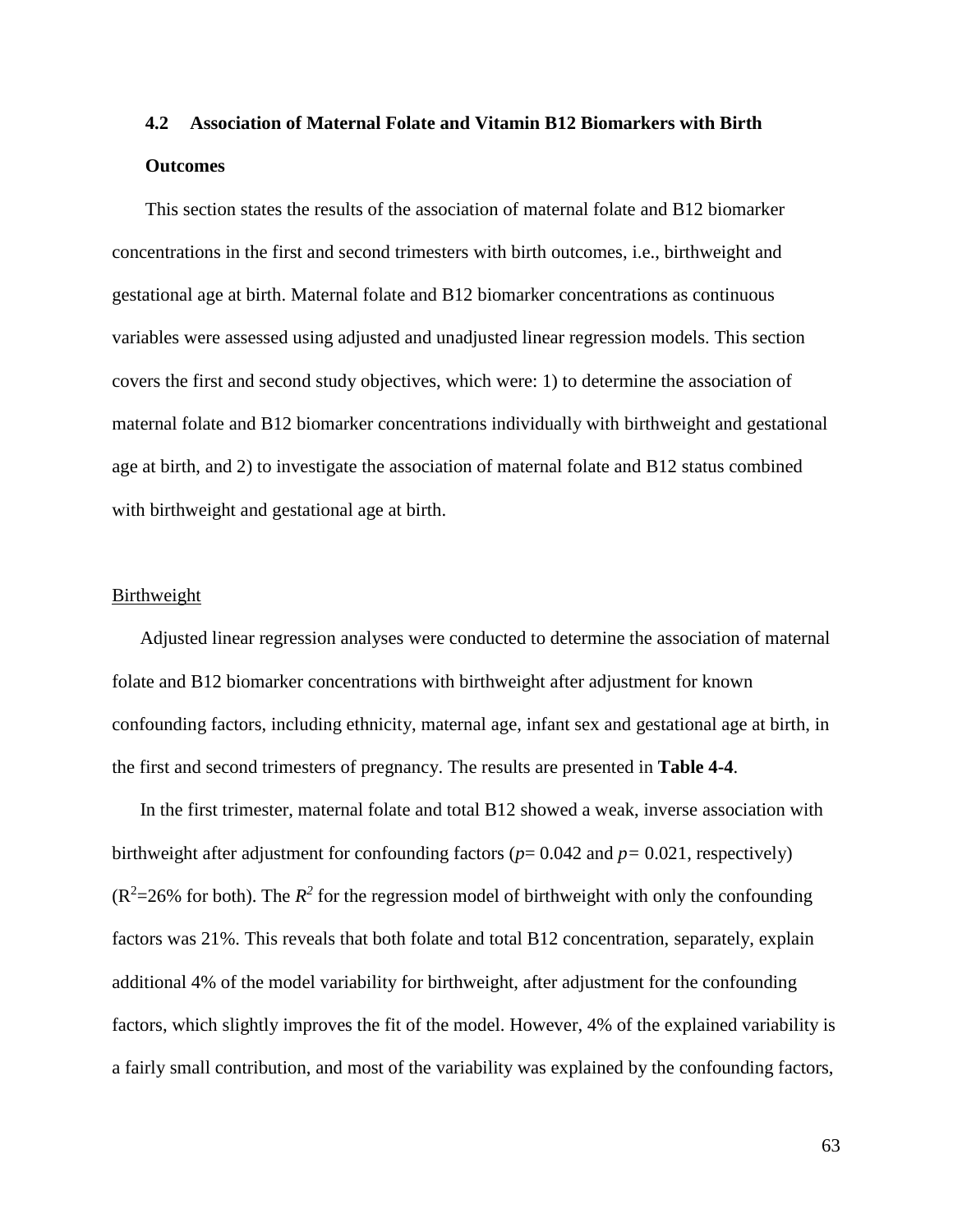specifically ethnicity. Furthermore, maternal folate and total B12 were not significantly associated with birthweight after adjustment for confounding factors in the second trimester (*p=*  0.73 and *p=* 0.07, respectively).

There was a significant association between maternal holoTC concentration and birthweight in the second trimester  $(p= 0.042)$  after adjusting for confounding factors. Neither the folate to B12 ratio nor MMA or tHcy concentrations were associated with birthweight in either trimester, after adjustment for confounding factors. The interaction term for the association of folate and B12 combined with birthweight after the adjustment for confounding factors was also not significant (p= 0.26, and 0.55 for the first and second trimester, respectively). The unadjusted linear regression analyses that were conducted to determine the association between maternal folate and B12 biomarker concentrations and birthweight did not show any significant association in either trimester.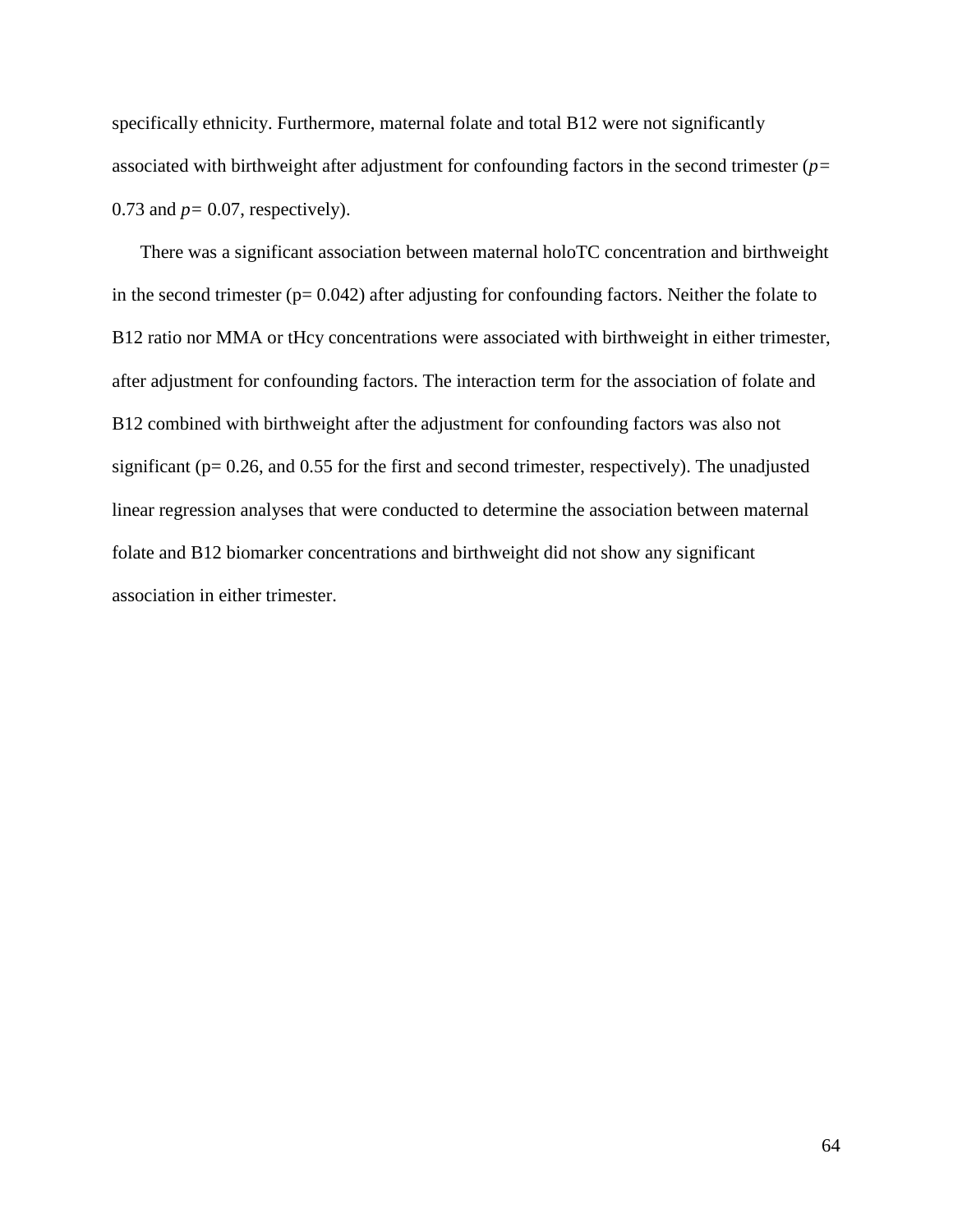| <b>Biomarkers</b>         |                            | b(g)            | $\sigma$ and $\sigma$ is a production concentration with Dirthweight (in Orams) in T and $\sigma$<br>95% CI | $\mathbb{R}^2$ | <i>p</i> -value  |
|---------------------------|----------------------------|-----------------|-------------------------------------------------------------------------------------------------------------|----------------|------------------|
| Confounding factors       |                            | n/a             |                                                                                                             | 0.22           |                  |
| 1 <sup>st</sup> Trimester |                            |                 |                                                                                                             |                |                  |
| Folate (nmol/L)           | unadjusted                 | $-0.61$         | $-1.96, 0.74$                                                                                               | 0.001          | 0.37             |
|                           | adjusted $2$               | $-1.22$         | $-2.41, -0.04$                                                                                              | 0.26           | $0.042*$         |
| Total B12 (pmol/L)        | unadjusted<br>adjusted $2$ | 0.16<br>$-0.35$ | $-0.17, 0.48$<br>$-0.64, -0.05$                                                                             | 0.001<br>0.26  | 0.35<br>$0.021*$ |
| Folate to B12             | unadjusted                 | 0.11            | $-0.27, 0.06$                                                                                               | 0.003          | 0.20             |
|                           | adjusted <sup>2</sup>      | 0.09            | $-0.064, 0.2$                                                                                               | 0.25           | 0.24             |
| HoloTC (pmol/L)           | unadjusted<br>adjusted $3$ | 0.53<br>$-0.77$ | $-0.62, 1.69$<br>$-2.18, 0.63$                                                                              | 0.001<br>0.26  | 0.36<br>0.28     |
| $MMA$ (nmol/L)            | unadjusted<br>adjusted $2$ | $-0.33$<br>0.35 | $-0.74, 0.086$<br>$-0.06, 0.76$                                                                             | 0.004<br>0.26  | 0.12<br>0.09     |
| tHcy $(\mu$ mol/L)        | unadjusted                 | 14.08           | $-21.33, 49.48$                                                                                             | 0.001          | 0.43             |
|                           | adjusted $2$               | 11.84           | $-0.062, 1.69$                                                                                              | 0.26           | 0.45             |
| 2 <sup>nd</sup> Trimester |                            |                 |                                                                                                             |                |                  |
| Folate (nmol/L)           | unadjusted                 | 0.56            | $-0.84, 1.96$                                                                                               | 0.001          | 0.43             |
|                           | adjusted $2$               | $-0.22$         | $-1.53, 1.08$                                                                                               | 0.23           | 0.73             |
| Total B12 (pmol/L)        | unadjusted                 | 0.20            | $-0.14, 0.54$                                                                                               | 0.002          | 0.25             |
|                           | adjusted $2$               | $-0.29$         | $-0.61, 0.03$                                                                                               | 0.023          | 0.07             |

**Table 4-4:** Associations of Maternal Folate and B12 Biomarker Concentrations with Birthweight (in Grams) in 1st and 2nd Trimester**<sup>1</sup>**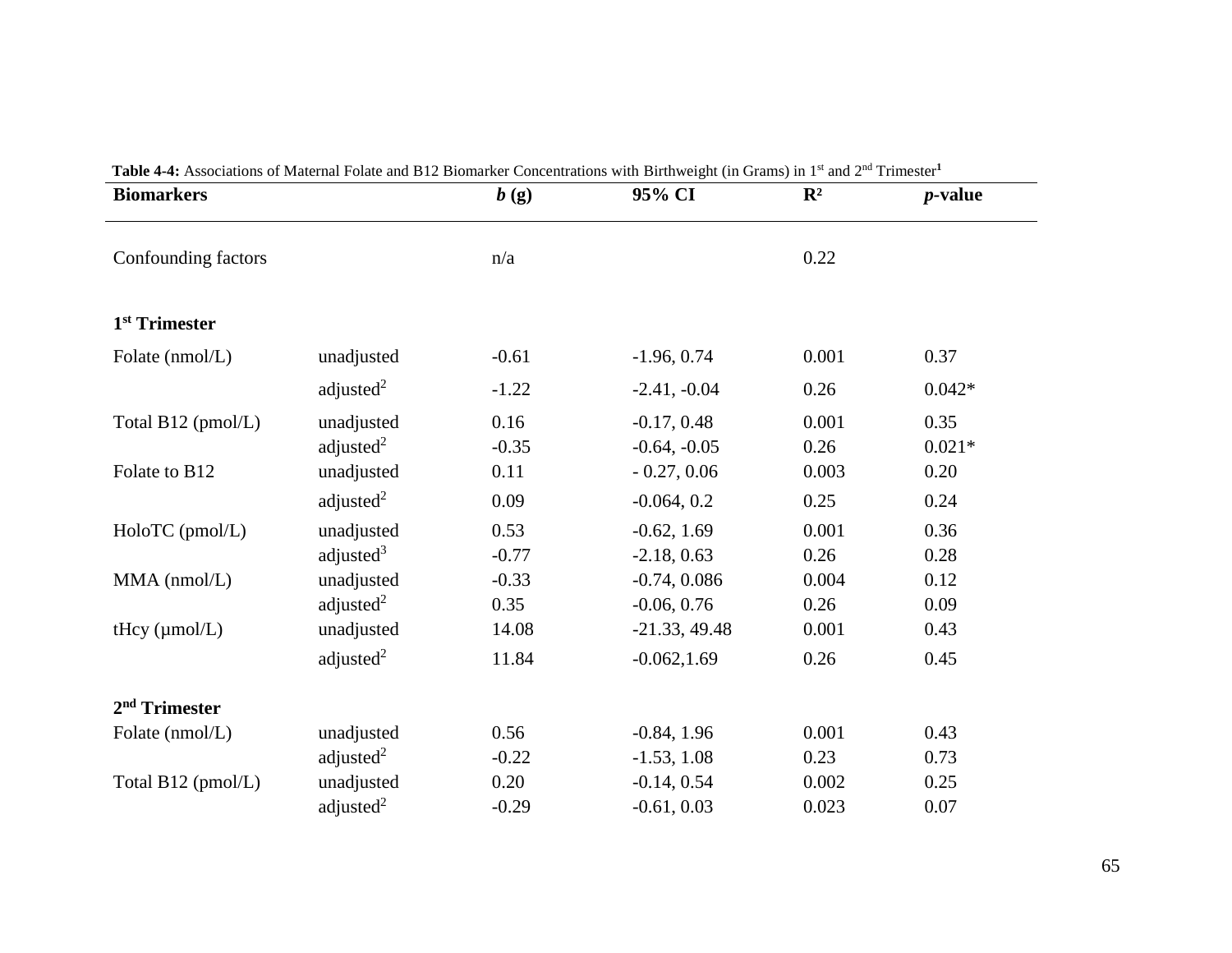| <b>Biomarkers</b>         |              | b(g)    | 95% CI          | $\mathbf{R}^2$ | <i>p</i> -value |
|---------------------------|--------------|---------|-----------------|----------------|-----------------|
| Folate to B <sub>12</sub> | unadjusted   | 0.032   | $-0.19, 0.13$   | 0.0002         | 0.71            |
|                           | adjusted $2$ | 0.11    | $-3.59, 0.27$   | 0.28           | 0.13            |
| HoloTC (pmol/L)           | unadjusted   | 0.44    | $-0.77, 1.64$   | 0.0008         | 0.48            |
|                           | adjusted $3$ | $-1.39$ | $-2.74, -0.047$ | 0.25           | $0.042*$        |
| $MMA$ (nmol/L)            | unadjusted   | $-0.22$ | $-0.64, 0.20$   | 0.002          | 0.31            |
|                           | adjusted $2$ | 0.15    | $-0.24, 0.54$   | 0.23           | 0.45            |
| tHcy $(\mu \text{mol/L})$ | unadjusted   | $-6.05$ | $-38.4, 26.3$   | 0.0003         | 0.71            |
|                           | adjusted $2$ | $-16.0$ | $-45.4$ , 13.4  | 0.20           | 0.28            |

Multiple linear regression analysis with birthweight as dependent variables, and folate, total B12, MMA, holoTC and homocysteine concentrations as independent variables.

**Abbreviations:** holoTC, holotranscobalamin; MMA, methylmalonic acid; tHcy, total homocysteine, g=grams.

Note: 95% CI; 95% confidence interval for *b*-coefficient

1 the association was tested using univariate and multivariate linear regressions

2 adjusted for: ethnicity, maternal age, infant sex, and gestational age at birth

3 adjusted for: ethnicity, maternal age, infant sex, gestational age at birth, and censored data.

 $*$  *p*-values were significant at the  $p < 0.05$  level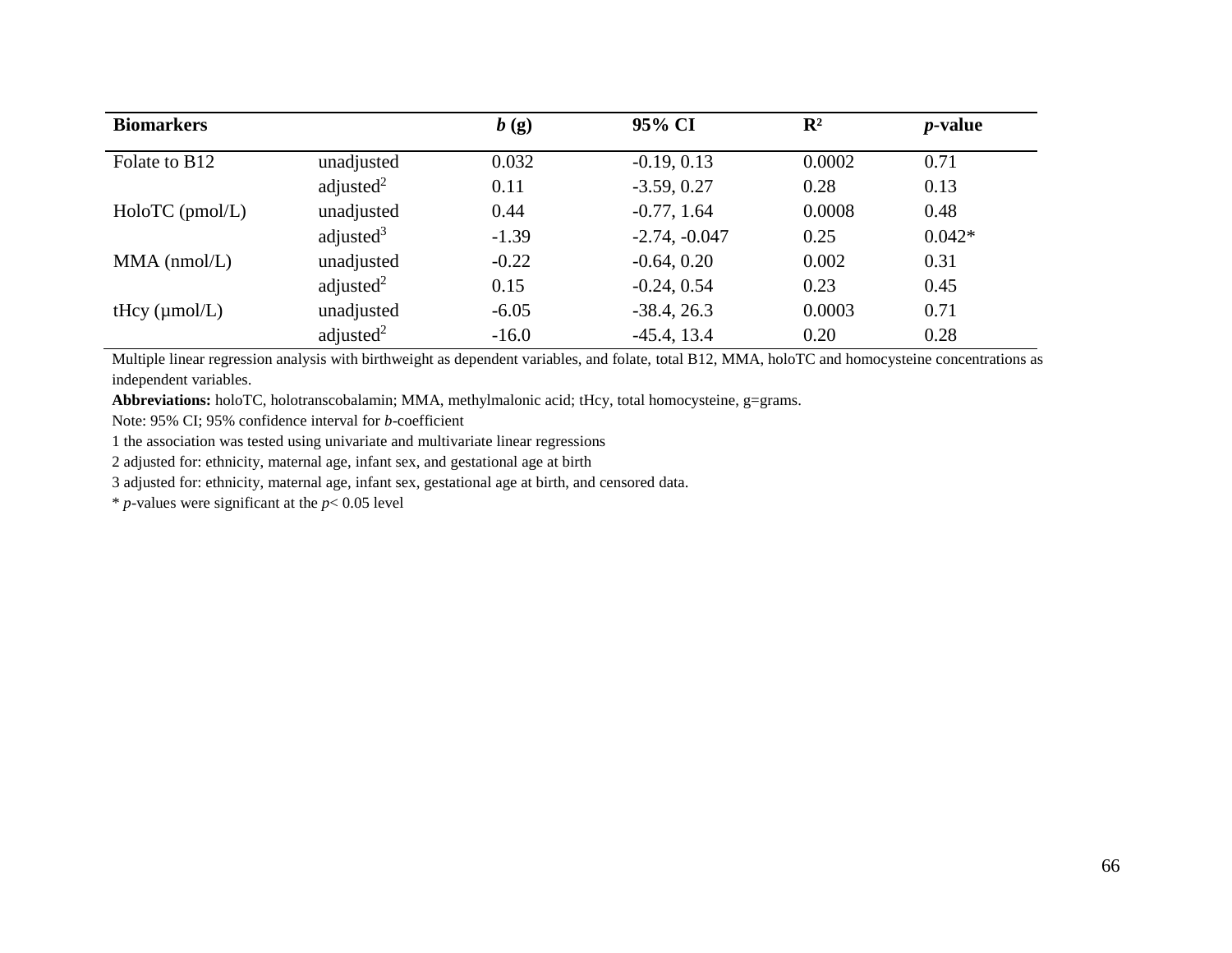## Gestational Age at Birth

Adjusted and unadjusted linear regression analyses were conducted to determine the association between maternal folate and B12 biomarker concentrations and gestational age at birth after adjustment for confounding factors of gestational age at birth, including ethnicity, maternal age and infant sex, in the first and second trimesters of pregnancy. The results are presented in **Table 4-5**.

Maternal serum folate concentration and maternal folate to B12 ratio were not significantly associated with gestational age at birth in either the first or second trimester. The interaction term for the association of folate and B12 combined with gestational age at birth after the adjustment for confounding factors was also not significant (*p*= 0.9, and 0.8 for the first and second trimester, respectively). Maternal MMA concentrations in the first trimester showed a weak inverse association with gestational age at birth before and after adjusting for confounding factors (*b*=-0.002 wks, *p=* 0.009, and *b*=-0.002 wks, *p=* 0.036, respectively). In the second trimester, the unadjusted model showed that holoTC was significantly associated with gestational age at birth, but the effect size was small ( $b= 0.005$ ,  $p= 0.029$ ). The significant  $p$ -value was likely due to other confounding factors, which is explained by the non-significant association after the adjustment for confounding factors. After the adjustment for confounding factors, maternal total B12 and tHcy had weak, positive associations with gestational age at birth (*b*=0.0009 wks and *p=* 0.038, and *b*= 0.12 wks and *p=* 0.034, respectively).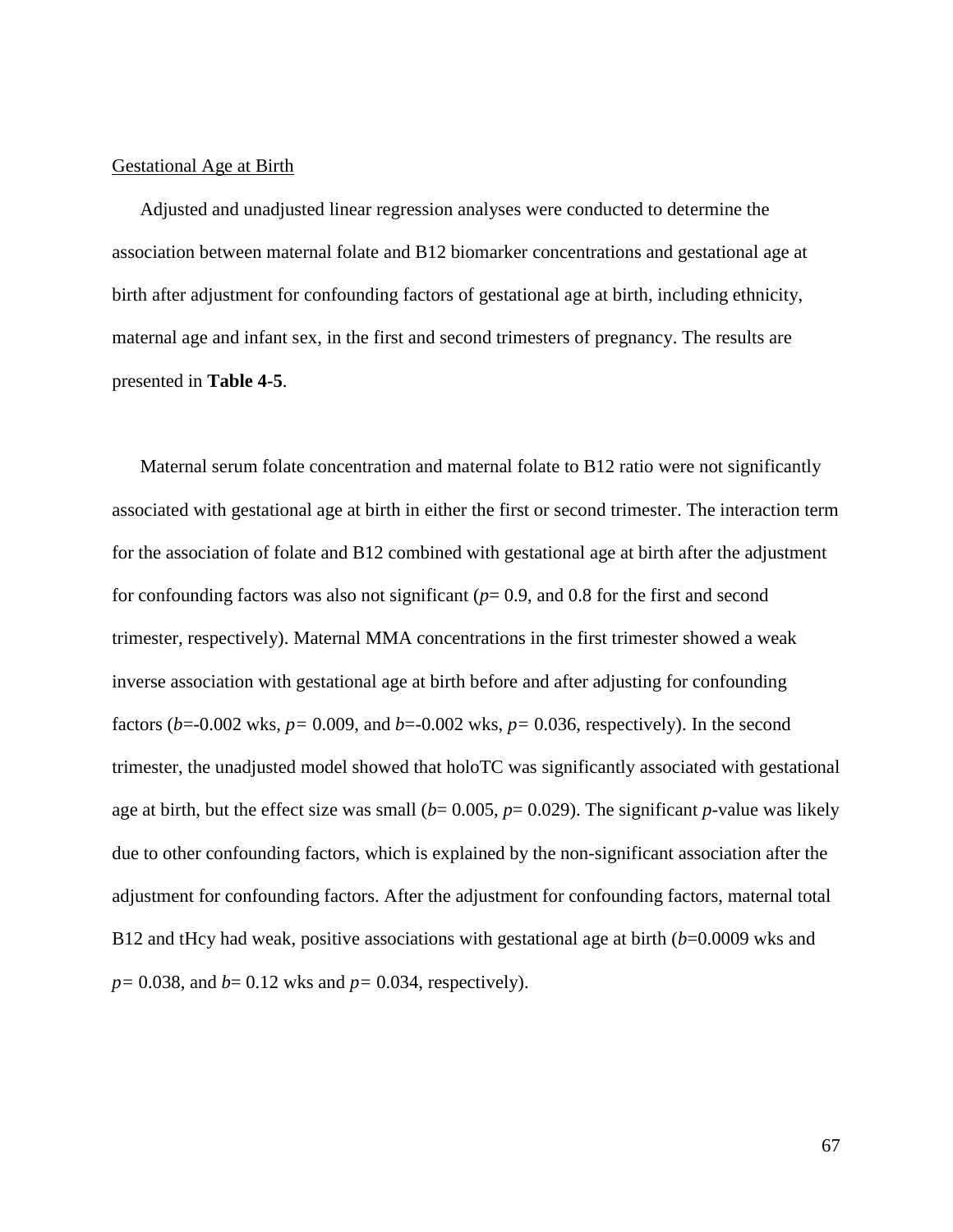| <b>Table 4-5:</b> Association of Maternal Folate and B12 Biomarker Concentrations with Gestational Age at Birth (in Weeks) in 1 <sup>*</sup> and 2 <sup>**</sup> Trimester<br><b>Biomarkers</b> |              | $\boldsymbol{b}$ | 95% CI              | $\mathbb{R}^2$ | $p$ -value |
|-------------------------------------------------------------------------------------------------------------------------------------------------------------------------------------------------|--------------|------------------|---------------------|----------------|------------|
|                                                                                                                                                                                                 |              | (weeks)          |                     |                |            |
|                                                                                                                                                                                                 |              |                  |                     |                |            |
| Confounding factors                                                                                                                                                                             |              | n/a              |                     | 0.009          |            |
|                                                                                                                                                                                                 |              |                  |                     |                |            |
| 1 <sup>st</sup> Trimester                                                                                                                                                                       |              |                  |                     |                |            |
| Folate (nmol/L)                                                                                                                                                                                 | unadjusted   | 0.003            | $-0.002, 0.007$     | 0.002          | 0.24       |
|                                                                                                                                                                                                 | adjusted $2$ | 0.002            | $-0.002, 0.007$     | 0.014          | 0.33       |
| Total B12 (pmol/L)                                                                                                                                                                              | unadjusted   | 0.0001           | $-0.0001, 0.002$    | 0.005          | 0.08       |
|                                                                                                                                                                                                 | adjusted $2$ | 0.0006           | $-0.0005, 0.002$    | 0.012          | 0.28       |
| Folate to B12                                                                                                                                                                                   | unadjusted   | $-0.0003$        | $-0.0009, 0.0003$   | 0.002          | 0.25       |
|                                                                                                                                                                                                 | adjusted $2$ | $-0.0002$        | $-0.0008, 0.0004$   | 0.013          | 0.56       |
| HoloTC (pmol/L)                                                                                                                                                                                 | unadjusted   | 0.004            | $-0.000007, 0.008$  | 0.015          | 0.52       |
|                                                                                                                                                                                                 | adjusted $3$ | 0.002            | $-0.004, 0.008$     | 0.007          | 0.05       |
| $MMA$ (nmol/L)                                                                                                                                                                                  | unadjusted   | $-0.002$         | $-0.004, -0.0005$   | 0.012          | $0.009*$   |
|                                                                                                                                                                                                 | adjusted $2$ | $-0.002$         | $-0.003, -0.0001$   | 0.018          | $0.036*$   |
| tHcy $(\mu$ mol/L)                                                                                                                                                                              | unadjusted   | 0.031            | $-0.091, 0.153$     | 0.002          | 0.57       |
|                                                                                                                                                                                                 | adjusted $2$ | 0.035            | $-0.088, 0.16$      | 0.0005         | 0.62       |
| $2nd$ Trimester                                                                                                                                                                                 |              |                  |                     |                |            |
| Folate (nmol/L)                                                                                                                                                                                 | unadjusted   | 0.004            | $-0.001, 0.009$     | 0.004          | 0.12       |
|                                                                                                                                                                                                 | adjusted $2$ | 0.004            | $-0.0001, 0.009$    | 0.012          | 0.13       |
| Total B12 (pmol/L)                                                                                                                                                                              | unadjusted   | 0.001            | 0.00007, 0.003      | 0.007          | 0.17       |
|                                                                                                                                                                                                 | adjusted $2$ | 0.0009           | 0.0004,0.002        | 0.013          | $0.038*$   |
| Folate to B12                                                                                                                                                                                   | unadjusted   | 0.0001           | $-0.00007, 0.00006$ | 0.00005        | 0.86       |
|                                                                                                                                                                                                 | adjusted $2$ | 0.00005          | $-0.0005, 0.00008$  | 0.009          | 0.66       |

| <b>Table 4-5:</b> Association of Maternal Folate and B12 Biomarker Concentrations with Gestational Age at Birth (in Weeks) in 1 <sup>st</sup> and 2 <sup>nd</sup> Trimester <sup>1</sup> |  |  |  |
|------------------------------------------------------------------------------------------------------------------------------------------------------------------------------------------|--|--|--|
|------------------------------------------------------------------------------------------------------------------------------------------------------------------------------------------|--|--|--|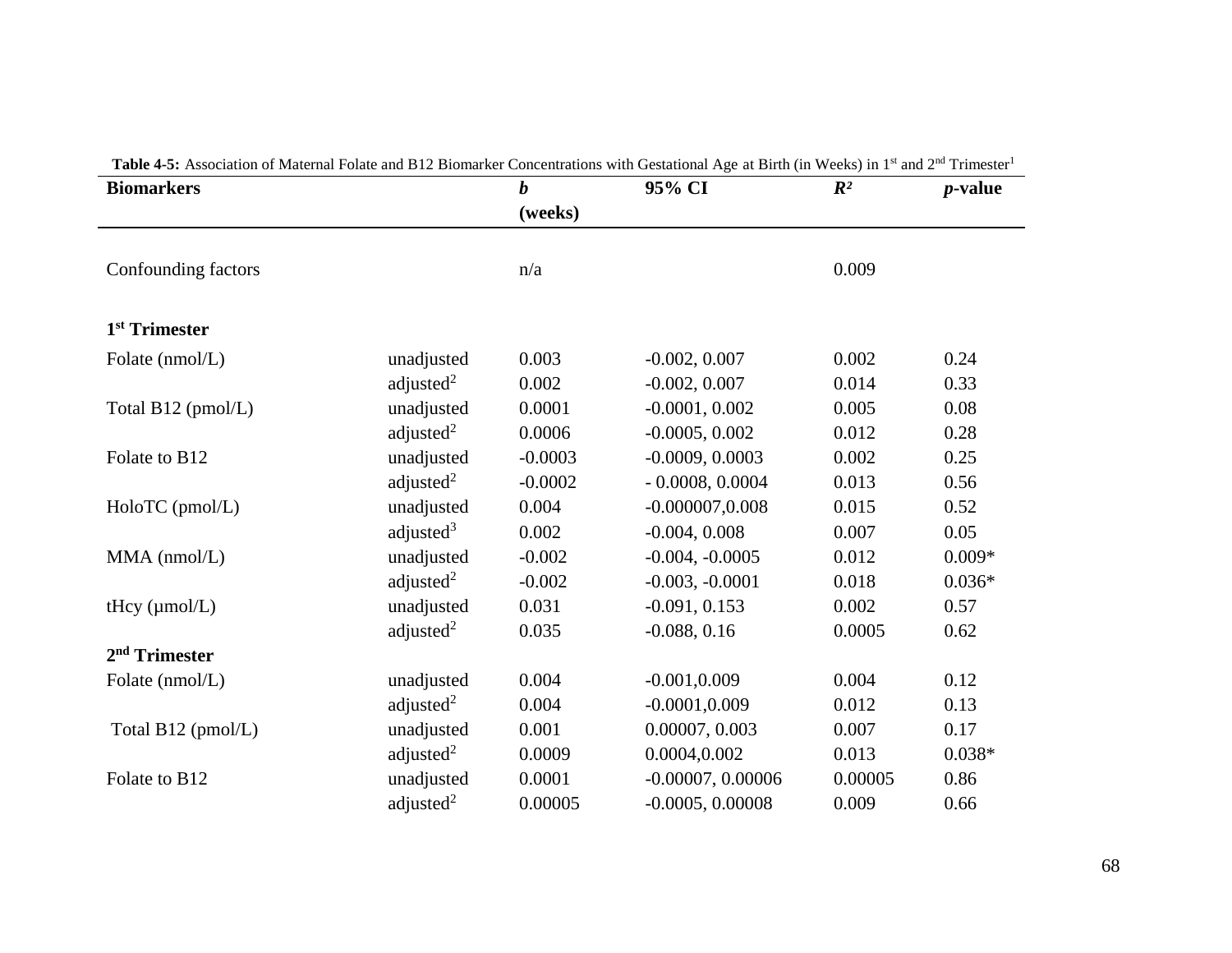| <b>Biomarkers</b>         |              | b        | 95% CI          | $\mathbb{R}^2$ | <i>p</i> -value |
|---------------------------|--------------|----------|-----------------|----------------|-----------------|
|                           |              | (weeks)  |                 |                |                 |
| $HoloTC$ (pmol/L)         | unadjusted   | 0.005    | 0.0005, 0.009   | 0.008          | $0.029*$        |
|                           | adjusted $3$ | 0.004    | $-0.002, 0.009$ | 0.018          | 0.19            |
| $MMA$ (nmol/L)            | unadjusted   | $-0.002$ | $-0.002, 0.001$ | 0.00006        | 0.84            |
|                           | adjusted $2$ | 0.0002   | $-0.001, 0.002$ | 0.010          | 0.82            |
| tHcy $(\mu \text{mol/L})$ | unadjusted   | 0.13     | 0.013, 0.24     | 0.009          | $0.029*$        |
|                           | adjusted $2$ | 0.12     | 0.009, 0.24     | 0.018          | $0.034*$        |

Multiple linear regression analysis with gestational age at birth as dependent variables, and folate, total B12, MMA, holoTC and tHcy concentrations as independent variables.

**Abbreviations:** holoTC, holotranscobalamin; MMA, methylmalonic acid; tHcy, total homocysteine.

Note: 95% CI; 95% confidence interval for *b*-coefficient

1 the association was tested using univariate and multivariate linear regressions

2 adjusted for: ethnicity, maternal age and infant sex.

3 adjusted for: ethnicity, maternal age, infant sex, gestational age at birth, and censored data.

 $*$  *p*-values were significant at the  $p < 0.05$  level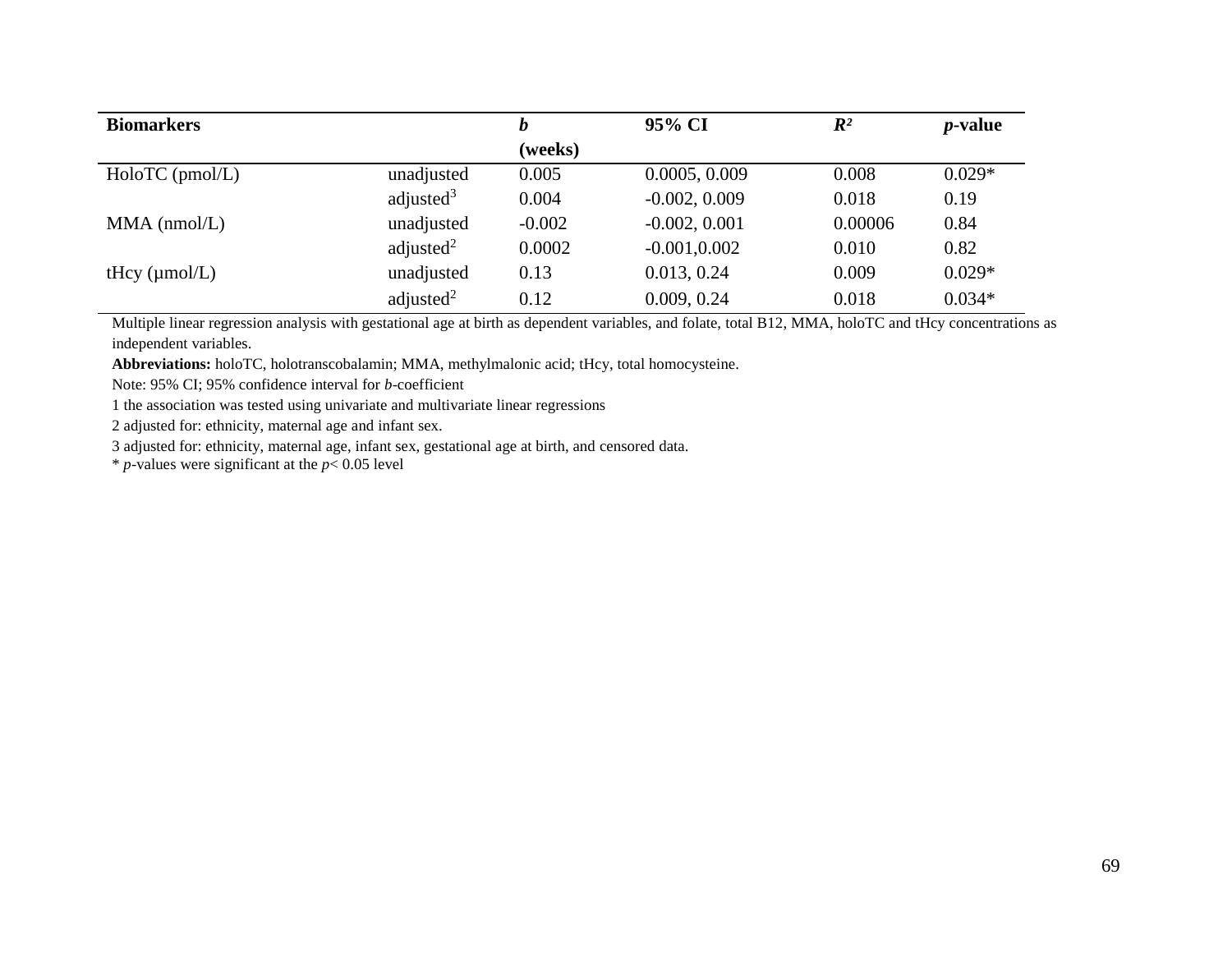# **4.2.1 Association of Maternal Folate and B12 Biomarker Concentrations in Quartiles with Birth Outcomes**

This subsection presents the results of maternal folate and B12 biomarker concentrations as quartiles (categorical variables), and their association with birthweight and gestational age at birth in the first and second trimester. It also includes maternal folate and B12 status combined (in the form of the ratio of serum folate/total B12 concentration) as quartiles (categorical variables) and their association with birthweight and gestational age at birth in the first and second trimester. The quartile groups were conducted by using first quartile  $(25<sup>th</sup>$  percentile), median and third quartile (75<sup>th</sup> percentile), of maternal folate and B12 biomarker concentrations. The first quartile was considered the reference group for the maternal folate and B12 biomarker concentrations in these analyses. The associations between maternal folate and B12 biomarker concentrations were calculated using adjusted linear regression analyses.

#### Birthweight

The association of maternal folate and B12 biomarker concentration quartiles with birthweight in the first and second trimesters assessed by multiple linear regression analyses, is summarized in **Table 4-6.** The analyses were completed by controlling for the confounding factors for birthweight, including ethnicity, maternal age, infant sex and gestational age at birth.

Maternal folate concentration in the first trimester was inversely associated with birthweight ( $b$ =-101.8 g,  $p$ = 0.03) when comparing the third quartile (66.9-81.8 nmol/L) with the reference group  $(\leq 53.3$ nmol/L), which is consistent with the continuous folate concentration analysis. Maternal tHcy in the first trimester was inversely associated with birthweight (*b*=-109.6 g,  $p=0.02$ ) when comparing the third quartile (5 – 5.7 µmol/L) with the reference group ( $\leq 5.7$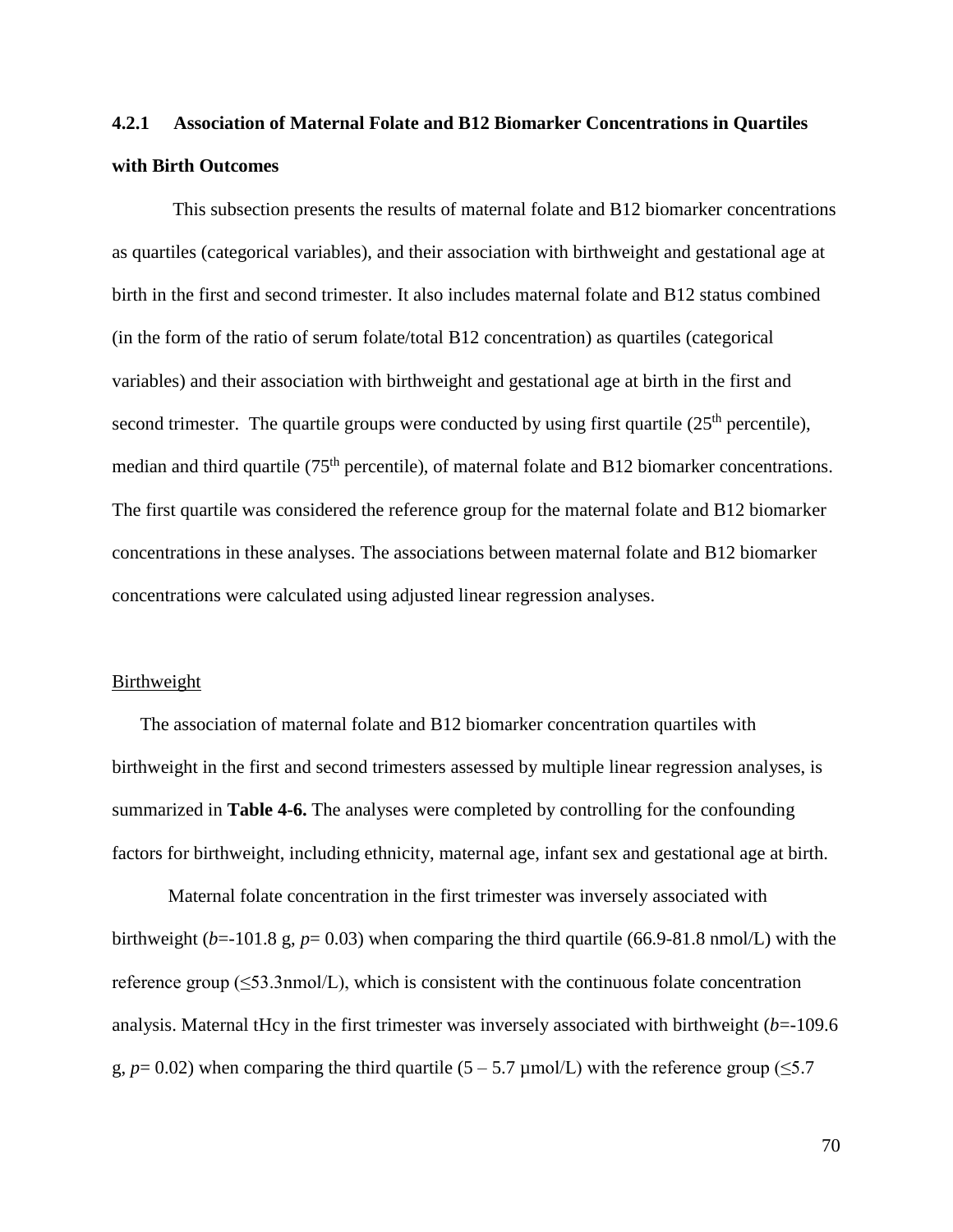µmol/L). Regarding vitamin B12 biomarker concentrations, there was a significant inverse association between birthweight and total B12 in the second quartile compared with the reference group. Maternal total B12 concentrations in the second quartile  $(Q2 = 160-221$  pmol/L and 148-221 pmol/L in the first and second trimester, respectively) was associated with a 103.9 and 103.5 g lower birthweight compared to the reference group (Q1  $\leq$ 160 pmol/L and  $\leq$ 148 pmol/L in the first and second trimester, respectively) ( $p$ < 0.05). In the second trimester, maternal total B12 concentrations in the fourth quartile  $(Q4 \ge 299 \text{ pmol/L})$  was associated with a 94.5 g lower birthweight compared to the reference group ( $Q1 \le 148$  pmol/L) ( $p= 0.045$ ). Maternal MMA and holoTC in quartile analysis were not associated with birthweight in either trimester. In conclusion, maternal serum folate and total B12 concentrations were inversely associated with birthweight in this study.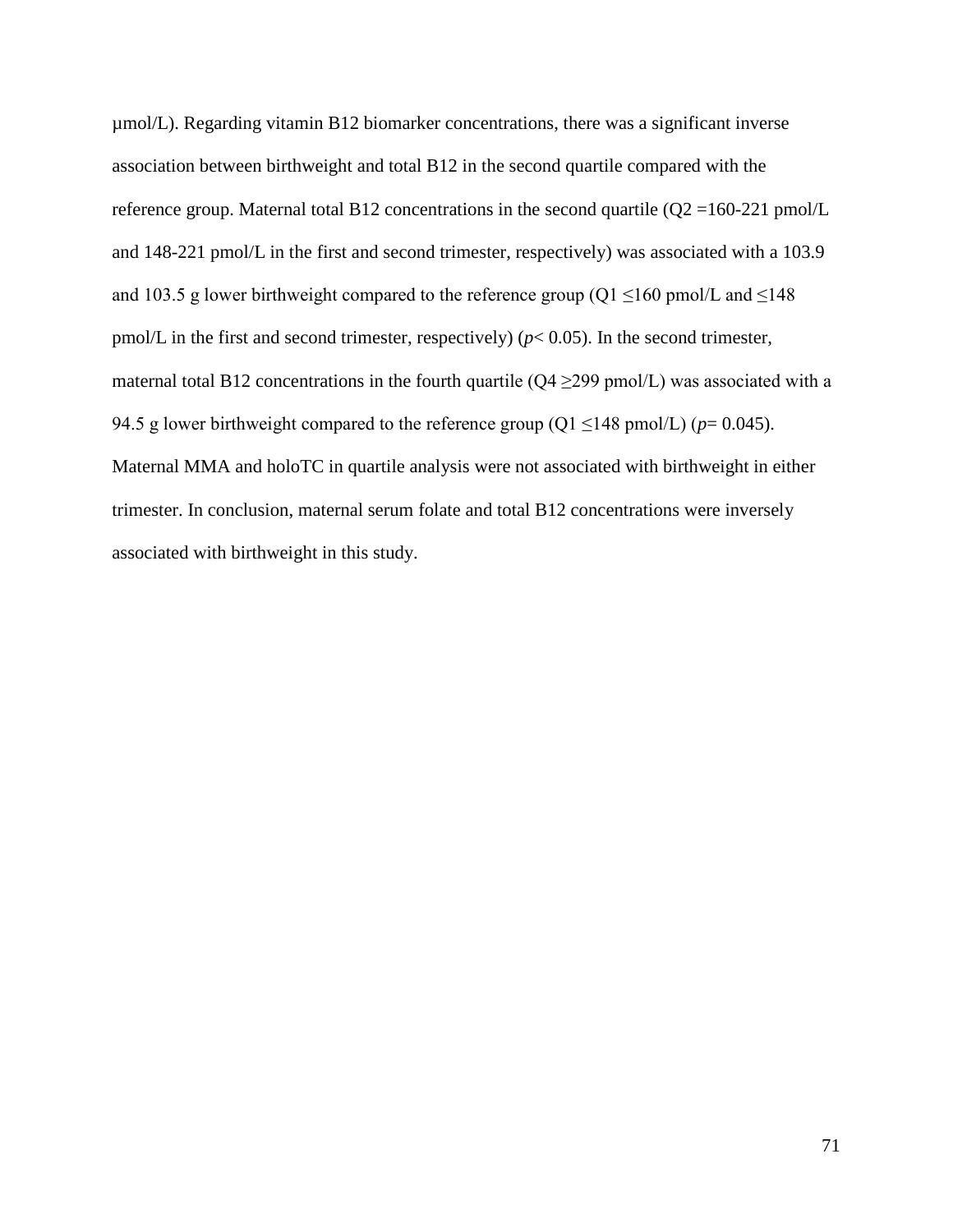| <b>Biomarkers</b>              |          |           | Birthweight <sup>1</sup> |            | $\chi$ author with Dirthweight (in Stand) in T and $\Xi$<br><b>Biomarkers</b> | Birthweight <sup>1</sup> |           |                     |         |
|--------------------------------|----------|-----------|--------------------------|------------|-------------------------------------------------------------------------------|--------------------------|-----------|---------------------|---------|
| 1 <sup>st</sup> Trimester      | No. of   | b(g)      | $(95\%CI)$               | $p$ -value | 2 <sub>nd</sub>                                                               | No. of                   | b(g)      | $(95\% \text{ CI})$ | $p-$    |
|                                | subjects |           |                          |            | <b>Trimester</b>                                                              | subjects                 |           |                     | value   |
| <b>Folate</b>                  |          |           |                          |            | <b>Folate</b>                                                                 |                          |           |                     |         |
| (mmol/L)                       |          |           |                          |            | (mmol/L)                                                                      |                          |           |                     |         |
| $Q1 (\leq 53.3)$               | 157      | Reference |                          |            | $Q1$ ( $\leq$ 55.5)                                                           | 157                      | Reference |                     |         |
| $Q2(53.3-$                     | 152      | 14.41     | $-77.0, 105.8$           | 0.75       | $Q2(55.5-$                                                                    | 158                      | $-25.9$   | $-120.4, 68.61$     | 0.59    |
| 66.9                           |          |           |                          |            | 69.3)                                                                         |                          |           |                     |         |
| Q3 (66.9-                      | 154      | $-101.8$  | $-192.5, -11.1$          | $0.03*$    | $Q3(69.3-$                                                                    | 160                      | $-25.9$   | $-199.4, 67.61$     | 0.58    |
| 81.8)                          |          |           |                          |            | 87.8)                                                                         |                          |           |                     |         |
| $Q4$ ( $\geq 81.8$ )           | 154      | $-74.76$  | $-165.5, 16.0$           | 0.11       | $Q4 ( \geq 87.8)$                                                             | 152                      | 4.14      | $-89.97, 98.25$     | 0.93    |
| <b>Total B12</b>               |          |           |                          |            | <b>Total B12</b>                                                              |                          |           |                     |         |
| (pmol/L)                       |          |           |                          |            | (pmol/L)                                                                      |                          |           |                     |         |
| $Q1 (\leq 160)$                | 153      | Reference |                          |            | $Q1 (\leq 148)$                                                               | 168                      | Reference |                     |         |
| $Q2(160-221)$                  | 156      | $-103.9$  | $-195.8, -12.02$         | $0.01*$    | $Q2(148-221)$                                                                 | 169                      | $-103.5$  | $-194.6, -12.34$    | $0.03*$ |
|                                |          |           |                          |            |                                                                               |                          |           |                     |         |
| $Q3(221-299)$                  | 159      | $-61.43$  | $-154.3, -31.93$         | $0.03*$    | $Q3(221-299)$                                                                 | 166                      | $-42.94$  | $-135.1, 49.22$     | 0.36    |
| Q4 (299)                       | 156      | $-128.3$  | $-221.6, -34.92$         | 0.19       | $Q4$ ( $\geq$ 299)                                                            | 170                      | $-94.50$  | $-186.7, -2.28$     | $0.04*$ |
| <b>Folate to</b><br><b>B12</b> |          |           |                          |            | <b>Folate to B12</b>                                                          |                          |           |                     |         |
| $Q1 (\leq 199)$                | 152      | Reference |                          |            | $Q1 (\leq 233)$                                                               | 157                      | Reference |                     |         |
| $Q2(199-295)$                  | 152      | $-41.74$  | $-133.0, 49.47$          | 0.36       | $Q2(233-341)$                                                                 | 156                      | 35.90     | $-57.28$ , 129.1    | 0.45    |
| $Q3(295-441)$                  | 151      | $-55.01$  | $-147.0, 37.01$          | 0.24       | $Q3(341-491)$                                                                 | 156                      | 36.82     | $-57.28$ , 130.8    | 0.44    |

Table 4-6: Association of Maternal Folate and B12 Biomarker Concentration in Quartiles with Birthweight (in Grams) in 1<sup>st</sup> and 2<sup>nd</sup> Trimester<sup>1</sup>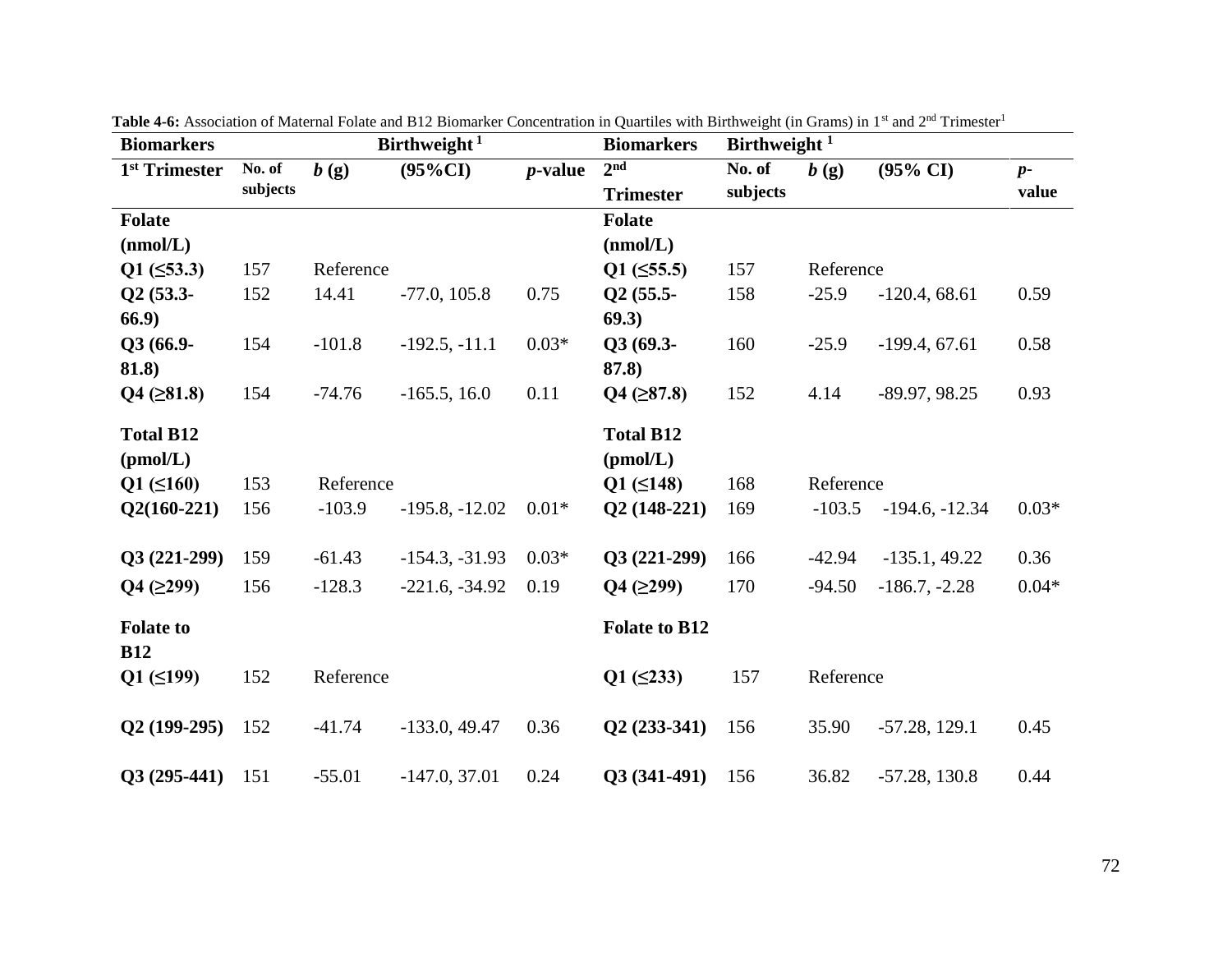| <b>Biomarkers</b>         |            |           | Birthweight <sup>1</sup> |            | <b>Biomarkers</b>     | Birthweight <sup>1</sup> |                    |                     |       |
|---------------------------|------------|-----------|--------------------------|------------|-----------------------|--------------------------|--------------------|---------------------|-------|
| 1 <sup>st</sup> Trimester | No. of     | b(g)      | $(95\%CI)$               | $p$ -value | 2 <sup>nd</sup>       | No. of                   | b(g)               | $(95\% \text{ CI})$ | $p-$  |
|                           | subjects   |           |                          |            | <b>Trimester</b>      | subjects                 |                    |                     | value |
| $Q4 ( \geq 441)$          | 152        | 13.75     | $-79.1, 107.3$           | 0.77       | $Q4 ( \geq 491)$      | 156                      | 71.01              | $-24.26, 166.3$     | 0.14  |
| HoloTC                    |            |           |                          |            | HoloTC                |                          |                    |                     |       |
| (pmol/L)                  |            |           |                          |            | (pmol/L)              |                          |                    |                     |       |
| $Q1 (\leq 60.5)$          | 153        | Reference |                          |            | $Q1 (\leq 54.9)$      | 148                      | Reference          |                     |       |
| $Q2(60.5-$<br>83.8)       | 152        | $-78.72$  | $-171.6$ , 14.16         | 0.10       | Q2 (54.9-<br>76.4)    | 149                      | $-40.55$           | $-135.4, 54.26$     | 0.40  |
| Q3 (83.8-<br>115)         | 154        | $-50.11$  | $-141.4, 41.13$          | 0.28       | Q3 (76.4-<br>106)     | 148                      | $-56.76$           | $-152.1, 38.54$     | 0.24  |
| $Q4$ ( $\geq$ 115)        | 154        | $-89.77$  | $-182.3, 2.76$           | 0.06       | $Q4 ( \geq 106)$      | 150                      | $-77.12$           | $-172.7, 18.43$     | 0.11  |
| <b>MMA</b>                |            |           |                          |            | <b>MMA</b>            |                          |                    |                     |       |
| (nmol/L)                  |            | Reference |                          |            | (mmol/L)              |                          |                    |                     |       |
| $Q1$ ( $\geq$ 159)        | 155<br>153 | $-72.6$   |                          | 0.12       | $Q1 ( \geq 152)$      | 158<br>157               | Reference<br>34.51 |                     |       |
| $Q2(120-159)$             |            |           | $-166, 20.8$             |            | $Q2(114-152)$         |                          |                    | $-9.09, 175.6$      | 0.46  |
| $Q3(100-120)$             | 154        | $-28.4$   | $-121.1, 64.3$           | 0.54       | Q3 (91.5-<br>114)     | 156                      | 46.17              | $-21.00, 164.2$     | 0.33  |
| $Q4 (\leq 100)$           | 151        | $-60.91$  | $-154.3, 32.5,$          | 0.20       | $Q4$ ( $\leq$ 91.5)   | 156                      | $-37.10$           | $-55.54, 129.8$     | 0.43  |
| tHcy<br>$(\mu mol/L)$     |            |           |                          |            | tHcy<br>$(\mu mol/L)$ |                          |                    |                     |       |
| $Q1$ ( $\geq 5.7$ )       | 142        | Reference |                          |            | $Q1$ ( $\geq 5.15$ )  | 133                      | Reference          |                     |       |
| $Q2(5.0-5.7)$             | 148        | $-109.6$  | $-203.4, 15.81$          | $0.02*$    | Q2 (4.43-<br>5.15)    | 128                      | 7.59               | $-91.47, 106.65$    | 0.88  |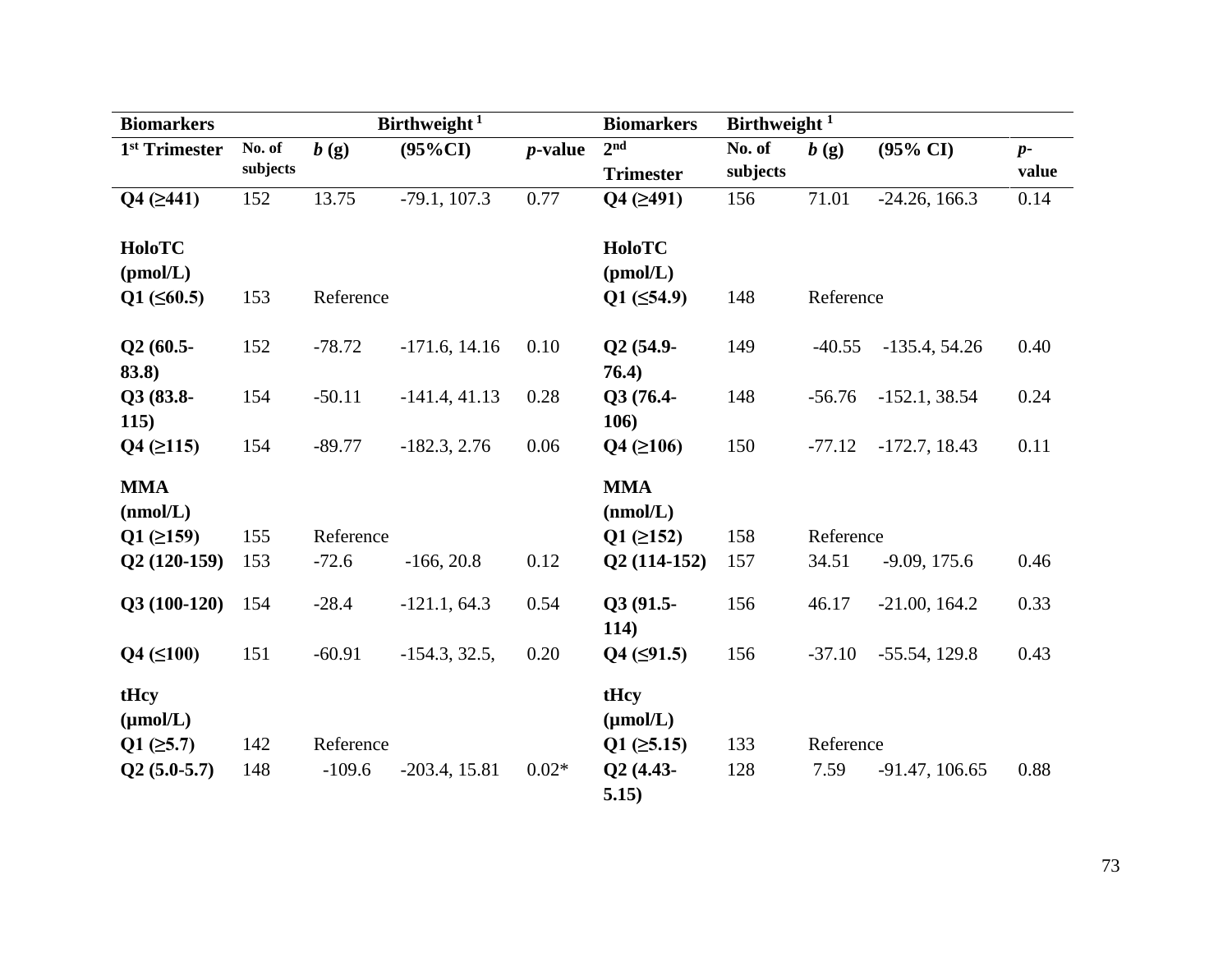| <b>Biomarkers</b>         |          |         | Birthweight <sup>1</sup> |                 | <b>Biomarkers</b> | Birthweight <sup>1</sup> |       |                     |                    |
|---------------------------|----------|---------|--------------------------|-----------------|-------------------|--------------------------|-------|---------------------|--------------------|
| 1 <sup>st</sup> Trimester | No. of   | b(g)    | $(95\%CI)$               | <i>p</i> -value | 2 <sup>nd</sup>   | No. of                   | b(g)  | $(95\% \text{ CI})$ | $\boldsymbol{D}$ - |
|                           | subjects |         |                          |                 | <b>Trimester</b>  | subjects                 |       |                     | value              |
| $Q3(4.40-5.0)$            | 145      | $-83.4$ | $-178.6, 11.72$          | 0.08            | $Q3(3.68-$        | 159                      | 40.66 | $-54.4$ , 135.8     | 0.40               |
|                           |          |         |                          |                 | (4.43)            |                          |       |                     |                    |
| $Q4 (\leq 4.40)$          | 136      | $-69.9$ | $-166.6, 26.64$          | 0.16            | $Q4 (\leq 3.68)$  | 122                      | 93.81 | $-8.11, 195.7$      | 0.07               |

Multiple linear regression analysis with birthweight as dependent variables and, folate, total B12, MMA, holoTC and homocysteine quartiles in the first and second trimesters as independent variables. Q1 through Q4 represents the quartile distribution of the relative concentrations. Q1 is the reference value. **Abbreviations:** holoTC, holotranscobalamin; MMA, methylmalonic acid; tHcy, total homocysteine.

1 adjusted for ethnicity, maternal age, and infant sex.

 $*$  *p*-values were significant at the  $p < 0.05$  level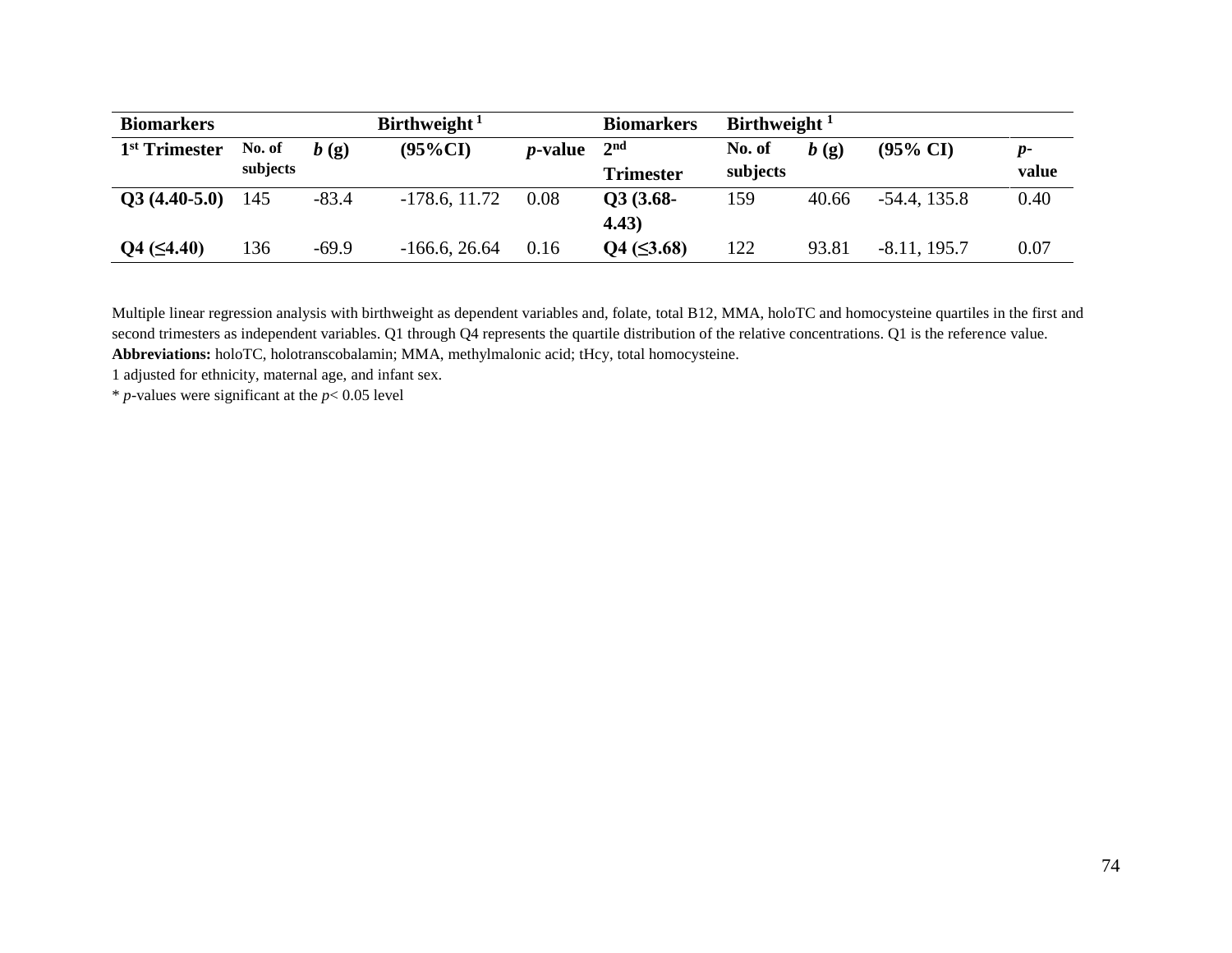#### Gestational Age at Birth:

The association of maternal folate and B12 biomarker concentration quartiles with gestational age at birth in the first and second trimester, assessed by multiple linear regression analyses, is summarized in **Table 4-7**. The analyses were done by controlling for confounding factors that affect gestational age at birth, including ethnicity, maternal age and infant sex. The first quartile was considered the reference group for the maternal folate and B12 biomarker concentration quartiles in these analyses.

In the first trimester, maternal folate and B12 biomarker concentrations did not show any significant associations with gestational age at birth. In addition, gestational age at birth did not differ significantly between mothers with different quartiles of folate to B12 ratio in either trimester.

In the second trimester, maternal total B12 concentration  $(Q3=220-299 \text{ nmol/L})$  was associated with higher gestational age at birth compared to the reference group ( $Q1 \le 148$  nmol/L)  $(b=0.4 \text{ wk}, p= 0.03)$ . There was a 3-day increase in gestational age at birth for mothers in the third quartile of total B12 concentration compared to mothers in the lowest quartile for maternal total B12 concentration. There was a significant positive association between maternal folate and gestational age at birth in the second trimester. This association was found in the second, third and fourth quartile group compared to the reference group (*p=* 0.005, 0.001 and 0.005 respectively). Mothers in the second quartile (i.e., folate concentration between 55.5-69.3 nmol/L) had a 4.5-day increase in gestational age at birth compared to the mothers in the lowest quartile (i.e., folate concentration  $\leq$ 55.5 nmol/L). Moreover, mothers in the third quartile (folate concentration between 69.3-87.8 nmol/L) had a 4-day increase in gestational age at birth compared to the mothers in the lowest quartile (folate concentration  $\leq$ 55.5 pmol/L). Mothers in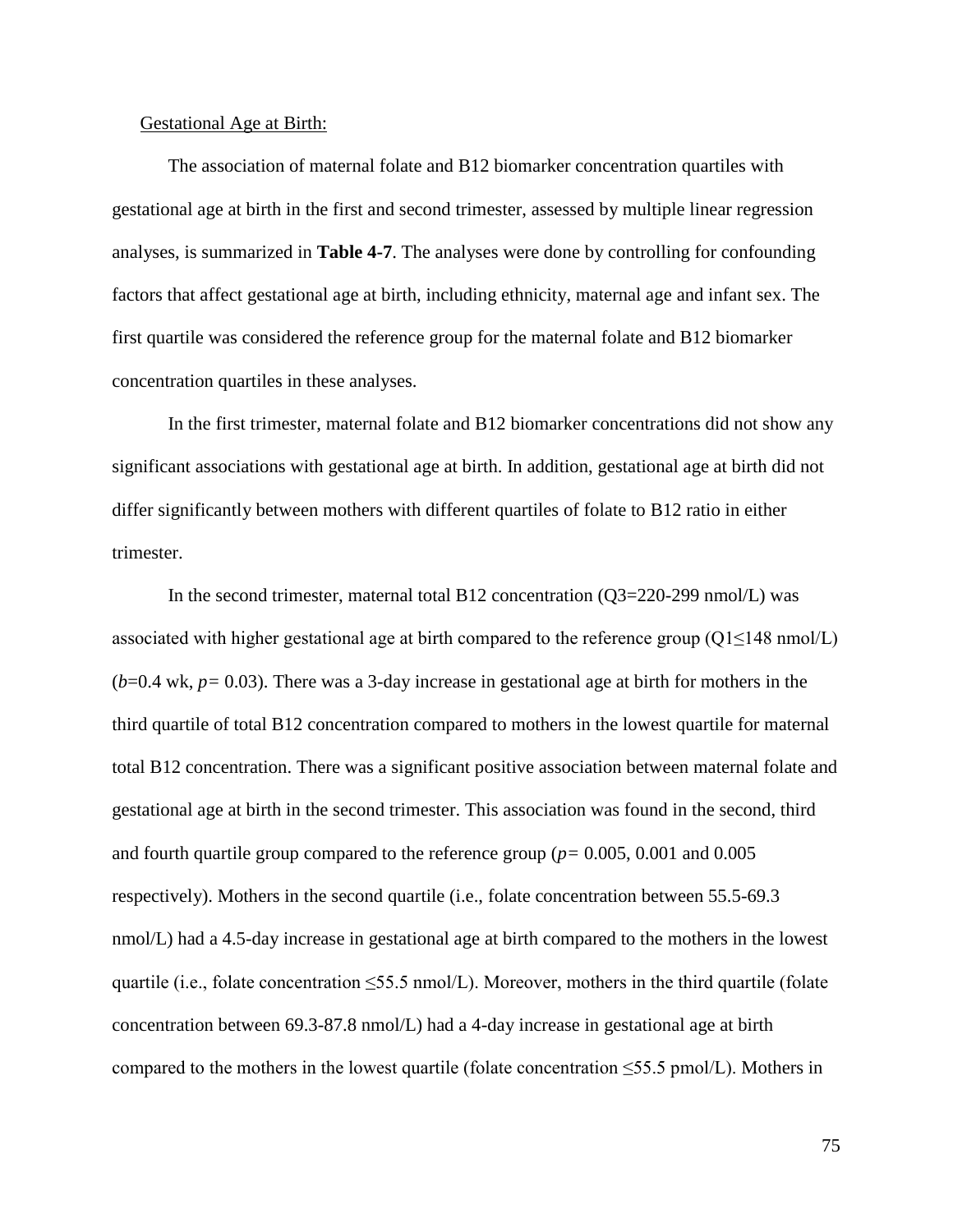the fourth quartile (i.e., folate concentration  $\geq 87.8$  nmol/L) had a 4-day increase in gestational age at birth compared to the mothers in the lowest quartile (i.e., folate concentration  $\leq 55.5$ nmol/L).

There was a significant positive association between maternal tHcy and gestational age at birth in the second trimester. This positive association was found in the lowest quartile group (Q4≤3.68 µmol/L) compared to the reference group (Q1≥5.15 µmol/L)(*b*=0.45 wk, *p=*0.02 respectively). However, this association was weak with a difference of a 3-day. In sum, maternal serum folate and total B12 concentrations had a very weak positive association with gestational age at birth in this study.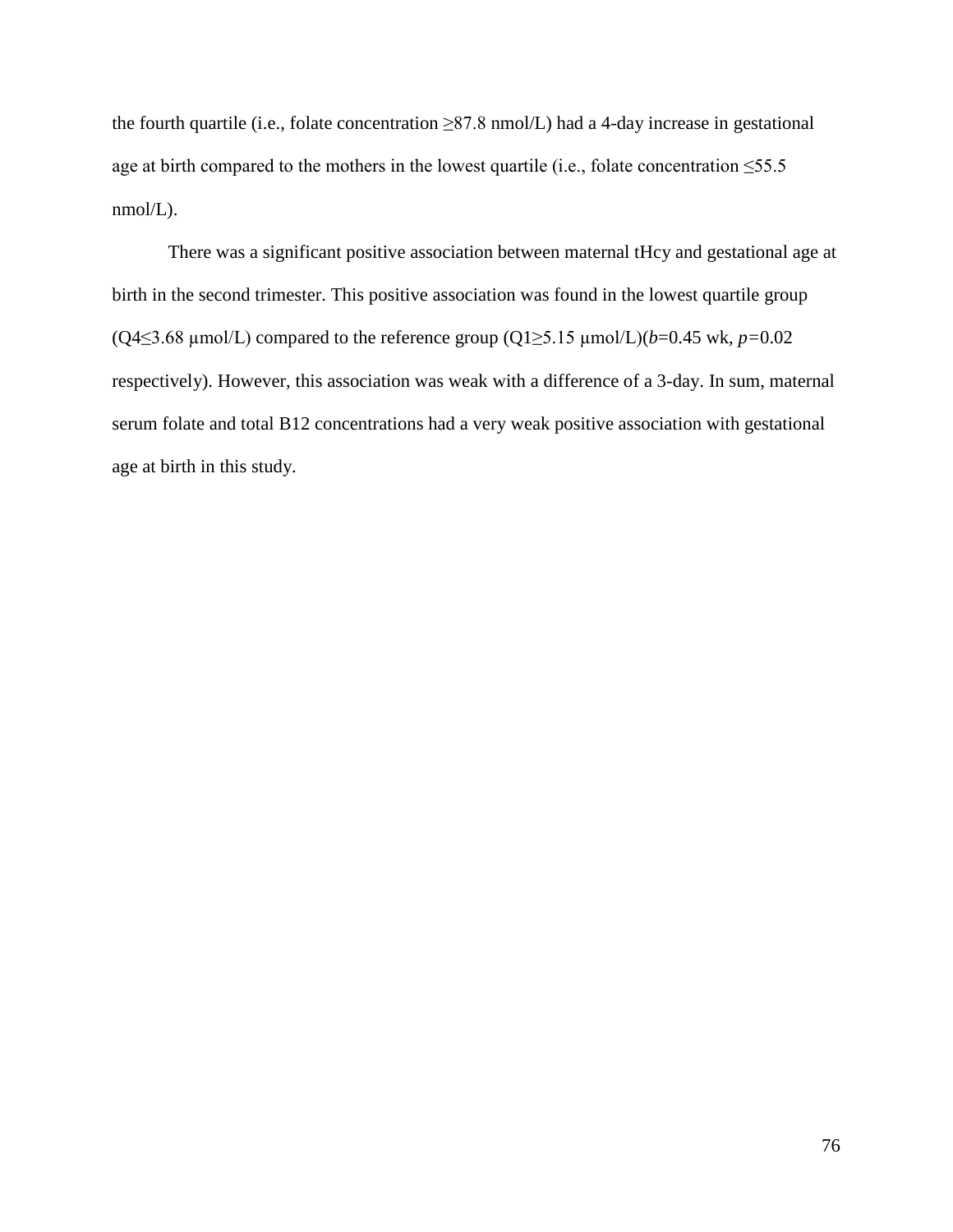| <b>Biomarkers</b>            |                    |                             | Gestational age at birth <sup>1</sup> |               | <b>Biomarkers</b>            |                    |                             | Gestational age at birth <sup>1</sup> |            |
|------------------------------|--------------------|-----------------------------|---------------------------------------|---------------|------------------------------|--------------------|-----------------------------|---------------------------------------|------------|
| 1 <sup>st</sup> Trimester    | No. of<br>subjects | $\boldsymbol{b}$<br>(weeks) | $(95\% \text{ CI})$                   | $p-$<br>value | 2 <sup>nd</sup> Trimester    | No. of<br>subjects | $\boldsymbol{b}$<br>(weeks) | $(95\% \text{ CI})$                   | $p$ -value |
| Folate (nmol/L)              |                    |                             |                                       |               | Folate (nmol/L)              |                    |                             |                                       |            |
| $Q1 (\leq 53.3)$             | 151                | Reference                   |                                       |               | $Q1$ ( $\leq$ 55.5)          | 152                | Reference                   |                                       |            |
| $Q2(53.3-66.9)$              | 141                | 0.09                        | $-0.27, 0.45$                         | 0.63          | $Q2(55.5-69.3)$              | 146                | 0.65                        | 0.28, 1.02                            | $0.0005*$  |
| $Q3(66.9-81.8)$              | 147                | 0.27                        | $-0.09, 0.62$                         | 0.14          | $Q3(69.3-87.8)$              | 153                | 0.59                        | 0.23, 0.95                            | $0.001*$   |
| $Q4$ ( $\geq 81.8$ )         | 148                | $-0.03$                     | $-0.38, 0.33$                         | 0.88          | $Q4 (\geq 87.8)$             | 147                | 0.52                        | 0.16, 0.89                            | $0.005*$   |
| <b>Total B12</b><br>(pmol/L) |                    |                             |                                       |               | <b>Total B12</b><br>(pmol/L) |                    |                             |                                       |            |
| $Q1 (\leq 160)$              | 147                | Reference                   |                                       |               | $Q1 (\leq 148)$              | 158                | Reference                   |                                       |            |
| $Q2(160-221)$                | 144                | 0.30                        | $-0.67, 0.06$                         | 0.10          | $Q2(148-221)$                | 157                | 0.16                        | $-0.20, 0.52$                         | 0.39       |
| $Q3(221-299)$                | 148                | 0.12                        | $-0.25, 0.49$                         | 0.53          | $Q3(221-299)$                | 161                | 0.40                        | 0.04, 0.77                            | $0.03*$    |
| Q4 (299)                     | 151                | 0.05                        | $-0.32, 0.42$                         | 0.80          | Q4 (299)                     | 165                | 0.27                        | $-0.09, 0.64$                         | 0.15       |
| <b>Folate to B12</b>         |                    |                             |                                       |               | <b>Folate to B12</b>         |                    |                             |                                       |            |
| $Q1 (\leq 199)$              | 149                | Reference                   |                                       |               | $Q1 (\leq 233)$              | 154                | Reference                   |                                       |            |
| $Q2(199-295)$                | 146                | $-0.06$                     | $-0.42, 0.30$                         | 0.75          | $Q2(233-341)$                | 148                | $-0.07$                     | $-0.44, 0.30$                         | 0.72       |
| $Q3(295-441)$                | 143                | $-0.01$                     | $-0.38, 0.35$                         | 0.94          | $Q3(341-491)$                | 147                | $-0.01$                     | $-0.39, 0.36$                         | 0.95       |
| $Q4$ ( $\geq 441$ )          | 144                | $-0.07$                     | $-0.44, 0.30$                         | 0.72          | $Q4 ( \geq 491)$             | 147                | $-0.02$                     | $-0.40, 0.36$                         | 0.90       |

Table 4-7: Association of Maternal Folate and B12 Biomarker Concentrations in Quartiles with Gestational Age at Birth (in Weeks) in 1<sup>st</sup> and 2<sup>nd</sup> Trimester<sup>1</sup>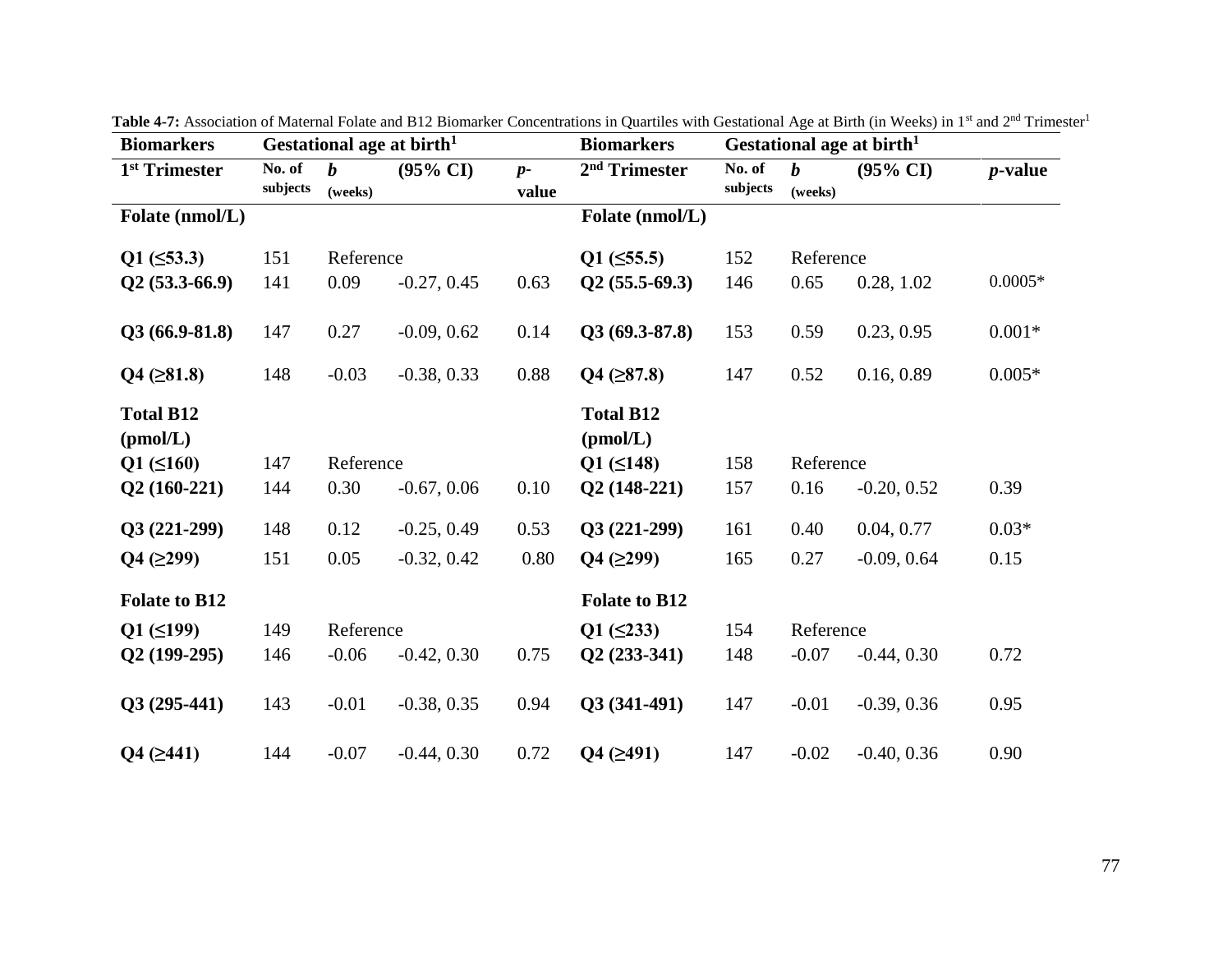| <b>Biomarkers</b>         |                    |                     | Gestational age at birth <sup>1</sup> | <b>Biomarkers</b>   | Gestational age at birth <sup>1</sup> |                    |                     |                     |                 |
|---------------------------|--------------------|---------------------|---------------------------------------|---------------------|---------------------------------------|--------------------|---------------------|---------------------|-----------------|
| 1 <sup>st</sup> Trimester | No. of<br>subjects | $\bm{h}$<br>(weeks) | $(95\% \text{ CI})$                   | $p-$<br>value       | 2 <sup>nd</sup> Trimester             | No. of<br>subjects | $\bm{h}$<br>(weeks) | $(95\% \text{ CI})$ | <i>p</i> -value |
| <b>HoloTC</b>             |                    |                     |                                       |                     | <b>HoloTC</b>                         |                    |                     |                     |                 |
| (pmol/L)                  |                    |                     |                                       |                     | (pmol/L)                              |                    |                     |                     |                 |
| $Q1 (\leq 60.5)$          | 149                |                     |                                       |                     | $Q1 (\leq 54.9)$                      | 141                | Reference           |                     |                 |
| $Q2(60.5-83.8)$           | 142                | $-0.19$             | $-0.27, 0.54$                         | 0.31                | $Q2(54.9-76.4)$                       | 141                | $-0.09$             | $-0.46, 0.28$       | 0.62            |
| $Q3(83.8-115)$            | 147                | $-0.04$             | $-0.24, 0.58$                         | 0.85                | $Q3(76.4-106)$                        | 140                | 0.002               | $-0.37, 0.38$       | 0.98            |
| $Q4$ ( $\geq$ 115)        | 144                | 0.23                | $-0.28, 0.53$                         | 0.22                | $Q4 ( \geq 106)$                      | 142                | 0.33                | $-0.04, 0.70$       | 0.08            |
| MMA (nmol/L)              |                    |                     |                                       |                     | MMA(nmol/)                            |                    |                     |                     |                 |
| $Q1$ ( $\geq$ 159)        | 147                | Reference           |                                       | $Q1$ ( $\leq$ 91.5) | 152                                   | Reference          |                     |                     |                 |
| $Q2(120-159)$             | 141                | 0.27                | $-0.09, 0.64$                         | 0.13                | $Q2(91.5-114)$                        | 149                | $-0.23$             | $-0.6, 0.15$        | 0.23            |
| $Q3(100-120)$             | 147                | 0.28                | $-0.08, 0.65$                         | 0.12                | $Q3(114-152)$                         | 148                | $-0.05$             | $-0.42, 0.32$       | 0.78            |
| $Q4 (\leq 100)$           | 146                | 0.36                | $-0.004, 0.73$                        | 0.05                | $Q4$ ( $\geq$ 152)                    | 148                | $-0.02$             | $-0.35, 0.39$       | 0.90            |
| tHcy $(\mu mol/L)$        |                    |                     |                                       |                     | tHcy $(\mu mol/L)$                    |                    |                     |                     |                 |
| $Q1$ ( $\geq 5.7$ )       | 137                | Reference           |                                       |                     | $Q1$ ( $\geq 5.15$ )                  | 132                |                     | Reference           |                 |
| $Q2(5.0-5.7)$             | 144                | $-0.12$             | $-0.49, 0.25$                         | 0.52                | $Q2(4.43-5.15)$                       | 125                | 0.15                | $-0.23, 0.54$       | 0.43            |
| $Q3(4.4-5.0)$             | 139                | $-0.29$             | $-0.66, 0.078$                        | 0.12                | $Q3(3.68-4.43)$                       | 150                | $-0.08$             | $-0.45, 0.30$       | 0.68            |
| $Q4 (\leq 4.4)$           | 128                | $-0.023$            | $-0.36, 0.40$                         | 0.90                | $Q4 (\leq 3.68)$                      | 117                | 0.45                | $-0.85, -0.05$      | $0.026*$        |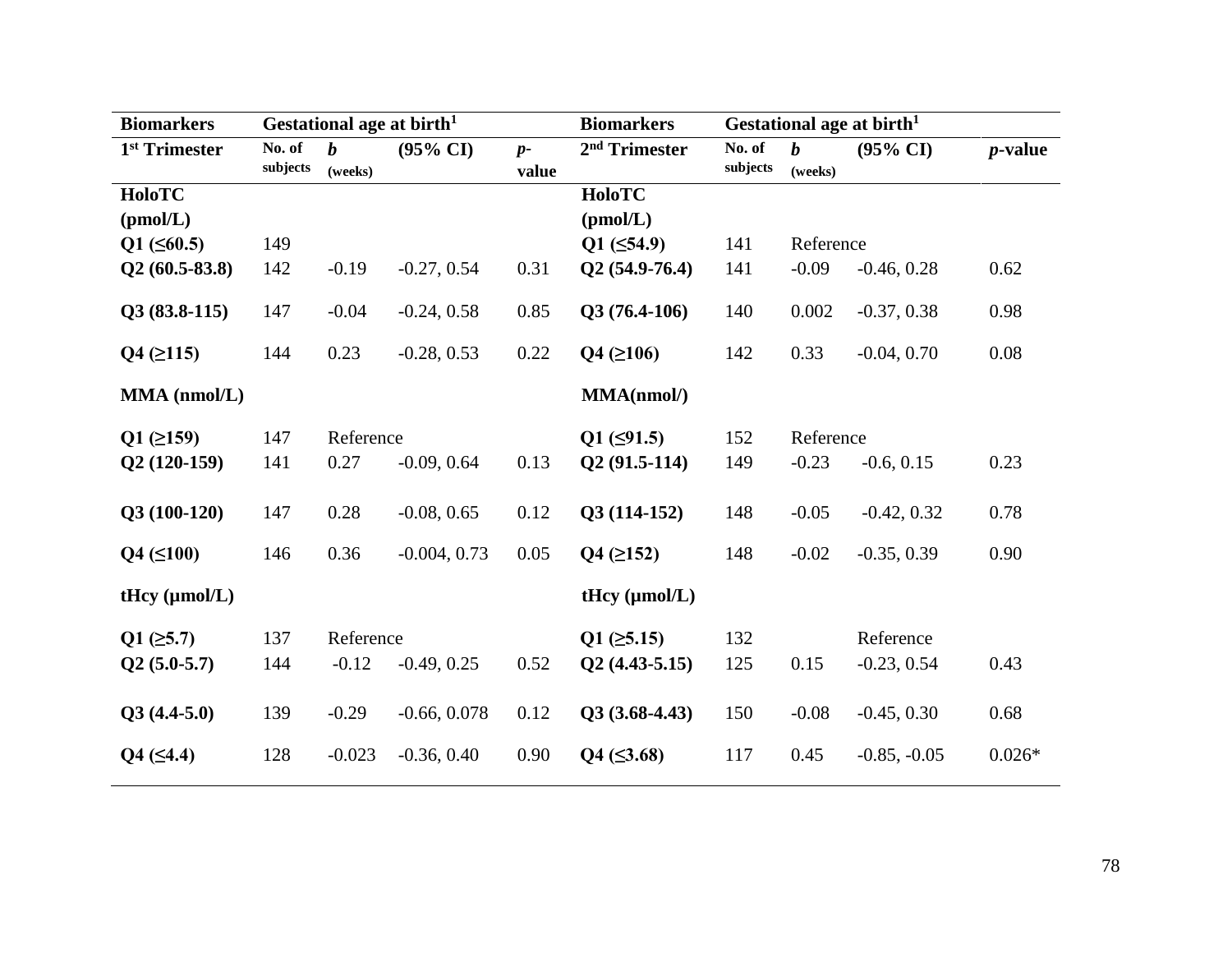Multiple linear regression analysis with birthweight and gestational age at birth as dependent variables and, folate, total B12, MMA, holoTC and homocysteine quartiles in the second trimester as independent variables. Q1 through Q4 represents the quartile distribution of the relative concentrations. Q1 is the reference value.

**Abbreviations:** holoTC, holotranscobalamin; MMA, methylmalonic acid; tHcy, total homocysteine.

- 1 adjusted for ethnicity, maternal age, and infant sex.
- 2 adjusted for ethnicity, maternal age, infant sex and, gestational age at birth
- $*$  *p*-values were significant at the  $p < 0.05$  level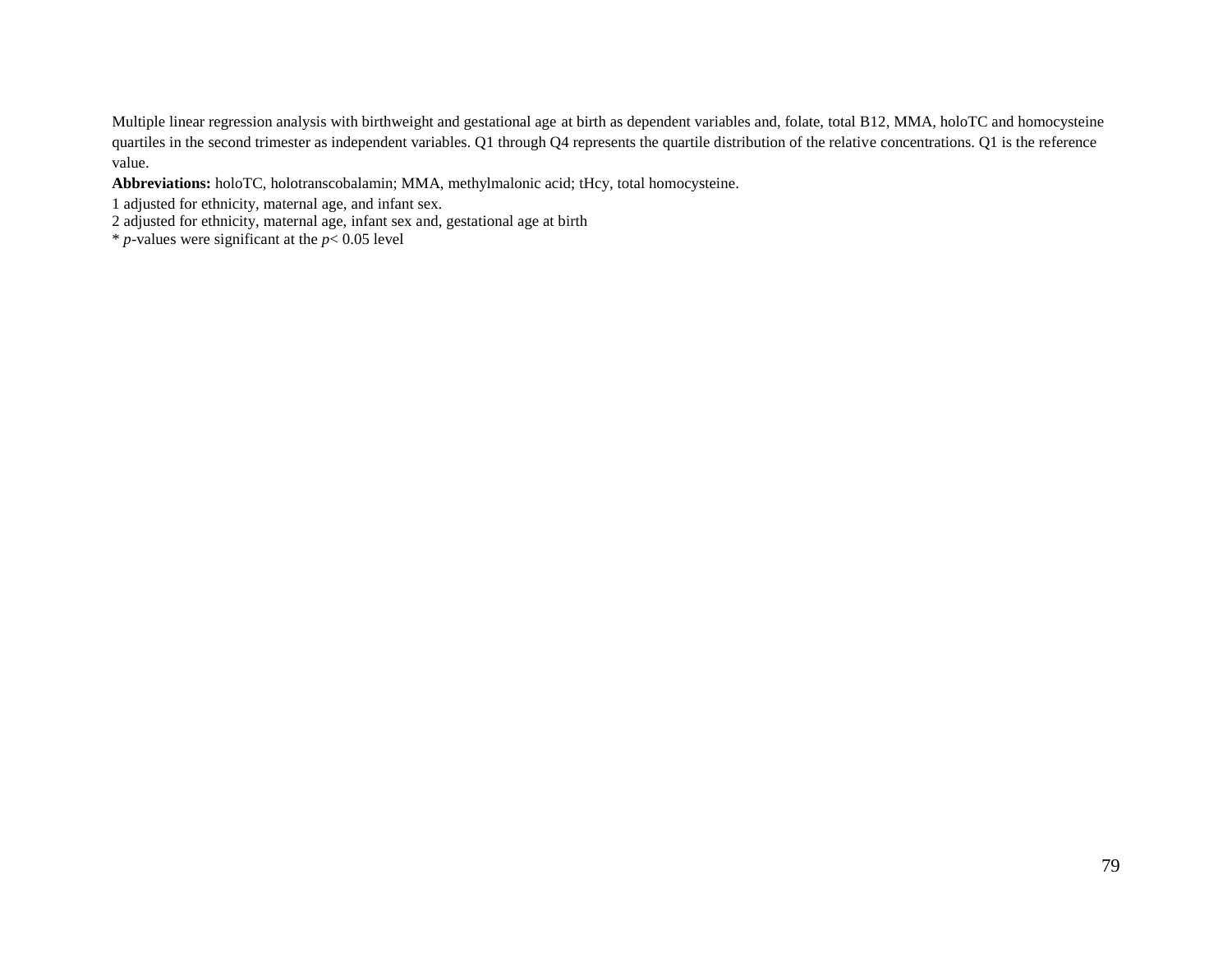## **4.3 Association of Maternal Folate and Vitamin B12 Changes During Early**

## **Pregnancy with Birthweight and Gestational Age at Birth**

## Birthweight

Adjusted linear regression analyses to determine the change in birthweight as a result of the change in maternal folate and B12 biomarker concentrations between the first and second trimester are summarized in **Table 4-8.** The analyses were done after controlling for known confounding factors that affect birthweight. These included gestational age at birth, ethnicity, maternal age and infant sex. There was no significant association found.

Table 4-8: Association of Maternal Folate and B12 Biomarker Concentration Change Between the 1<sup>st</sup> and 2<sup>nd</sup> Trimester with Birthweight (in Grams)<sup> $1$ </sup>

| Biomarkers <sup>2</sup>     | b(g)    | 95% CI          | $\mathbf{R}^2$ | <i>p</i> -value |
|-----------------------------|---------|-----------------|----------------|-----------------|
| Folate (nmol/L per week)    | 3.49    | $-1.370, 8.353$ | 0.26           | 0.16            |
| Total B12 (pmol/L per week) | 0.67    | $-0.980, 2.318$ | 0.25           | 0.43            |
| Folate to B12               | 0.054   | $-0.767, 0.875$ | 0.25           | 0.89            |
| HoloTC (pmol/L per week)    | $-2.36$ | $-6.026, 1.315$ | 0.24           | 0.21            |
| MMA (nmol/L per week)       | 0.331   | $-1.080, 1.741$ | 0.23           | 0.65            |
| tHcy $(\mu$ mol/L per week) | $-18.9$ | $-158.2, 120.4$ | 0.23           | 0.79            |

Multiple linear regression analysis with birthweight as dependent variables, and folate, total B12, MMA, holoTC and homocysteine concentrations difference between the first and second trimesters as independent variables. Note: 95% CI; 95% confidence interval for *b*-coefficient.

**Abbreviations:** holoTC, holotranscobalamin; MMA, methylmalonic acid; tHcy, total homocysteine, g=grams. <sup>1</sup>the association was tested using Multiple linear regressions after adjustment for: ethnicity, maternal age, infant sex and gestational age at birth.

<sup>2</sup> units are expressed as change in biomarker concentration per gestational week, calculated as

```
biomarker concentration (T2) − biomarker concentration (T1)
```
gestational age at blood collection (T2)  $-$  gestational age at blood collection (T1)

#### Gestational Age at Birth

Adjusted linear regression analyses that were conducted to determine the change in

gestational age at birth as a result of the change in concentration of maternal folate and B12

biomarker concentrations between the first and second trimester are summarized in **Table 4-9.**

The analyses were completed after controlling the confounding factors for gestational age at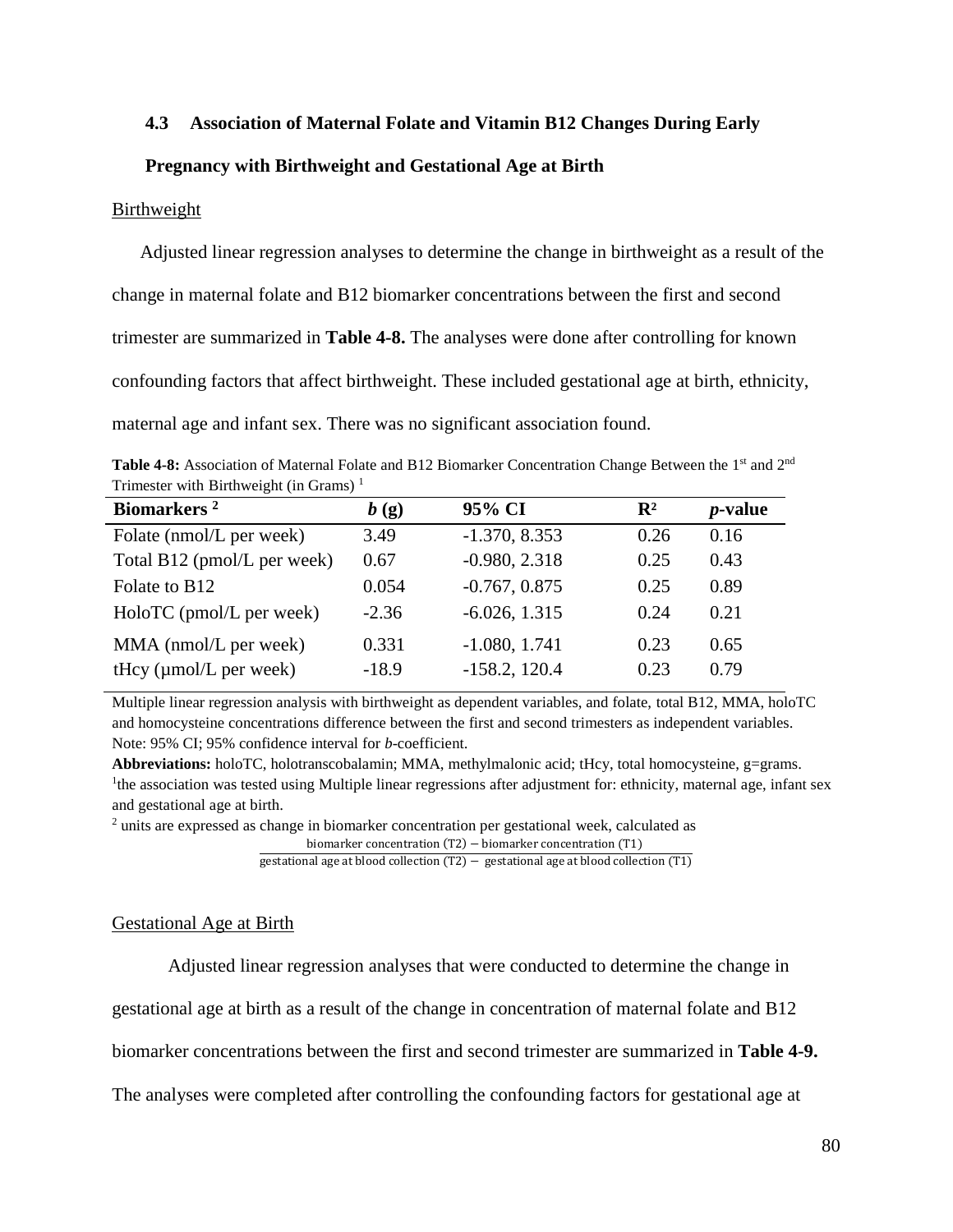birth, including ethnicity, maternal age and infant sex. There was no significant association

found.

Table 4-9: Association of Maternal Folate and B12 Biomarker Concentrations Changes Between the 1<sup>st</sup> and 2<sup>nd</sup> Trimester with Gestational Age at Birth (in Weeks) <sup>1</sup>

| Biomarkers <sup>2</sup>            | h       | 95% CI            | $\mathbf{R}^2$ | <i>p</i> -value |
|------------------------------------|---------|-------------------|----------------|-----------------|
| Folate (nmol/L per week)           | 0.00105 | $-0.0182, 0.0204$ | 0.013          | 0.91            |
| Total B12 (pmol/L per week)        | 0.00112 | $-0.0054, 0.0076$ | 0.011          | 0.74            |
| Folate to B <sub>12</sub>          | 0.00187 | $-0.0014, 0.0051$ | 0.014          | 0.26            |
| HoloTC (pmol/L per week)           | 0.01419 | $-0.0004, 0.0287$ | 0.020          | 0.06            |
| MMA (nmol/L per week)              | 0.00107 | $-0.0046, 0.0067$ | 0.011          | 0.71            |
| tHcy $(\mu \text{mol/L per week})$ | 0.19817 | $-0.3369, 0.7333$ | 0.013          | 0.47            |

Multiple linear regression analysis with gestational age at birth as dependent variables, and folate, total B12, MMA, holoTC, and homocysteine concentrations difference between the first and second trimesters as independent variables.

**Abbreviations:** holoTC, holotranscobalamin; MMA, methylmalonic acid; tHcy, total homocysteine.

Note: 95% CI; 95% confidence interval for *b*-coefficient

<sup>1</sup> the association was tested using Multiple linear regression after the adjustment for ethnicity, maternal age and infant sex.

<sup>2</sup> units are expressed as change in biomarker concentration per gestational week, calculated as

biomarker concentration (T2) − biomarker concentration (T1)

gestational age at blood collection (T2) – gestational age at blood collection (T1)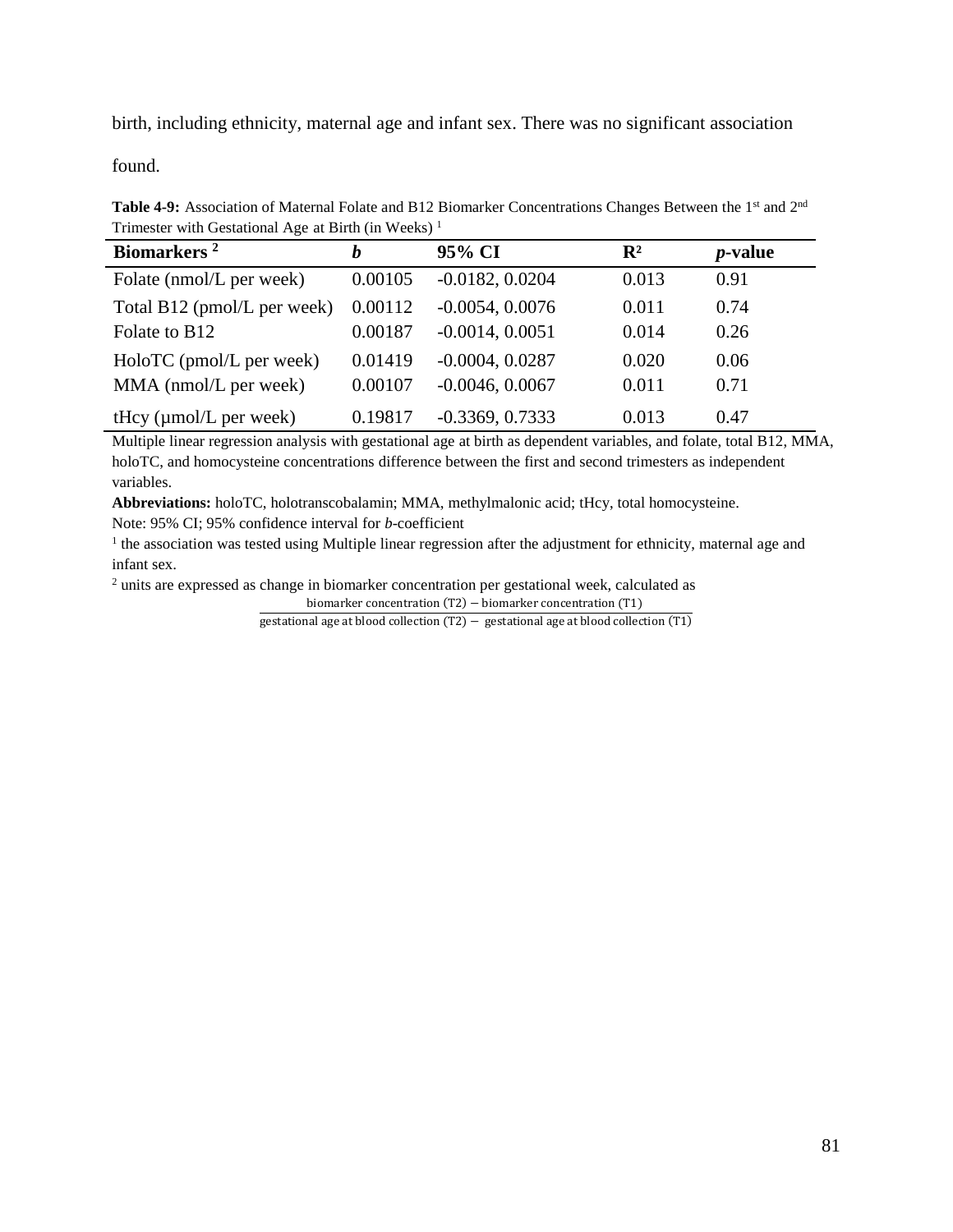# **Chapter 5: Discussion**

This chapter will begin with a summary, followed by the discussion of the findings including **[1]** the characteristics of the study sample and the biomarker concentrations in the first and second trimester of pregnancy, **[2]** the association of maternal folate and B12 biomarker concentrations as continuous and categorical variables with birthweight and gestational age at birth, and **[3]** the association of the change in folate and B12 concentration between the trimesters with birthweight and gestational age at birth. Thereafter, I provide **[4]** an elaboration of the study's strengths and limitations, **[5]** an outline of suggestions for future research to improve the current knowledge in this topic, and **[6]** conclusions of this research.

#### Summary:

Given that the data on the association between maternal folate and B12 biomarker concentrations in early pregnancy and birth outcomes are limited, I conducted a secondary analysis on a sample of 674 pregnant women of South Asian and European ethnicity residing in Lower Mainland, British Columbia. This retrospective cohort study evaluated the association of maternal serum folate and B12 biomarker concentrations, combined and individually, with the birth outcomes of birthweight and gestational age at birth. Additionally, the association of the change in maternal folate and B12 biomarker concentrations between first [median gestational week:  $11.4$  (IQR: 10.6-12.3)] and second trimester [16.1 (IQR: 15.1-17.1)] of pregnancy with birthweight and gestational age at birth was also investigated.

Following the ethnic-specific growth charts, only  $0.88\%$  (n=5) and  $2.84\%$  (n=16) of newborns were SGA and LGA, respectively. The prevalence of imbalance between maternal folate (>46 nmol/L) and B12 (148-221 pmol/L) was 23% and 25% in the first and second trimesters, respectively. The results of this thesis show that serum folate and B12 biomarker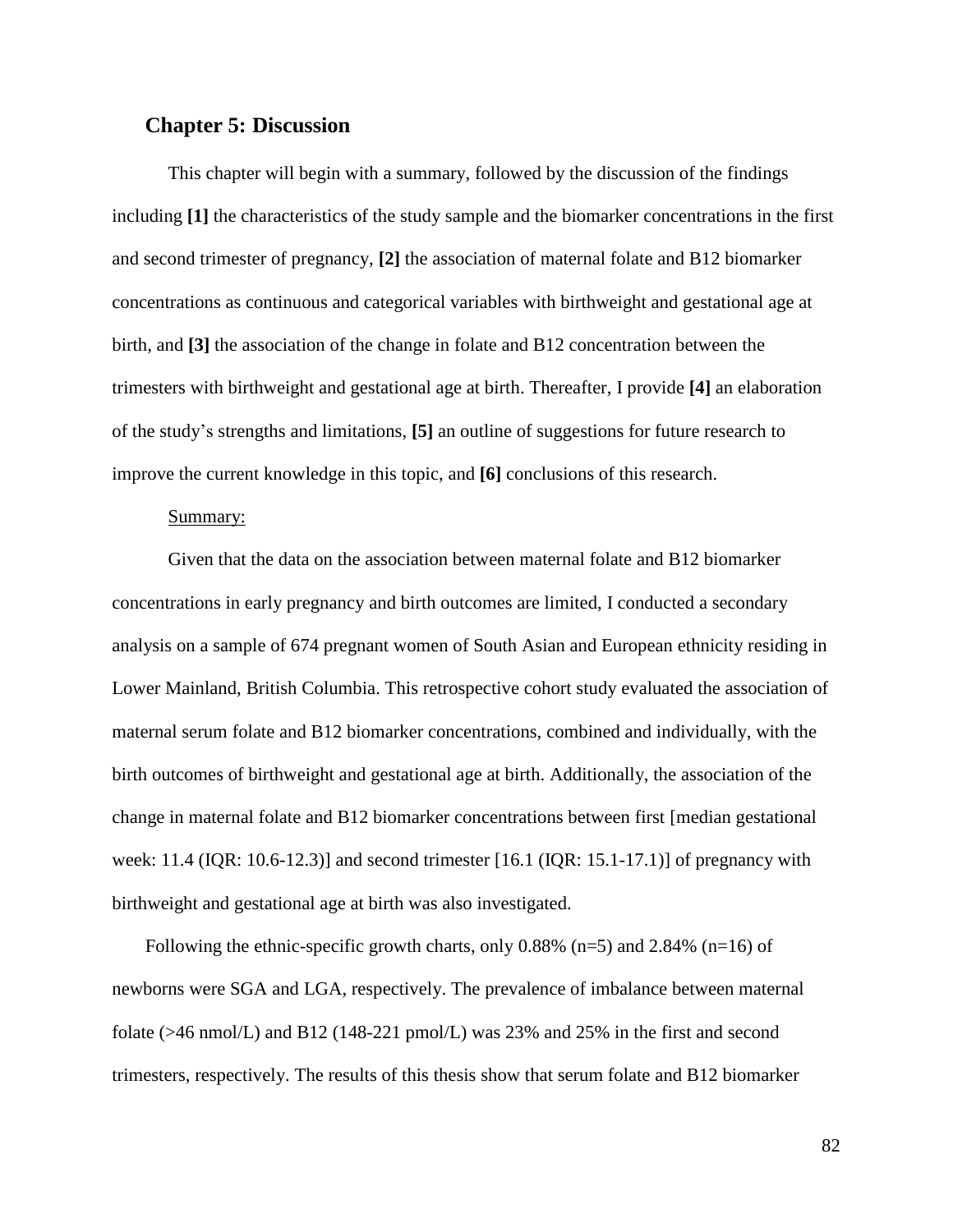concentrations in early pregnancy were not associated with birthweight in this study. The imbalance in serum folate and B12 concentrations was not associated with birthweight and gestational age at birth, in either trimester. In the second trimester, the second, third and fourth quartiles of maternal folate concentration ( $Q2$ =55.5-69.3,  $Q3$ = 69.3-87.8,  $Q4$ ≥87.8 nmol/L) were associated with an approximate 4-day increase in gestational age at birth, compared to the first quartile (Q1≤55.5 nmol/L). The change in maternal folate and B12 biomarker concentrations between first and second trimester of pregnancy was not associated with birthweight and gestational age at birth. The findings of this current study enhance the information currently available on folate and B12 status in Canadian pregnant women, and is, to my knowledge, the first to look at the association of folate and B12 status with birth outcomes in Canadian pregnant women.

# **5.1 Characteristics of the Study Sample and Biomarker Concentrations in First and Second Trimester of Pregnancy**

The study sample consisted of apparently healthy mother-newborn dyads residing in British Columbia, with maternal European or South Asian ethnicity. This sample most likely comprises of a healthy population, in light of the low prevalence of low birthweight (<2500g; 1.93%), preterm (<37 weeks of gestation; 8.9%), and SGA (0.88%) and also the limited variation in the folate and B12 biomarker concentrations.

The prevalence of SGA births in Canada was 8.7% in 2010–2012 according to national data by Statistics Canada (CANSIM 2012). The prevalence of SGA in this study sample was much lower with 0.88% of SGA newborns. The disparity in the prevalence might be due to the difference in the growth charts used to classify newborns with SGA. This study has used ethnic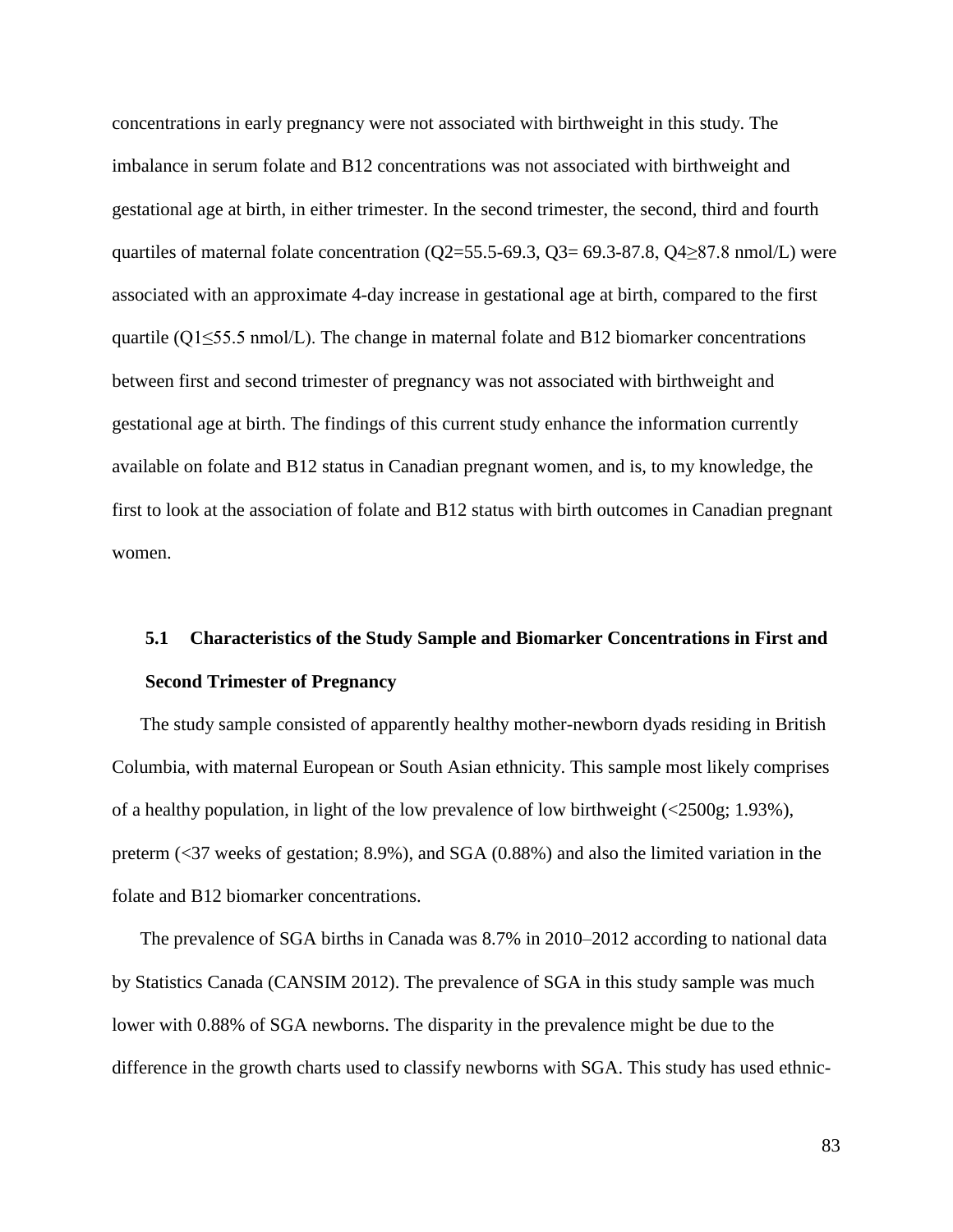specific growth charts from a study conducted in BC, Canada (Janssen et al. 2007), while the Canadian data were categorized using Australian growth charts (CANSIM 2012). With respect to the differences in fetal growth between ethnic groups, using ethnic-specific growth charts was found to be a better indicator for the risk of short-term neonatal morbidity (Hanley & Janssen 2013). Studies suggested that infertility and infertility treatment such as *in vitro* fertilization may be risk factors for intrauterine growth restriction and thereby contribute to the risk of low birth weight and SGA (Kalra et al. 2011; Zhu et al. 2007). Because assisted conception and/or pregnancy following *in vitro* fertilization or intracytoplasmic sperm injection was an exclusion criterion for this study, the exclusion of specimen and data of women potentially at higher risk of SGA may also explain the disparity in the SGA prevalence between this study and the Canadian national data. The SGA prevalence of 0.88% in this study sample was much lower compared to that reported by previous studies investigating the association between maternal folate and/or B12 status with birth outcomes including a study conducted in the Netherlands reporting an SGA prevalence of 5% (Bergen et al. 2012) and two in India with SGA prevalences of 28% and 30% (Muthayya et al. 2006; Dwarkanath et al. 2013). According to my knowledge, none of the studies that investigated the association of maternal folate and B12 status with birth outcomes had an SGA prevalence similar to this study.

The variation in maternal folate and total B12 concentration in this study sample was limited. First- and second-trimester median (IQR) serum folate concentrations were 66.9 (53.3; 81.8) and 69.3 (55.5; 87.0) nmol/L, respectively, and those of total B12 were 221 (160; 299) and 202 (148; 272) pmol/L, respectively. The APrON study, a prospective pregnancy cohort study conducted in Alberta, reported median (95% CI) maternal plasma folate concentration of 36 (35, 36) nmol/L in the first and second trimester (Fayyaz et al. 2014). The PREFORM study, a prospective cohort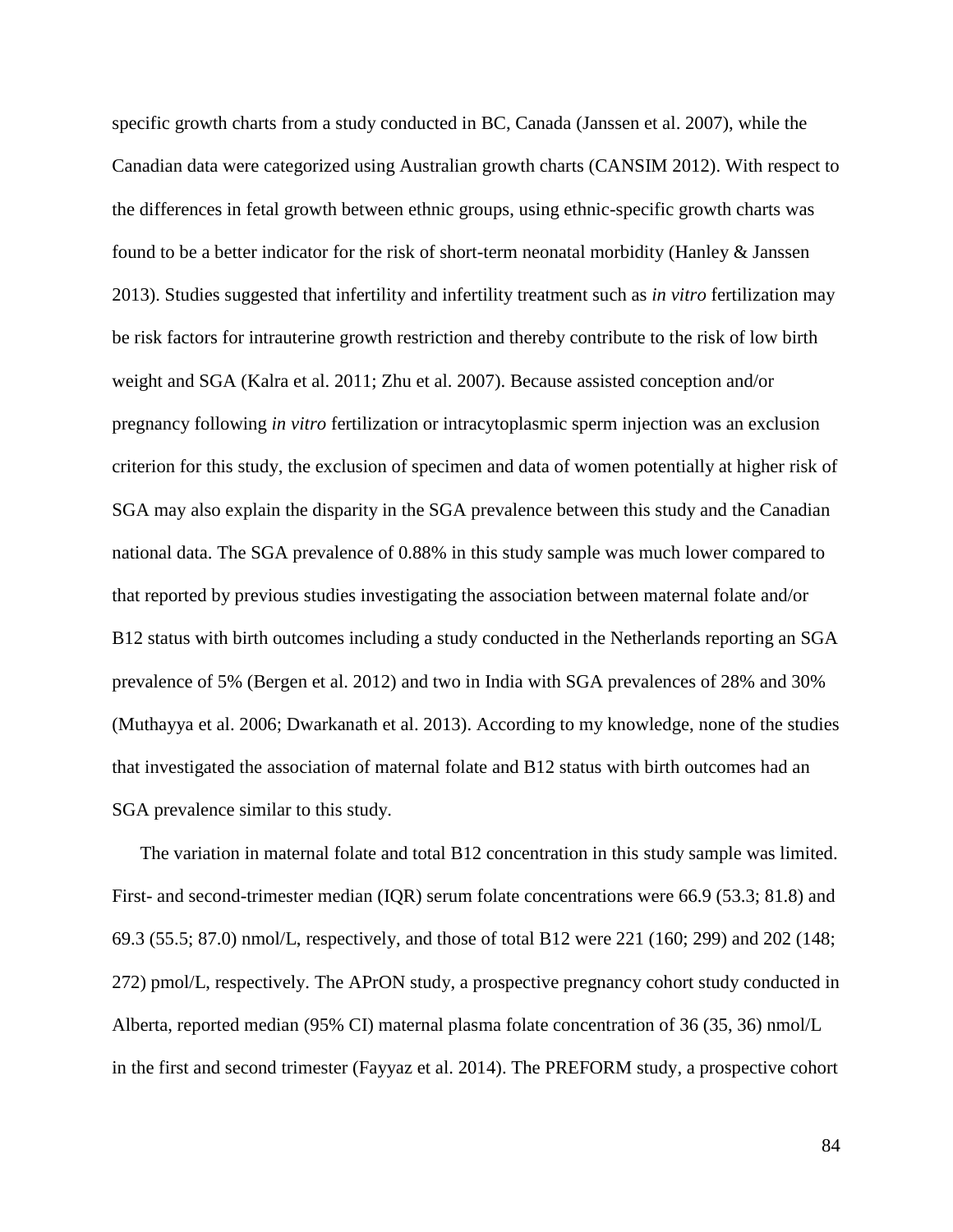study conducted in Toronto, reported mean (95% CI) serum folate concentration of 51 (49, 54) nmol/L in pregnant women at 12–16 weeks of gestation. The PREFORM study reported similar total B12 concentration [mean: 219 (95% CI: 210, 229) pmol/L] (Visentin et al. 2016) compared to this study.

In contrast, maternal plasma or serum folate concentration of pregnant women in studies investigating the association between maternal folate and/or B12 with birth outcome conducted in Singapore (Chen et al. 2015) and India (Yajnik et al. 2014) was about half that of this study. The higher circulating folate concentration in this study may be partially explained by the staple food fortification with folic acid and the high prevalence and long duration of prenatal supplement use in Canada compared to other countries. The folate concentration of pregnant women in this study and a study conducted in the United States in 285 pregnant women at 18 and 30 weeks of gestation (Pagan et al. 2002) were similar, which may be explained by the prevalent use of prenatal folic acid supplements and the mandatory folic acid food fortification policy in both Canada and the United States (Crider et al. 2011).

In contrast to large difference in observed folate concentrations across studies, maternal serum total B12 concentration in this sample [median (IQR) 221 (160.0; 299.2) and 203 (148; 272) pmol/L, in the first and second trimesters, respectively] was somewhat comparable to those reported in studies conducted in the Netherlands [median: 169 (IQR: 98–298) pmol/L, in the first trimester] and Australia [mean: 239 (95% CI: 215, 265) pmol/L, in the second trimester] (Bergen et al. 2012; Furness et al. 2013), but higher compared to the results of a pregnancy study conducted in India [median (IQR) 122 (94, 164), 162 (123, 223) pmol/L, in the second and third trimesters, respectively] (Yajnik et al. 2014).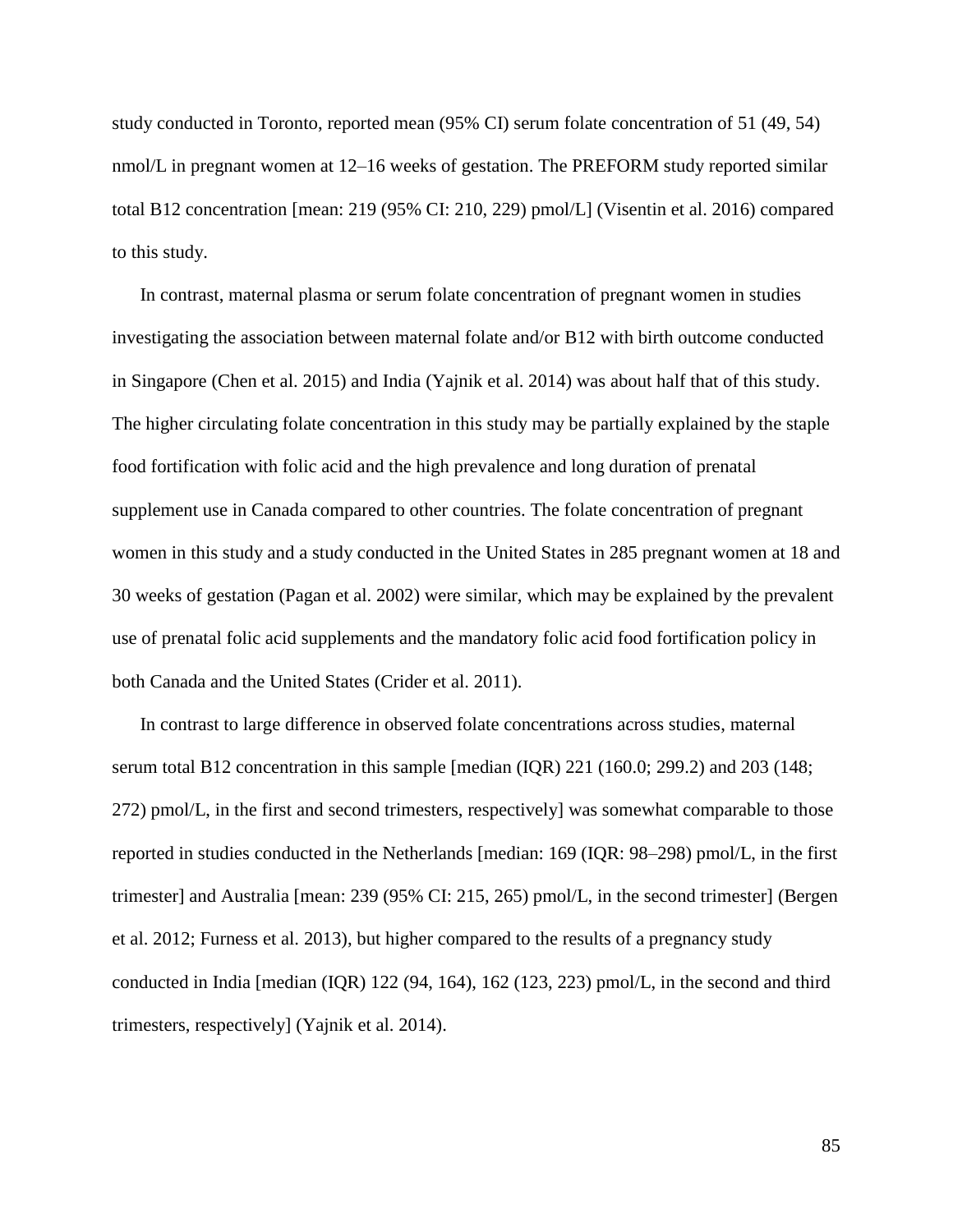The results show that maternal folate and B12 biomarker concentrations changed during pregnancy. This study found that there was a small but significant increase in serum folate concentration between first and second trimester of pregnancy. In contrast, the results of a study in the Netherlands by Bruinse and van den Berg (1995) found that serum folate concentration significantly decreased during pregnancy (Bruinse & van den Berg 1995). The difference between the studies might be explained by the mandatory folic acid fortification policy and the high prevalence of prenatal supplement use in all trimesters of pregnancy in Canadian pregnant women (Masih et al. 2015). Serum tHcy concentration was slightly lower in the second trimester compared to the first trimester in this study (median difference  $= 0.62 \mu$  mol/L  $p < 0.0001$ ), which is similar to the findings of a Dutch study as reported by Cikot et al (Cikot et al. 2001). In this study, serum total B12 and holoTC concentrations were significantly lower in the second trimester compared to the first trimester, which is in line with the decreasing circulating B12 concentrations across trimesters as reported by other pregnancy cohort studies (Murphy et al. 2007; Green et al. 2017).

The prevalence of pregnant women in this sample classified as folate deficient or with high serum folate concentration, and as B12 deficient or with suboptimal B12 status using nonpregnant adult biomarker cut-offs, was similar to previous studies conducted in Canada (Jeruszka-Bielak et al. 2017; Wu et al. 2013; Visentin et al. 2016). This study found that there is a high prevalence of suboptimal B12 status(serum total 148-221 pmol/L) among pregnant women in Canada: 29% and 32% in the first and second trimester, respectively. This is in agreement with some previous studies in Canada (Visentin et al. 2016; Wen et al. 2016; Jeruszka-Bielak et al. 2017). According to a Canadian population-based survey, the prevalence was 5% of B12 deficiency (148 pmol/L) and 19.7% of suboptimal deficiency (148–220 pmol/L)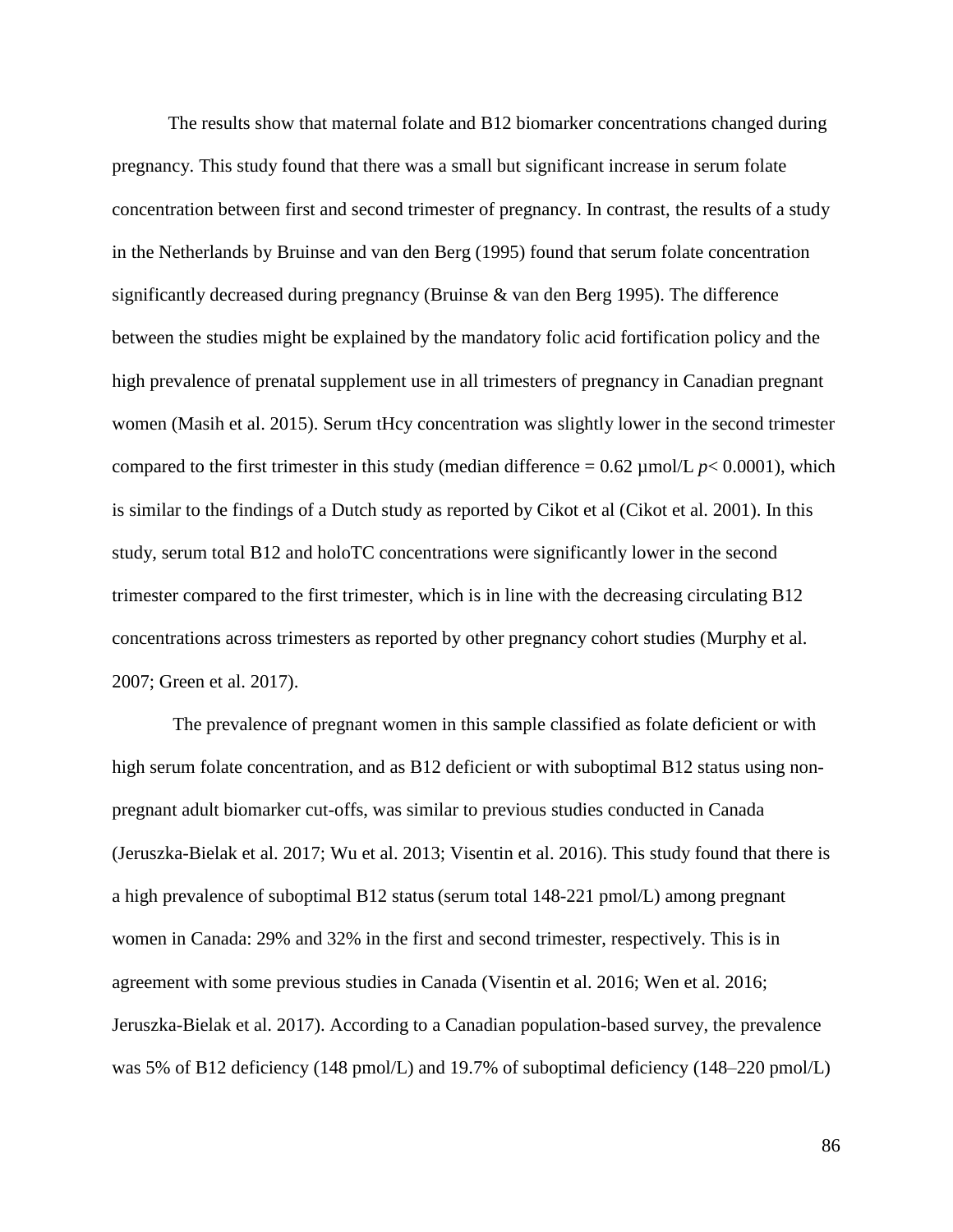in Canadian adults (MacFarlane et al. 2011). The decreasing serum total B12 concentration during pregnancy has been described before (Green et al. 1975; Cikot et al. 2001; Bruinse & van den Berg 1995; Murphy et al. 2007) and may be due to pregnancy-related physiologic changes, including hemodilution, and the increasing placental transport of B12 to the developing fetus. Canada's largest ethnic minority group is South Asian (Statistics Canada 2013) and South Asians are at higher risk of B12 deficiency (Jeruszka-Bielak et al. 2017). In this study, half of the pregnant women were of South Asian ethnicity and were shown to have lower B12 status during early pregnancy (Schroder et al. 2017).

There were no women classified as folate deficient  $(\langle 7 \text{ nmol/L})$  in this study, which is in line with several previous studies in Canada (Fayyaz et al. 2014; Wu et al. 2013; Plumptre et al. 2015). On the other hand, the prevalence of high serum folate concentration (>46 nmol/L) in this study was more than 80% in the first and second trimesters. A high prevalence of high circulating folate concentration has also been observed in previous pregnancy cohort studies in Canada (Fayyaz et al. 2014; Plumptre et al. 2015). Almost 50% of pregnant women had high RBC folate concentration (>1360 nmol/L) throughout pregnancy (Fayyaz et al. 2014), and 97% had unmetabolized folic acid ( $\geq 0.2$  nmol/L) in the early pregnancy period (Plumptre et al. 2015). Unmetabolized folic acid in the systemic circulation can occur when consuming more than 200 µg of folic acid (Furness et al., 2013; Kelly,1997). From this study and other studies in Canada, it seems that pregnant women in Canada have circulating folate concentrations that are in a range that is generally considered to be very high.

B12 plays a key role in maintaining normal folate metabolism, and their interdependent function is important for embryonic and fetal development (Molloy et al. 2014). The imbalance between maternal folate and B12 concentration may be of concern, because observational studies

87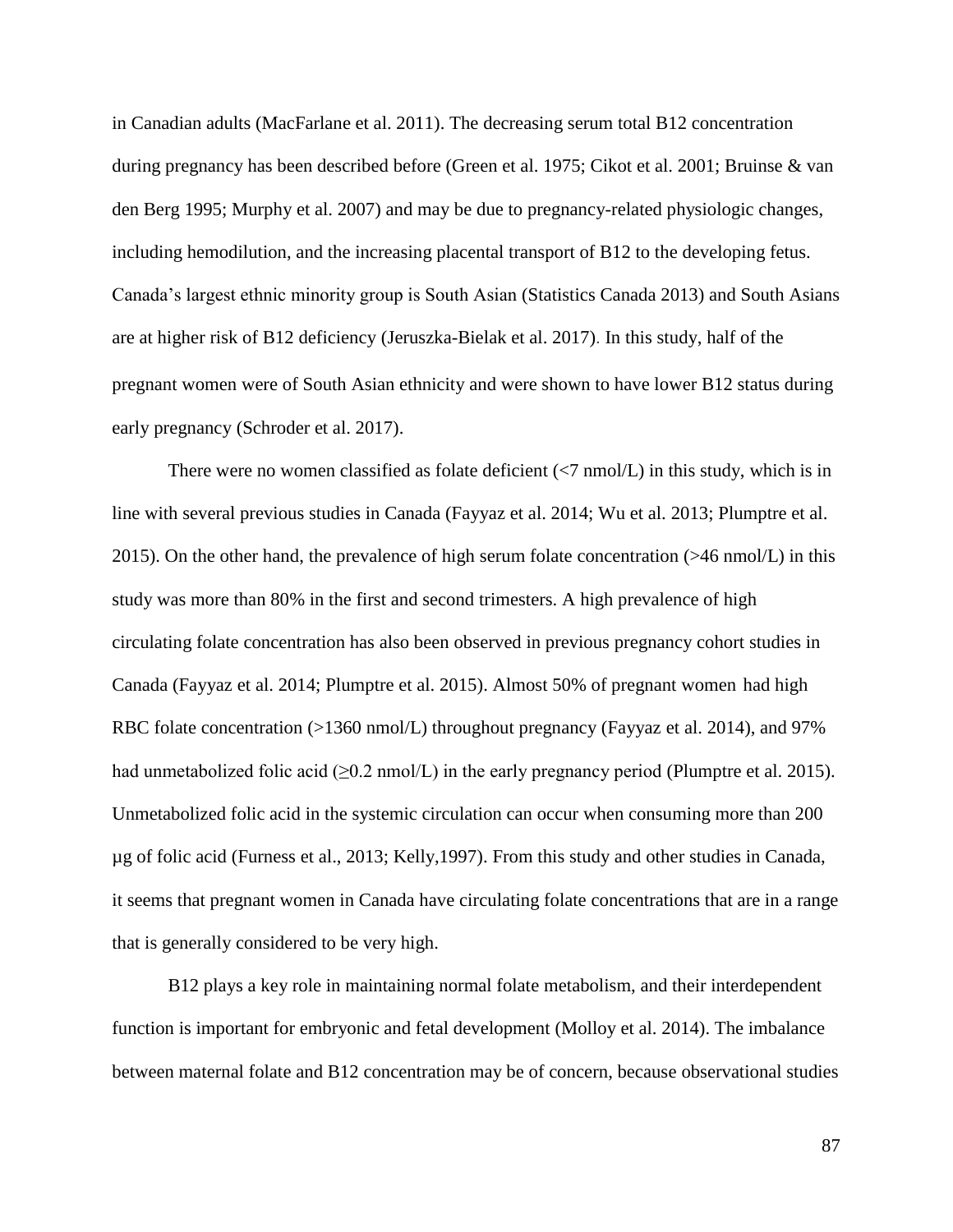showed an association between high folate combined with low B12 status and potential adverse outcomes, such as insulin resistance and low birthweight, in offspring of mothers with folate-B12 imbalance during pregnancy compared to those of mothers with either high folate or low B12 status individually (Yajnik et al. 2008; Gadgil et al. 2014). Maternal folate/B12 imbalance, defined as high folate and low B12 concentrations, during late gestation has been associated with a higher risk of insulin resistance in children at 6 years of age (Yajnik et al., 2008), and was inversely associated with neonatal anthropometrics, including birthweight, birth length, head circumference and chest circumference (Gadgil et al. 2014). The potential underlying mechanism for the association between high folate/low B12 imbalance with reduced fetal growth is not known. The hypothesised mechanism may be that high folate and low B12 may lower methionine synthase activity, which could affect homocysteine remethylation and further DNA methylation, and thereby potentially impact fetal growth (Smith et al. 2008). This study found that 12.6% and 14.5% of the women in the first and second trimester, respectively, had an imbalance between folate and B12, defined as having both high serum folate concentration (>46 nmol/L) and deficient levels of total B12 ( $\langle$ 148 pmol/L). The high prevalence may be partially explained by the prevalent use of prenatal supplements in Canadian pregnant women and the high dose of folic acid in prenatal supplements, with a median supplemental folic acid intake of 1000 μg/day (Masih et al. 2015).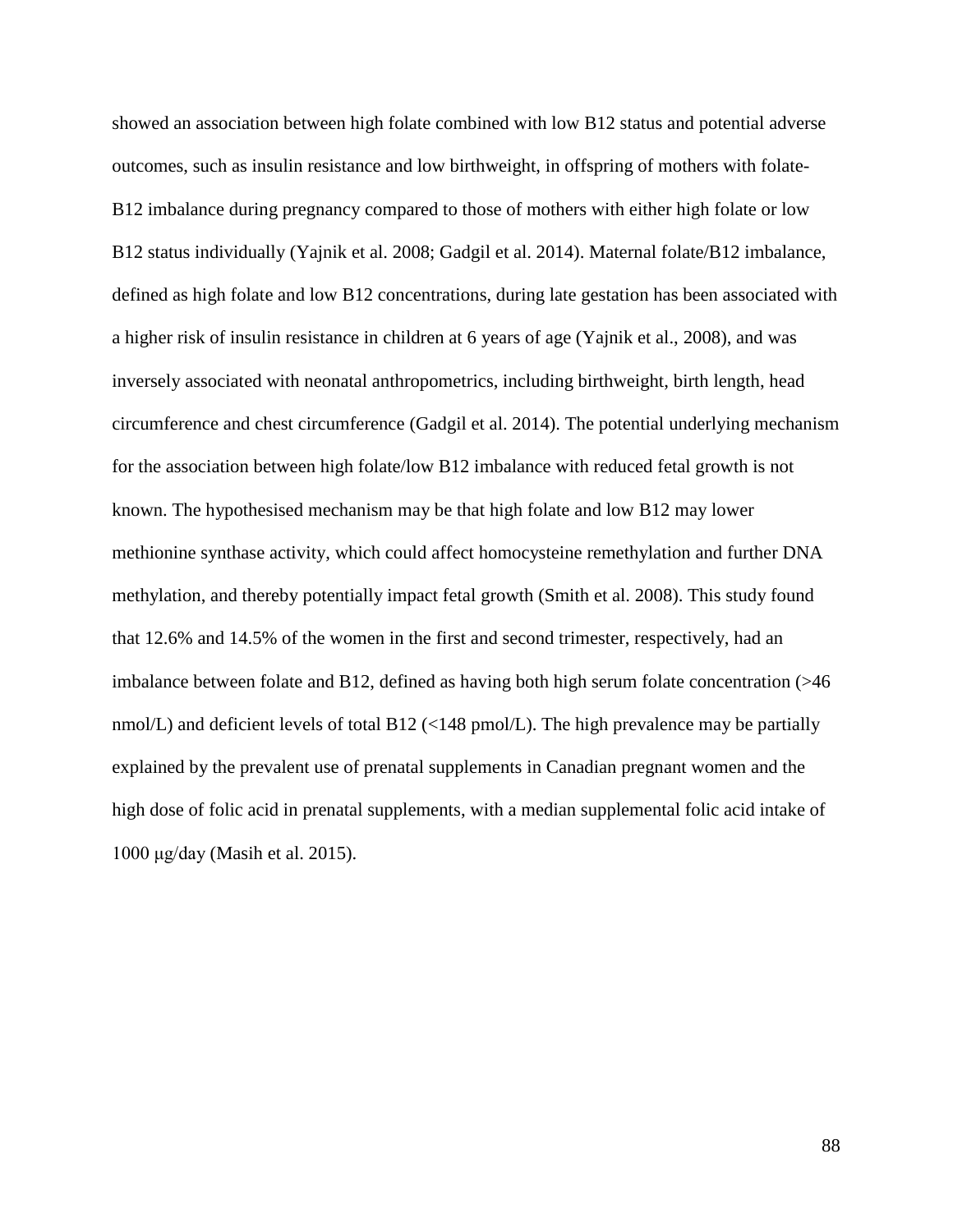# **5.2 Association of Maternal Folate and Vitamin B12 Biomarker Concentrations with Birth Outcomes**

#### Birthweight

An inverse, weak association of maternal folate concentration around 11 weeks of gestation with birthweight was found, after controlling for the available confounding factors. Every 10-nmol/L increase in maternal folate concentration was associated with a 12-g decrease in birthweight. The model explained 25.6%  $(R^2)$  of the variation in birthweight. The  $R^2$  for the regression model of birthweight with only the confounding factors was 21%. It reveals that the contribution of folate to the model variability after adjustment for the confounding factors is 4% for birthweight, which slightly improves the fit of the model. However, 4% of the explained variability is a fairly small contribution, and most of the variability was explained by the confounding factors, and especially by ethnicity.

Similarly, maternal folate was associated with a 102-g decrease in birthweight, when comparing the third quartile (66.9-81.8 nmol/L) with the reference category ( $\leq$ 53.3nmol/L). However, maternal folate was not associated with birthweight when comparing the fourth quartile  $(\geq 81.8 \text{ nmol/L})$  with the reference category. This might be due to the small coefficient (*b*= -74.76), or the large variation in the 95% CI (-165.5, 16.0). There was no association of maternal serum folate concentration in the second trimester with birthweight. The findings of an association between maternal serum folate concentration in the first but not the second trimester and birth weight may be partially explained by the stages of fetal development in these trimesters; most of the rapid fetal development occurs in the early stages of pregnancy (Graham et al. 2015).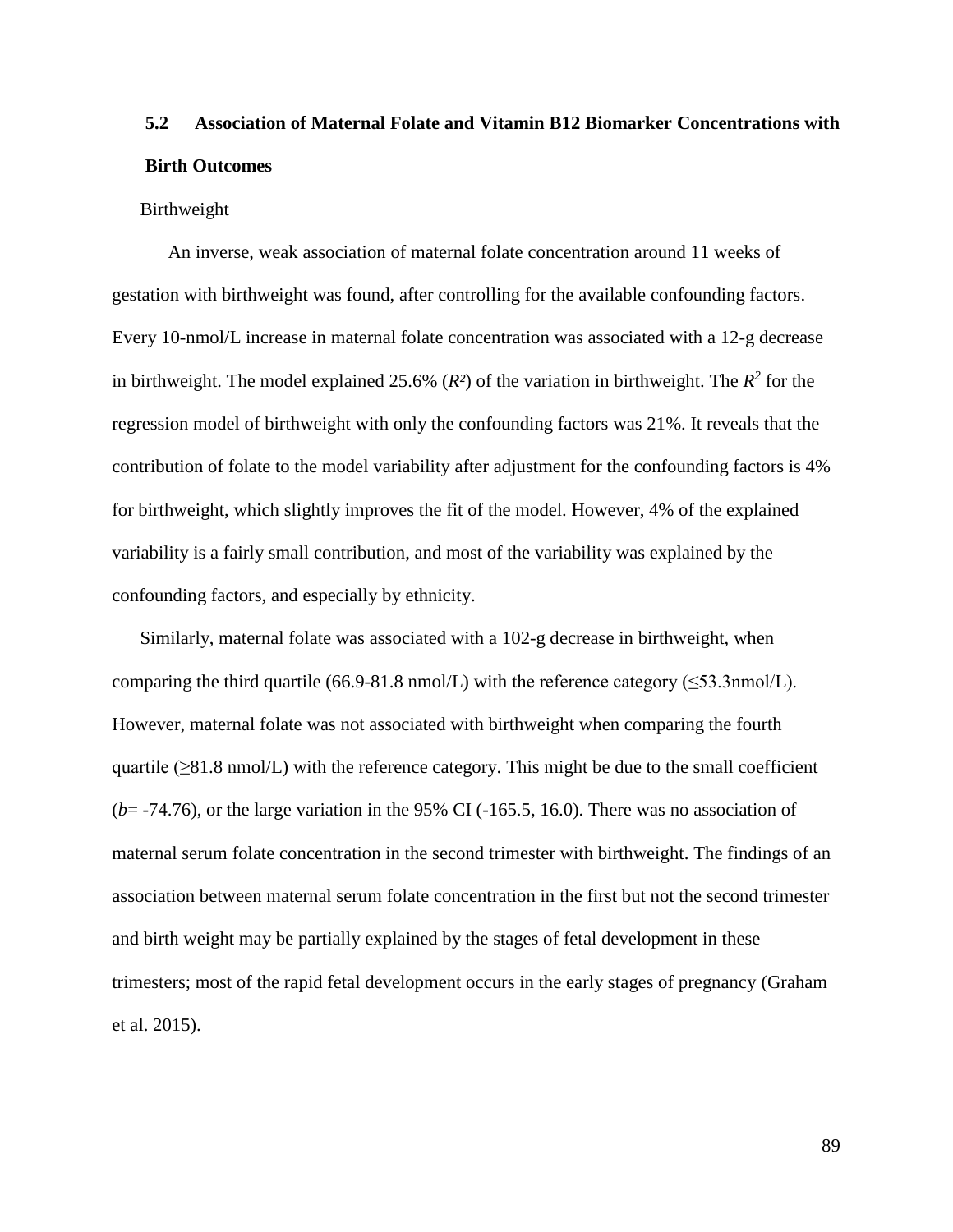The inverse association between maternal folate concentrations and birthweight may be confounded, given that this study did not adjust for maternal weight which is an important confounding factor for birthweight (Abrams & Selvin 1995; Yu et al. 2013). However, limited previous studies have found an association between maternal high folate and low birthweight (Achón et al. 1999; Pickell et al. 2011; Van Uitert et al. 2014). The Cochrane Review by Lassi et al. (2013) stated that based on findings of 31 trials, there is no conclusive evidence of the association between folic acid supplementation during pregnancy and pregnancy outcomes such as preterm birth and low birthweight (Lassi et al. 2013).

One of the hypothesized mechanism for a potential adverse effect of high folate concentration and/or high folic acid intake is the appearance of unmetabolized folic acid in the plasma, at folic acid intake levels above 200µg, which may affect normal folate metabolism (Kelly et al. 1997; Obeid et al. 2010; Plumptre et al. 2015). In regards to folate status, this study is in line with a study conducted in Canadian pregnant women (Fayyaz et al. 2014), which found a high prevalence of women with high folate status (defined as having RBC folate >1360 nmol/L (Pfeiffer et al. 2007)). There is a potential concern of an excessive folic acid intake in Canadian women of reproductive age and pregnant women due to the high folic acid content in prenatal supplements (Mudryj et al. 2016); however, further research is required to study the association between high folic acid intake and birth outcomes.

Studies that found a positive association between maternal folate status in early pregnancy and birthweight differ in a few aspects compared to this study. A UK-based study conducted in 2005, using RBC folate as the folate status indicator, found that maternal RBC folate concentration near 11 weeks of gestation is positively associated with birthweight (*b*=0.25; 95% CI: 0.08, 0.42; *p=* 0.005). In addition to using RBC and not serum folate as a biomarker,

90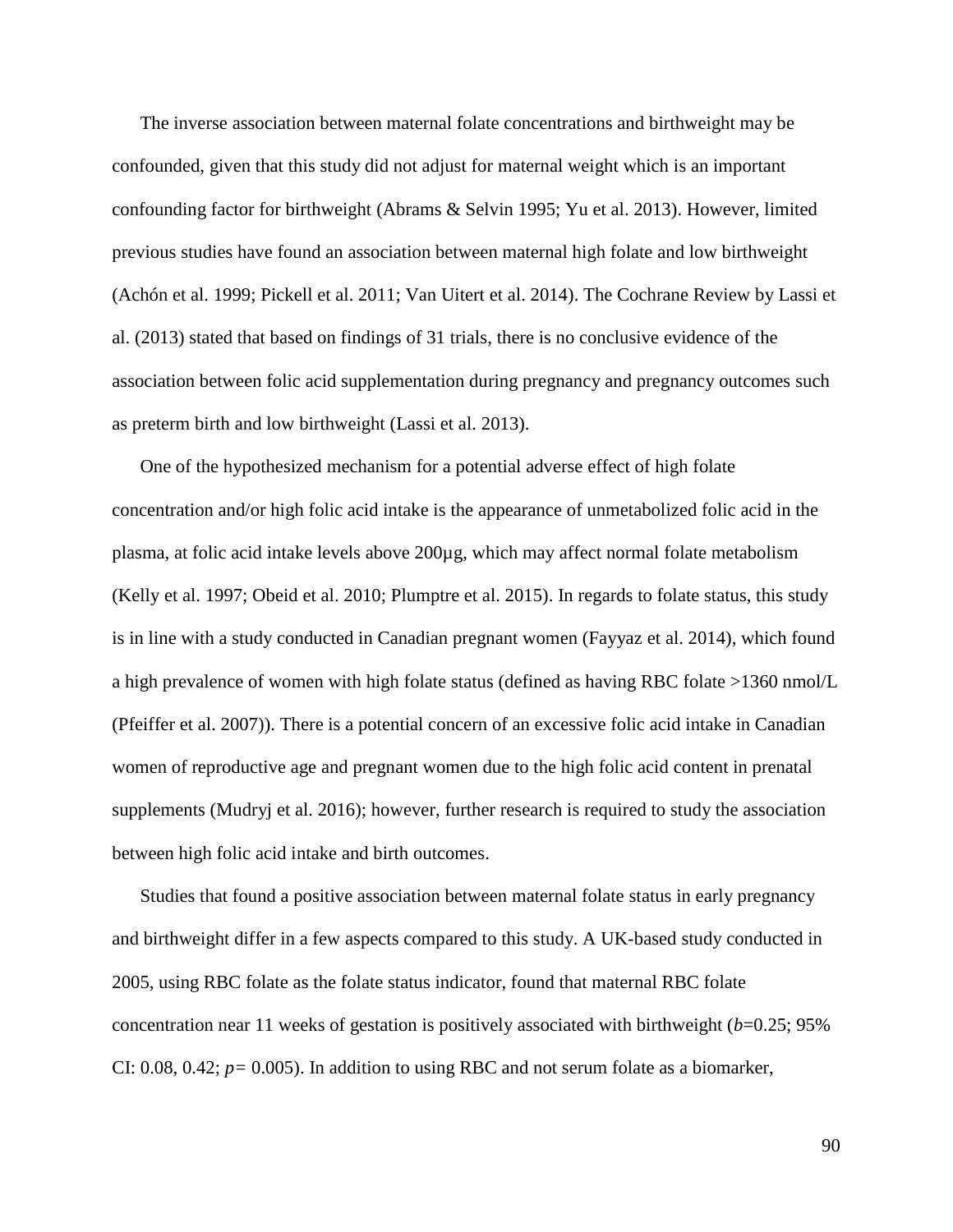maternal RBC folate concentrations were within the normal ranges (160–640 ng/ml) and not considered 'high' (Relton 2005). A more recent study conducted in The Netherlands in 2012 also found a positive association between maternal serum folate and birthweight (Bergen et al. 2012). The maternal first-trimester serum folate concentration was much lower (median: 15.8, 90% range: 7.3–30.6 nmol/l) compared to that of this study sample (median: 66.9, IQR: 53.3; 81.8 nmol/l) (Bergen et al. 2012). The difference in folate concentrations between this study sample and those of the women in the UK and The Netherlands is likely because the latter two countries do not have mandatory folic acid fortification, unlike Canada that has staple food fortification with folic acid, and prenatal supplement use is not recommended throughout pregnancy but only until the end of the first trimester.

Regarding maternal B12 biomarker concentrations and their association with birthweight, first-trimester total B12 concentration was inversely associated with birthweight, when analyzed as a continuous variable (*b*= -0.346; 95% CI: -0.642, -0.052; *p=* 0.021). By taking into account nonlinearities in the association between maternal total B12 and birthweight, having total B12 concentration in the second or third quartile of total B12 (compared to the first and lowest quartile) was associated with having a newborn with lower birthweight. In the second trimester, the association was only significant in the categorical analysis between the second and fourth quartile (with the first, i.e., lowest quartile as the reference category), but not in the continuous analysis. This is in agreement with the meta-analysis of results from cohort studies mostly conducted in the second or third trimester, as there was no linear association between maternal total B12 concentration and birthweight (Rogne et al. 2017).

Maternal holoTC concentration (as a continuous variable) in the second trimester was inversely associated with birthweight (*b*= -1.39g; 95% CI: -2.74, -0.047; *p=* 0.042); but not

91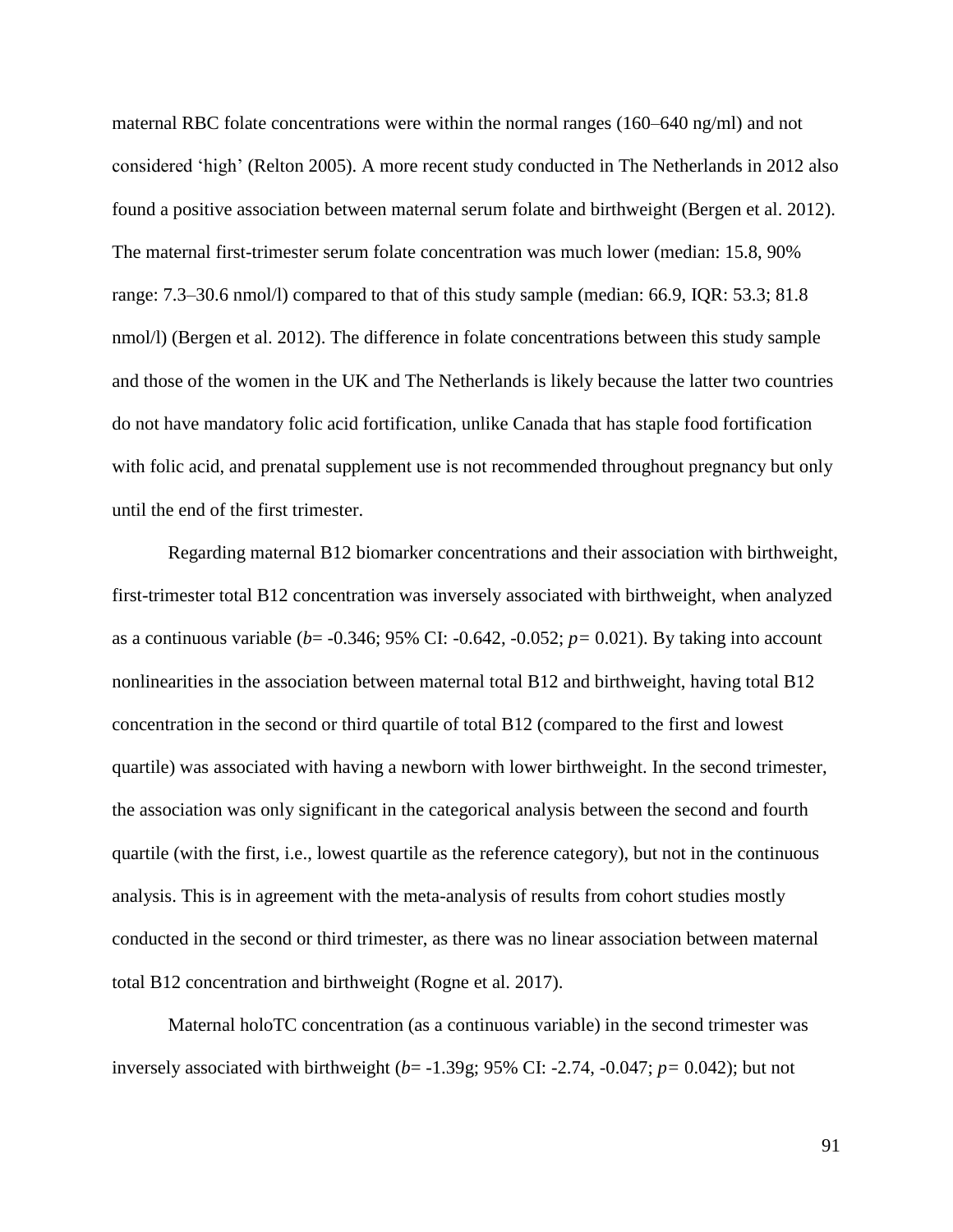holoTC concentration in the first trimester. These weak inverse associations of maternal B12 biomarker concentrations, specifically total B12 and holoTC, with birthweight might be confounded by an uncontrolled factor, such as maternal weight. To note, maternal MMA concentration in the first and second trimester were not associated with birthweight.

Most of the previous studies investigating maternal total B12 concentration and birthweight did not find a significant association (Relton 2005; Bergen et al. 2012; Furness et al. 2013; Krishnaveni et al. 2014; Hogeveen et al. 2010; Halicioglu et al. 2012; McCullough et al. 2016; Pagan et al. 2002). Latter studies mostly used total B12 as a biomarker, except for Hogeveen et al. (2010), who used MMA in addition to total B12. In line with my findings, the study by Hogeveen et al. (2010) did not find an association between maternal MMA concentration and birthweight. Although I used many biomarkers for B12, including total B12, holoTC, and MMA, I missed some important confounding factors, such as maternal weight.

Due to folate and B12 interrelationship in one-carbon metabolism, B12 deficiency can result in folate being trapped as 5-methyltetrahydrofolate, inhibiting the remethylation of methionine from homocysteine. The imbalance between maternal folate and B12 concentration was not associated with birthweight. This null association was present in both the continuous and categorical analyses. This contradicts the outcomes by Gadgil et al. (2014) who found an inverse association between the imbalance in maternal folate and B12 status and birthweight (*p=* 0.009). Differences between the study by Gadgil et al. (2014) and this study includes the adjustment for several maternal confounding factors, including maternal size, age, parity, socioeconomic and educational status (Gadgil et al. 2014). Latter variables were available in this study. Also, while this study focused on maternal folate and B12 concentration in the first and second trimesters, the study by Gadgil et al. (2014) was conducted in pregnant women in their third trimester (36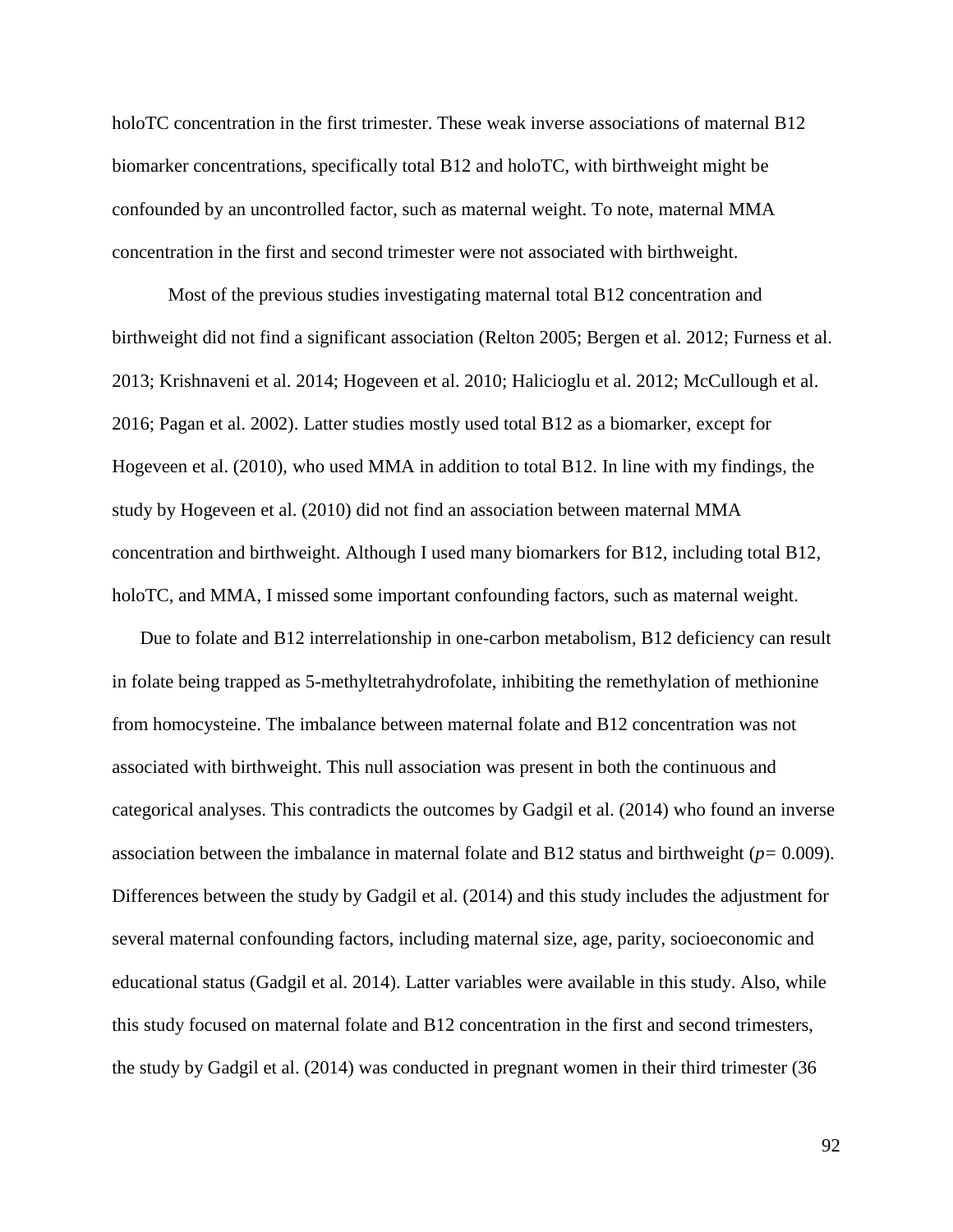weeks of gestation). It is possible that the association between an imbalance in maternal folate and B12 status and birthweight is more apparent in the late pregnancy period, since fetal maximal growth is in the last trimester (Higgins et al. 2000), or that perhaps the consequences of a maternal folate / B12 imbalance during pregnancy may only show during growth and development in later childhood. Latter was proposed by an observational study in India, in which the combination of maternal high RBC folate  $(>1144 \text{ nmol/L})$  and low plasma total B12 concentrations (<114 pmol/l) during late pregnancy predicted the highest level of insulin resistance in the women's 6-year-old children, compared to children of mothers with high RBC folate or low plasma total B12 individually (Yajnik et al., 2008).

# Gestational Age at Birth

The most significant association in this study, with the largest coefficient, was found between second-trimester maternal folate concentration and gestational age at birth. Mothers in the second, third and fourth quartile (Q2: 55.5-69.3 nmol/L, Q3: 69.3-87.8 nmol/L, Q4:  $\geq$ 87.8) had a 4.5, 4.1, 3.6-day increase in gestational age at birth, respectively, compared to the mothers in the lowest quartile (folate concentration  $\leq$ 55.5 nmol/L). Only one study has previously investigated the association of maternal folate status and gestational age at birth, but the study only looked at late-pregnancy (26 to 28 weeks of gestation) folate status (Chen et al. 2015).The study reported that maternal folate concentration in the third trimester was positively associated with gestational age at birth (Chen et al., 2015), using folate concentration as a continuous variable. In contrast, this study did not find an association between maternal folate as a continuous variable and gestational age at birth. This contradiction can be due to differences in trimester of pregnancy and the maternal folate concentration, because the maternal folate concentration in this study sample [median: 69.3 (IQR: 55.5; 87.0 nmol/L)] was much higher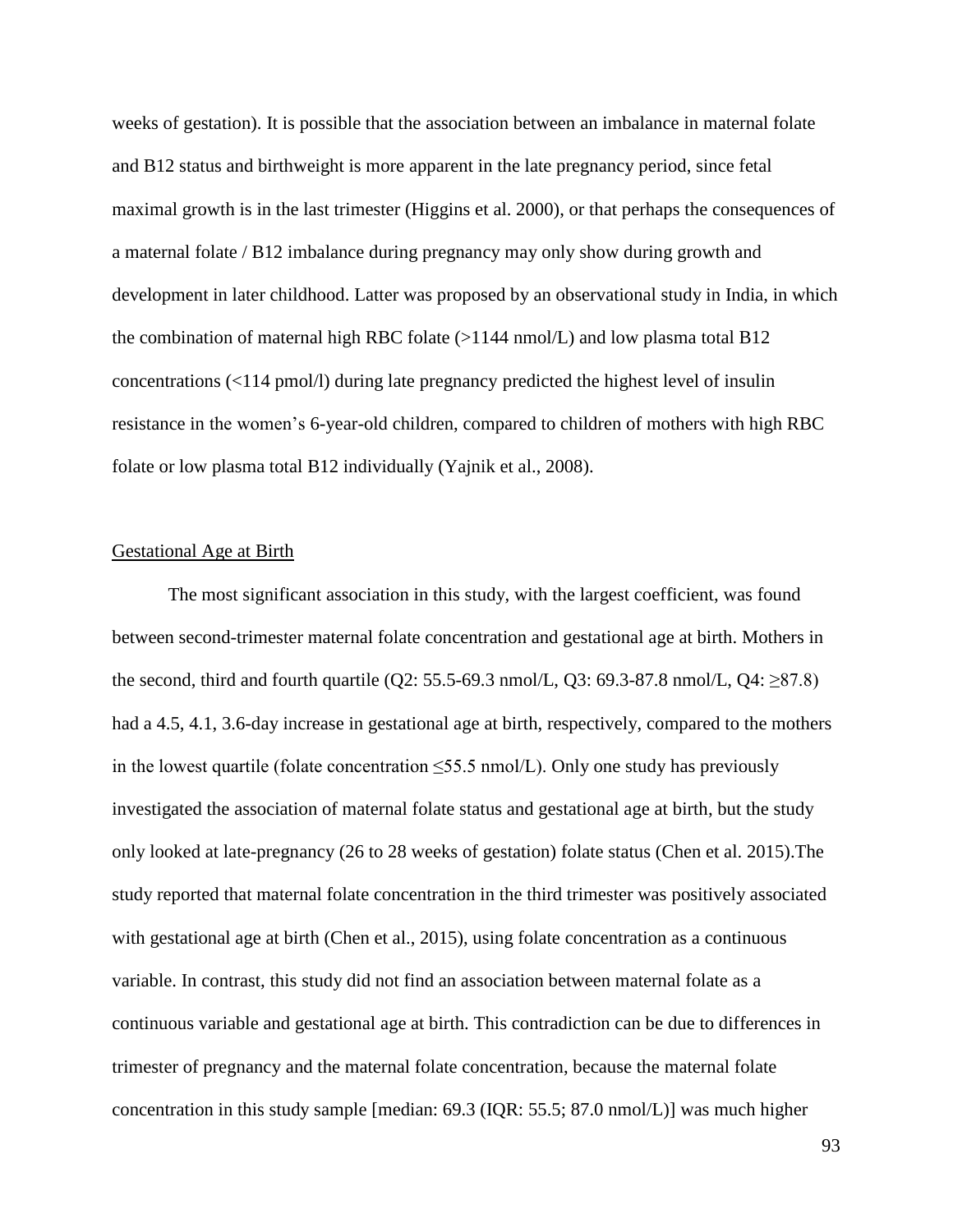compared to that [median: 34.4 (IQR: 24.5–44.6 nmol/L)] of the cohort analyzed by Chen et al. (2015).

When investigating the association of maternal folate and B12 biomarker concentrations in the first trimester as continuous variables with gestational age at birth, I only found a significant association between first-trimester MMA concentration and gestational age at birth, suggesting a positive association between maternal B12 status (reflected by lower MMA concentration) and gestational age at birth. However, the association was very weak with an only 30-hour increase in gestational age at birth for every 10 nmol/L decrease in MMA concentration. This association also had a very small  $R<sup>2</sup>=0.018$ , which indicates that the regression model was weak.

In the unadjusted model, holoTC concentration in the second trimester (as a continuous variable) was significantly associated with gestational age at birth  $(p= 0.029)$ , but most likely other confounding factors were driving the association as there was no significant association after the adjustment for confounding factors. There was a weak, positive association of secondtrimester maternal total B12 concentration (as a continuous variable) with gestational age at birth  $(b=0.0008, p=0.038)$ . As a categorical variable as well, the maternal total B12 concentrations of the third quartile (Q3=220.3-299.2 nmol/L) were associated with a 3-day increase in gestational age at birth compared to the first quartile (Q1≤148 nmol/L) (*p*= 0.03). In conclusion, the association of maternal B12 biomarker concentration with gestational age at birth in this study sample was not a strong association. My findings of a weak association are somewhat consistent with previous reports describing no association between maternal B12 status and gestational age at birth (Chen et al. 2015; Bergen et al. 2012).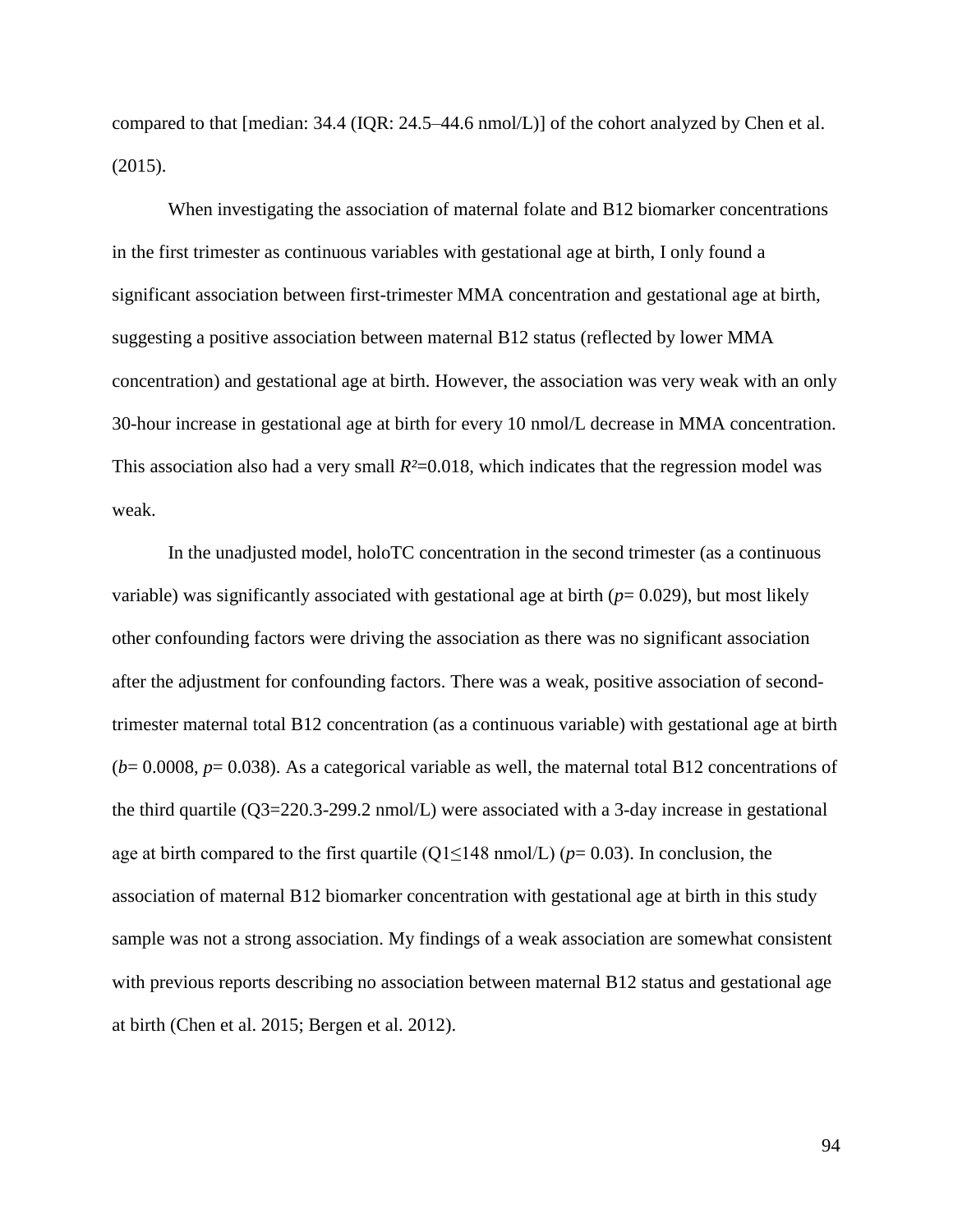Maternal tHcy concentration in the second trimester (as either a continuous or a categorical variable) showed a positive association with gestational age at birth. Circulating tHcy concentration is a functional indicator for several B-vitamins including both folate and B12, although folate is the main determinant of tHcy concentration. It is not possible to conclude whether B12, and/or other B-vitamins and influencing factors can explain the association of tHcy with gestational age at birth. However, it seems that there is an uncontrolled confounding factor (e.g. parity) influencing the association between maternal tHcy and gestational age at birth (Schempf et al. 2007). Previous studies found an inverse association between maternal tHcy concentration and gestational age at birth, in an assessment of two cohort studies in India with 526 pregnant women in their second and third trimester: results showed an inverse association with the combined cohort effect of a 10-day increase for every 10  $\mu$ mol/L decrease in maternal tHcy [β= –0.14 (CI: –0.24, –0.04)  $p=0.009$ ] (Yajnik et al. 2014). Another study found that women with high tHcy concentration (i.e.,  $> 23 \mu$ mol/L) had an increased risk for premature delivery [OR: 2.5, (CI:1.1, 6.2)] (Lindblad et al. 2005).

The imbalance between maternal folate and B12 status (assessed as folate to total B12 ratio and the interaction term) was not associated with gestational age at birth. This null association was in both the continuous and categorical analyses and for biomarker concentrations of both trimesters. According to my knowledge, there is no previous study that has investigated the association of maternal imbalance of folate and B12 status with gestational age at birth. Although my study found that 12.6% and 14.5% of the women in the first and second trimesters of pregnancy, respectively, had an imbalance with both high folate (>46 nmol/L) and deficient B12 (<148 pmol/L), no association of maternal imbalance of folate and B12 status with gestational age at birth was found. This may be partially because of the low prevalence of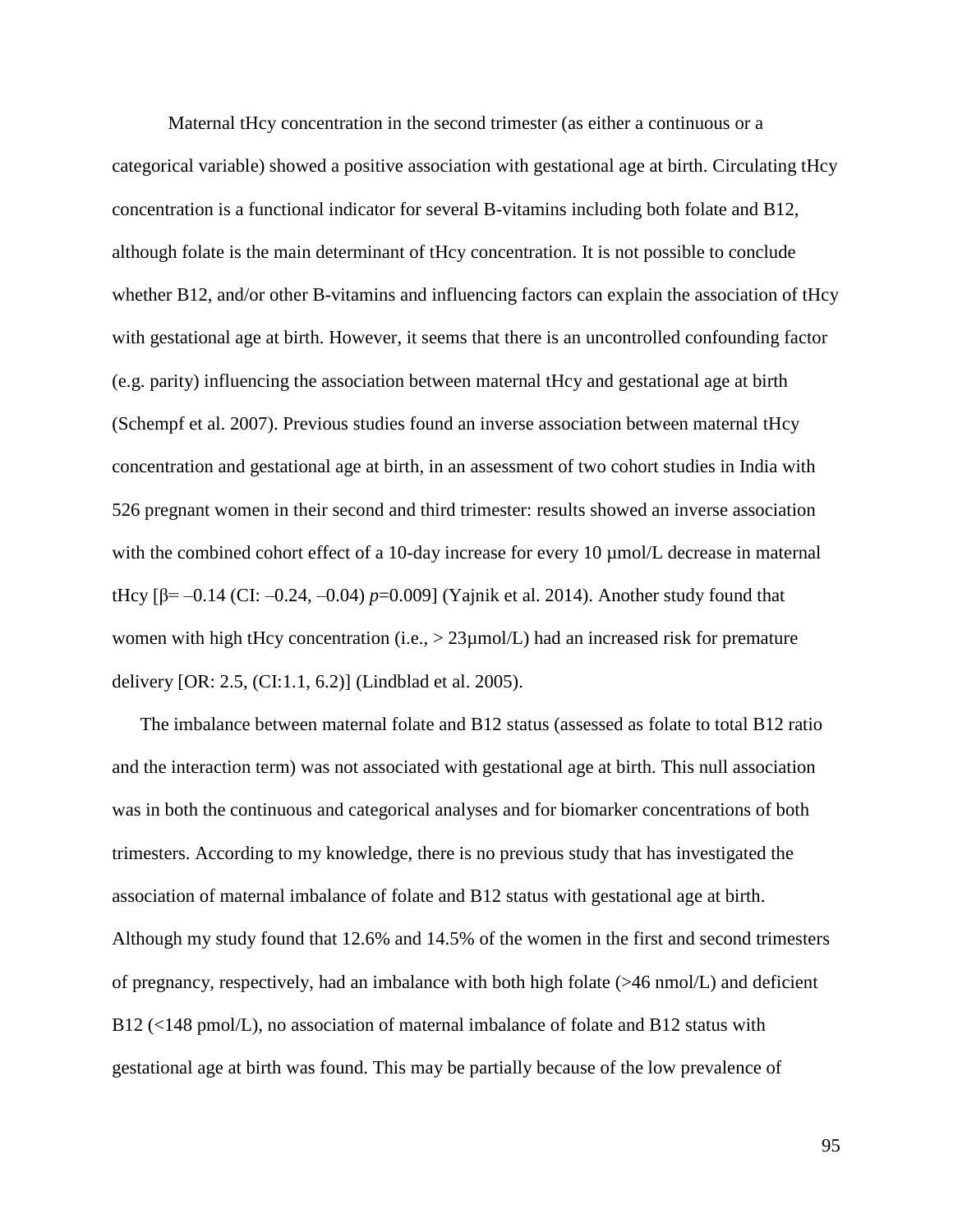preterm births (<37 weeks of gestation, 8.9%) in my study, and the low variation in gestational age at birth [median: 39.0 (IQR: 38.0, 40.0)].

# **5.3 Changes in Folate and Vitamin B12 Biomarker Concentrations in Early Pregnancy**

Pregnancy is a complex and dynamic physiological phase, in which numerous maternal changes occur. Maternal folate and B12 biomarker concentrations vary between different stages of pregnancy. The physiological changes occurring across trimesters of pregnancy, such as the increase in blood volume (Bruinse & van den Berg 1995; Picciano 2003), renal vitamin excretion (Bruinse & van den Berg 1995; Picciano 2003; Cikot et al. 2001), vitamin catabolism and tissue retention (Bruinse & van den Berg 1995), and hormonal influences and haemodilution (Picciano 2003; Cikot et al. 2001) may explain the change in maternal circulating B-vitamin concentrations throughout pregnancy. The pregnancy-related physiologic changes should be taken into consideration when studying the association of maternal folate and B12 biomarker concentrations with birth outcomes; e.g., most of the rapid fetal development occurs in the early stages of pregnancy (Butrick et al. 2012). An association between maternal folate and B12 biomarker concentrations and birth outcomes may suggest a different physiologic and metabolic linkage depending on the trimester of investigation.

One of the strengths of the retrospective cohort study design was the inclusion of samples from more than one time point of pregnancy, which facilitated the opportunity to explore the differences in biomarker concentrations between the first and second trimester. To my knowledge, all published studies investigated the association of maternal folate and B12 status for each trimester independently with birth outcomes. We were able to test the association of the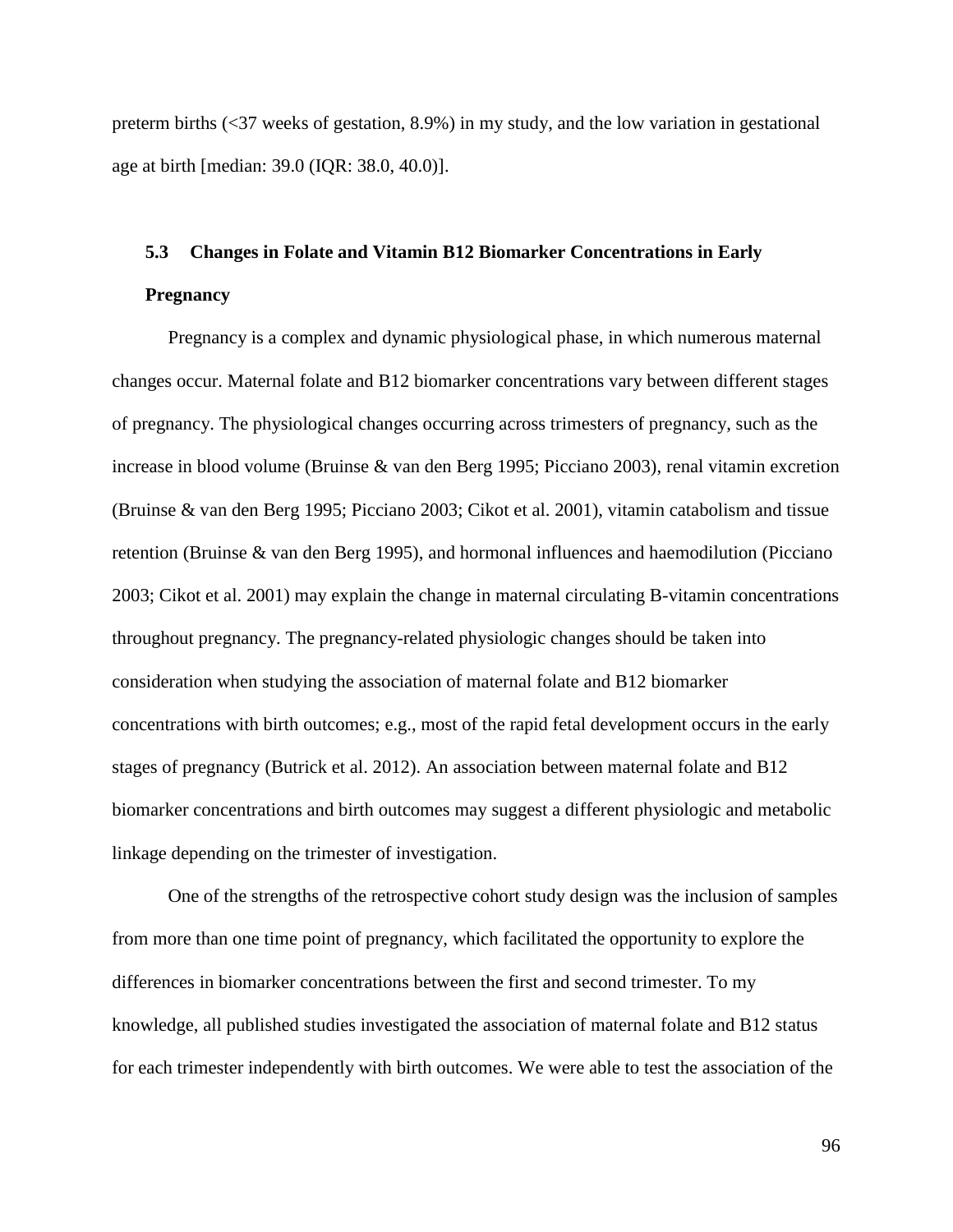change in folate and B12 biomarker concentrations during early pregnancy with birth outcome because my study design allowed me to understand the timing and directionality of events.

In this retrospective cohort study, there was no association between the change in maternal folate and B12 biomarker concentrations between the first and second trimester and birth outcomes (birthweight and gestational age at birth). Due to the limitation of the study design and not being able to assess all potential confounding factors, such as parity, and also due to the fact that this sample of pregnant women was likely folate replete, a conclusion cannot be made. Nevertheless, the changes in folate and B12 concentration during pregnancy are important physiological changes that need to be taken into consideration for future studies assessing the association of these two important vitamins with birth outcomes.

#### **5.4 Strengths and Limitations**

A major strength of this study lies in the investigation of the combined association of folate and B12 on fetal growth, not just the association of either B-vitamin with birth outcomes, which is important because folate and B12 have interdependent roles in one-carbon metabolism. In addition, the study investigates the association of folate and B12 imbalance on birthweight and gestational age at birth. Also, most of the published studies to date did not look at gestational age at birth as an outcome. Gestational age at birth is an important indicator of infant health status and is also considered a predictor of neonatal mortality (Beck et al. 2010).

The study is also unique in assessing the combination of direct and functional indicators of folate and B12 status in early pregnancy and how they are related individually and independently with birthweight and gestational age at birth. Assessing more than one indicator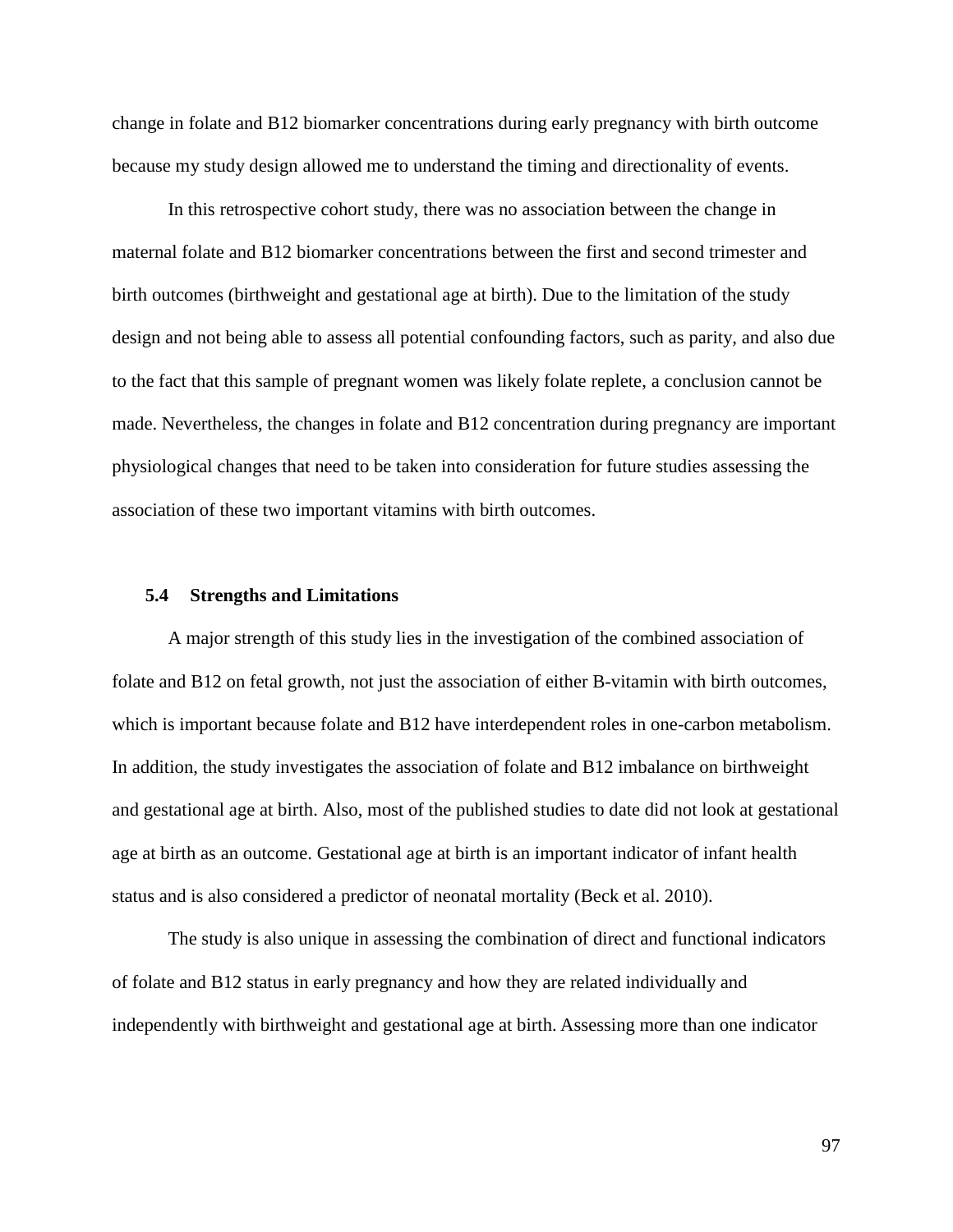for B12 gives a better reflection of the maternal status than assessing only one indicator. It is also recommended to use at least one direct and one functional indicator (Yetley et al. 2011).

To my knowledge, this study is the first to investigate the association of more than two biomarkers of B12 in addition to folate with birth outcomes. This study is also the first in Canada, to investigate the association between folate and B12 imbalance in pregnant women and birth outcomes.

The strength of this study is the large sample size that was sufficient to detect an association of maternal folate and B12 concentration with birth outcomes and that offers a higher level of accuracy of the effect estimate. This study investigated the association of maternal folate and B12 biomarker concentrations in early pregnancy period with birth outcomes. Early pregnancy period is critical for fetal development and an adequate status of folate and B12 that are critical for cell growth and neurodevelopment is of great importance in this period. Moreover, the strength of the study is not only in investigating maternal folate and B12 status in early pregnancy but also in having more than one-time point, including the first and second trimester. To my knowledge, this is the first study to examine the association between tHcy, folate and B12 concentrations in early pregnancy with more than one pregnancy outcome in a Canadian population. Investigating the association of the folate and B12 imbalance in a Canadian population is important as there is a high prevalence of high folate concentrations in combination with low B12 concentrations.

Weaknesses of this research include the limitation of available maternal lifestyle factors, such as body mass index (Ronnenberg et al. 2007), alcohol consumption (McCowan & Horgan 2009), tobacco usage (McCowan & Horgan 2009) and socioeconomic status (Kramer 1987), that may have confounded the association with birth outcome. The lack of these variables prevented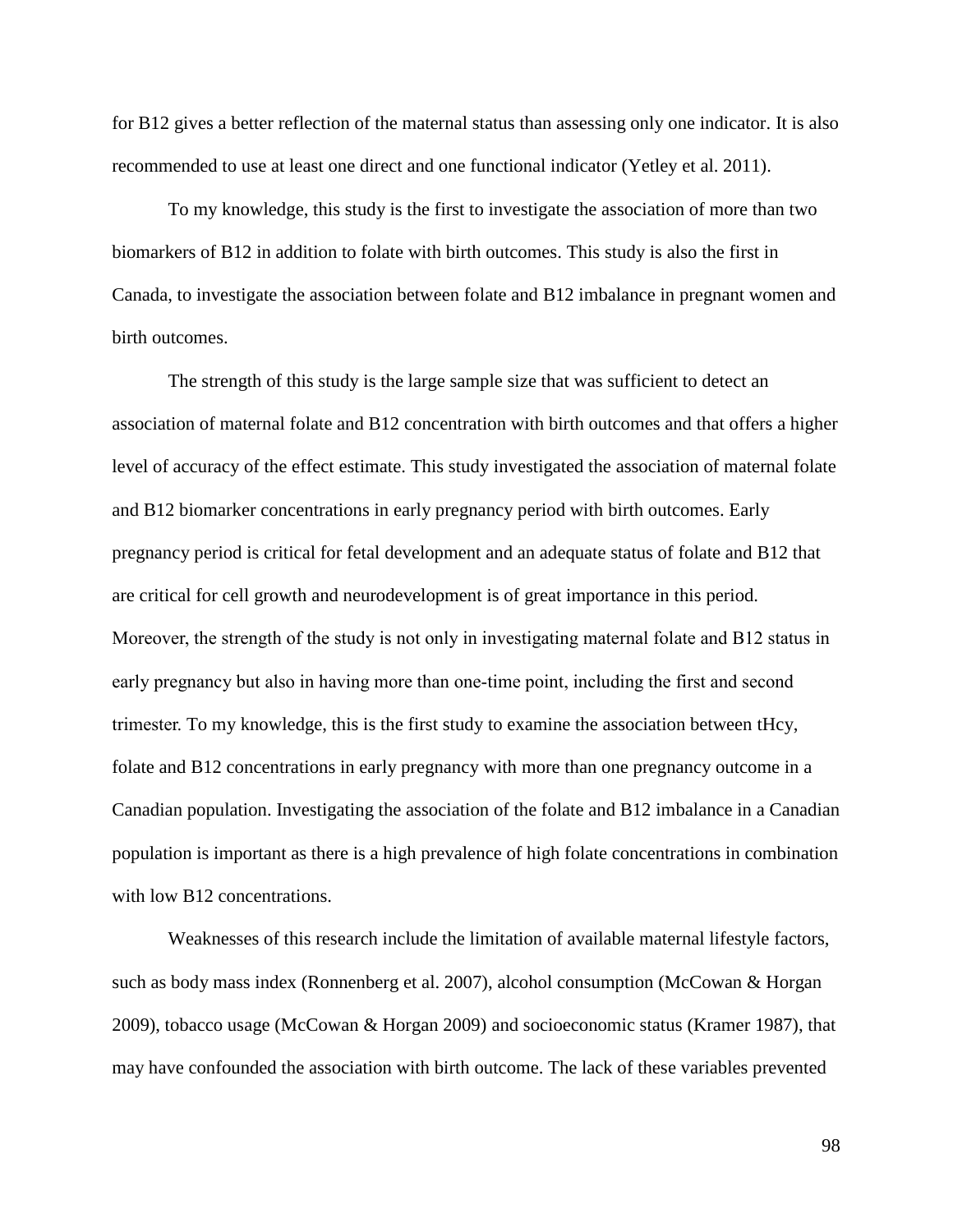appropriate statistical adjustments in the analyses. Additionally, my data did not include other anthropometric parameters, such as birth length, which has been associated with low folate and B12 concentrations in some studies (Ahmed et al., 2011; Torres-Sánchez, 2014). Moreover, I could not investigate the association of maternal folate and B12 concentrations with the risk of small for gestational age, low birthweight nor preterm birth since this study sample had very low incidences of these adverse birth outcomes.

Maternal samples were not collected in late pregnancy (i.e., third trimester) in addition to the early pregnancy period. Having this extra measurement could have provided more information about the changes in folate and B12 biomarker concentrations throughout pregnancy and the association of these biomarkers in late pregnancy with birth outcomes. Data on periconceptional folic acid and multivitamin supplement use, and dietary intake data were also missing.

The generalizability of the results is within South Asian and European ethnicities in Canada or even within the Lower Mainland, British Columbia, specifically. Since this study focuses on specific ethnic groups, the data cannot be extrapolated to Canadian pregnant women in general. The exclusion of women with medical conditions, including human immunodeficiency virus (HIV), diabetes mellitus type I or II; assisted conception and/or pregnancy following *in vitro* fertilization or intracytoplasmic sperm injection; intravenous therapy or oral steroid medication during pregnancy; history of Down Syndrome, Trisomy 18, or open neural tube defect; and multiple pregnancy, have limited the generalizability of my results to relatively healthy pregnant women only; thus, the estimates can be conservative.

The number of tests in my study is large since I have tested the association among the various biomarkers and at two time-points. Additionally, I have tested the association in the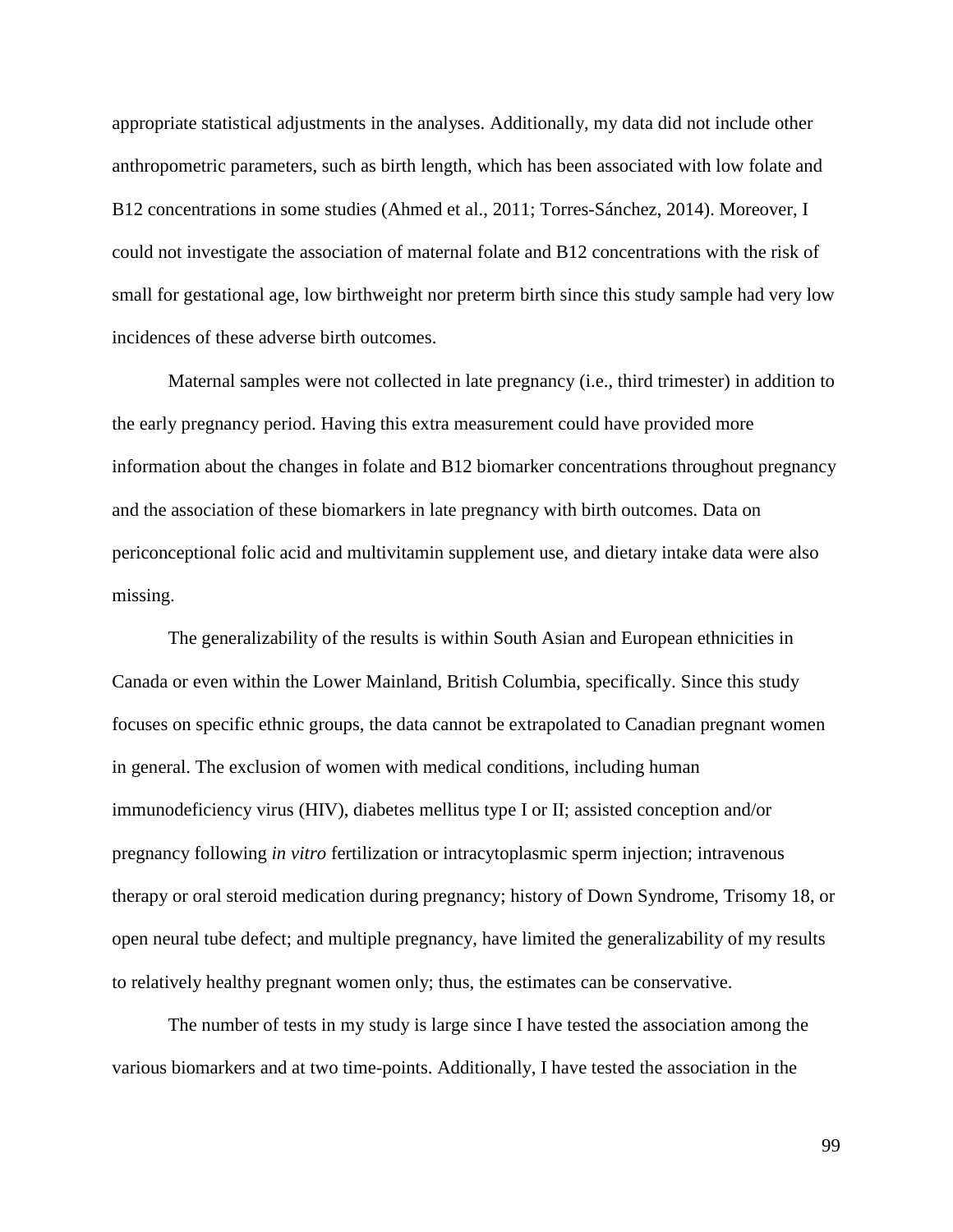biomarker concentrations as continuous and categorical variables (accumulative type 1 error). Yet, I did not adjust for multiple comparisons since this is an exploratory analysis. Thus, there is a probability that some of my findings were statistically significant just by chance.

Despite the use of multiple biomarkers, using non-fasting serum samples to reflect folate status is a limitation as serum folate concentration is influenced by short-term dietary intakes (Gregory et al. 2000), whereas RBC folate or fasting serum samples are considered better indicators of long-term folate status (Gregory et al. 2000). RBC or whole blood samples, however, were not available in this study.

### **5.5 Suggestions for Future Research**

In light of the high prevalence of high maternal folate status and low B12 status in Canadian pregnant women, future studies are required to elucidate the association between high folate and low B12 combined in early pregnancy and adverse pregnancy outcomes, with adjustment for further known confounding factors that were not included in this current study, for example, maternal weight and parity.

Future work to build upon this research and to provide further understanding about the association of maternal folate and B12 biomarker concentrations with birth outcomes should include:

[1] Investigation of the association between folate and B12 imbalance and birth outcomes, with adjustment for known confounding factors, such as parity, pre-pregnancy weight and weight gain during pregnancy, due to the high folate and low B12 concentration among pregnant women in Canada.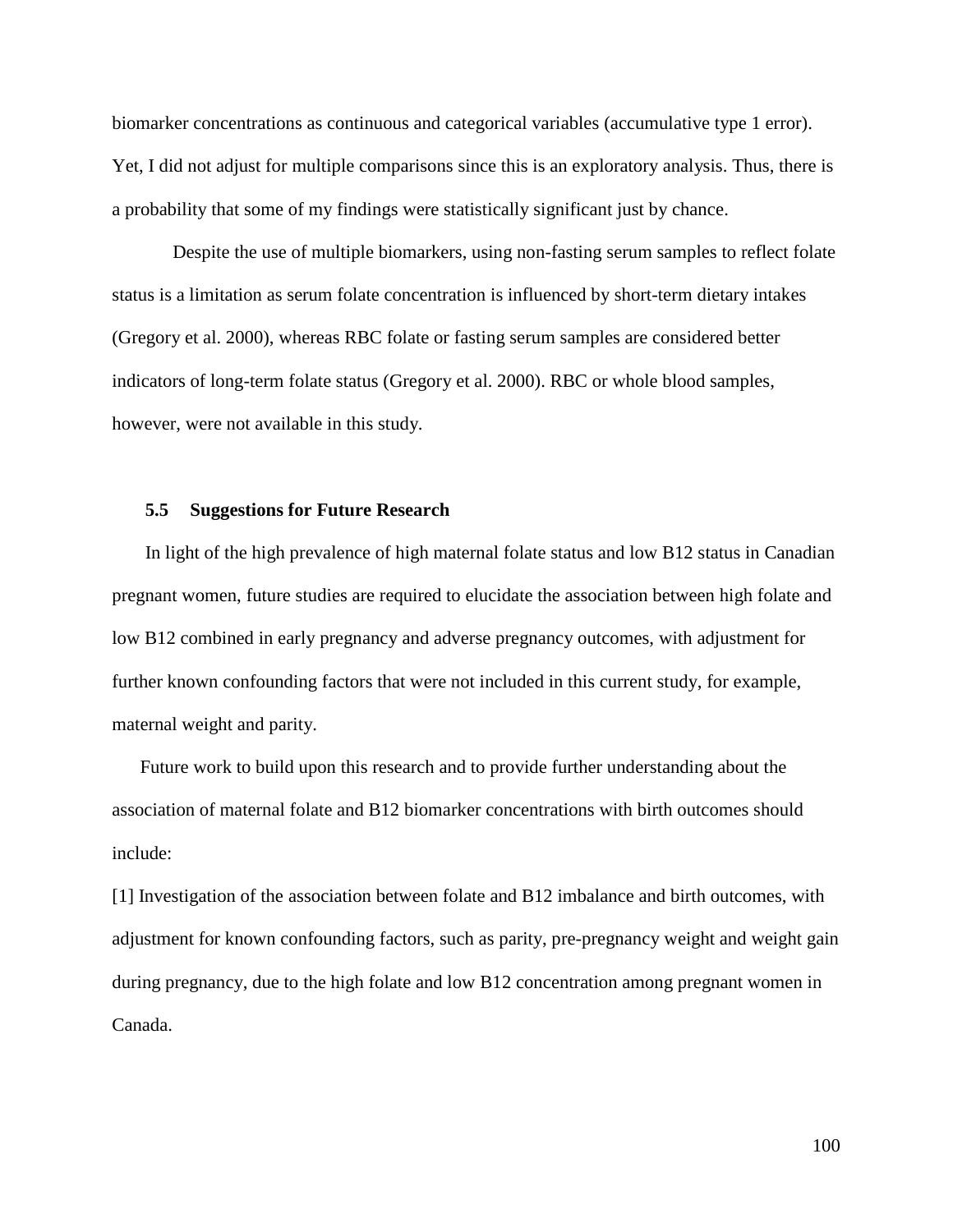[2] Studies with time points across all trimesters to investigate the association of maternal folate and B12 biomarker concentrations throughout pregnancy with birth outcomes, and to further understand the presence of the association of maternal folate and B12 biomarker concentrations with birth outcomes in different trimesters.

[3] Consideration of birthweight in relation to gestational age (e.g., SGA) rather than birthweight alone, as SGA is a better indicator of birth outcome.

[4] Studies that investigate the association of more maternal B-vitamins, such as vitamins B6 and B2 in combination with birth outcomes of birthweight and gestational age at birth, due to their interdependent functions in one-carbon metabolism.

Since optimal B-vitamin status is critical for fetal growth and development, randomized controlled trials would provide the highest level of evidence for the effect of different levels of B-vitamins on birth outcomes and thereby have a considerable impact on public health.

### **5.6 Conclusions**

Through the work conducted for this thesis, it was found that in the second trimester, maternal folate concentration of the second, third and fourth quartile groups  $(Q2=55.5-69.3, Q3=$ 69.3-87.8, Q4 ≥87.8 nmol/L) compared to the lowest quartile (Q1≤55.5 nmol/L) were associated with an approximate 4-day increase in gestational age at birth. The analyses were done after the adjustment for confounding factors, including ethnicity, maternal age and infant sex.

In the first trimester, maternal tHcy concentration of the third quartile  $(5 - 5.7 \,\mu\text{mol/L})$ compared to the lowest quartile ( $\leq 5.7 \mu$ mol/L) was associated with an approximate 110 g increase in birthweight. Maternal folate and B12 biomarker concentrations including MMA, holoTC, total B12 were not positively significantly associated with birthweight. Additional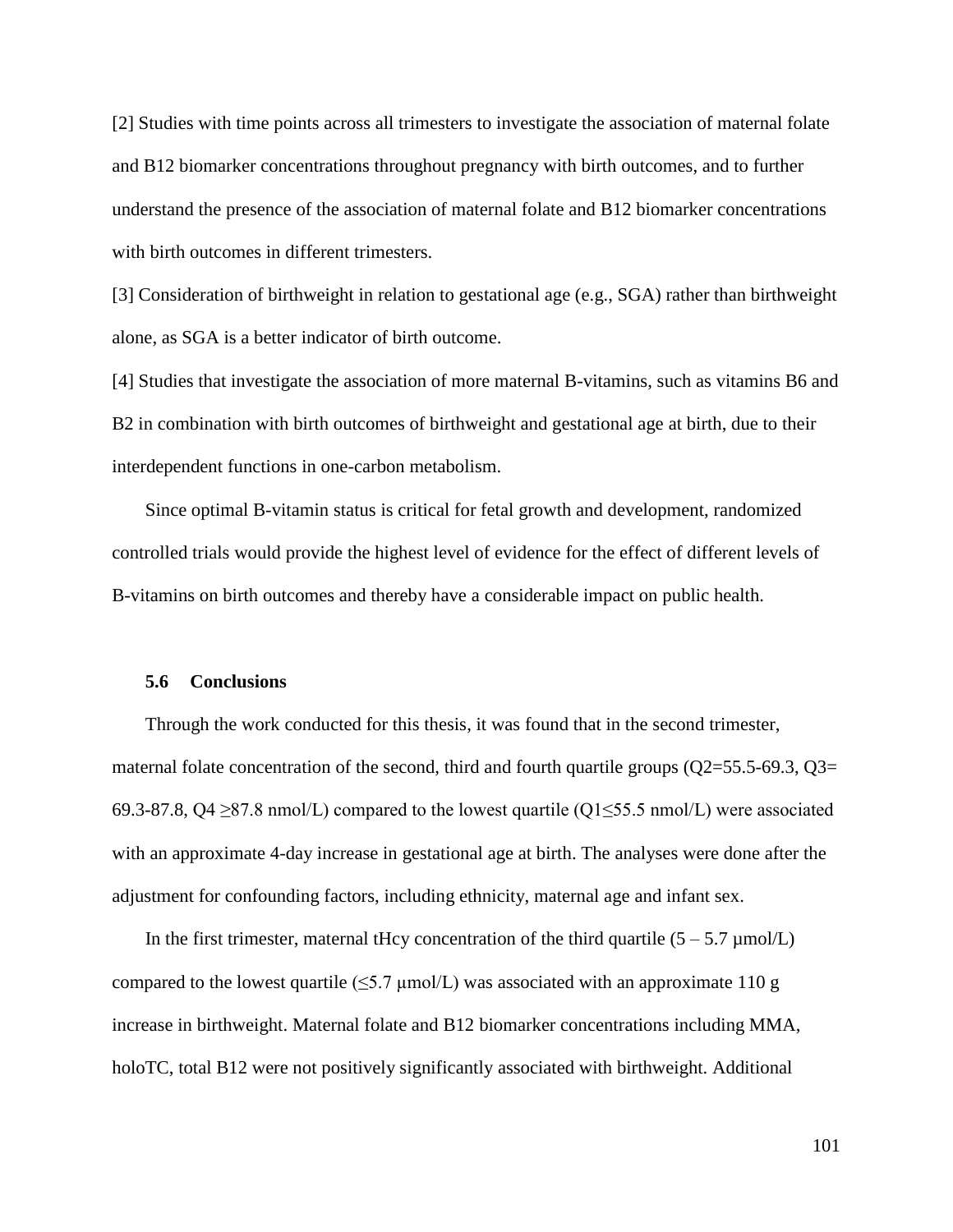potential confounding factors, such as maternal weight, height, and parity, may confound the association of maternal folate and B12 status with birthweight. The limited variation of the folate and B12 biomarker concentrations might explain the lack of association of maternal folate and B12 with birthweight in this sample.

My study found that the prevalence of an imbalance in maternal high folate (>46 nmol/L) and low B12 (<148 pmol/L) status was 12.6% in the first trimester and 14.5% in the second trimester. Future studies are needed to investigate the metabolic and/or physiologic consequences, if any, of an imbalance in folate and B12 status in early pregnancy.

In conclusion, early pregnancy folate and B12 biomarker concentrations were not associated with birthweight in this sample. The outcomes suggest that maternal folate concentration in the second trimester may be positively associated with gestational age at birth. The results add to the current evidence that there is a high prevalence of an imbalance in folate and B12 status in early pregnancy in Canadian pregnant women.

These findings complement current research on folate and B12 concentrations with birth outcomes, and offer an insight into these associations in the Canadian context. In light of their interdependent role in fetal growth and development, the association of maternal folate and B12 status with birth outcomes should be further assessed in a population with a higher prevalence of low birthweight, preterm birth, and SGA.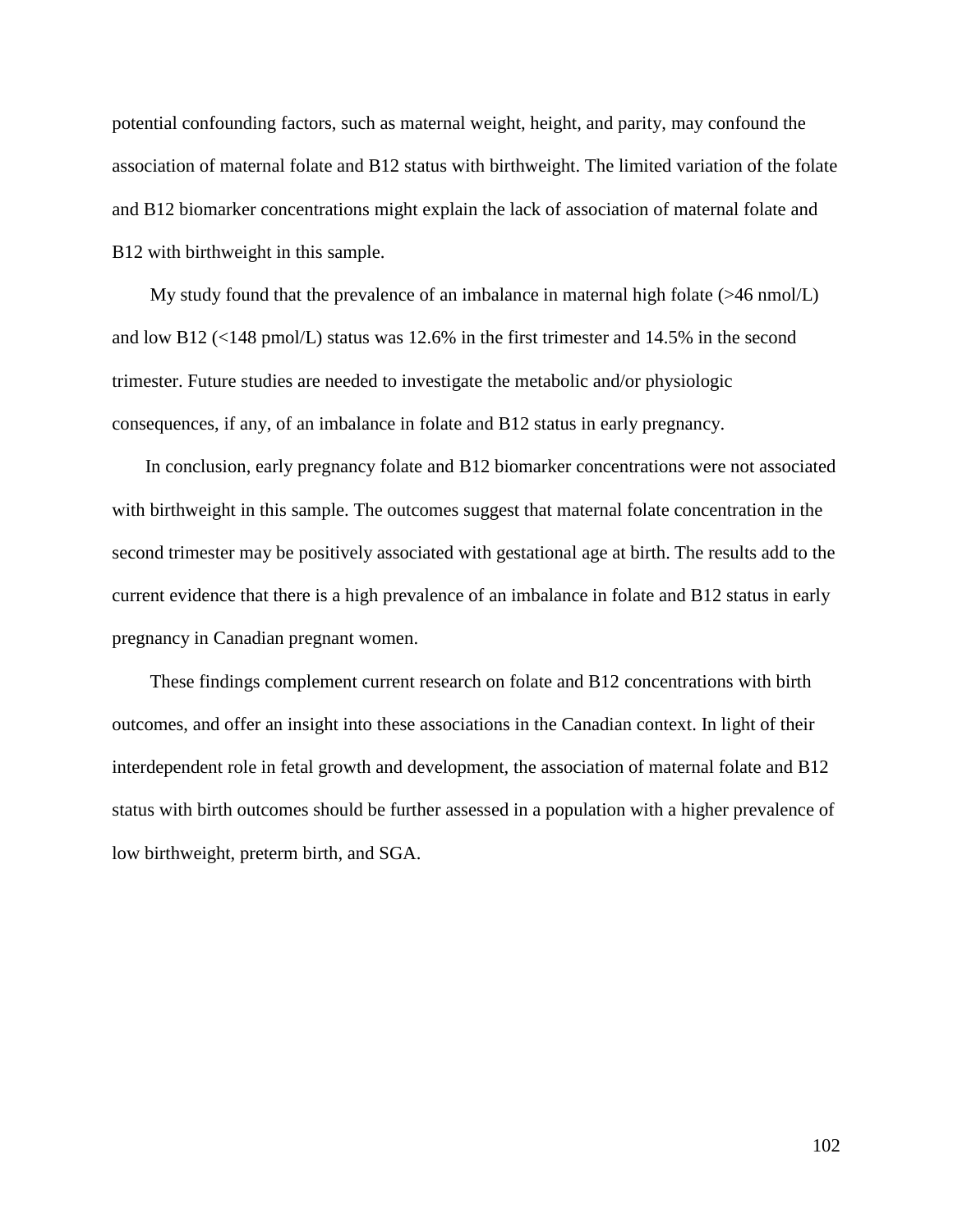## **Bibliography**

- Abrams, B. & Selvin, S., 1995. Maternal weight gain pattern and birth weight. *Obstet Gynecol*, 86, pp.163–169. Available at: https://www.ncbi.nlm.nih.gov/pubmed/7617344.
- Achón, M. et al., 1999. High dietary folate supplementation affects gestational development and dietary protein utilization in rats. *The Journal of Nutrition*, 129(6), pp.1204–1208. Available at: https://doi.org/10.1093/jn/129.6.1204.
- Afsana, A. et al., 2012. Relationship of Maternal Folic Acid and Vitamin B12 with birth weight and body proportion of newborn. *Journal of Dhaka National Medical College & Hospital*, 18(1), pp.7–11. Available at:

http://www.banglajol.info/index.php/JDNMCH/article/view/12224.

Allen, L. et al., 2006. Guidelines on Food Fortification With Micronutrients. *Who, Fao Un*, p.341. Available at:

http://www.unscn.org/layout/modules/resources/files/fortification\_eng.pdf.

- Allen, L., 2009. How common is vitamin B-12 deficiency? *The American Journal of Cinical Nutrition*, 89(2), p.693S–6S. Available at: http://www.ncbi.nlm.nih.gov/pubmed/19116323.
- Alvear, J. & Brooke, G., 1978. Fetal growth in different racial groups. *Archives of disease in childhood*, 53, pp.27–32. Available at: https://www.ncbi.nlm.nih.gov/pubmed/626515.
- Anon, Perinatal Services BC (2016) BC Prenatal Genetic Screening Program. Available at: http://www.perinatalservicesbc.ca/our-services/screening-programs/prenatal-geneticscreening-program [Accessed October 4, 2017].
- Bacci, S. et al., 2014. Differences in birthweight outcomes: A longitudinal study based on siblings. *International Journal of Environmental Research and Public Health*, 11(6), pp.6472–6484. Available at: https://www.ncbi.nlm.nih.gov/pmc/articles/PMC4076673/.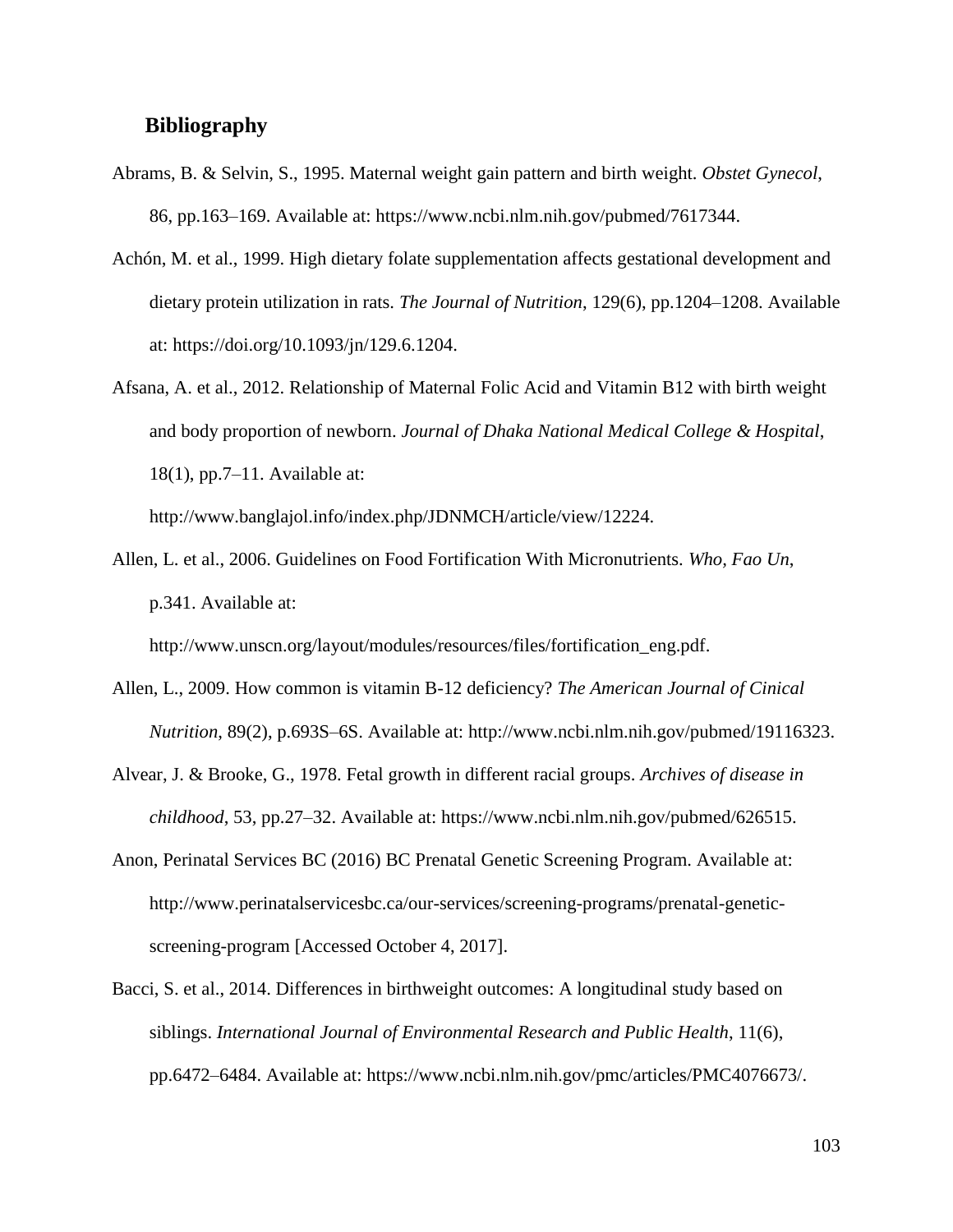- Bailey, L., 2009. *Folate in Health and Disease, Second Edition*, CRC Press. Available at: https://www.crcpress.com/Folate-in-Health-and-Disease-Second-Edition/Bailey/p/book/9781138111882.
- Barker, D., 1995. Fetal origins of coronary heart disease. *British Medical Journal*, 311, pp.171– 174. Available at: https://www.ncbi.nlm.nih.gov/pubmed/7613432.
- Beck, S. et al., 2010. The worldwide incidence of preterm birth: a systematic review of maternal mortality and morbidity. *Bull World Health Organ*, 88:31–8(1), pp.31–38. Available at: https://www.ncbi.nlm.nih.gov/pubmed/20428351.
- de Benoist, B., 2008. Conclusions of a WHO Technical Consultation on folate and vitamin B12 deficiencies. *Food and nutrition bulletin*, 29(2 Suppl), pp.S238-44. Available at: https://www.ncbi.nlm.nih.gov/pubmed/18709899.
- Bergen, N. et al., 2012. Homocysteine and folate concentrations in early pregnancy and the risk of adverse pregnancy outcomes: the Generation R Study. *BJOG : An International Journal of Obstetrics and Gynaecology*, 119(6), pp.739–51. Available at: https://www.ncbi.nlm.nih.gov/pubmed/22489763.
- Brady, J. et al., 2008. Active B12: A Rapid, Automated Assay for Holotranscobalamin on the Abbott AxSYM Analyzer. *Clinical Chemistry*, 54(3), pp.567–573. Available at: https://www.ncbi.nlm.nih.gov/pubmed/18178666.
- Briefs, T., Laboratories, A. & Park, A., 1998. Development and Multisite Evaluation of an Automated Assay for B12 on the Abbott AxSYM Analyzer. *Current*, pp.428–429. Available at: http://clinchem.aaccjnls.org/content/45/3/428.
- Bruinse, H.W. & van den Berg, H., 1995. Changes of some vitamin levels during and after normal pregnancy. *European Journal of Obstetrics and Gynecology and Reproductive*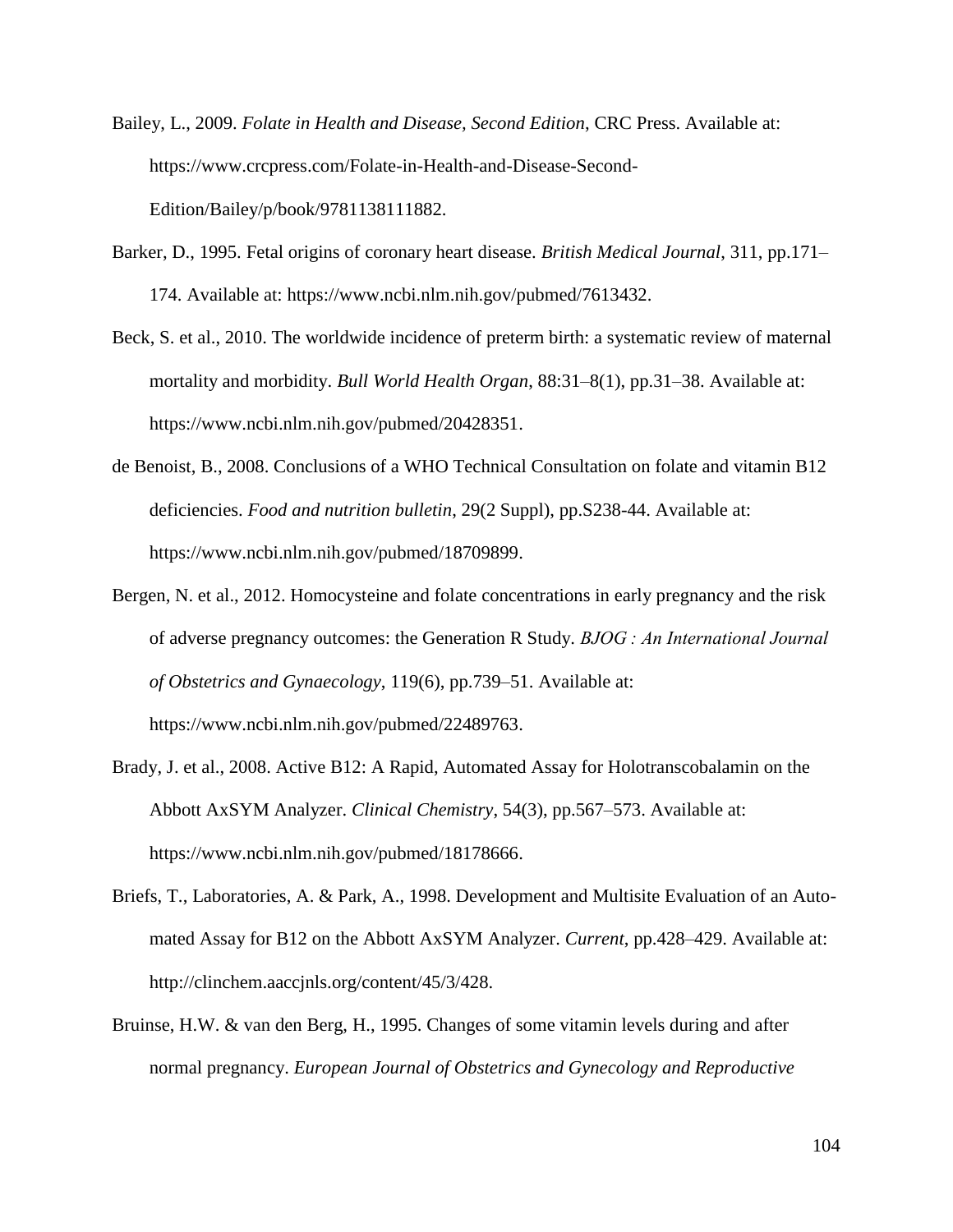*Biology*, 61(1), pp.31–37. Available at: https://www.ncbi.nlm.nih.gov/pubmed/8549845.

- Buckler, J. & Green, M., 1994. Birth weight and head circumference standards for English twins. *Archives of Disease in Childhood*, 71(6), pp.516–521. Available at: http://adc.bmj.com/content/71/6/516.
- Butrick, E. et al., 2012. Comparing Transport Type for Women with Hypovolemic Shock in Early Vs. Late Pregnancy. *International Journal of Gynecology and Obstetrics*, 119(3), p.S303. Available at: https://doi.org/10.1016/S0020-7292(12)60552-9 [Accessed May 9, 2016].
- CANSIM, 2012. Birth-related indicators (low and high birth weight, small and large for gestational age, pre-term births), by sex, three-year average, Canada, provinces, territories, health regions and peer groups. *Statistics Canada*, p.Table 102-4317. Available at: http://www5.statcan.gc.ca/cansim/a26?lang=eng&id=1024317 [Accessed June 30, 2016].
- Chatelain, P., 2000. Children born with intra-uterine growth retardation (IUGR) or small for gestational age (SGA): long term growth and metabolic consequences. *Endocr.Regul.*, 34(1), pp.33–36. Available at: https://www.ncbi.nlm.nih.gov/pubmed/10808251.
- Chen, L. et al., 2015. Maternal Folate Status , but Not That of Vitamins B-12 or B-6 , Is Associated with Gestational Age and Preterm Birth Risk in a Multiethnic Asian Population. , pp.113–120. Available at: https://www.ncbi.nlm.nih.gov/pubmed/25527665.
- CIHI, 2012. Giving birth in Canada. *Canadian Institute for Health Information*. Available at: https://www.cihi.ca/en/fewer-births-hospitalization-rate-down-31-in-15-years [Accessed August 12, 2015].
- Cikot, R. et al., 2001. Longitudinal vitamin and homocysteine levels in normal pregnancy. *The British journal of nutrition*, 85(1), pp.49–58. Available at: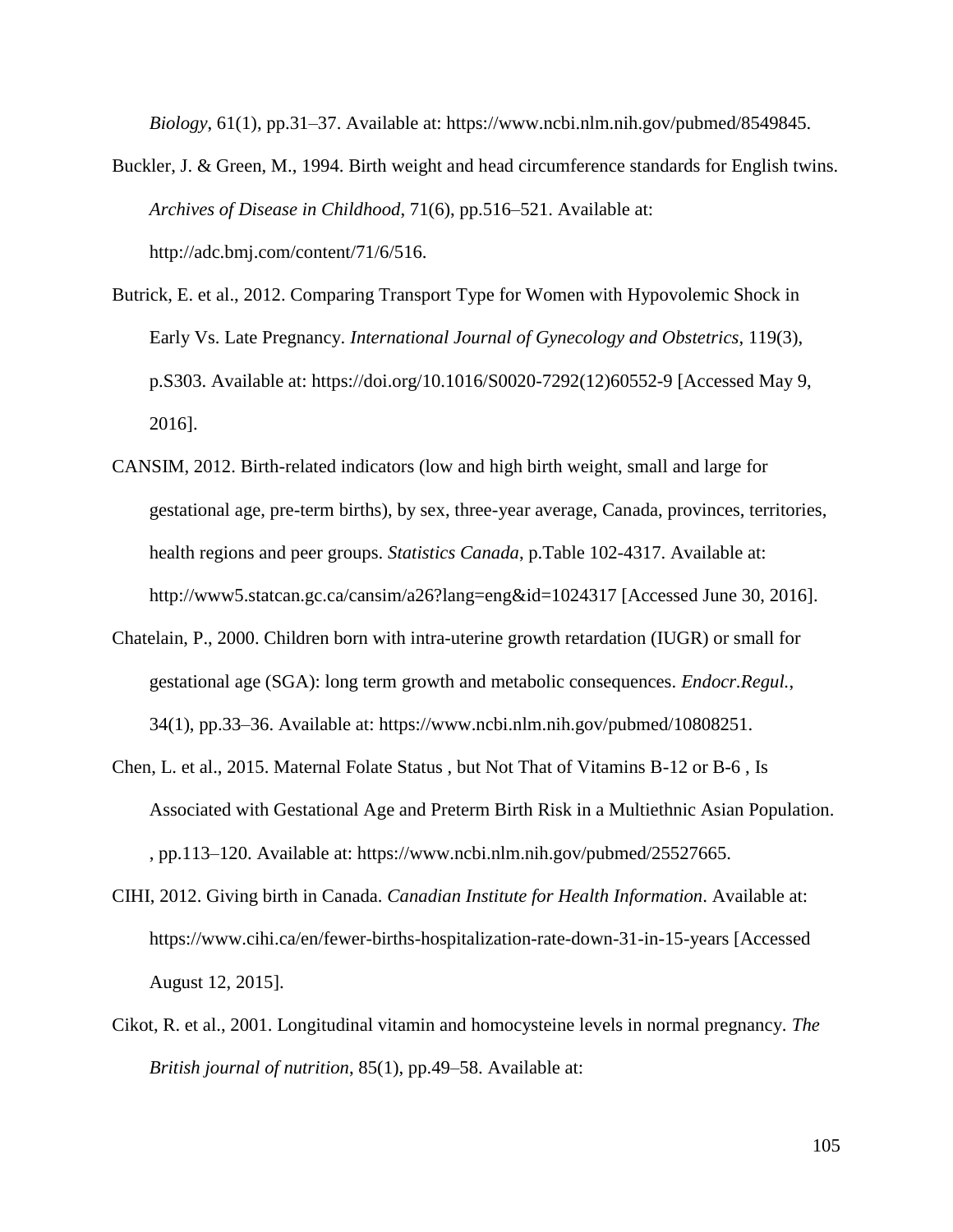https://www.ncbi.nlm.nih.gov/pubmed/11227033.

- Colapinto, C., O'Connor, D. & Tremblay, M., 2011. Folate status of the population in the Canadian Health Measures Survey. *CMAJ : Canadian Medical Association Journal*, 183(2), p.E100–E106.
- Combs, G.F., 2012. *The Vitamins, Fourth Edition*, Elsevier. Available at: https://www.elsevier.com/books/the-vitamins/combs-jr/978-0-12-381980-2 [Accessed March 31, 2015].
- Crider, K.S., Bailey, L.B. & Berry, R.J., 2011. Folic acid food fortification-its history, effect, concerns, and future directions. *Nutrients*, 3(3), pp.370–84. Available at: http://www.ncbi.nlm.nih.gov/pubmed/22254102 [Accessed March 31, 2018].
- Czeizel, A. & Dudás, I., 1992. Prevention of the First Occurrence of Neural-Tube Defects by Periconceptional Vitamin Supplementation. *New England Journal of Medicine*, 327(26), pp.1832–1835. Available at:

http://www.nejm.org/doi/abs/10.1056/NEJM199212243272602.

- Daly, L. et al., 1995. Folate levels and neural tube defects. Implications for prevention. *JAMA : the journal of the American Medical Association*, 274(21), pp.1698–1702. Available at: https://www.ncbi.nlm.nih.gov/pubmed/7474275.
- Davies, D. et al., 1982. Size at birth of Asian and White Caucasian babies born in Leicester: implications for obstetric and paediatric practices. *Early Human Development*, 6(3), pp.257–263. Available at: https://doi.org/10.1016/0378-3782(82)90119-0.
- Deshpande, V. et al., 1999. Insulin resistance syndrome in 8 -years old indian children small at birth, big at 8 years, or both? *British Medical Journal*, 48(3), pp.1–8. Available at: https://www.ncbi.nlm.nih.gov/pubmed/10580432.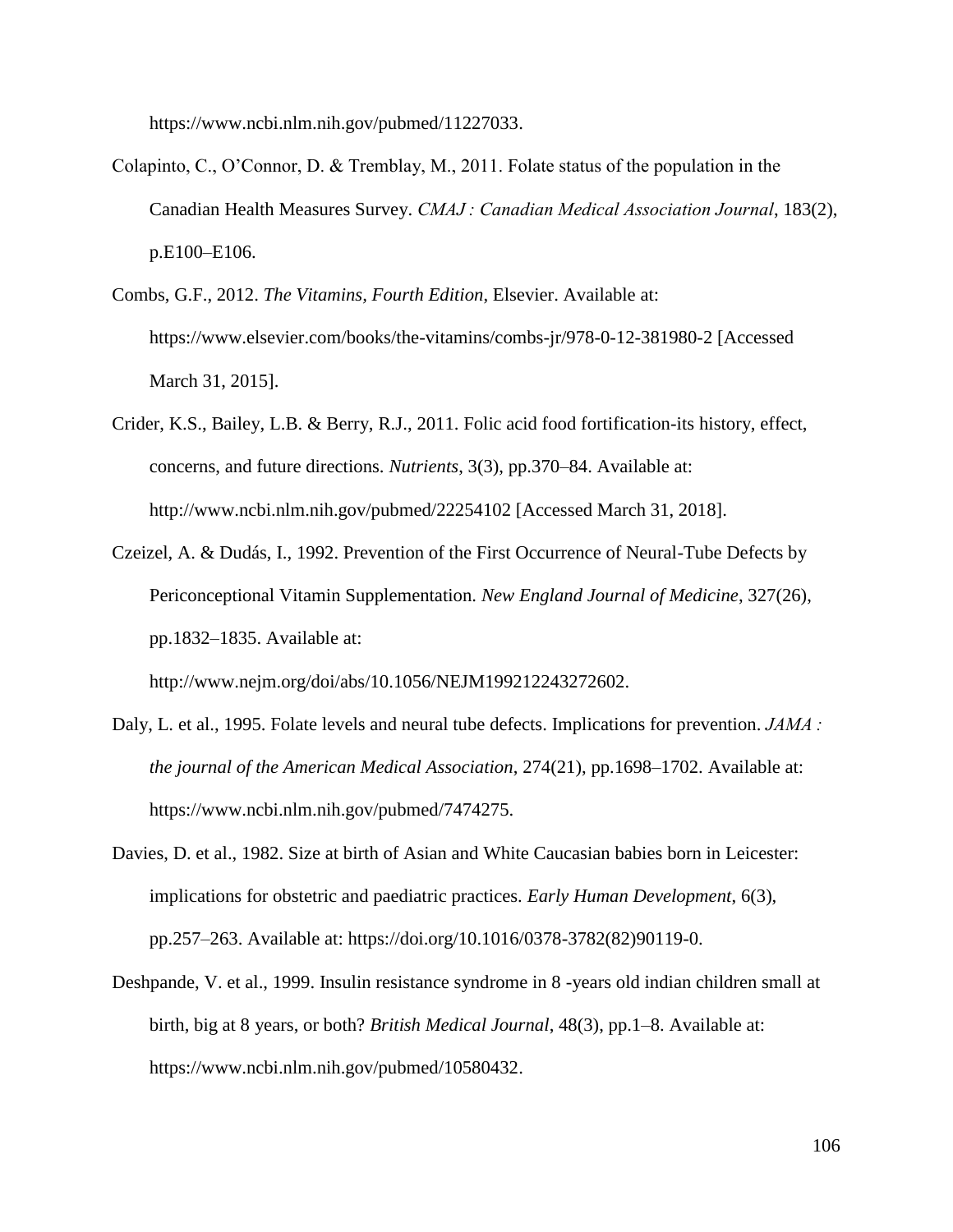- Deurenberg, P., Deurenberg-Yap, M. & Guricci, S., 2002. Asians are different from Caucasians and from each other in their body mass index/body fat per cent relationship. *Obesity Reviews*, 3(3), pp.141–146. Available at: https://www.ncbi.nlm.nih.gov/pubmed/12164465.
- Dror, D. & Allen, L., 2012. Interventions with Vitamins B6, B12 and C in pregnancy. *Paediatric and Perinatal Epidemiology*, 26(SUPPL. 1), pp.55–74. Available at: https://www.ncbi.nlm.nih.gov/pubmed/22742602.
- Dwarkanath, P. et al., 2013. High folate and low vitamin B-12 intakes during pregnancy are associated with small-for-gestational age infants in South Indian women: a prospective observational cohort study`. *American Journal of Clinical Nutrition*, 98, pp.1450–1458. Available at: https://www.ncbi.nlm.nih.gov/pubmed/24108785.
- Erdfelder, E. et al., 2009. Statistical power analyses using G\*Power 3.1: Tests for correlation and regression analyses. *Behavior Research Methods*, 41(4), pp.1149–1160. Available at: https://link.springer.com/article/10.3758%2FBRM.41.4.1149.
- Fayyaz, F. et al., 2014. Folate, vitamin B12, and vitamin B6 status of a group of high socioeconomic status women in the Alberta Pregnancy Outcomes and Nutrition (APrON) cohort. *Applied Physiology, Nutrition, and Metabolism*, 39(12), pp.1402–8. Available at: https://www.ncbi.nlm.nih.gov/pubmed/25386981.
- Fritsch, F. & Carlson, R., 1978. Piecewise Cubic Interpolation Methods.
- Furness, D. et al., 2013. Folate, Vitamin B12, Vitamin B6 and homocysteine: Impact on pregnancy outcome. *Maternal and Child Nutrition*, 9(2), pp.155–166. Available at: https://www.ncbi.nlm.nih.gov/pubmed/22023381.
- Gadgil, M. et al., 2014. Imbalance of folic acid and vitamin B 12 is associated with birth outcome : an Indian pregnant women study. *European Journal of Clinical Nutrition*, 68(11),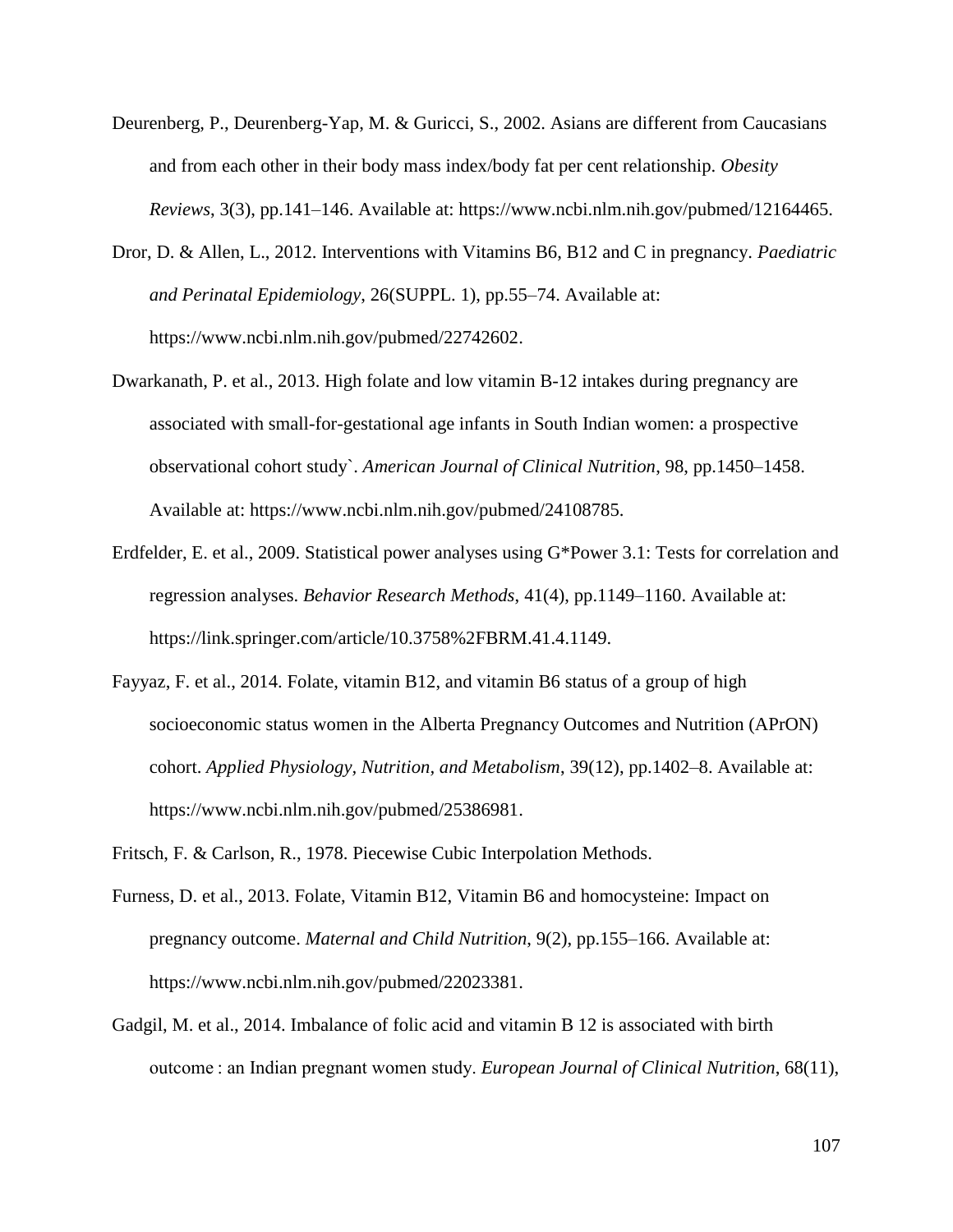pp.1–4. Available at: https://www.ncbi.nlm.nih.gov/pubmed/24448492.

- Geremia, C. & Cianfarani, S., 2004. Insulin sensitivity in children born small for gestational age (SGA). *The Review of Diabetic Studies*, 1(2), pp.58–65. Available at: https://www.ncbi.nlm.nih.gov/pmc/articles/PMC1783541/.
- Goldenberg, R. et al., 2008. Epidemiology and causes of preterm birth. *The Lancet*, 371(9606), pp.75–84. Available at: https://www.ncbi.nlm.nih.gov/pubmed/18177778.
- Government of Canada, 2016. Health Status of Canadians 2016: Report of the Chief Public Health Officer - How healthy are we? - Low birth weight. Available at: https://www.canada.ca/en/public-health/corporate/publications/chief-public-health-officerreports-state-public-health-canada/2016-health-status-canadians/page-8-how-healthy-arewe-perceived-mental-health.html [Accessed May 14, 2016].
- Graham, A., Devarajan, S. & Datta, S., 2015. Complications in early pregnancy. *Obstetrics, Gynaecology & Reproductive Medicine*, 25, pp.1–5. Available at: http://www.obstetricsgynaecology-journal.com/article/S1751-7214(14)00203-6/fulltext.
- Green, R. et al., 2017. Vitamin B12 deficiency. *Nature Reviews Disease Primers*, 3, p.17040. Available at: https://www.nature.com/articles/nrdp201741.
- Green, R., Colman, N. & Metz, J., 1975. Comparison of results of microbiologic and radioisotopic assays for serum vitamin B12 during pregnancy. *Am J Obstet Gynecol*, 122(1), pp.21–24. Available at:

https://www.sciencedirect.com/science/article/pii/0002937875906092.

Gregory, J., Swendseid, M. & Jacob, R., 2000. Urinary Excretion of Folate Catabolites Responds to Changes in Folate Intake More Slowly than Plasma Folate and Homocysteine Concentrations and Lymphocyte DNA Methylation in postmenopausal women. *Journal of*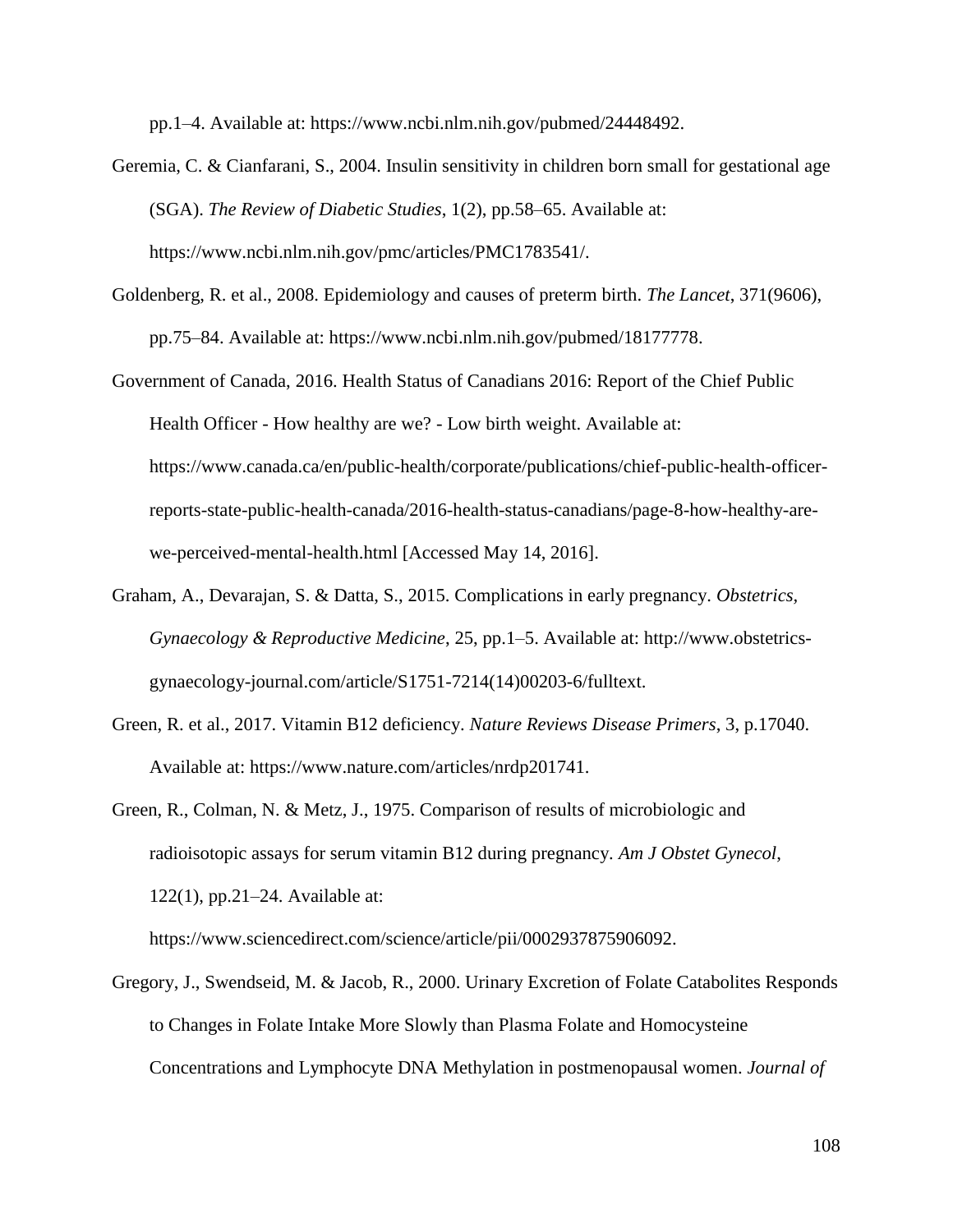*Nutrition*, 130(12), pp.2949–2952. Available at:

https://www.ncbi.nlm.nih.gov/pubmed/11110852.

- Groom, K. et al., 2007. The association between customised small for gestational age infants and pre-eclampsia or gestational hypertension varies with gestation at delivery. *BJOG: An International Journal of Obstetrics and Gynaecology*, 114(4), pp.478–484. Available at: https://www.ncbi.nlm.nih.gov/pubmed/17378821.
- Gupta, M. et al., 2007. Low birth weight and insulin resistance in mid and late childhood. *Indian Pediatrics*, 44(3), pp.177–84.
- Halicioglu, O. et al., 2012. Vitamin B12 and Folate Statuses Are Associated With Diet in Pregnant Women, But Not With Anthropometric Measurements in Term Newborns. *Journal of Maternal-Fetal and Neonatal Medicine*, 25(9), pp.1618–1621. Available at: https://www.ncbi.nlm.nih.gov/pubmed/22185230.
- Hanley, G. & Janssen, P., 2013. Ethnicity-specific birthweight distributions improve identification of term newborns at risk for short-term morbidity. *American Journal of Obstetrics and Gynecology*, 209(5), pp.1–6.
- Hendler, I. et al., 2005. The Preterm Prediction study: Association between maternal body mass index and spontaneous and indicated preterm birth. In *American Journal of Obstetrics and Gynecology*. pp. 882–886. Available at: https://www.ncbi.nlm.nih.gov/pubmed/15746686.
- Hernández, M.I. & Mericq, V., 2011. Metabolic syndrome in children born small-for-gestational age. *Arquivos Brasileiros de Endocrinologia & Metabologia*, 55(8), pp.583–589. Available at: https://www.ncbi.nlm.nih.gov/pubmed/22218440.
- Herrmann, W. & Obeid, R., 2003. Functional vitamin B12 deficiency and determination of holotranscobalamin in populations at risk. *Clinical Chemistry and Laboratory Medicine*,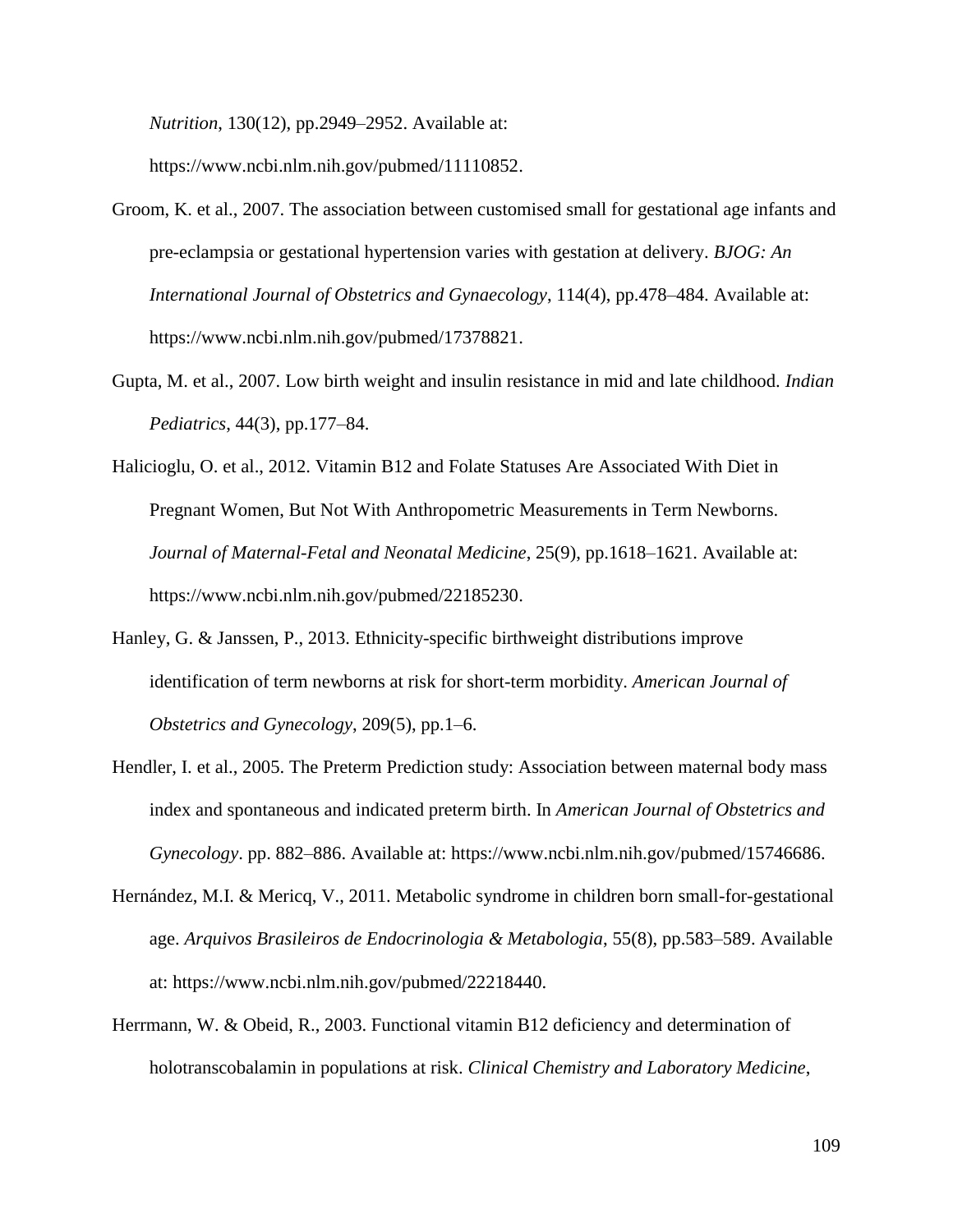41(11), pp.1478–88. Available at: https://www.ncbi.nlm.nih.gov/pubmed/14656029.

- Higgins, J. et al., 2000. The relationship between increased folate catabolism and the increased requirement for folate in pregnancy. *British Journal of Obstetrics and Gynaecology*, 107(9), pp.1149–1154. Available at: https://www.ncbi.nlm.nih.gov/pubmed/11002960.
- Hogeveen, M. et al., 2010. Maternal homocysteine and related B vitamins as risk factors for low birthweight. *American Journal of Obstetrics and Gynecology*, 202(6), p.572.e1-572.e6. Available at: https://www.ncbi.nlm.nih.gov/pubmed/20400059.
- Hølleland, G. et al., 1999. Cobalamin deficiency in general practice: assessment of the diagnostic utility and cost-benefit analysis of methylmalonic acid determination in relation to current diagnostic strategies. *Clinical Chemistry*, 45(2), pp.189–98. Available at: http://www.ncbi.nlm.nih.gov/pubmed/9931040.
- Horne, D. & Patterson, D., 1988. Lactobacillus casei microbiological assay of folic acid derivatives in 96-well microtiter plates. *Clinical Chemistry*, 34(11), pp.2357–2359. Available at: https://www.ncbi.nlm.nih.gov/pubmed/3141087.
- Hübner, U. et al., 2008. Low serum vitamin B12 is associated with recurrent pregnancy loss in Syrian women. *Clinical Chemistry and Laboratory Medicine*, 46(9), pp.1265–9. Available at: https://www.ncbi.nlm.nih.gov/pubmed/18636794 [Accessed August 13, 2015].
- Hure, A., Collins, C. & Smith, R., 2012. A longitudinal study of maternal folate and vitamin B12 status in pregnancy and postpartum, with the same infant markers at 6 months of age. *Maternal and Child Health Journal*, 16(4), pp.792–801. Available at: https://www.ncbi.nlm.nih.gov/pubmed/21544621.
- Institute of Medicine, 1998. *Dietary Reference Intakes for Thiamin, Riboflavin, Niacin, Vitamin B6, Folate, Vitamin B12, Pantothenic Acid, Biotin, and Choline*, National Academies Press: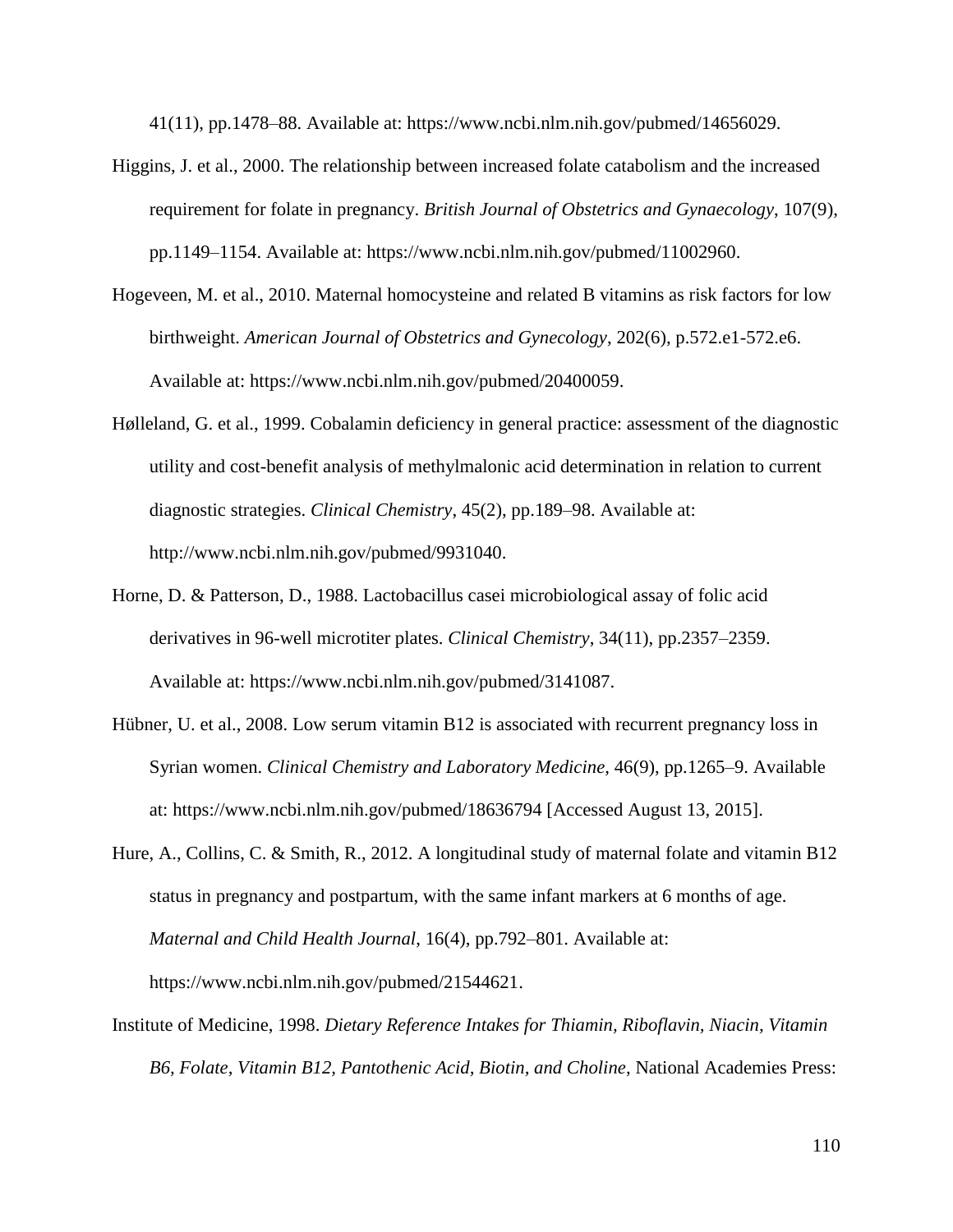Washington, DC: National Academy Press. Available at:

https://www.ncbi.nlm.nih.gov/books/NBK114310/.

- Jackson, R. et al., 2004. Perinatal outcomes in singletons following in vitro fertilization: A metaanalysis. *Obstetrics and Gynecology*, 103(3), pp.551–563. Available at: https://www.ncbi.nlm.nih.gov/pubmed/14990421.
- Jadhav, M., Webb, J. & Baker, S., 1963. Vitamin-B12 Deficiency in Indian Infants. *The Lancet*, 281(7283), p.720. Available at: https://www.ncbi.nlm.nih.gov/pubmed/13964414.
- Janssen, P. et al., 2007. Standards for the measurement of birth weight, length and head circumference at term in neonates of European, Chinese and South Asian ancestry. *Research Janssen et al Open Medicine*, 1(2), pp.74–88. Available at: https://www.ncbi.nlm.nih.gov/pubmed/20101298.
- Jeruszka-Bielak, M. et al., 2017. South Asian Ethnicity Is Related to the Highest Risk of Vitamin B12 Deficiency in Pregnant Canadian Women. *Nutrients*, 9(4), p.317. Available at: https://www.ncbi.nlm.nih.gov/pubmed/28333089.
- Kalra, S.K. et al., 2011. Ovarian stimulation and low birth weight in newborns conceived through in vitro fertilization. *Obstetrics and gynecology*, 118(4), pp.863–71. Available at: http://www.ncbi.nlm.nih.gov/pubmed/21934450 [Accessed April 3, 2018].
- Kelly, P. et al., 1997. Unmetabolized folic acid in serum: Acute studies in subjects consuming fortified food and supplements. *American Journal of Clinical Nutrition*, 65(6), pp.1790– 1795. Available at: https://www.ncbi.nlm.nih.gov/pubmed/9174474.
- Kierans, W. et al., 2006. New birth weight and gestational age charts for the British Columbia population. *BC Medical Journal*, 48(1). Available at:

http://www.bcmj.org/sites/default/files/BCMJ\_48\_Vol1\_Article\_New\_Birth\_Weight.pdf.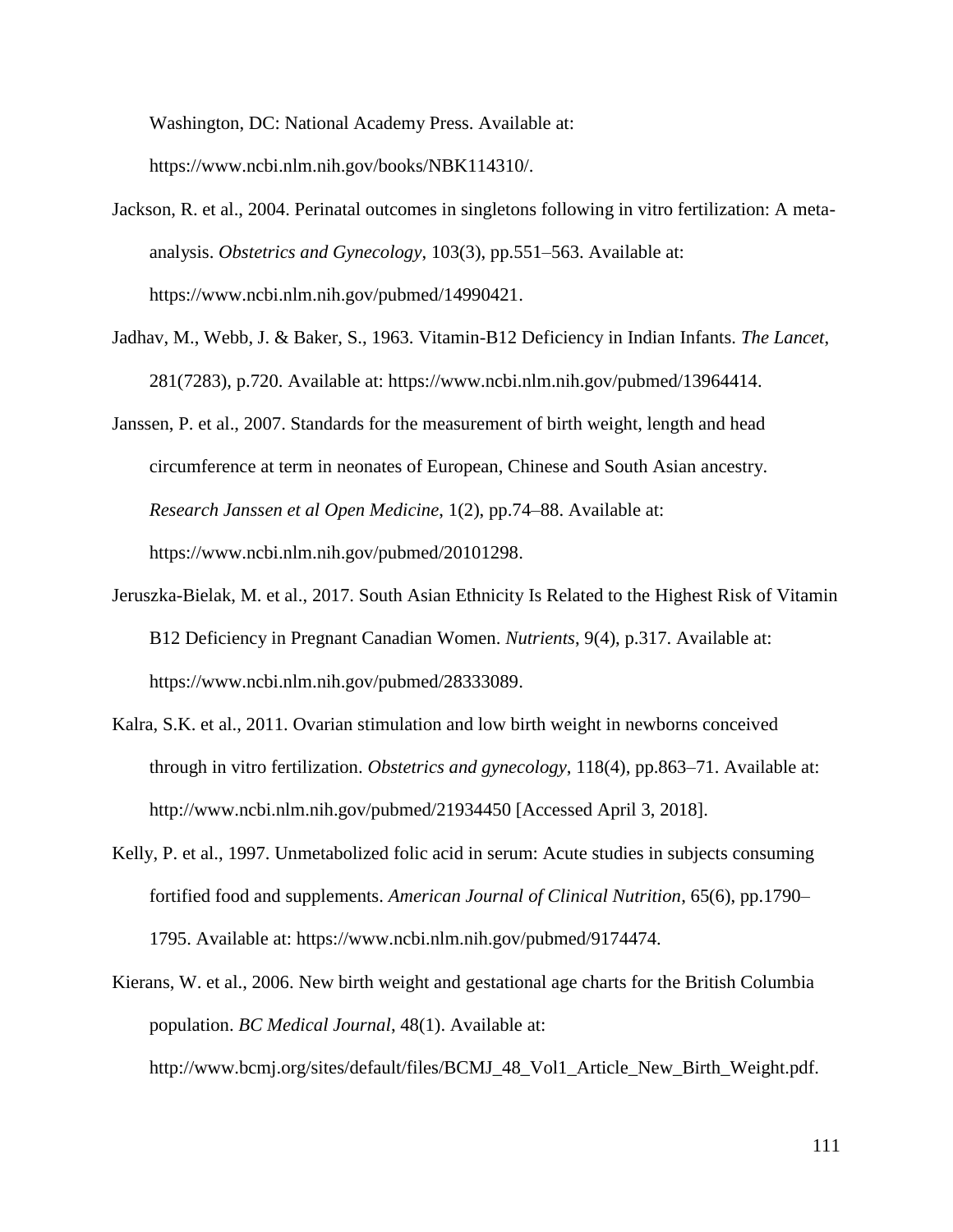- Kirke, P. et al., 1993. Maternal plasma folate and vitamin B12 are independent risk factors for neural tube defects. *The Quarterly Journal of Medicine*, 86(11), pp.703–8. Available at: http://www.ncbi.nlm.nih.gov/pubmed/8265769.
- Kramer, M., 1987. Determinants of low birth weight: methodological assessment and metaanalysis. *Bulletin of the World Health Organization*, 65(5), pp.663–737. Available at: http://www.pubmedcentral.nih.gov/articlerender.fcgi?artid=2491072&tool=pmcentrez&ren dertype=abstract.
- Krishnaveni, G. et al., 2014. Association between maternal folate concentrations during pregnancy and insulin resistance in Indian children. *Diabetologia*, 57(1), pp.110–121. Available at: https://www.ncbi.nlm.nih.gov/pubmed/24162586.
- Kumar, V.S. et al., 2013. New birth weight reference standards customised to birth order and sex of babies from South India. *BMC Pregnancy and Childbirth*, 13. Available at: https://www.ncbi.nlm.nih.gov/pmc/articles/PMC3583685/.
- Lai, J. et al., 2017. High folate and low vitamin B12 status during pregnancy is associated with gestational diabetes mellitus. *Clinical Nutrition*, 28(0), pp.2–9. Available at: http://linkinghub.elsevier.com/retrieve/pii/S0261561417301139.

Lamers, Y., 2011a. Folate recommendations for pregnancy, lactation, and infancy. *Annals of Nutrition and Metabolism*, 59(1), pp.32–37. Available at: https://www.ncbi.nlm.nih.gov/pubmed/22123635.

Lamers, Y., 2011b. Indicators and methods for folate, vitamin B-12, and vitamin B-6 status assessment in humans. *Current Opinion in Clinical Nutrition and Metabolic Care*, 14(5), pp.445–454. Available at: https://www.ncbi.nlm.nih.gov/pubmed/21832901.

Lassi, Z.S. et al., 2013. Folic acid supplementation during pregnancy for maternal health and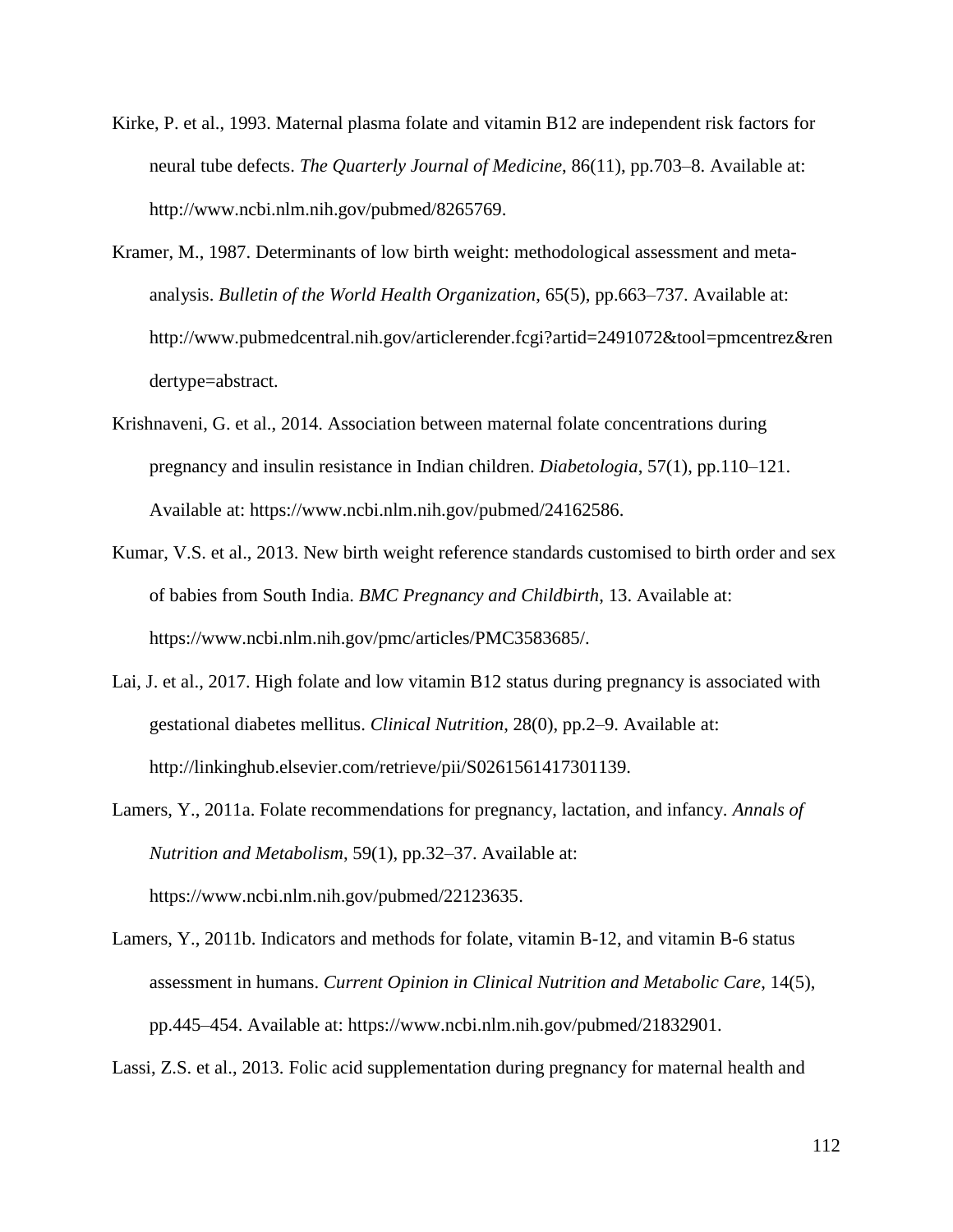pregnancy outcomes. *Cochrane Database of Systematic Reviews*. Available at: http://doi.wiley.com/10.1002/14651858.CD006896.pub2.

- Leeson, C. et al., 2001. Impact of Low Birth Weight and Cardiovascular Risk Factors on Endothelial Function in Early Adult Life. *Circulation*, 103(9), pp.1264–1268. Available at: https://www.ncbi.nlm.nih.gov/pubmed/11238271.
- Lillycrop, K. et al., 2005. Dietary protein restriction of pregnant rats induces and folic acid supplementation prevents epigenetic modification of hepatic gene expression in the offspring. *The Journal of Nutrition*, 135(6), pp.1382–6. Available at: https://www.ncbi.nlm.nih.gov/pubmed/15930441.
- Lindblad, B. et al., 2005. Folate, vitamin B12, and homocysteine levels in South Asian women with growth-retarded fetuses. *Acta Obstetricia et Gynecologica Scandinavica*, 84(11), pp.1055–1061. Available at: https://www.ncbi.nlm.nih.gov/pubmed/16232172.
- Lucock, M., 2004. Is folic acid the ultimate functional food component for disease prevention? *British Medical Journal*, 328. Available at: https://www.bmj.com/content/328/7433/211.
- Lundgren, E. & Tuvemo, T., 2008. Effects of being born small for gestational age on long-term intellectual performance. *Best Practice and Research: Clinical Endocrinology and Metabolism*, 22(3), pp.477–488. Available at: https://www.ncbi.nlm.nih.gov/pubmed/18538287.

MacFarlane, A., Greene-Finestone, L. & Shi, Y., 2011. Vitamin B-12 and homocysteine status in a folate-replete population: results from the Canadian Health Measures Survey. *American Journal of Clinical Nutrition*, 94(4), pp.1079–1087. Available at: https://www.ncbi.nlm.nih.gov/pubmed/21900461.

Mahan, L. et al., 2012. *Krause's Food & the Nutrition Care Process, 14th Edition*, Available at: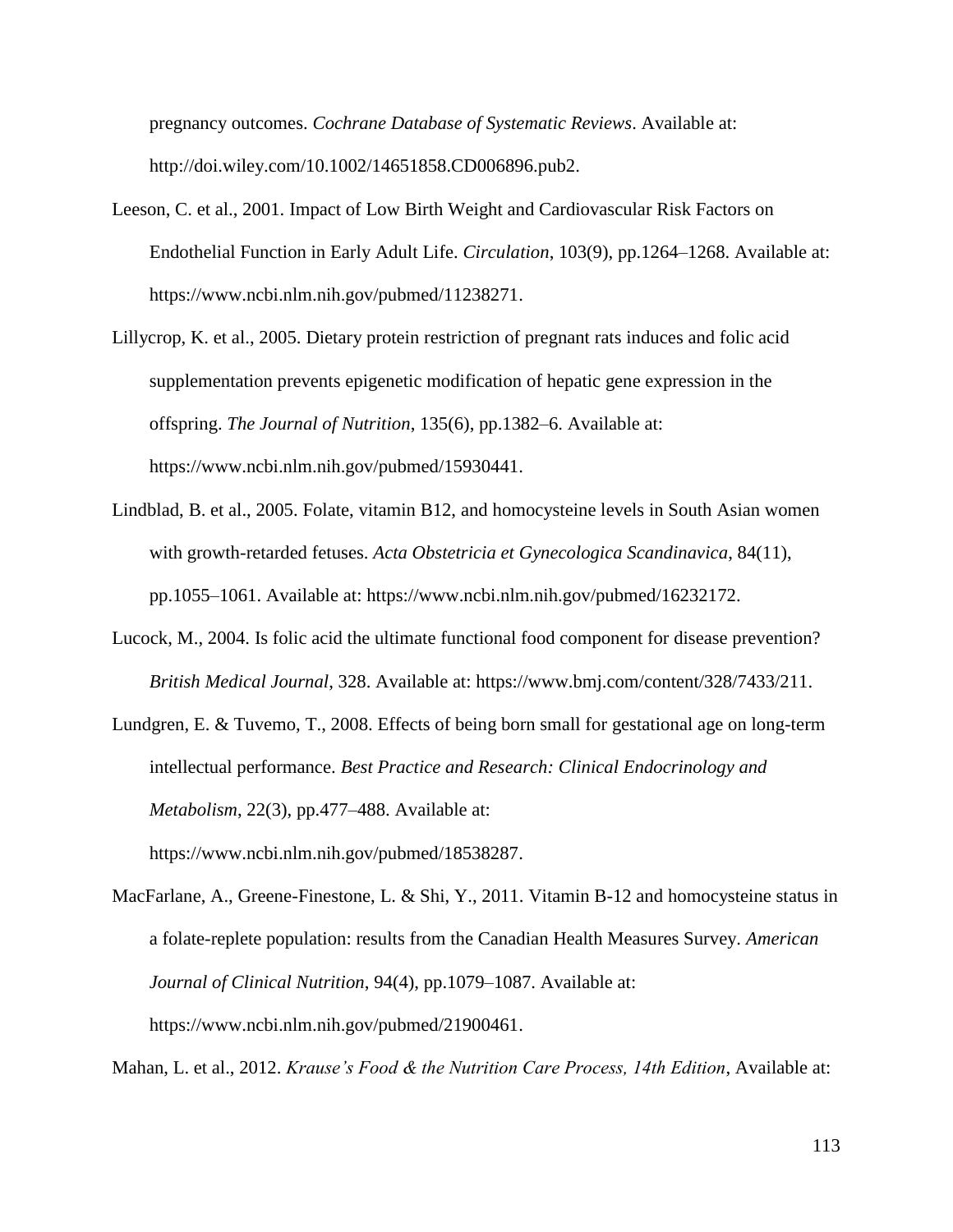https://evolve.elsevier.com/cs/product/9780323340755?role=student.

- Masih, S. et al., 2015. Pregnant Canadian Women Achieve Recommended Intakes of One-Carbon Nutrients through Prenatal Supplementation but the Supplement Composition, Including Choline, Requires Reconsideration. *Journal of Nutrition*, 145(8), pp.1824–1834. Available at: https://www.ncbi.nlm.nih.gov/pubmed/26063067.
- McCowan, L. & Horgan, R., 2009. Risk factors for small for gestational age infants. *Best Practice & Research Clinical Obstetrics & Gynaecology*, 23(6), pp.779–793. Available at: https://doi.org/10.1016/j.bpobgyn.2009.06.003.
- McCullough, L. et al., 2016. Maternal B vitamins: effects on offspring weight and DNA methylation at genomically imprinted domains. *Clinical Epigenetics*, 8(1), p.8.
- Meas, T. et al., 2008. Consequences of being born small for gestational age on body composition: an 8-year follow-up study. *The Journal of Clinical Endocrinology and Metabolism*, 93(1), pp.3804–9. Available at: https://www.ncbi.nlm.nih.gov/pubmed/18628518.
- Mikael, L. et al., 2013. Moderately high intake of folic acid has a negative impact on mouse embryonic development. *Birth Defects Research Part A - Clinical and Molecular Teratology*, 97(1), pp.47–52. Available at: https://www.ncbi.nlm.nih.gov/pubmed/23125102.
- Milan, A., 2015. Fertility: Overview, 2009 to 2011. *Statistics Canada.* Available at: https://www.statcan.gc.ca/pub/91-209-x/2013001/article/11784-eng.htm.
- Milunsky, A. et al., 1989. Multivitamin/Folic Acid Supplementation in Early Pregnancy Reduces the Prevalence of Neural Tube Defects. *JAMA: The Journal of the American Medical Association*, 262(20), p.2847. Available at: https://www.ncbi.nlm.nih.gov/pubmed/2478730.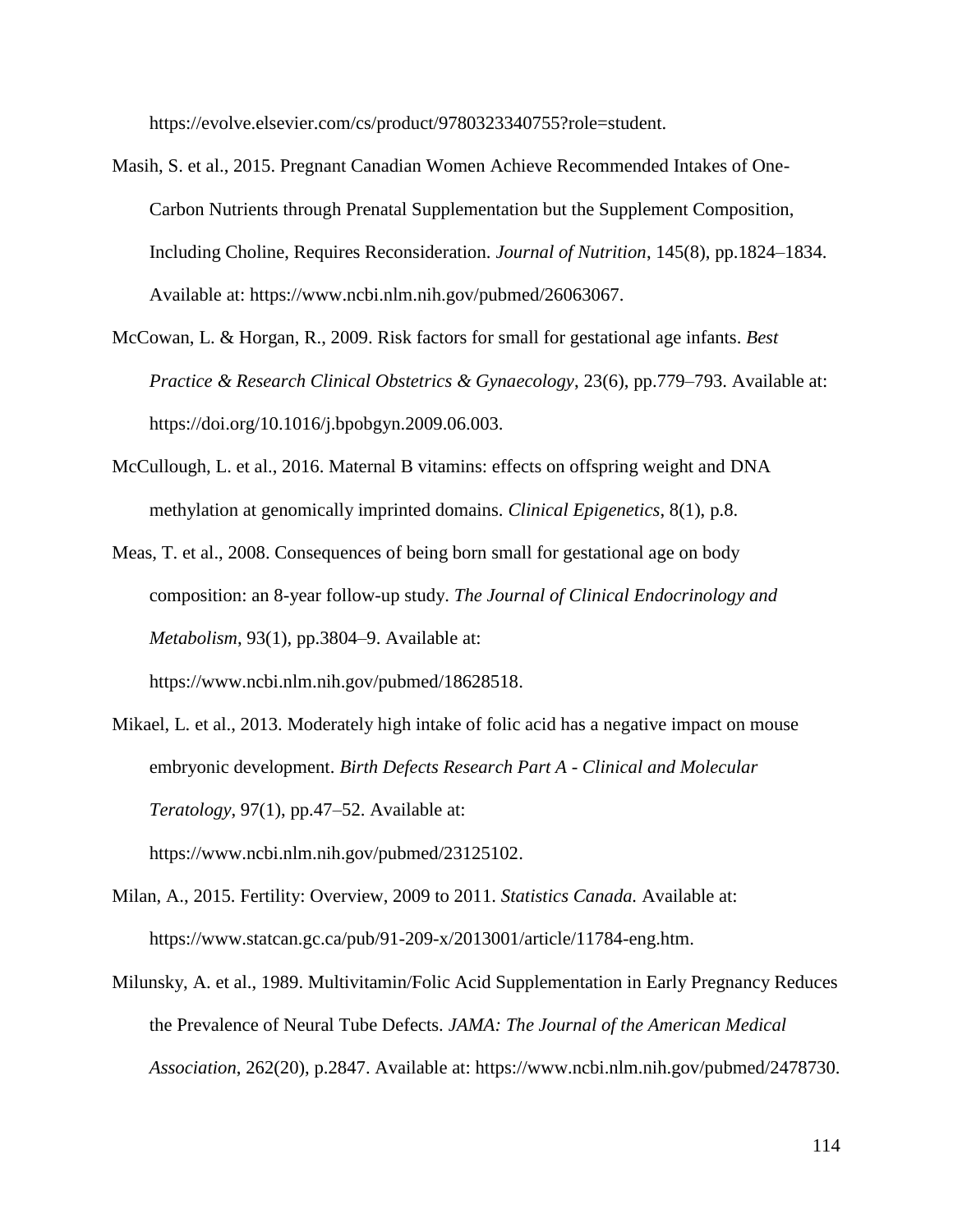- Molloy, A. et al., 2014. Effects of folate and vitamin B 12 deficiencies during pregnancy on fetal , infant , and child development. *Food & Nutrition Bulletin*, 29(2), pp.112–114. Available at: https://www.ncbi.nlm.nih.gov/pubmed/18709885.
- Molloy, A. et al., 2009. Maternal vitamin B12 status and risk of neural tube defects in a population with high neural tube defect prevalence and no folic Acid fortification. *Pediatrics*, 123(3), pp.917–23. Available at: https://www.ncbi.nlm.nih.gov/pubmed/19255021.

Molloy, A. & Scott, J., 1997. *Microbiological assay for serum, plasma, and red cell folate using cryopreserved, microtiter plate method*, Elsevier. Available at: https://www.ncbi.nlm.nih.gov/pubmed/9250965.

- Moore, V. et al., 1996. Placental weight, birth measurements, and blood pressure at age 8 years. *Archives of Disease in Childhood*, 74(6), pp.538–41. Available at: https://www.ncbi.nlm.nih.gov/pubmed/8758133.
- Morkbak, A. et al., 2007. Holotranscobalamin remains unchanged during pregnancy. Longitudinal changes of cobalamins and their binding proteins during pregnancy and postpartum. *Haematologica*, 92(12), pp.1711–2. Available at: https://www.ncbi.nlm.nih.gov/pubmed/18056000.

MRC Trial, 1991. Prevention of neural tube defects: Results of the Medical Research Council Vitamin Study. *The Lancet*, 338(8760), pp.131–137. Available at: http://www.sciencedirect.com/science/article/pii/014067369190133A.

Mudryj, A. et al., 2016. Folate intakes from diet and supplements may place certain Canadians at risk for folic acid toxicity. *British Journal of Nutrition*, 116(7), pp.1236–1245. Available at: http://www.journals.cambridge.org/abstract\_S000711451600307X.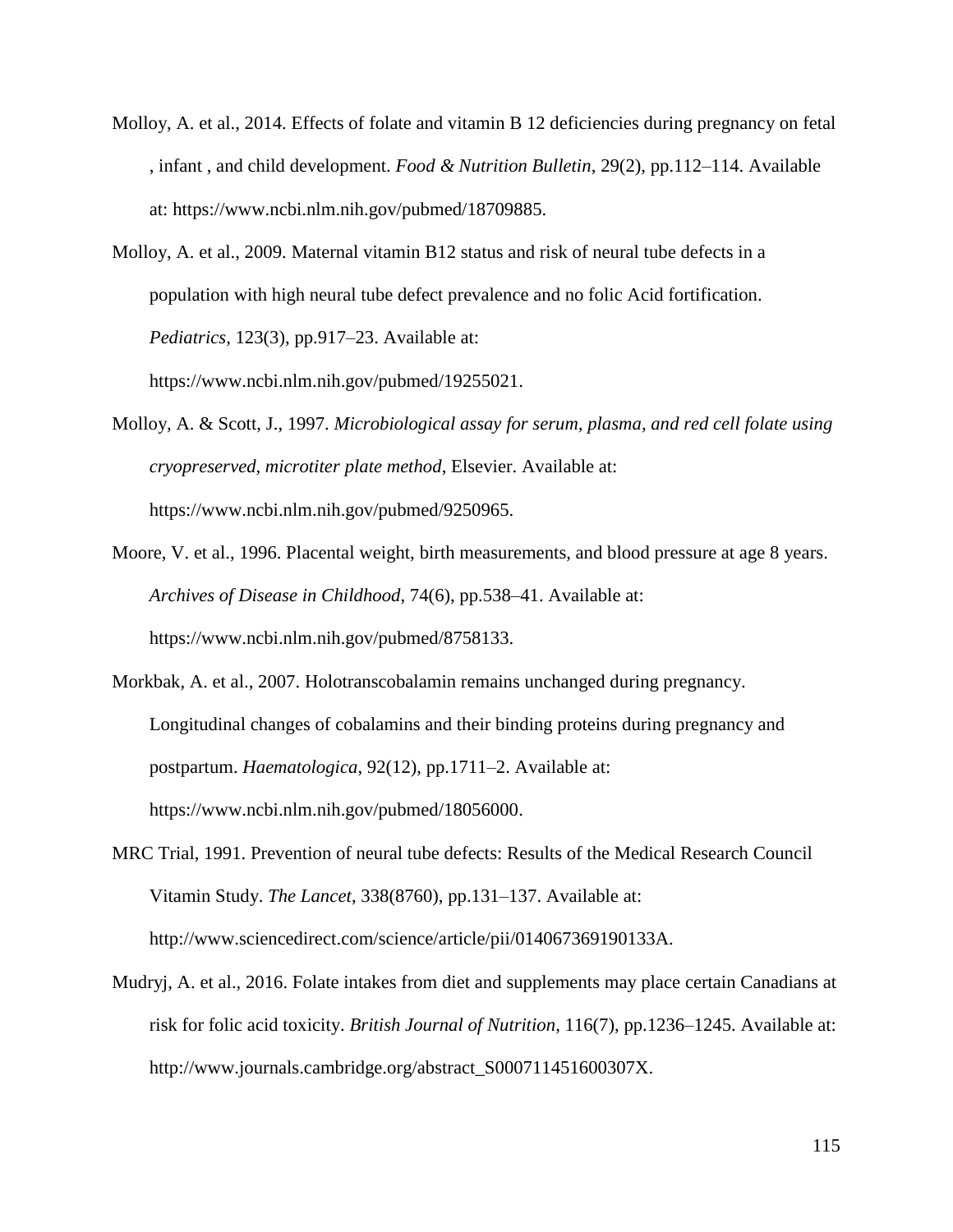- Murphy, M. et al., 2007. Longitudinal study of the effect of pregnancy on maternal and fetal cobalamin status in healthy women and their offspring. *The Journal of Nutrition*, 137(8), pp.1863–7. Available at: https://www.ncbi.nlm.nih.gov/pubmed/17634256.
- Muthayya, S. et al., 2006. Low maternal vitamin B12 status is associated with intrauterine growth retardation in urban South Indians. *European Journal of Clinical Nutrition*, 60(6), pp.791–801. Available at: https://www.ncbi.nlm.nih.gov/pubmed/1640441.
- Navarro, J. et al., 1984. The vitamin status of low birth weight infants and their mothers. *Journal of Pediatric Gastroenterology and Nutrition*, 3(5), pp.744–748. Available at: https://www.ncbi.nlm.nih.gov/pubmed/6502374.
- O'Broin, S. & Kelleher, B., 1992. Microbiological assay on microtitre plates of folate in serum and red cells. *Journal of Clinical Pathology*, 45(4), pp.344–347. Available at: https://www.ncbi.nlm.nih.gov/pmc/articles/PMC495277/.
- Obeid, R. et al., 2010. Concentrations of unmetabolized folic acid and primary folate forms in pregnant women at delivery and in umbilical cord blood. *American Journal of Clinical Nutrition*, 92(6), pp.1416–1422. Available at:

https://www.ncbi.nlm.nih.gov/pubmed/20844072.

- Ohlsson, A. & Prakeshkumar, S., 2008. Determinants and Prevention of Low Birth Weight: A Synopsis of the Evidence. *The Institute of Health Economics*. Available at: http://www.ihe.ca/publications/determinants-and-prevention-of-low-birth-weight-asynopsis-of-the-evidence.
- Pagan, K. et al., 2002. Mid-pregnancy serum homocysteine and B-vitamin concentrations and fetal growth. *Nutrition Research*, 22(10), pp.1133–1141. Available at: https://www.sciencedirect.com/science/article/pii/S0271531702004335.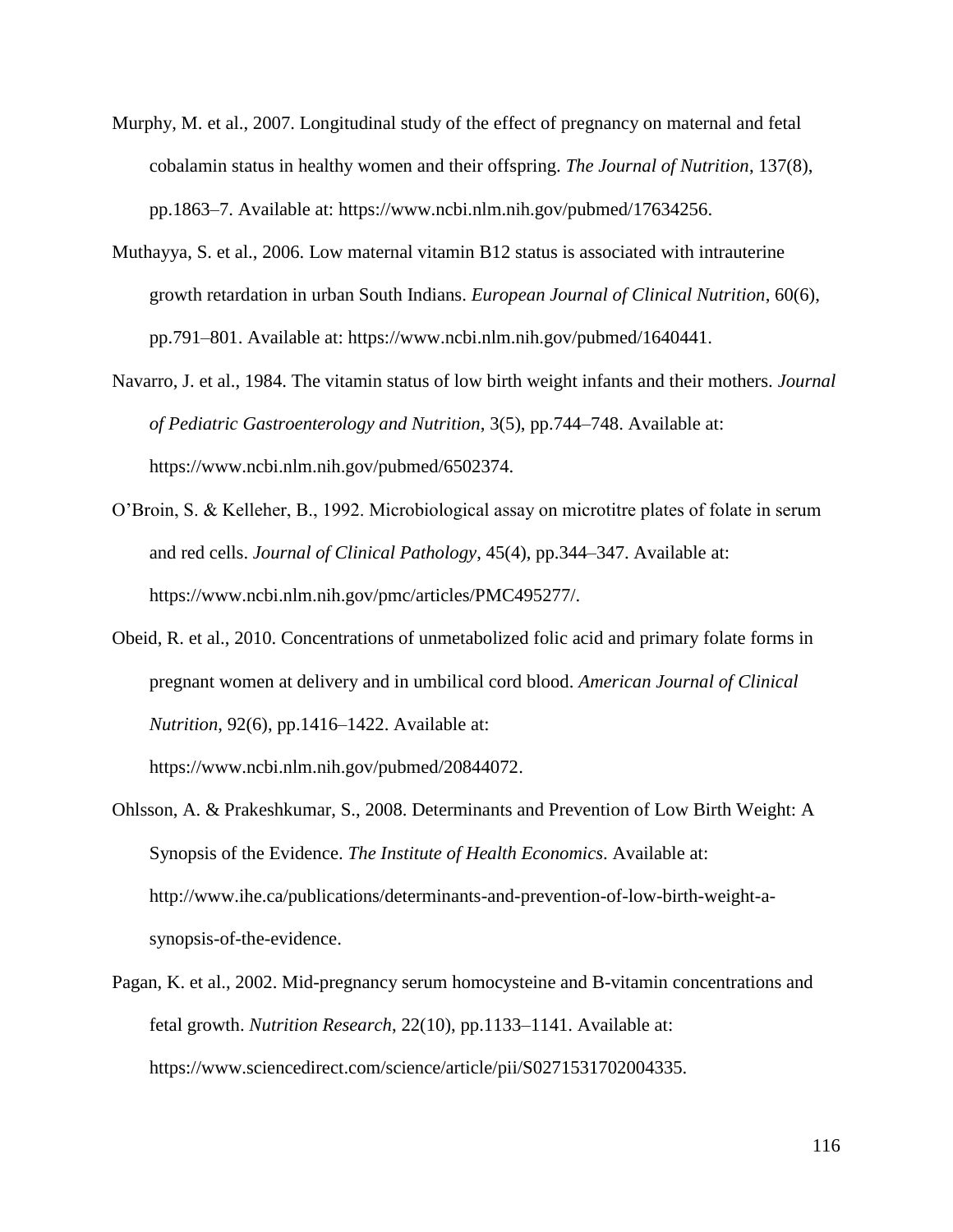- Pepper, M.R. & Black, M., 2011. B12 in fetal development. *Seminars in Cell and Developmental Biology*, 22(6), pp.619–623. Available at: https://www.ncbi.nlm.nih.gov/pubmed/21664980.
- Pfeiffer, C. et al., 2005. Biochemical indicators of B vitamin status in the US population after folic acid fortification: results from the National Health and Nutrition Examination Survey 1999-2000. *The American Journal of Cinical Nutrition*, 82(2), pp.442–50. Available at: http://www.ncbi.nlm.nih.gov/pubmed/16087991.
- Pfeiffer, C. et al., 2004. Determination of Folate Vitamers in Human Serum by Stable-Isotope-Dilution Tandem Mass Spectrometry and Comparison with Radioassay and Microbiologic Assay. *Clinical Chemistry*, 50(2), pp.423–432. Available at: https://www.ncbi.nlm.nih.gov/pubmed/14670827.
- Pfeiffer, C. et al., 2007. Trends in blood folate and vitamin B-12 concentrations in the United States, 1988-2004. *American Journal of Clinical Nutrition*, 86(3), pp.718–727. Available at: https://www.ncbi.nlm.nih.gov/pubmed/17823438.
- Picciano, M.F., 2003. Dietary Supplement Use in Women : Current Status and Future Directions Pregnancy and Lactation : Physiological Adjustments , Nutritional Requirements and the Role of Dietary Supplements. *Journal of Nutrition*, 133(6), p.1997S–2002S. Available at: https://academic.oup.com/jn/article/133/6/1957S/4688091.
- Pickell, L. et al., 2011. High intake of folic acid disrupts embryonic development in mice. *Birth Defects Research Part A - Clinical and Molecular Teratology*, 91(1), pp.8–19. Available at: https://www.ncbi.nlm.nih.gov/pubmed/21254354.
- Pilgaard, K. et al., 2010. Low birthweight and premature birth are both associated with type 2 diabetes in a random sample of middle-aged Danes. *Diabetologia*, 53(12), pp.2526–2530. Available at: https://www.ncbi.nlm.nih.gov/pubmed/20859612.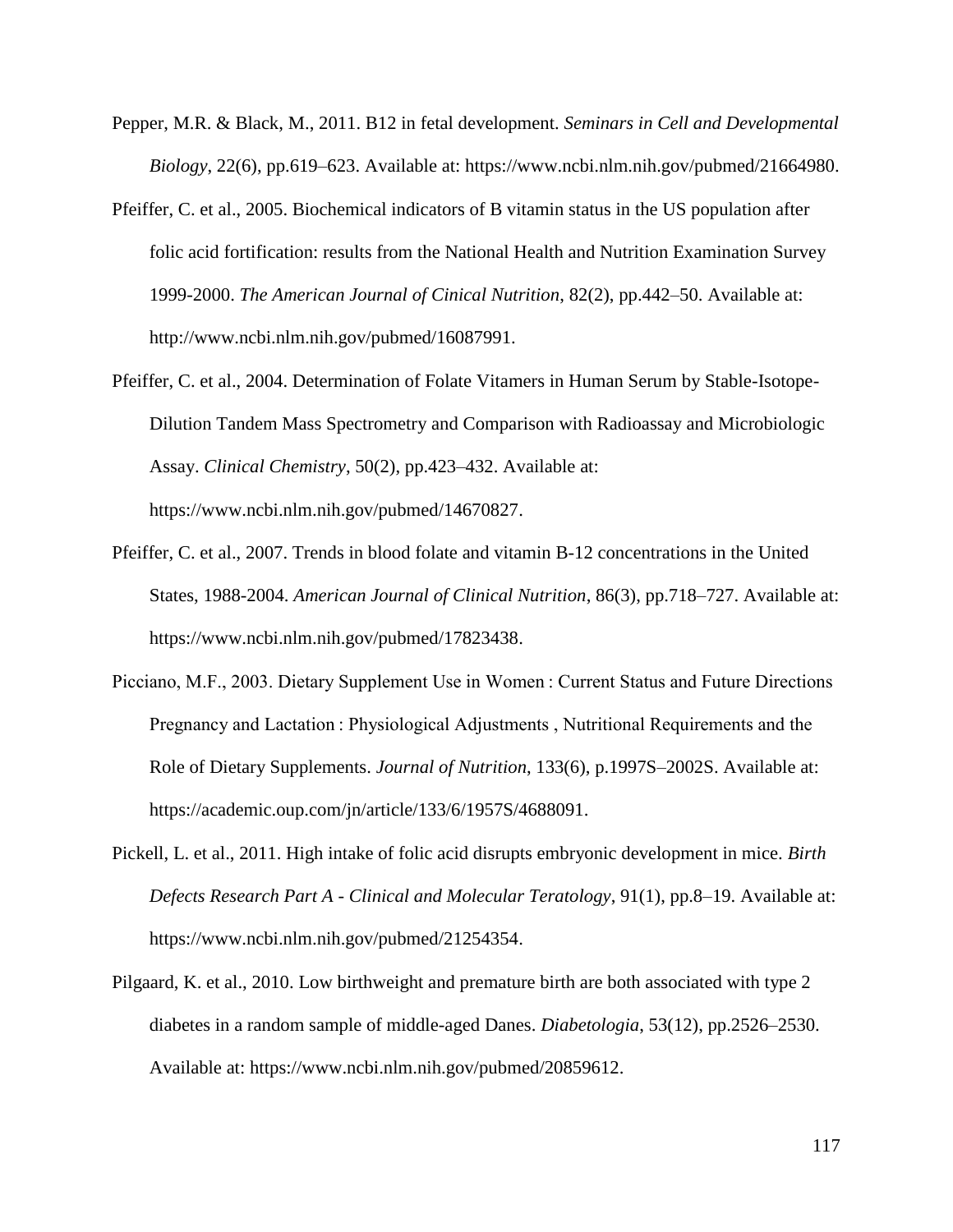- Plumptre, L. et al., 2015. High concentrations of folate and unmetabolized folic acid in a cohort of pregnant Canadian women and umbilical cord blood. *American Journal of Clinical Nutrition*, 102(4), pp.848–857. Available at: https://www.ncbi.nlm.nih.gov/pubmed/26269367.
- Quay, T. et al., 2015. High prevalence of suboptimal vitamin B 12 status in young adult women of South Asian and European ethnicity. *Applied Physiology, Nutrition, and Metabolism*, 40(12), pp.1279–1286. Available at: https://www.ncbi.nlm.nih.gov/pubmed/26579949.
- Ray, J. et al., 2008. High rate of maternal vitamin B12 deficiency nearly a decade after Canadian folic acid flour fortification. *QJM: An International Journal of Medicine*, 101(6), pp.475– 477. Available at: https://www.ncbi.nlm.nih.gov/pubmed/18337285.
- Ray, J. et al., 2007. Vitamin B12 and the risk of neural tube defects in a folic-acid-fortified population. *Epidemiology (Cambridge, Mass.)*, 18(3), pp.362–366. Available at: https://www.ncbi.nlm.nih.gov/pubmed/17474166.
- Relton, C., 2005. The influence of erythrocyte folate and serum vitamin B12 status on birth weight. *The British Journal of Nutrition*, 93(5), pp.593–599. Available at: https://www.ncbi.nlm.nih.gov/pubmed/15975157.
- Ricci, E. et al., 2010. Pre-pregnancy body mass index, maternal weight gain during pregnancy and risk of small-for-gestational age birth: results from a case-control study in Italy. *The Journal of Maternal-Fetal & Neonatal Medicine*, 23(6), pp.501–5. Available at: http://www.ncbi.nlm.nih.gov/pubmed/19724969.
- Rogne, T. et al., 2017. Associations of Maternal Vitamin B12 Concentration in Pregnancy With the Risks of Preterm Birth and Low Birth Weight: A Systematic Review and Meta-Analysis of Individual Participant Data. *American Journal of Epidemiology*, 384(9938), pp.189–205.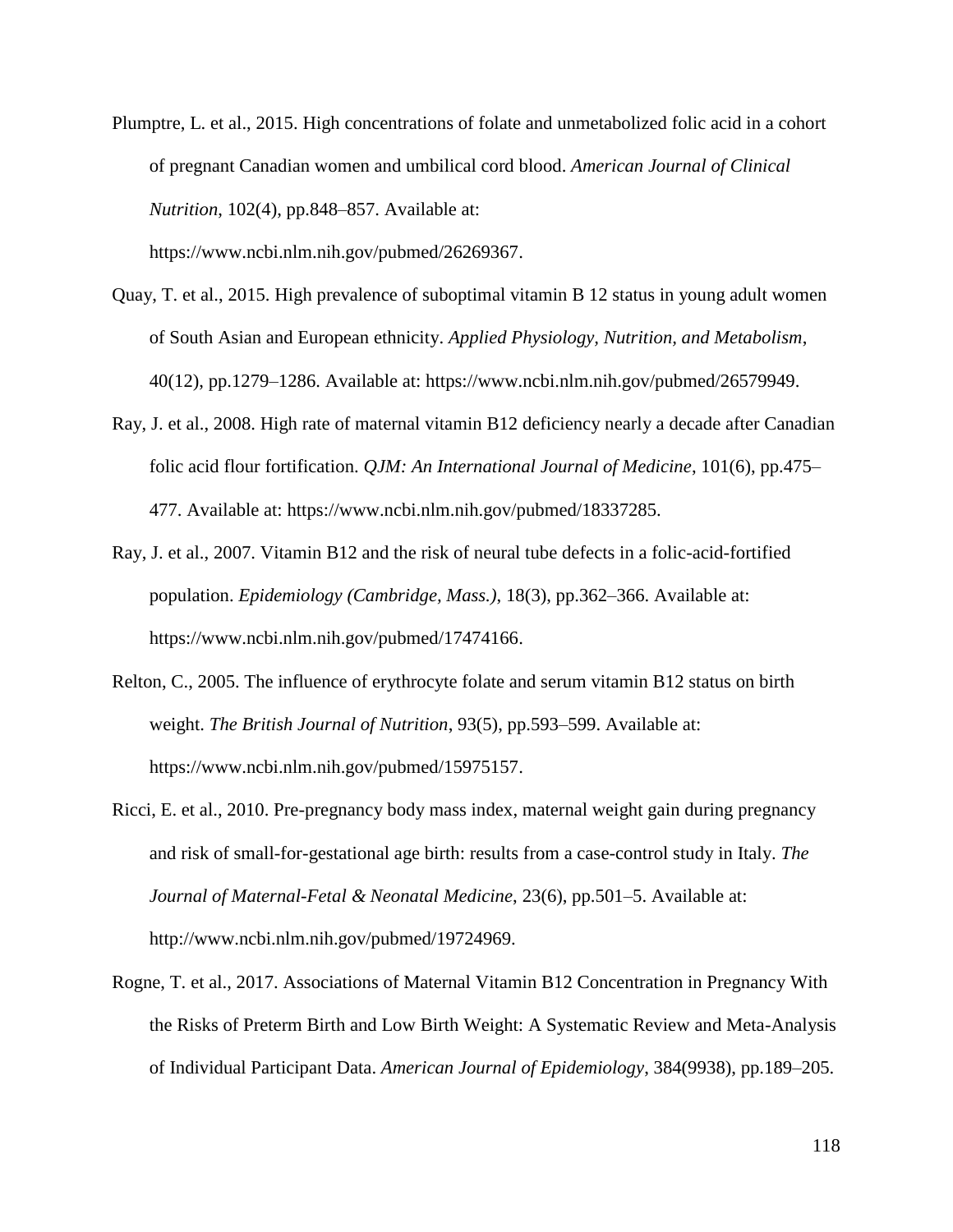Available at: http://aje.oxfordjournals.org/lookup/doi/10.1093/aje/kww212.

- Ronnenberg, A. et al., 2007. Preconception homocysteine and B vitamin status and birth outcomes in Chinese women. *American Journal of Epidemiology*, 76(3), pp.304–12. Available at: https://www.ncbi.nlm.nih.gov/pubmed/12450907.
- Rosenberg, T. et al., 2005. Maternal obesity and diabetes as risk factors for adverse pregnancy outcomes: differences among 4 racial/ethnic groups. *American Journal of Public Health*, 95(9), pp.1545–51. Available at: https://www.ncbi.nlm.nih.gov/pubmed/16118366.
- Ruderman, N. et al., 1999. Malonyl-CoA, fuel sensing, and insulin resistance. *American Journal of Physiology*, 276(1), pp.E1–E18. Available at: https://www.ncbi.nlm.nih.gov/pubmed/9886945.
- Sande, H. Van et al., 2013. Vitamin B12 in pregnancy : Maternal and fetal / neonatal effects A review. *Journal of Obstetrics and Gynecology*, 3(2), pp.599–602. Available at: https://www.scirp.org/journal/PaperInformation.aspx?PaperID=37330.
- Schempf, A. et al., 2007. Maternal age and parity-associated risks of preterm birth: Differences by race/ethnicity. *Paediatric and Perinatal Epidemiology*, 21(1), pp.34–43. Available at: https://www.ncbi.nlm.nih.gov/pubmed/17239177.
- Schroder, T. et al., 2017. Pregnant women of South Asian ethnicity in Canada have substantially lower vitamin B12 status compared with pregnant women of European ethnicity. *British Journal of Nutrition*, 118(6), pp.1–9. Available at:

http://www.ncbi.nlm.nih.gov/pubmed/28920568.

Seagraves, K. et al., 2013. Influence of Nutrients on Biomarkers of Placental Development in the First Trimester of Pregnancy. *Archives of Gynecology and Obstetrics*, 40(6), pp.629–633. Available at: www.jognn.org/article/S0884-2175(15)30867-4/fulltext.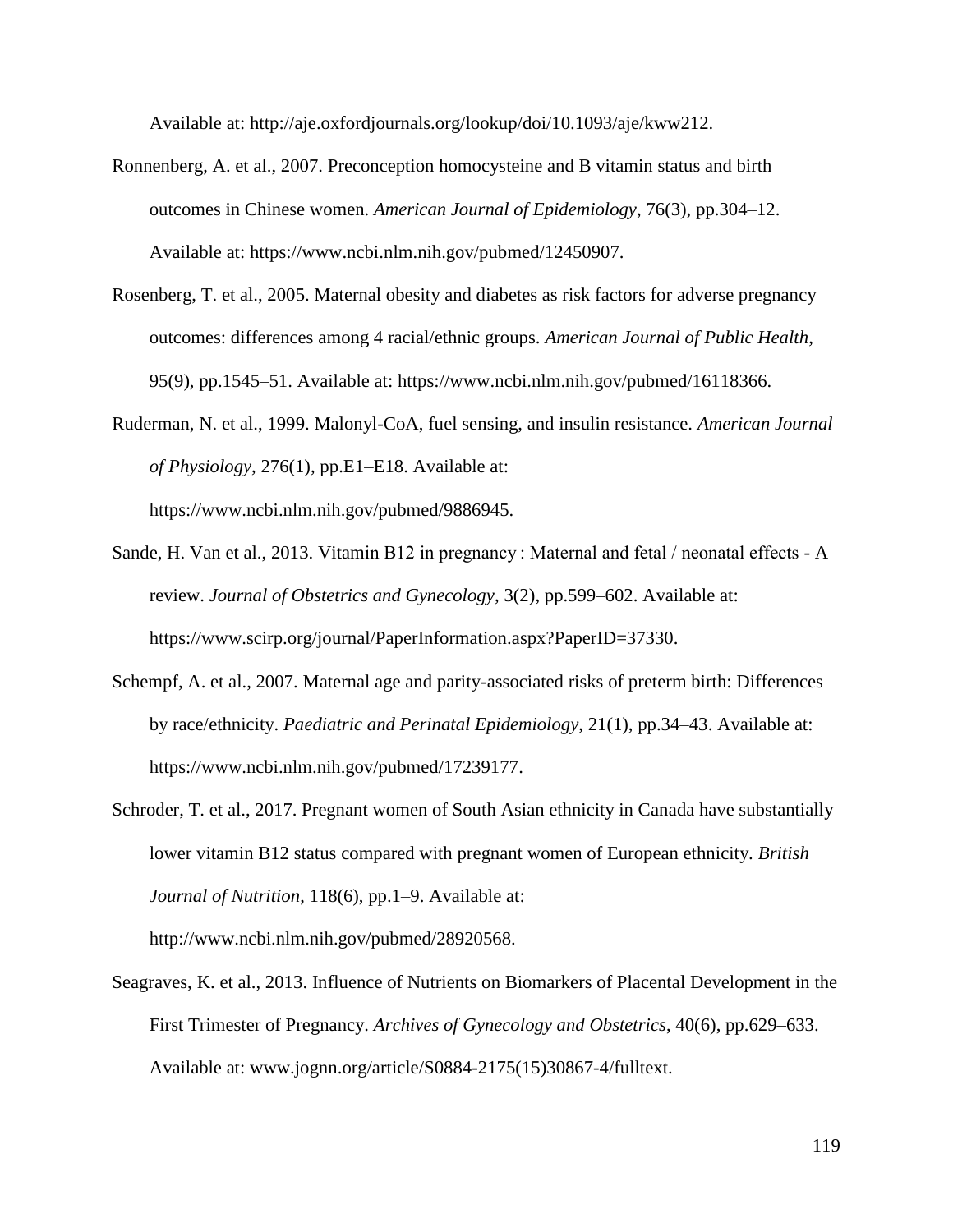- Shane, B., 2008. Folate and vitamin B 12 metabolism : Overview and interaction with riboflavin , vitamin B 6 , and polymorphisms. *Food and Nutrition Bulletin*, 29(2), pp.5–16. Available at: https://www.ncbi.nlm.nih.gov/pubmed/18709878.
- Simpson, J.L. et al., 2010. Micronutrients and women of reproductive potential: required dietary intake and consequences of dietary deficiency or excess. Part I--Folate, Vitamin B12, Vitamin B6. *Journal of Maternal-Fetal and Neonatal Medicine*, 23(12), pp.1323–1343. Available at: https://www.ncbi.nlm.nih.gov/pubmed/20373888.
- Smith, A.D. et al., 2008. Is folic acid good for everyone? *American Journal of Clinical Nutrition*, 87(3), pp.517–533. Available at: https://www.ncbi.nlm.nih.gov/pubmed/18326588.
- Smith, D. et al., 1976. Shifting linear growth during infancy: illustration of genetic factors in growth from fetal life through infancy. *Journal of Pediatrics*, 89(2), pp.225–230. Available at: https://www.ncbi.nlm.nih.gov/pubmed/940016.
- Stamm, R. & Houghton, L., 2013. Nutrient Intake Values for Folate during Pregnancy and Lactation Vary Widely around the World. *Nutrients*, 5(10), pp.3920–3947. Available at: https://www.ncbi.nlm.nih.gov/pmc/articles/PMC3820052/.
- Statistics Canada, 2013. Immigration and Ethnocultural Diversity in Canada. National Household Survey, 2011. *National Household Survey, 2011*, 99-10-X20(99), p.23. Available at: http://www12.statcan.gc.ca/nhs-enm/2011/as-sa/99-010-x/99-010-x2011001 eng.pdf [Accessed February 11, 2017].
- Statistics Canada, 2017. Infant mortality rates, by province and territory. Available at: http://www.statcan.gc.ca/tables-tableaux/sum-som/l01/cst01/health21a-eng.htm [Accessed July 3, 2017].

Stover, P., 2004. Physiology of folate and vitamin B12 in health and disease. *Nutrition Reviews*,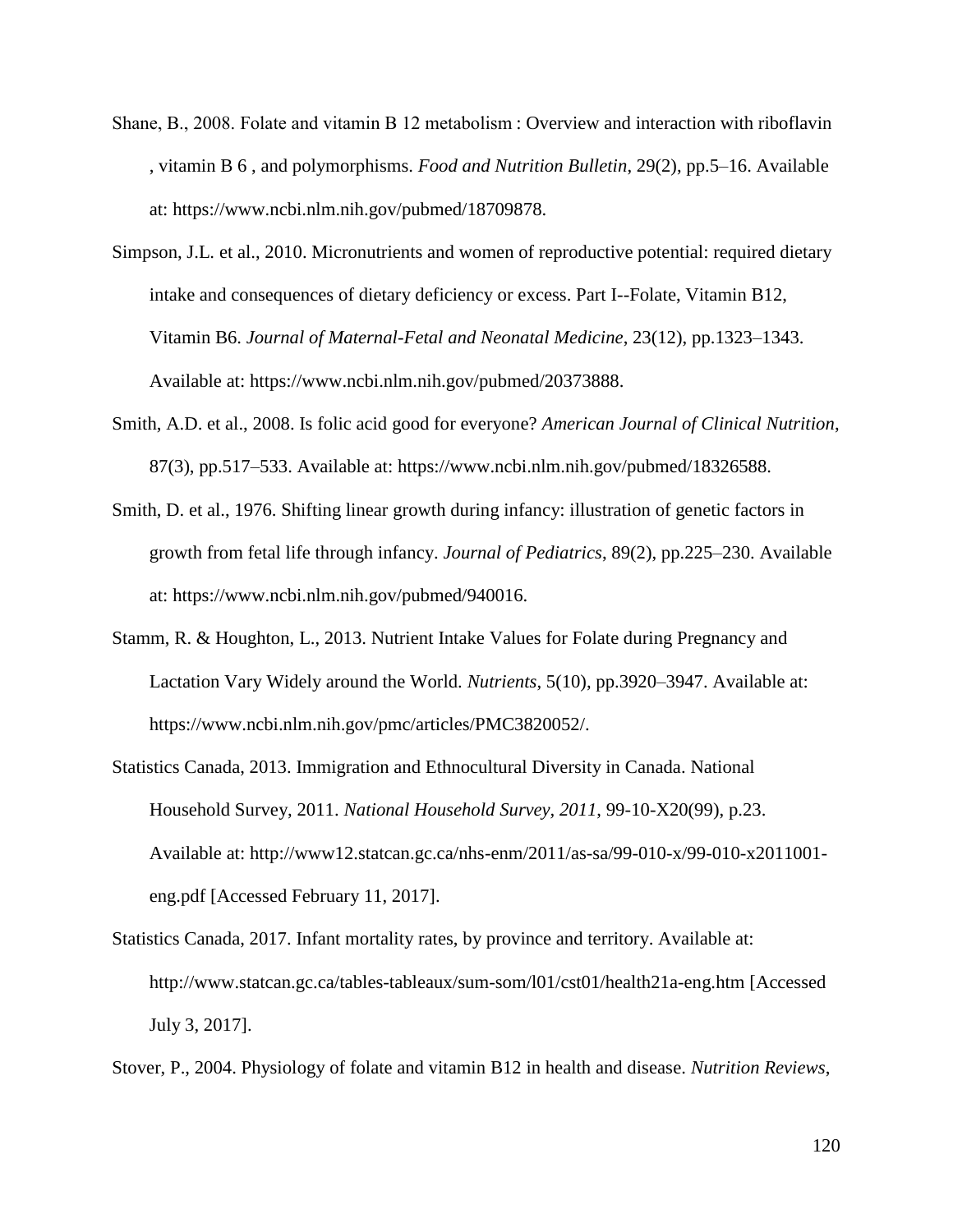62(6 Pt 2), p.S3–S12; discussion S13. Available at:

https://www.ncbi.nlm.nih.gov/pubmed/15298442.

- Takimoto, H. et al., 2007. Relationship between dietary folate intakes, maternal plasma total homocysteine and B-vitamins during pregnancy and fetal growth in Japan. *European Journal of Nutrition*, 46(5), pp.300–306. Available at: https://www.ncbi.nlm.nih.gov/pubmed/17623226.
- Torres-Sánchez, L. & López-Carrillo, J.J.C.L.B.-M., 2014. Maternal dietary intake of folate, vitamin B12 and MTHFR 677C>T genotype: their impact on newborn's anthropometric parameters. *Genes & Nutrition*, 9(5). Available at: https://www.ncbi.nlm.nih.gov/pmc/articles/PMC4172646/.
- Troe, E. et al., 2007. Explaining differences in birthweight between ethnic populations. The Generation R Study. *BJOG: An International Journal of Obstetrics and Gynaecology*, 114(12), pp.1557–1565. Available at: https://www.ncbi.nlm.nih.gov/pubmed/17903227.
- Troen, A. et al., 2006. Unmetabolized Folic Acid in Plasma Is Associated with Reduced Natural Killer Cell Cytotoxicity among Postmenopausal Women. *Journal of Nutrition*, 136(1), pp.189–194. Available at: https://www.ncbi.nlm.nih.gov/pubmed/16365081.
- Van Uitert, E. et al., 2014. An optimal periconception maternal folate status for embryonic size: The Rotterdam Predict study. *BJOG: An International Journal of Obstetrics and Gynaecology*, 121(7), pp.821–829. Available at: https://www.ncbi.nlm.nih.gov/pubmed/24517216.
- Van Uitert, E. & Steegers-Theunissen, R., 2013. Influence of maternal folate status on human fetal growth parameters. *Molecular Nutrition & Food Research*, 57(4), pp.582–595. Available at: http://doi.wiley.com/10.1002/mnfr.201200084.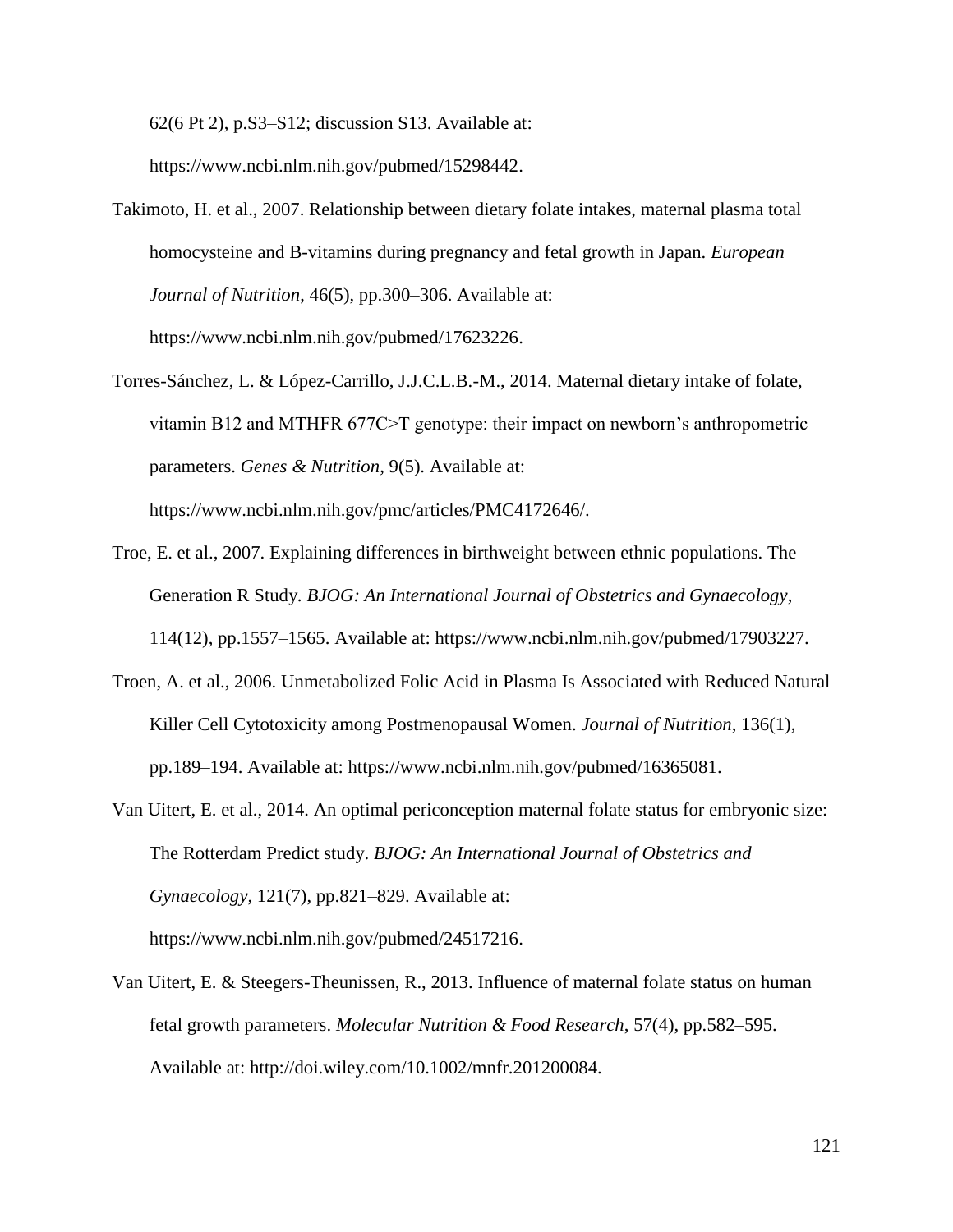- Visentin, C. et al., 2016. Low Serum Vitamin B-12 Concentrations Are Prevalent in a Cohort of Pregnant Canadian Women. *The Journal of Nutrition*, 146(5), pp.1035–42. Available at: https://www.ncbi.nlm.nih.gov/pubmed/27075906.
- Wald, D. et al., 2003. Folate and risk of cardiovascular disease. Study results were misinterpreted. *British Medical Journal*, 326(7397), p.1035. Available at: http://www.ncbi.nlm.nih.gov/pubmed/12742933.
- De Wals, P. et al., 2007. Reduction in Neural-Tube Defects after Folic Acid Fortification in Canada. *New England Journal of Medicine*, 357(2), pp.135–142. Available at: www.nejm.org/doi/full/10.1056/NEJMoa067103.
- Wardlaw, T., 2004. Low Birthweight: Country, regional and global estimates. *Unicef*, pp.1–31. Available at: https://www.unicef.org/publications/index\_24840.html [Accessed April 22, 2016].
- Wells, J. et al., 2013. Paternal and Maternal Influences on Differences in Birth Weight between Europeans and Indians Born in the UK. *PLOS ONE*, 8(5). Available at: http://journals.plos.org/plosone/article?id=10.1371/journal.pone.0061116.
- Wen, S. et al., 2016. Folic Acid Supplementation in Pregnancy and the Risk of Pre-Eclampsia-A Cohort Study. C. Oudejans, ed. *PlOS ONE*, 11(2), p.e0149818. Available at: http://dx.plos.org/10.1371/journal.pone.0149818 [Accessed July 25, 2017].
- Williams, R. et al., 1982. Fetal growth and perinatal viability in California. *Obstetrics and gynecology*, 59(5), pp.624–32. Available at: http://www.ncbi.nlm.nih.gov/pubmed/7070736.
- Wolfe, H., Gross, T. & Sokol, R., 1987. Recurrent small for gestational age birth: Perinatal risks and outcomes. *American Journal of Obstetrics and Gynecology*, 157(2), pp.288–293.
- World Health Organisation, 2016. Preterm birth. Available at: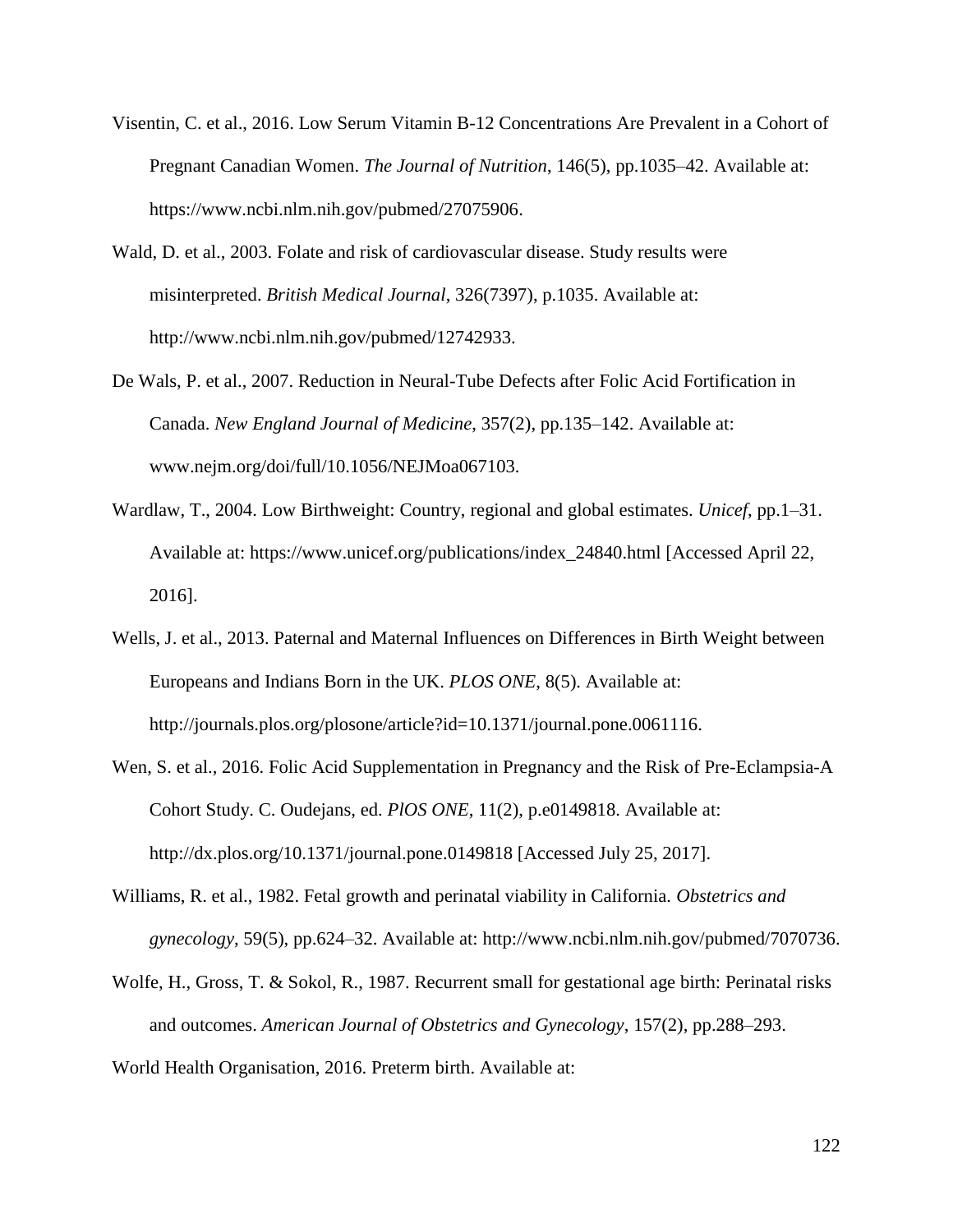http://www.who.int/mediacentre/factsheets/fs363/en/ [Accessed April 22, 2016].

- World Health Organisation, 2015. WHO | Serum and red blood cell folate concentrations for assessing folate status in populations. Available at: http://www.who.int/vmnis/indicators/serum\_RBC\_folate\_update2015/en/ [Accessed December 2, 2017].
- Wu, B. et al., 2013. Low plasma vitamin B-12 is associated with a lower pregnancy-associated rise in plasma free choline in Canadian pregnant women and lower postnatal growth rates in their male infants. *American Journal of Clinical Nutrition*, 98(5), pp.1209–1217. Available at: https://academic.oup.com/ajcn/article/98/5/1209/4577243.
- Yajnik, C. et al., 2014. Maternal homocysteine in pregnancy and offspring birthweight: epidemiological associations and Mendelian randomization analysis. *International Journal of Epidemiology*, (7), pp.1–11. Available at:

https://www.ncbi.nlm.nih.gov/pubmed/25052622.

- Yajnik, C. et al., 2005. Maternal total homocysteine concentration and neonatal size in India. *Asia Pacific Journal of Clinical Nutrition*, 14(2), pp.179–181. Available at: https://www.ncbi.nlm.nih.gov/pubmed/15927937.
- Yajnik, C. et al., 2008. Vitamin B12and folate concentrations during pregnancy and insulin resistance in the offspring: The Pune Maternal Nutrition Study. *Diabetologia*, 51(1), pp.29– 38. Available at: https://www.ncbi.nlm.nih.gov/pubmed/17851649.
- Yetley, E. et al., 2011. Biomarkers of vitamin B-12 status in NHANES: a roundtable summary. *The American journal of clinical nutrition*, 94(1), p.313S–321S. Available at: http://www.ncbi.nlm.nih.gov/pubmed/21593512.

Yu, Z. et al., 2013. Pre-Pregnancy Body Mass Index in Relation to Infant Birth Weight and